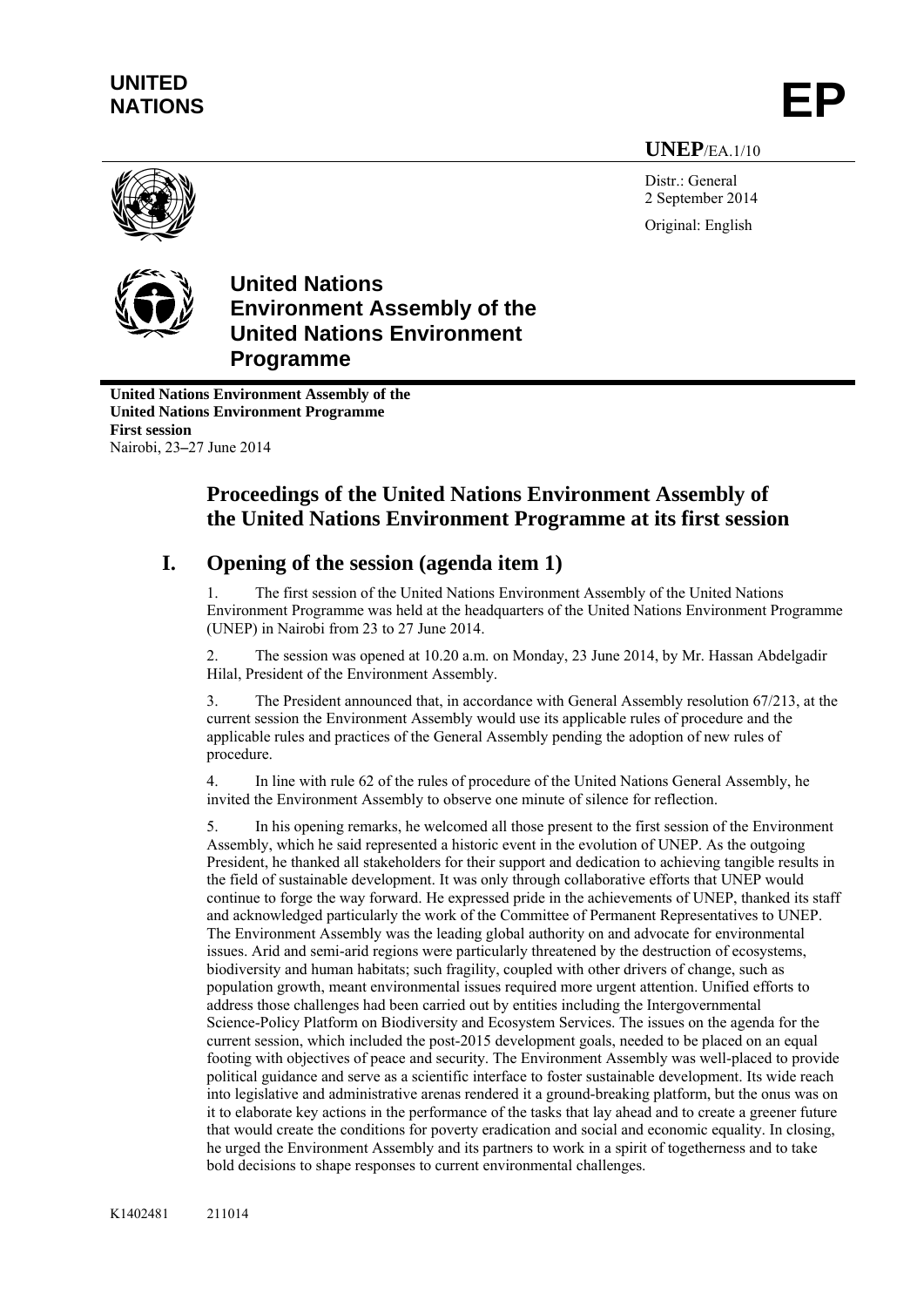6. Opening remarks were then delivered by Ms. Sahle-Work Zewde, Director-General of the United Nations Office at Nairobi; Mr. Achim Steiner, Executive Director of UNEP; and Ms. Judy Wakhungu, Cabinet Secretary for Environment, Water and Natural Resources of Kenya.

7. In her statement, the Director-General said that the current session of the Environment Assembly marked a milestone in the implementation of the United Nations Conference on Sustainable Development (Rio+20) commitments and was a crucial step in the upgrading of UNEP. She recalled the historic founding of UNEP in Kenya in 1972, in response to the call for United Nations bodies to be located with regard for equitable geographic distribution in the name of the social advancement of all peoples. The trust placed in Kenya had been well-founded, as demonstrated through the progress made across the continent in respect of sustainable development and the achievement of the Millennium Development Goals. Furthermore, the United Nations presence in Kenya had continued to grow to encompass such entities as the Joint United Nations Programme on HIV/AIDS (UNAIDS) and the World Health Organization global security section. The United Nations Office at Nairobi had been created in 1996 to provide a secretariat to assist and serve United Nations entities on the African continent. It was currently the third largest United Nations Office worldwide and a hub for all United Nations operations, and it would continue to support UNEP in advancing its agenda and serve as a voice for the promotion of sustainable development and environmental rule of law. The presence of participants at the current session affirmed the importance that the international community placed on global environmental management. Lastly, she expressed appreciation to the Government of Kenya for its support and its efforts to achieve a peaceful world for all.

8. The UNEP Executive Director began by thanking the leaders of Kenya, who had endowed the Environment Assembly with meaning and made UNEP and Nairobi the environmental capital of the world. The Assembly had received all the support it had requested and all involved had reason to feel proud. Many stakeholders had made the journey to witness history being made with the birth of the Assembly. Sometimes, he added, the importance of an event could only be grasped after it had taken place: participants at the Stockholm Conference in 1972, for example, might not have understood that their efforts would drive four decades of environmental governance and a more diverse membership of the United Nations. In that regard, he commended particularly the engagement of developing countries in UNEP. Drawing on the current World Cup, he emphasized that stakeholders in the Environment Assembly would learn not only to play but also to work together. He thanked the outgoing President of the Environment Assembly, who had offered guidance and trust and who could step down with pride, the UNEP staff and members of the Bureau of the Environment Assembly who had worked tirelessly behind the scenes, and the Committee of Permanent Representatives, which had spent months preparing for the current session and committed itself to bringing together the international community to achieve their aspirations. UNEP was committed to its presence in Africa and to continuing to represent a United Nations family at its headquarters. He concluded by thanking those who had made the journey, despite security concerns, to attend the historic event, as well as Kenyans, declaring "Together we move forward".

9. Ms. Wakhungu expressed her pleasure at being part of the first session of the Environment Assembly on behalf of the Government of Kenya. Welcoming the upgrading of the Governing Council to the Environment Assembly, she said that the current session of the Assembly followed up on the milestones of Rio+20. The Government of Kenya was committed to providing support for the work of UNEP. Kenya, she said, aimed to transform itself into a middle-income country through its economic initiative, Kenya Vision 2030; to that end, policies and programmes on lower carbon emissions and the creation of a climate-resilient pathway were being drawn up and heavy investments had been made in wind and solar power. Environmental problems underscored the relevance of UNEP, which was therefore expected to provide leadership for environmental policies. She urged the implementation of the Rio+20 commitments and, to enhance the advocacy role of UNEP, she called for an increased budget for UNEP. Growing challenges required urgent measures, and she called for all to consider all issues carefully and to cooperate closely, saying that only a global community could rise to the increasing environmental challenges facing the world.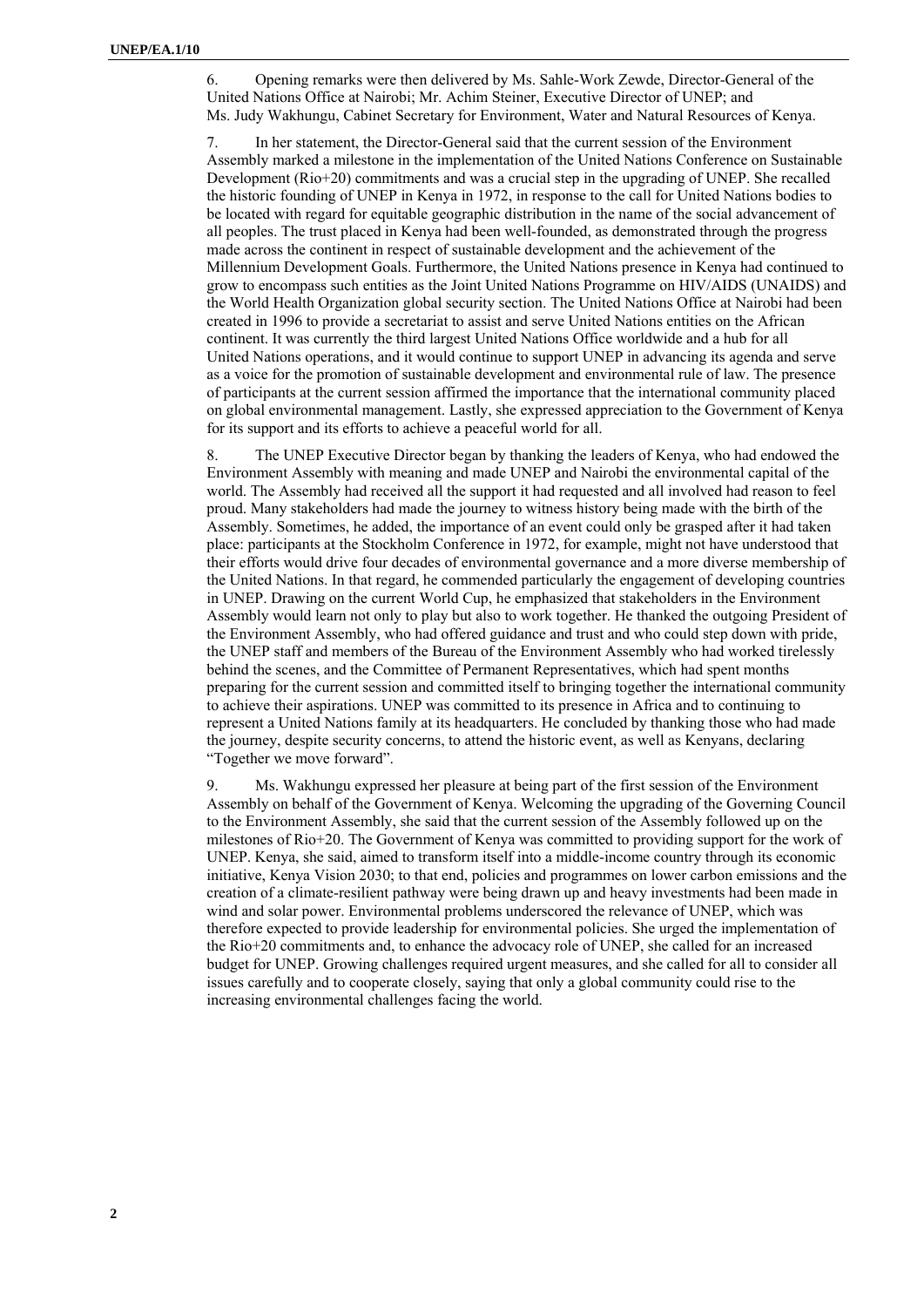# **II. Organization of work (agenda item 2)**

## **A. Election of officers**

10. At its 1st plenary meeting, on 23 June, the Environment Assembly adopted a draft resolution prepared by the Committee of Permanent Representatives (UNEP/EA/1/L.1, resolution 4, Implementation of paragraph 88 of the outcome document of the United Nations Conference on Sustainable Development) providing that each of the five United Nations regions would be represented by two members in the 10-member Bureau of the United Nations Environment Assembly.

11. The Assembly then elected the following officers by acclamation:

| President:       | Ms. Oyun Sanjaasuren (Mongolia)   |
|------------------|-----------------------------------|
| Vice-Presidents: |                                   |
|                  | Ms. Judy Wakhungu (Kenya)         |
|                  | Mr. Mahmoud Samy (Egypt)          |
|                  | Mr. Sargon Lazar Slewa (Iraq)     |
|                  | Mr. Attila Korodi (Romania)       |
|                  | Ms. Khatuna Gogaladze (Georgia)   |
|                  | Ms. Idunn Eidheim (Norway)        |
|                  | Mr. Chris Vanden Bilcke (Belgium) |
|                  | Mr. Mariano Castro (Peru)         |
| Rapporteur:      | Mr. James Fletcher (Saint Lucia)  |

12. In her acceptance remarks, Ms. Oyun said that she was honoured to have been entrusted with the task of chairing the first session of the Environment Assembly, which she said was a historic event that would not only define the future of UNEP but also support an institutional framework and programmatic platform for sustainable development that could enable the transformative changes required to address complex environmental challenges through collaboration and the integration of the three dimensions of sustainable development.

13. Outlining a number of items on the agenda for the session, she highlighted the post-2015 development agenda and sustainable development goals, including sustainable consumption and production, and illegal trade in wildlife as key priorities. On the former item, she said that it was important to recognize that every country started with a different baseline of challenges, needs, priorities and response capabilities in the context of universal sustainable development goals and to find the means to fully implement the 10-year framework of programmes on sustainable consumption and production patterns, as sustainable consumption and production were a prerequisite of sustainable development. It was also essential to find the means to help countries to achieve a green and socially inclusive economy. Regarding illegal trade in wildlife, she said that tackling it would require, among other things, increased international cooperation and awareness raising. In closing, she urged representatives to engage positively throughout the session in order to reach their common objectives and meet the high expectations of the international community for the first session of the Assembly.

### **B. Adoption of the agenda**

14. The Environment Assembly adopted the following agenda for the session, on the basis of the provisional agenda (UNEP/EA.1/1 and Add.1):

- 1. Opening of the session.
- 2. Organization of work:
	- (a) Election of officers;
	- (b) Adoption of the agenda;
	- (c) Organization of work.
- 3. Credentials of representatives.
- 4. Amendments to the rules of procedure.
- 5. Policy issues:
	- (a) State of the environment;
	- (b) Emerging policy issues;
	- (c) International environmental governance;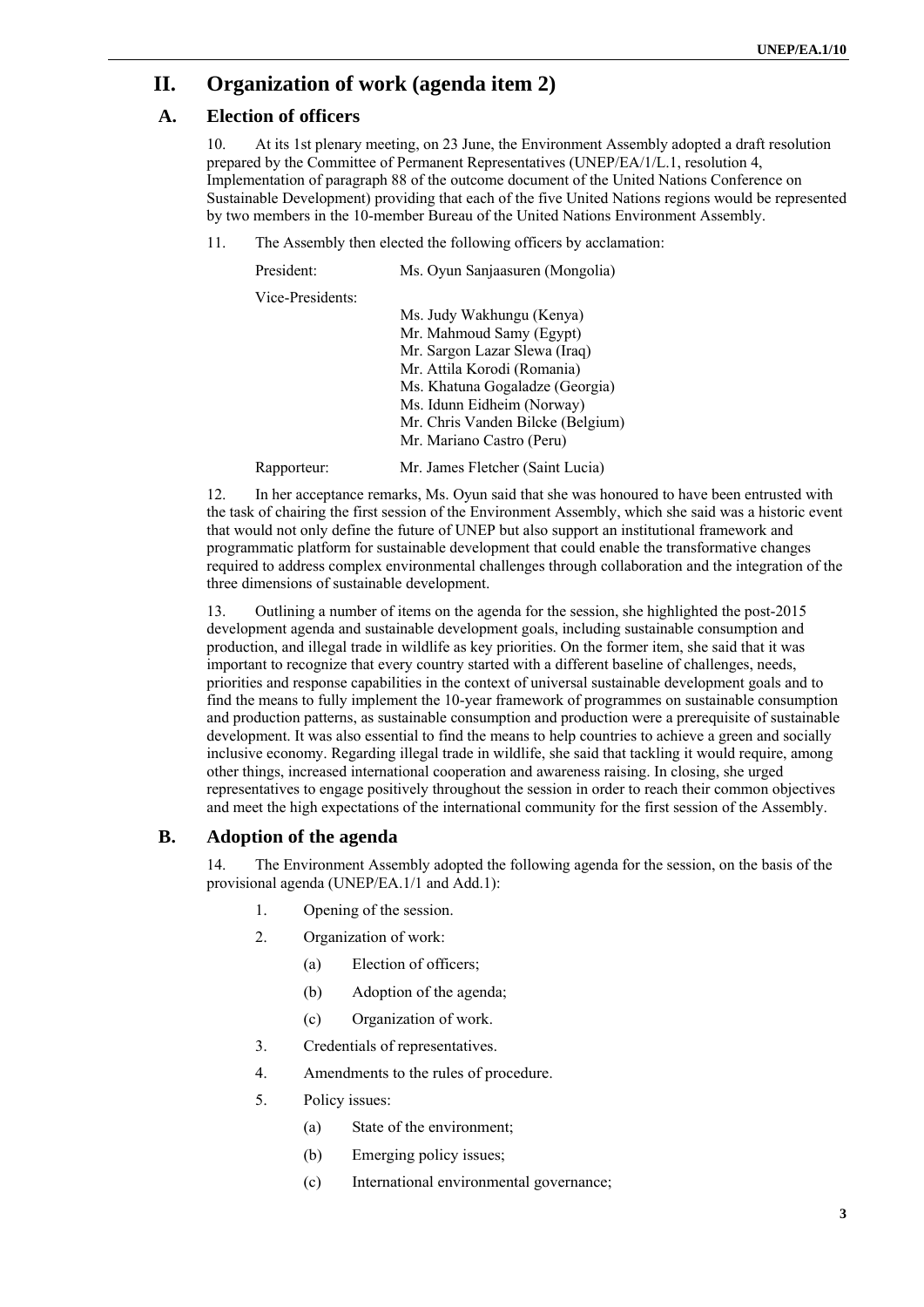- (d) Coordination and cooperation within the United Nations system on environmental matters;
- (e) Coordination and cooperation with major groups;
- (f) Environment and development.
- 6. Follow-up to and implementation of the outcomes of United Nations summits, in particular the United Nations Conference on Sustainable Development, and major intergovernmental meetings of relevance to the United Nations Environment Assembly.
- 7. Budget and programme of work for the biennium 2016–2017 and the Environment Fund and other budgetary matters.
- 8. High-level segment.
- 9. Provisional agenda, date and venue of future sessions of the United Nations Environment Assembly.
- 10. Other matters.
- 11. Adoption of the report.
- 12. Closure of the session.

## **C. Organization of work**

15. At its 1st plenary meeting, on Monday, 23 June 2014, the Environment Assembly agreed to meet in plenary to decide on organizational matters, to adopt resolutions and to hold a high-level segment focusing on two themes that had global resonance: "Sustainable development goals and the post-2015 sustainable development agenda, including sustainable consumption and production"; and "Illegal trade in wildlife". It also agreed to take up agenda items 3, 10, 11 and 12 at its afternoon plenary meeting on the final day of the session.

16. Also at its 1st plenary meeting, the Assembly agreed, pursuant to rule 60 of the rules of procedure of the Environment Assembly, to establish a committee of the whole and a working party, which would be open-ended and would meet concurrently. The Committee of the Whole would consider agenda items 5, 6, 7, 9 and 10, and would be chaired by Mr. Fernando Lugris (Uruguay). The working party would be chaired by Ms. Julia Pataki (Romania) and would discuss amendments to the rules of procedure of the Environment Assembly and the stakeholder engagement policy. In view of the heavy workload and time constraints for the session, the working party would begin its work as soon as the Committee had completed its general discussion of relevant subjects and would submit a report on its deliberations for consideration and adoption by the Environment Assembly at its closing plenary meeting on 27 June 2014. It was further decided that an open-ended friends of the President group would be formed to assist the President in preparing the outcome of the session. In accordance with rule 18, the chairs of the Committee of the Whole, the working group and the friends of the President group would be invited to brief the Bureau of the Environment Assembly on a regular basis.

17. The Assembly further agreed at its 1st plenary meeting, under rule 37, to establish a maximum time limit of five minutes for all statements by representatives of member States and three minutes for those of intergovernmental organizations and nongovernmental organizations.

### **D. Attendance**

18. The following member States were represented at the session: Afghanistan, Albania, Algeria, Angola, Antigua and Barbuda, Argentina, Australia, Austria, Azerbaijan, Bahrain, Bangladesh, Barbados, Belgium, Belize, Benin, Bhutan, Bolivia (Plurinational State of), Bosnia and Herzegovina, Botswana, Brazil, Bulgaria, Burkina Faso, Burundi, Cambodia, Cameroon, Canada, Chile, China, Colombia, Comoros, Congo, Costa Rica, Côte d'Ivoire, Cuba, Czech Republic, Democratic People's Republic of Korea, Democratic Republic of the Congo, Denmark, Djibouti, Dominica, Dominican Republic, Ecuador, Egypt, El Salvador, Equatorial Guinea, Eritrea, Ethiopia, Fiji, Finland, France, Gabon, Gambia, Georgia, Germany, Ghana, Greece, Grenada, Guatemala, Guinea, Guinea-Bissau, Hungary, India, Indonesia, Iran (Islamic Republic of), Iraq, Ireland, Israel, Italy, Jamaica, Japan, Jordan, Kazakhstan, Kenya, Kiribati, Kuwait, Kyrgyzstan, Latvia, Lesotho, Liberia, Libya, Lithuania, Luxembourg, Madagascar, Malawi, Malaysia, Maldives, Mali, Mauritania, Mauritius, Mexico, Monaco, Mongolia, Montenegro, Morocco, Mozambique, Myanmar, Namibia, Nepal, Netherlands, New Zealand, Nicaragua, Niger, Nigeria, Norway, Oman, Pakistan, Palau, Panama, Peru, Philippines, Poland, Portugal, Qatar, Republic of Korea, Romania, Russian Federation, Rwanda, Saint Lucia,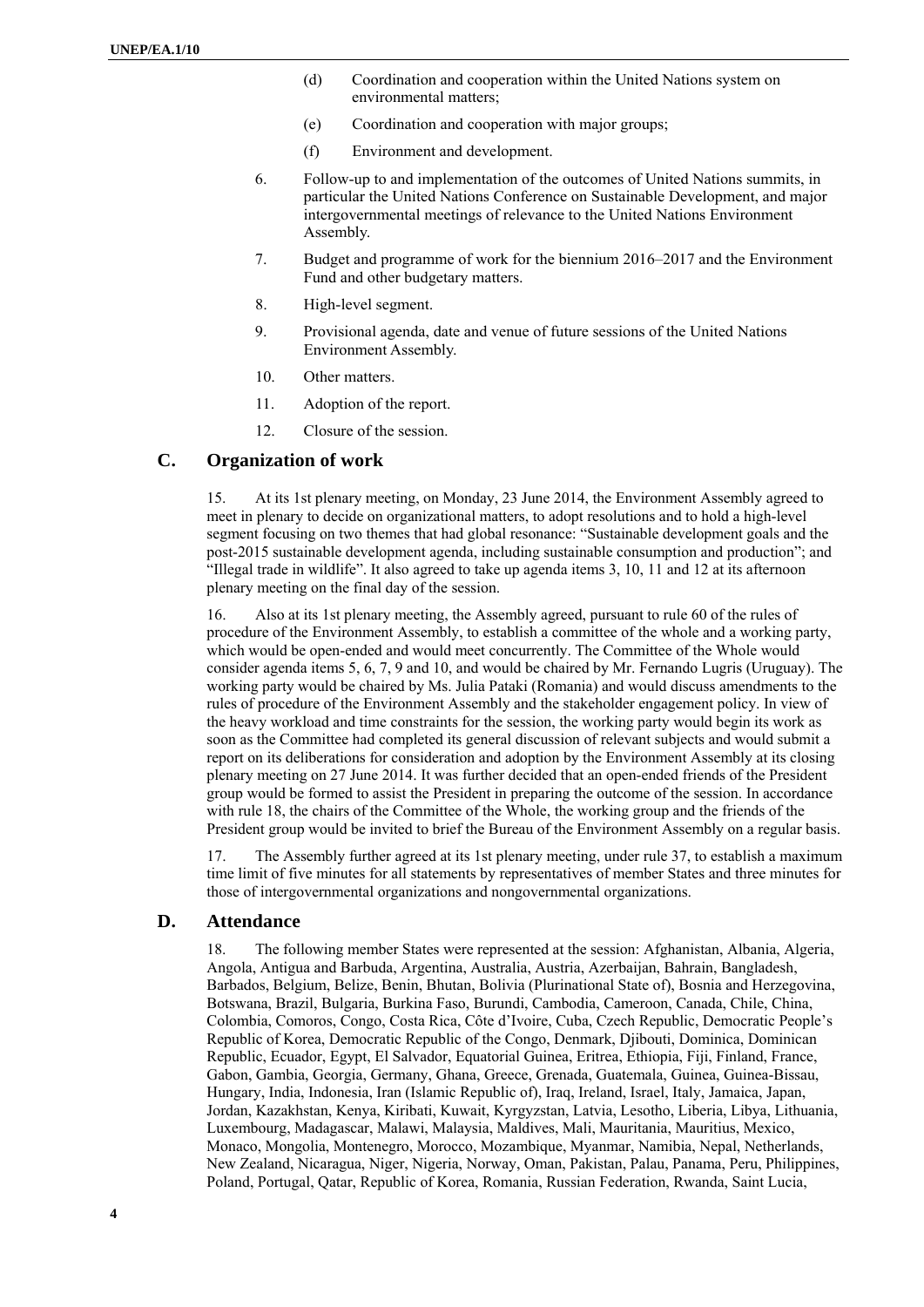Samoa, Sao Tome and Principe, Saudi Arabia, Senegal, Serbia, Seychelles, Sierra Leone, Singapore, Slovakia, Somalia, South Africa, South Sudan, Spain, Sri Lanka, Sudan, Suriname, Swaziland, Sweden, Switzerland, Tajikistan, Thailand, the former Yugoslav Republic of Macedonia, Timor-Leste, Togo, Turkey, Tuvalu, Uganda, Ukraine, United Arab Emirates, United Kingdom of Great Britain and Northern Ireland, United Republic of Tanzania, United States of America, Uruguay, Vanuatu, Venezuela (Bolivarian Republic of), Viet Nam, Yemen, Zambia and Zimbabwe.

19. The Holy See and the State of Palestine were represented as observers.

20. The following United Nations bodies, secretariat units and convention secretariats were represented: Interim Secretariat of the Framework Convention on the Protection and Sustainable Development of the Carpathians, Ozone secretariat, secretariat of the Basel Convention on the Control of Transboundary Movements of Hazardous Wastes and Their Disposal, the Rotterdam Convention on the Prior Informed Consent Procedure for Certain Hazardous Chemicals and Pesticides in International Trade and the Stockholm Convention on Persistent Organic Pollutants, secretariat of the Convention on International Trade in Endangered Species of Wild Fauna and Flora, secretariat of the Convention on Wetlands of International Importance especially as Waterfowl Habitat, United Nations Conference on Trade and Development, United Nations Entity for Gender Equality and Empowerment of Women (UN-Women).

21. The following United Nations specialized agencies and related organizations were represented: Food and Agriculture Organization of the United Nations, International Atomic Energy Agency, International Labour Organization, International Maritime Organization, World Meteorological Organization.

22. The following intergovernmental organizations were represented: European Union, Global Environment Facility, Global Green Growth Institute, International Criminal Police Organization (INTERPOL), League of Arab States, Task Force of the Lusaka Agreement on Cooperative Enforcement Operations Directed at Illegal Trade in Wild Fauna and Flora, Organization of American States, Secretariat of the Pacific Regional Environment Programme, Regional Environmental Centre for Central and Eastern Europe, Regional Environmental Centre for Central Asia, South Asia Cooperative Environment Programme.

23. In addition, a number of non-governmental and civil society organizations were represented as observers. A full list of participants is set out in document UNEP/EA.1/INF/25.

### **E. Policy statement by the Executive Director**

24. In his policy statement, the Executive Director traced the origins of international cooperation to the founding of the United Nations, which he said embodied the determination of humanity to create a peaceful future through collaboration and a common vision. Societies had on many occasions failed to live up to the aspirations of the United Nations, but those aspirations nevertheless remained valid. Sustainability and the environment, which had not been in the minds of the drafters of the United Nations Charter, were now at the forefront of the international agenda, thanks to landmark conferences that had begun to ask hard questions about how human beings could live together sustainably on Earth. The last such conference, the United Nations Conference on Sustainable Development, had articulated a vision of the Environment Assembly as a platform for addressing such questions, which had become ever-more relevant as human beings had become a defining factor in the future of the planet.

25. The environmental agenda of the twenty-first century focused not just on protecting the environment, but also on the huge social inequalities and unsustainable development patterns that were at the root of the environmental crisis and, as evidenced by the far-reaching decisions adopted at Rio+20 and later, addressing the environmental dimension of sustainable development was not just a preoccupation of the rich, but a vital necessity for all.

26. Recognizing that the environmental dimension of sustainable development was not the sole purview of the environmental community, the Environment Assembly was a forum where all those who had an interest and a role in addressing it should participate. Thanking the wide range of participants attending the first session of the Assembly, the Executive Director said that the session took place at a critical moment for the United Nations, as the negotiations of the post-2015 development agenda would test its capacity to transform itself and become more relevant to both citizens and member States. Participants at the first session of the Environment Assembly had a unique opportunity to define the contribution of the environmental dimension of sustainable development to the post-2015 agenda and show that it was about using the best science and policy not only to protect the environment but also to provide food, energy, health and livelihoods to billions of people. They would also be able to address illegal trade in wildlife, which threatened both wildlife and the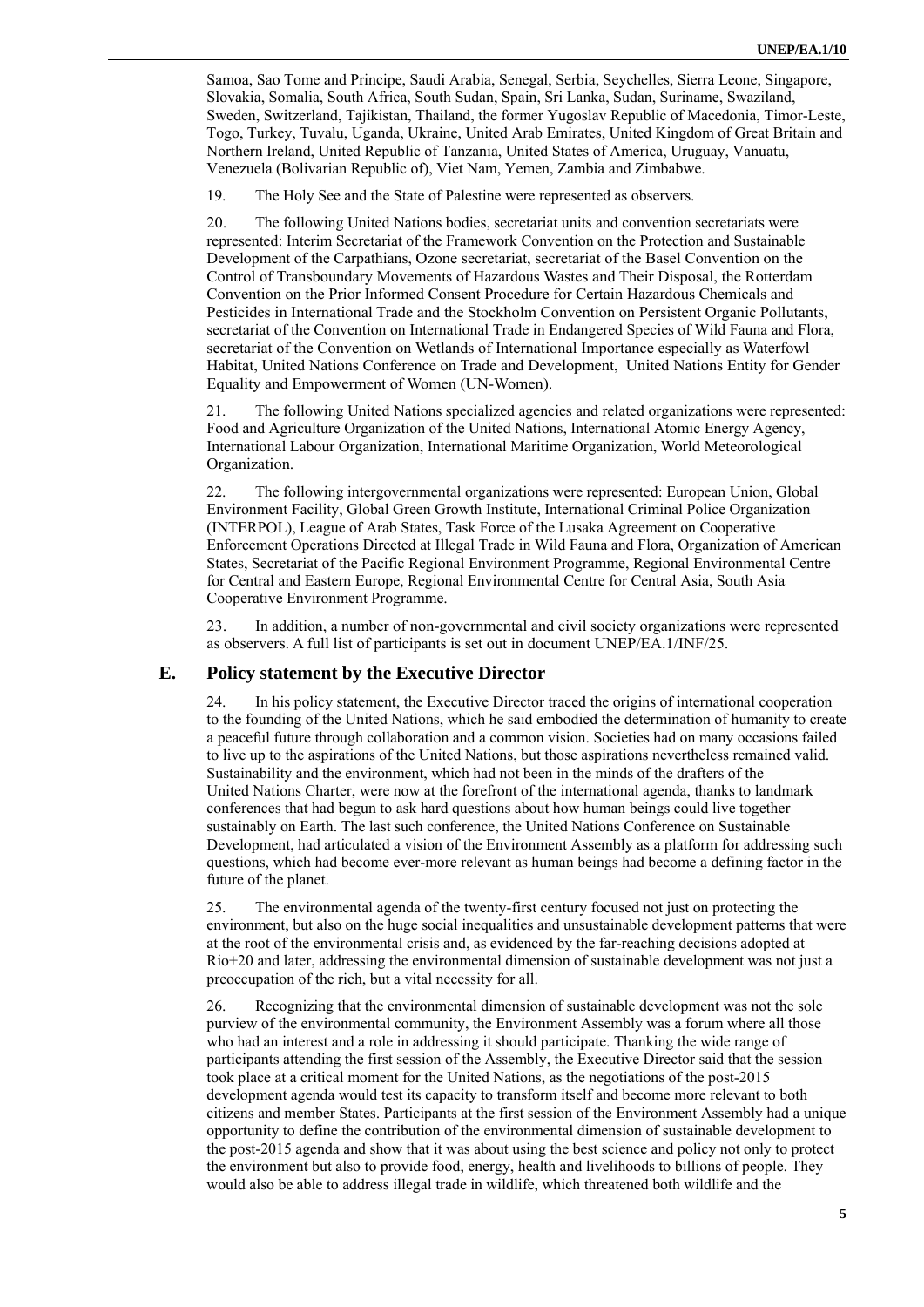livelihoods, economies and security of many countries and communities; to engage with the judiciary and other legal practitioners; and to discuss how to mobilize the substantial resources needed to finance the green economy.

27. With regard to UNEP, its substantive work had continued even in the midst of governance reforms undertaken in response to the outcomes of Rio+20. Much of that work was summarized in the UNEP *Annual Report 2013* and the programme performance report for 2012–2013, as well as in the *2012–2013 Evaluation Synthesis Report*, which provided an honest assessment of UNEP performance and revealed both progress and shortcomings that UNEP was working to remedy. UNEP had invested considerable resources in delivering more detailed and results-oriented planning, performance and reports in response to the request by Member States that United Nations organizations become more results-oriented, and it was incumbent upon the Environment Assembly, as the governing body of UNEP, to embrace this approach. UNEP was also working to improve its efficiency and had achieved extraordinary productivity gains in the secretariat, as well as gender parity in all posts except at the D -1 and P-5 levels. These steps demonstrated that UNEP was in no way complacent about its expanded resources, mandate and status.

### **F. General statements by regional groups**

28. Following the Executive Director's policy statement, representatives of regional groups of member States made general statements on the items on the agenda for the current session.

29. The representative of Thailand, speaking on behalf of the Group of 77 and China, said that the discussions on the environmental dimension of sustainable development by the Environment Assembly would enable ministers to adopt more informed positions on principles such as that of common but differentiated responsibilities in the negotiations on the post-2015 development agenda, and that the outcomes would set a course for UNEP in the crucial work of promoting sustainable consumption and production and advancing an integrated approach to financing the sound management of chemicals and waste. With regard to the latter, the special programme established to support implementation of the Basel Convention on the Control of Transboundary Movements of Hazardous Wastes and Their Disposal, the Rotterdam Convention on the Prior Informed Consent Procedure for Certain Hazardous Chemicals and Pesticides in International Trade, the Stockholm Convention on Persistent Organic Pollutants, the Minamata Convention on Mercury and the Strategic Approach to International Chemicals Management, was of particular importance. Expressing support for the proposed programme of work and budget for the biennium 2016–2017, he called on all member States to provide the voluntary contributions needed to assist UNEP in achieving its goals, suggesting the use of an indicative table to guide Governments on their share of the burden, and suggested that the programme of work and budget should take into account earmarked contributions to ensure that related activities remained in line with the organization's overall strategic objectives.

30. The representative of Egypt, speaking on behalf of African States, welcomed current efforts to strengthen regional and subregional offices and called for them to be adequately staffed and underpinned by a regional strategic delivery framework to ensure greater coherence and impact; the role of UNEP in mobilizing human and financial resources was crucial and the Environment Assembly must ensure that such priorities were fully reflected in the programme of work and budget for the biennium 2016–2017. Regarding the first of the two themes of the high-level segment, he said that the post-2015 development agenda must be member-State-driven in order to ensure its collective ownership, and the sustainable development goals must be accompanied by stable, predictable and accessible financing mechanisms, together with sound monitoring and reporting systems, to ensure that every country met its commitments. As for the second theme, he stressed the importance of developing a common global strategy to tackle the crime of illegal trade in wildlife by eliminating demand and strengthening laws and policies with deterrents, penalties and a zero-tolerance approach. On the matter of the stakeholder engagement policy, he reaffirmed the need to respect the intergovernmental nature of UNEP as a subsidiary organ of the United Nations General Assembly, and he called for an accreditation mechanism that allowed for the participation of nongovernmental organizations from developing countries in the work of the Environment Assembly, with the necessary financial support. Finally, he reiterated the importance that his region attached to the consolidation of UNEP headquarters functions in Nairobi. He concluded with a message of support on behalf of the African Union, which was concurrently holding its latest summit meeting in Malabo.

31. The representative of Colombia, speaking on behalf of the Latin American and Caribbean region, said that it was important to continue efforts to strengthen UNEP regional and subregional offices for the effective implementation of the decisions adopted at key forums at the regional and national levels; those efforts called for adequate resource allocation in the programme of work and budget for the biennium 2016–2017. Turning to the other matters on the agenda, she said that it was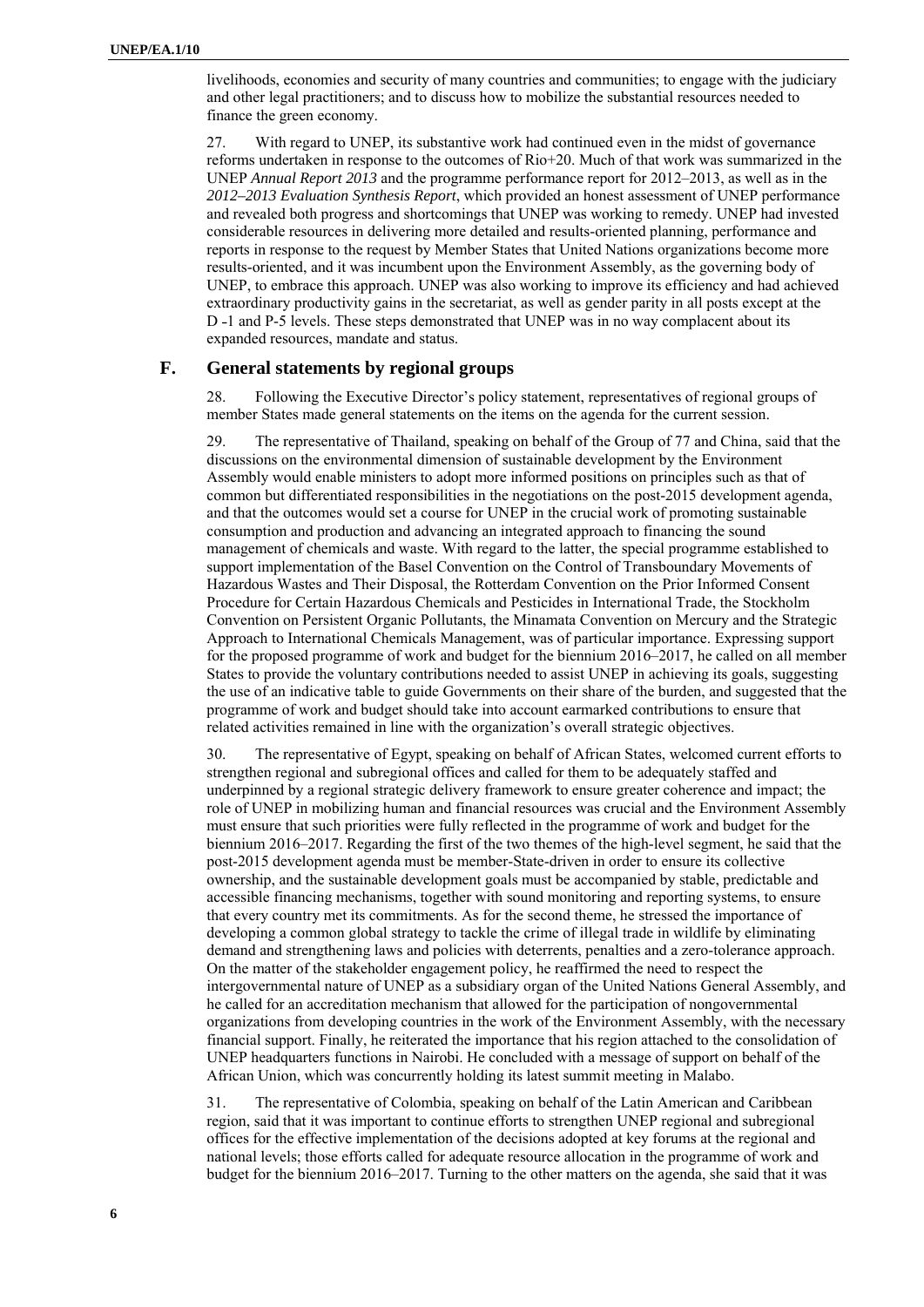necessary to ensure that the post-2015 development agenda was socially and economically inclusive, based on the principles of equity and common but differentiated responsibilities; that countries had the means to implement international agreements on the environment and sustainable development, including new, stable and predictable financial resources, capacity-building and technology transfer; that institutional and technical capacities were strengthened for the sound management of chemicals and waste; and that developed countries agreed to lead efforts to develop models of sustainable consumption and production to which developing countries must, in turn, agree to adhere. A particular focus should be placed, among other things, on the vulnerabilities of small island developing States and their inclusion in the debates; on inputs for a draft global agreement on climate change to be presented at the twentieth session of the Conference of the Parties to the United Nations Framework Convention on Climate Change; and on the right of access to information, participation and environmental rule of law, which were crucial to the promotion of sustainable development.

32. The countries of her region proposed that Mr. Fernando Lugris (Uruguay) be named Chair of the Committee of the Whole.

33. The representative of Greece, speaking on behalf of the European Union and its member States, said that despite efforts made since the open-ended meeting of the Committee of Permanent Representatives, much remained to be done to finalize the draft resolutions submitted for adoption by the Environment Assembly. Areas in need of particular attention included governance issues, such as the rules of procedure, the stakeholder engagement policy and the role of UNEP within the wider United Nations system, and environmental policy matters such as the science-policy interface, chemicals and waste, marine litter, ecosystem-based adaptation and air quality. Regarding the two themes of the high-level segment, he stressed the importance of UNEP in highlighting the role of the environment in sustainable development and as an enabler of poverty eradication and inclusive growth and prosperity. UNEP, as the leading United Nations authority on the environment, must prepare for its lead role in implementation of the post-2015 development agenda.

34. The representative of Japan said that it was important to deliver a powerful message from the high-level segment that all countries needed to take action to achieve the sustainable development goals. Welcoming the preparation of draft resolutions on, among other subjects, chemicals and waste and air pollution, he urged participants to work together to ensure appropriate global management and emissions reductions under the Minamata Convention on Mercury. He also expressed regret at the recent demise of Mr. Matthew Gubb, Director of the UNEP International Environmental Technology Centre and Coordinator of the early stages of the negotiations on the Minamata Convention.

35. The representative of Algeria, speaking on behalf of the joint coordination committee of the Non-Aligned Movement, drew attention to a range of declarations adopted at various events that covered many of the items on the agenda of the current session. The key test of the Assembly's ability to move away from a position of "business as usual" would, he said, be the approval of a budget that responded to the priorities of developing countries, especially in Africa, and the confirmation of assurances that UNEP headquarters would remain in Nairobi.

36. Following those group statements, one representative, saying that his country had long participated in international efforts to protect the environment and was increasing its contributions, financial and otherwise, to such efforts, said that degradation of the environment could only be averted through the combined efforts of every country and individual. The environmental dimension, he said, must be adequately reflected and prioritized in the sustainable development goals and UNEP must play a greater role in coordinating global efforts with member States, the secretariats of multilateral environmental agreements and civil society, especially in the field of chemicals and waste management.

37. The representative of the major groups and stakeholders expressed satisfaction at the fact that the agenda of the first session of the Environment Assembly addressed the global challenges related to environmental rule of law, sustainable development goals and illegal trade in wildlife and timber, saying that it was important to ensure a rights-based approach to the Assembly's work and pay special attention to the needs of vulnerable indigenous peoples and communities. Experience, he said, had shown that UNEP could only deliver on its mandate by working in partnership with civil society, which called for the promotion of a robust and inclusive stakeholder engagement policy and the adoption of appropriate rules of procedure. He expressed profound concern at what he said was a risk of regression from good practices reflected, inter alia, in the United Nations General Assembly resolution establishing the High-level Political Forum on Sustainable Development, and over what he described as serious inadequacies in the UNEP access-to-information policy with regard to the grounds for refusal, the appeals panel's lack of independence and the lack of accountability in decision-making.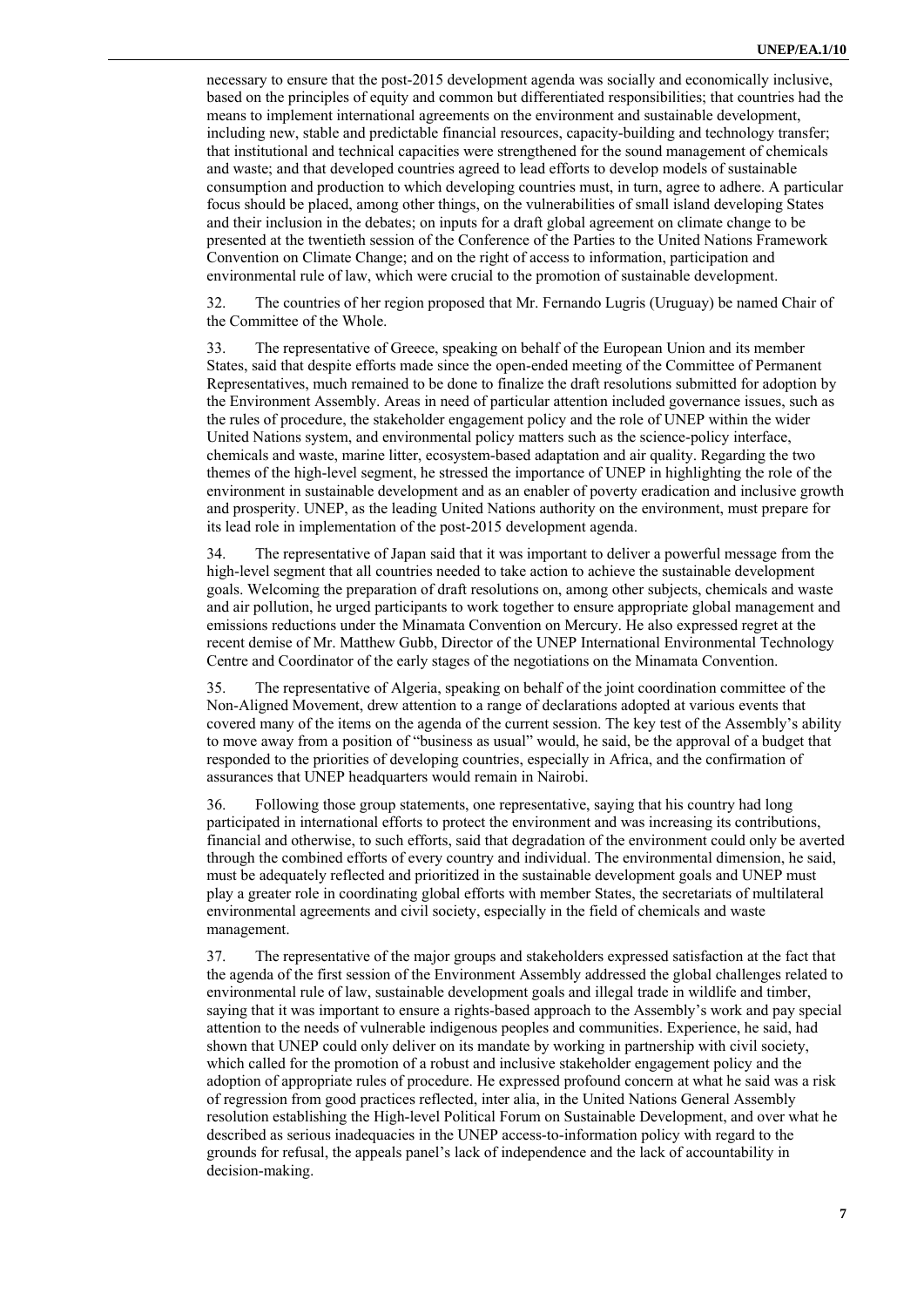### **G. Report by the Chair of the Committee of Permanent Representatives**

38. Mr. Sunu M. Soemarno (Indonesia), Chair of the Committee of Permanent Representatives, reported on the Committee's preparations for the first session of the United Nations Environment Assembly. Particular attention had been paid to the structure and organization of the session; to amendments to the Assembly's rules of procedure; to the enhancement of stakeholder engagement in the work of UNEP; and to the 12 draft resolutions contained in document UNEP/EA.1/L.1. With regard to the latter, the Committee recommended that the resolutions be clustered and considered in a strategic manner, and it had accordingly decided to present them, where possible, in an omnibus format. Furthermore, it had engaged in an informal process to discuss the scope, format and content of a potential outcome document. A "zero draft" of such a document had been circulated to all delegations, regional groups and economic and political integration organizations. A summary of the informal process on the zero draft had been transmitted to the Bureau.

### **H. Work of the Committee of the Whole**

39. The Committee of the Whole held six meetings, from 23 to 27 June 2014, to consider the agenda items assigned to it. At the 6th plenary meeting of the Environment Assembly, on the afternoon of 27 June, the Chair of the Committee reported on the outcome of the Committee's work. The report on the proceedings of the Committee is set out in annex III to the present proceedings.

## **III. Credentials of representatives (agenda item 3)**

40. At the 6th plenary meeting of the Environment Assembly, on the afternoon of Friday, 27 June, the President reported that 157 of the 193 States Members of the United Nations were represented at the current session. In accordance with paragraph 2 of rule 17 of the rules of procedure, the Bureau had examined the credentials of the representatives of those Member States and had found them to be in order. The Environment Assembly approved the report of the Bureau on credentials.

# **IV. Amendments to the rules of procedure (agenda item 4)**

41. As noted in section II.C. of the present proceedings, at its 1st plenary meeting, the Environment Assembly established a working party to discuss proposed amendments to the rules of procedure and the stakeholder engagement policy. At the 6th plenary meeting, on the afternoon of Friday, 27 June, the chair of the working party reported on its work. The working party, she said, had reached agreement on amendments to the rules of procedure but had not finalized the stakeholder engagement policy. Agreement had yet to be reached on accreditation criteria and the accreditation process. At her suggestion, the Environment Assembly agreed that further consultations on the draft policy should be held in the period leading up to the second session of the Environment Assembly and that further consideration of the stakeholder engagement policy would be included on the agenda for that session. Resolution 1/2, amending the rules of procedure of the Environment Assembly, as agreed to by the working party, was subsequently adopted by the Environment Assembly.

# **V. Agenda items 5, 6, 7, 9 and 10**

42. Agenda items 5 (Policy issues), 6 (Follow-up to and implementation of the outcomes of United Nations summits, in particular the United Nations Conference on Sustainable Development, and major intergovernmental meetings of relevance to the United Nations Environment Assembly), 7 (Budget and programme of work for the biennium 2016–2017 and the Environment Fund and other budgetary matters), 9 (Provisional agenda, date and venue of future sessions of the United Nations Environment Assembly ) and 10 (Other matters) were considered by the Committee of the Whole. At the 6th plenary meeting of the Environment Assembly, on the afternoon of 27 June, the Chair of the Committee reported on the outcome of the Committee's work. The report on the proceedings of the Committee is set out in annex III to the present proceedings.

# **VI. High-level segment (agenda item 8)**

43. The 2nd to 6th plenary meetings, on the morning, afternoon and evening of 26 June and the morning and afternoon of 27 June, took the form of a high-level segment under item 8 of the agenda. The high-level segment consisted of opening ceremonies and ministerial plenary meetings featuring interactive dialogue on the themes "Sustainable development goals and the post-2015 development agenda, including sustainable consumption and production" and "Illegal trade in wildlife".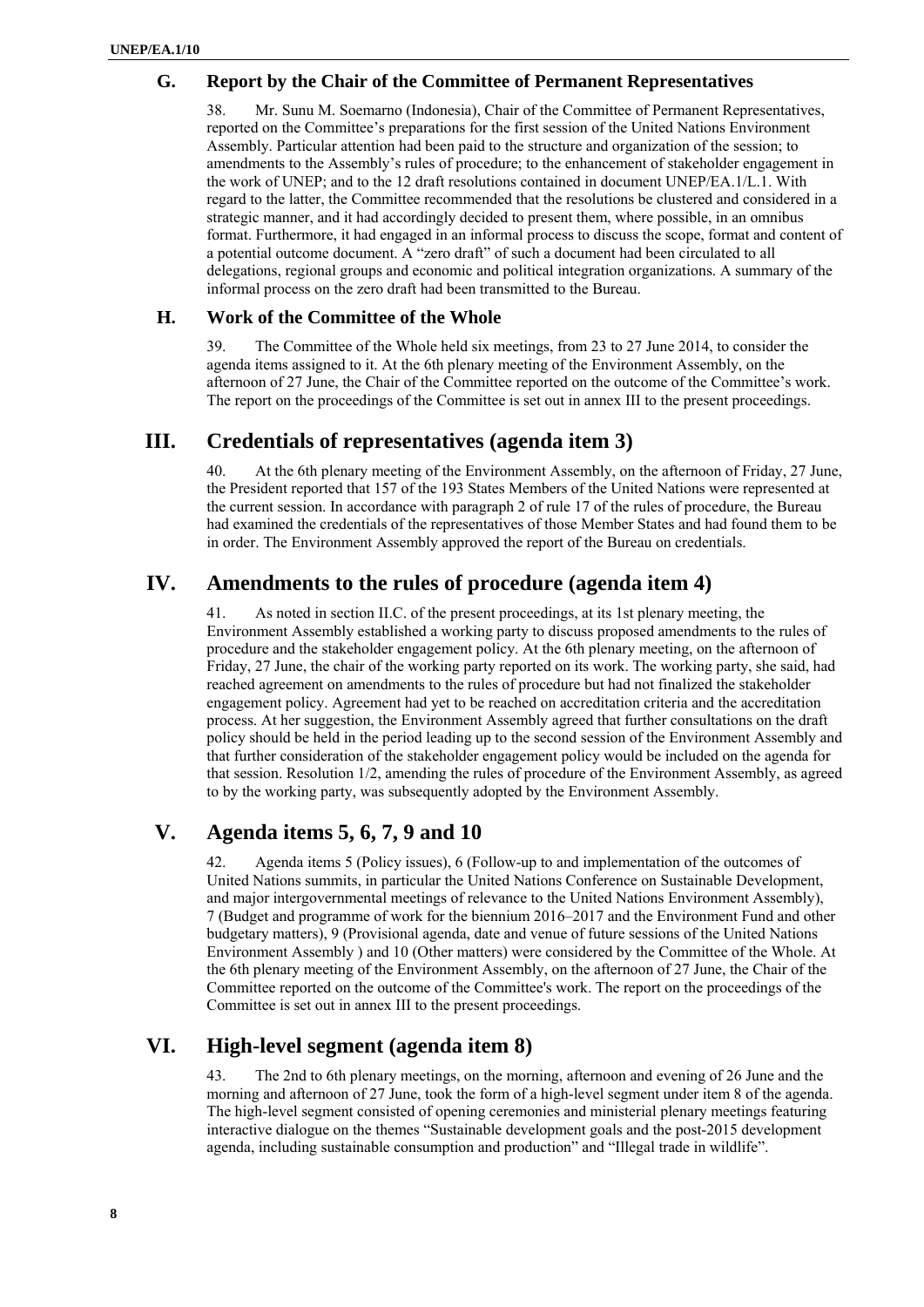### **A. Opening**

44. The high-level segment was opened at 10.20 a.m. on 26 June by Ms. Oyun Sanjaasuren, (Mongolia), President of the Environment Assembly. During the opening ceremonies, remarks were made by dignitaries, who later posed with other high-level representatives for a commemorative group photograph. Following a performance by esteemed Senegalese musician Mr. Baaba Maal, Mr. Achim Steiner, UNEP Executive Director, gave a presentation on the state of the environment and the science-policy interface. Ministers and other high-level representatives then made statements.

#### **1. Opening remarks**

45. Remarks were made by Ms. Oyun; the UNEP Executive Director; Mr. John Ashe, President of the General Assembly; His Serene Highness Prince Albert II of Monaco; and Mr. Uhuru Kenyatta, President of Kenya.

46. Paying tribute to the late Nobel laureate Professor Wangari Maathai and to Kenya for hosting UNEP for over 40 years, Ms. Oyun said that the establishment of the Environment Assembly was a historic event for UNEP, for sustainable development and for the global environmental agenda. The world faced ever more complex challenges such as climate change, but there was a growing understanding that environmental conservation could enable rather than impede growth. Economies and societies could not grow and thrive within the means of the planet without environmental rule of law and the green economy, including sustainable consumption and production. The environment played a critical role in maintaining and improving the health of people and ecosystems. Clean air in cities would save many from death and disease and also save money. The high-level segment provided an opportunity to contribute to that by deliberating on important issues such as the sustainable development goals, the post-2015 development agenda and illegal trade in wildlife. Environmental crime should be tackled by maintaining political momentum, supporting international efforts against illegal trade, and awareness-raising. UNEP had pioneered the work to help define the green economy, which was recognized at Rio+20 as an important tool for addressing sustainable development. It was now time to deliver on those policies.

47. Her native Mongolia had a long and rich history of nomadism. Integrated with the natural world, its people suffered a disproportionate impact from climate change and desertification, pasture degradation and melting permafrost, which threatened their existence. Such daunting challenges could be tackled by combining environmental, social and economic opportunities to achieve mutually reinforcing outcomes for sustainable development. The post-2015 development agenda and sustainable development goals needed to take account of all concerns, with a universal ambition and common but differentiated responsibilities, recognizing each country's particular circumstances. The first session of the Environment Assembly had raised expectations, and she hoped that its outcomes would help strengthen UNEP as the leading authority setting the global environmental agenda. The Assembly bore a great responsibility to promote sustainable development for current and future generations. Working together with a shared purpose would help it to deliver on those expectations.

48. The Executive Director expressed pride in welcoming President Kenyatta to UNEP, which had grown from modest beginnings to become a major United Nations agency. Rio+20 strengthened and upgraded not only UNEP, but also the environmental dimension of sustainable development. He thanked Mr. Ashe, a steadfast supporter of UNEP who embodied modern-day environmentalism, for his participation in the current session.

49. The Environment Assembly was historic in terms of its membership, its operating methods, the sense of purpose of its member States and the active participation of major groups and stakeholders. Its first session was a convergence not only of the world of environment but also of others who played a key role, such as members of the legal profession participating in the UNEP symposium on the environmental rule of law. He highlighted the session's focus on combating illegal trade in wildlife, which was also a long-standing priority for Kenya, and the sustainable development goals, the post-2015 development agenda and sustainable consumption and production. Another key topic was raising finance for the transition to the green economy, all key topics on which UNEA would find its voice and make its contribution. Over the next two days, nearly 16 resolutions would be negotiated, including one on air pollution, the cause of 7 million premature deaths each year.

50. He concluded by thanking the President and people of Kenya for a 42-year journey together – the journey of the environment since 1972 – which was inextricably linked to the presence of UNEP in Kenya. UNEP was proud of that history and committed to carrying it through to the future.

51. Mr. Ashe said that for too long there had been arguments about environment and development as if they were separate. He hoped that the presence of the Administrator of the United Nations Development Programme would send a clear message that this was an artificial dichotomy that should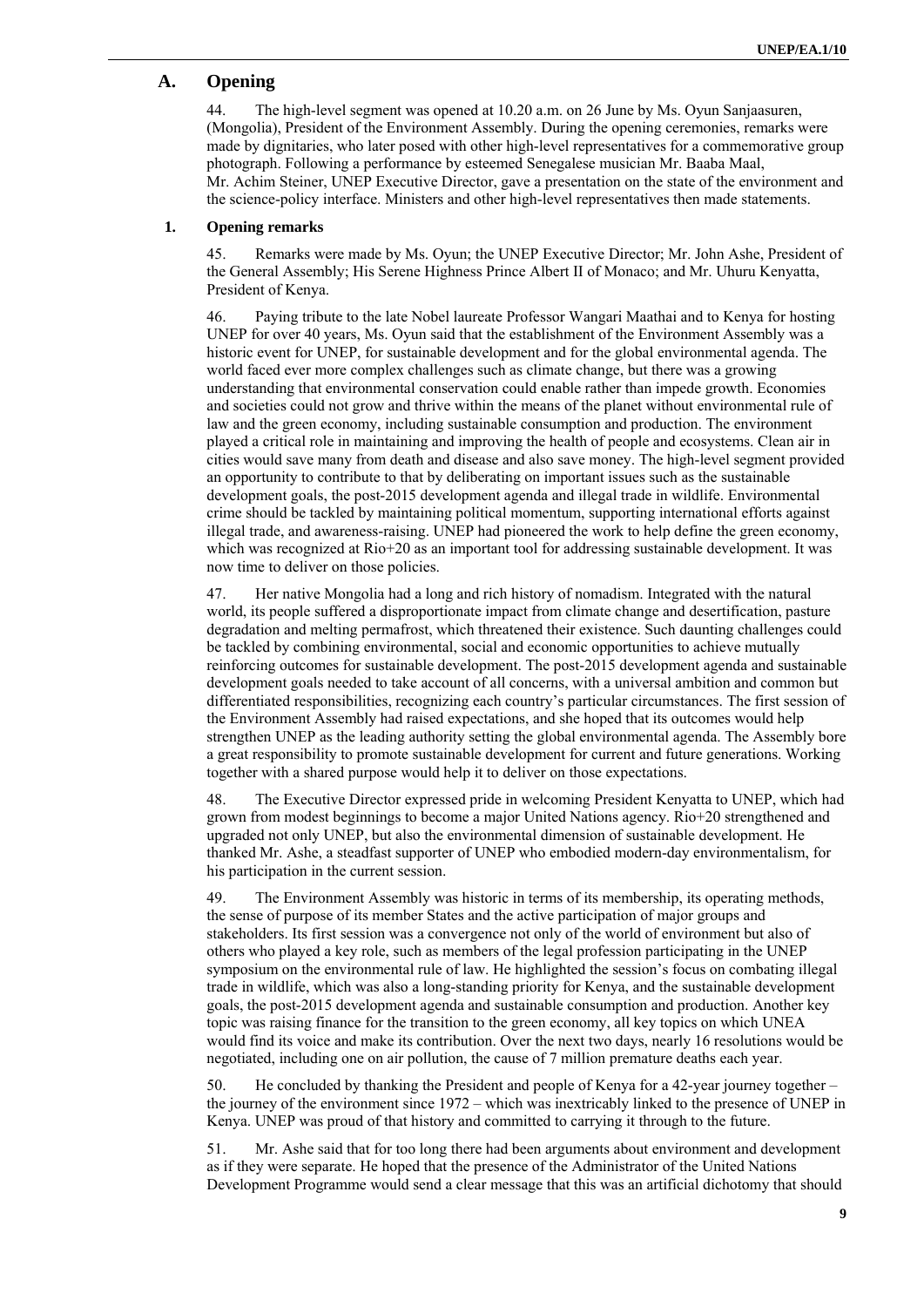no longer exist. He expressed the hope that the three pillars of sustainable development would soon be intact and working together. One of the decisions emerging from Rio+20 was to strengthen institutional capacity for sustainable development, including through having a universal membership in the UNEP governing body. It was now for the Environment Assembly to capitalize on that opportunity by sending a clear message that it was planning for a future in which there was a single development agenda in the United Nations, namely, a sustainable one. The Rio process had also kick-started a number of developments, and he thanked the President of the Republic of Kenya, and his New York delegation, for shepherding the formulation of the sustainable development goals, which, under the leadership of the Permanent Representative of Kenya to the United Nations, was soon to be completed.

52. Much of what the Environment Assembly would address was part of the post-2015 development agenda, and he had called upon the General Assembly to make that agenda the theme of its sixty-eighth session, leading to its adoption in September 2015. That would require several elements to be in place, and he expressed pleasure that the Environment Assembly would begin making its contribution to the process. One key element was a synthesis report by the United Nations Secretary-General that would be used as a basis for the negotiations on the post-2015 development agenda. The report would be based on many inputs, and he urged the Assembly to capitalize on the historic opportunity of the current session to ensure that its outcomes were well reflected in the report.

53. His Serene Highness Prince Albert II, speaking as both a Head of State and as Chairman of the International Olympic Committee's Sport and Environment Commission, paid tribute to the late Professor Wangari Maathai as a champion of the empowerment of women, the environment and peace and as his co-patron of the UNEP Billion Tree Campaign.

54. The current session, he said, was an opportunity to take a significant step in protecting and preserving the planet's natural resources, laying the foundations of "the future we want" and mitigating the impact of uncontrolled development. It was also a chance to accelerate progress on the Millennium Development Goals and mark the fundamental role of the environment in the post-2015 development agenda.

55. Illegal trade in terrestrial and marine species jeopardized local communities, disrupted ecosystems, sustained criminal and terrorist networks, fed corruption and endangered those combating poaching. His Government and his Foundation were committed to fighting crimes against biodiversity and protecting flora and fauna by supporting relevant conventions and assisting Governments and non-governmental organizations in this regard. He commended UNEP for its vocal and successful defence of the environment over the past 40 years.

56. Respect for the environment was embedded in the philosophical foundation of the Olympic movement. The goal of social and economic development was mirrored in the sustainable development goals, which constituted a renewed commitment to the fundamental principles of sustainability, common purpose and common values. The International Olympic Committee and the Olympic movement as a whole had a direct interest in environmental issues and the Committee was using its global reach to support sustainable development and lessen the environmental impact of sporting events. Advances in recycling, building design, waste and water management, construction processes and other green innovations had become a regular feature at the Olympic Games, encouraging others to expand the frontiers of sustainable development.

57. It had been 20 years since the International Olympic Committee and UNEP had agreed to cooperate on projects to encourage environmental sustainability, and similar partnerships were continuing between UNEP and Olympic host cities. The Olympic Agenda 2020 initiative included discussions on ways to become even more effective in advancing sustainability. The Committee was also committed to working with the United Nations and other stakeholders to ensure that sport played a significant role in supporting the sustainable development goals, through measures such as building inclusive, safe and sustainable cities, promoting physical activity and a healthy life for all, and providing equitable and life-long learning opportunities through quality physical education. Sport could also be a cross-cutting tool for promoting gender equality and empowering girls and women, preventing conflict and building peace and could rally communities by engaging young people, bridging cultural divides and promoting non-violence, mutual respect and friendship. The International Olympic Committee, he concluded, was committed to serving the interests of the planet for future generations.

58. In his remarks, President Kenyatta welcomed the representatives to Kenya and expressed his pleasure at taking part in the first session of the Environment Assembly, which he said was a historic manifestation of global leaders' resolve to address the environmental challenges facing the world. At Rio+20, they had vowed that environmental sustainability would be at the heart of national and global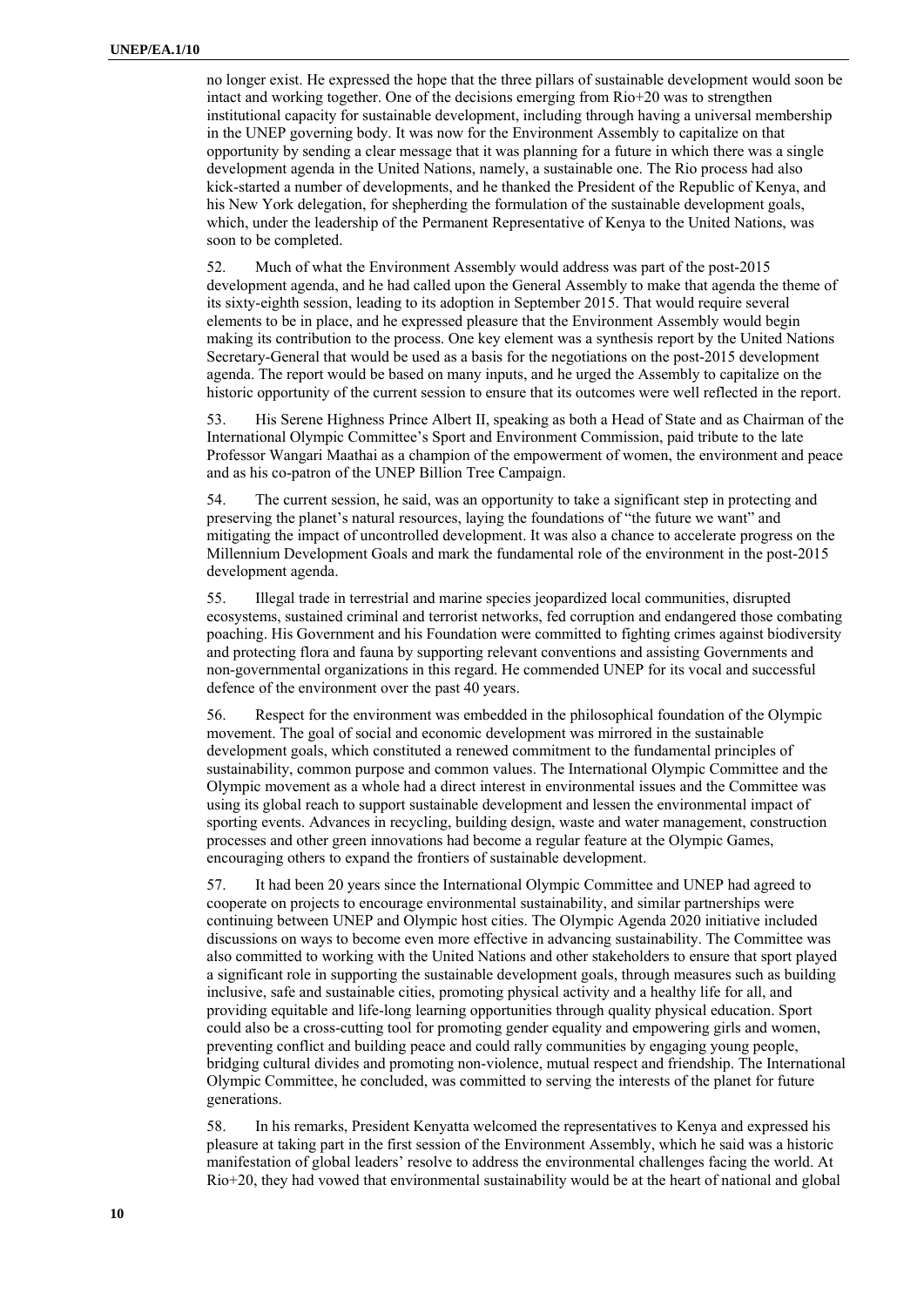efforts to broaden prosperity. Among the achievements of that conference was the agreement that UNEP would be upgraded to play a pre-eminent global role in environmental matters, and the Environment Assembly was the fruit of that timely decision. There was now a realization that the pursuit of economic growth regardless of the environment would entail a high cost to society and that, in a peaceful and just world, growth depended on a balance between the economic, social and environmental pillars of development.

59. Regarding the rapid rate of urbanization, he emphasized the need to change patterns of consumption and production to meet the challenges of sustainability and to strengthen governance of urban spaces and cities. Those challenges had to be met together, with the spirit and solidarity seen in Rio de Janeiro. He urged ministers to show support for sustainable development as they began to work on the post-2015 development agenda by giving due regard to environmental matters.

60. He stressed the importance to Kenya of protecting and conserving wildlife and outlined the country's plans to eradicate poverty and inequality and to become a middle-income, newly industrialized nation by 2030, saying that its plans were ambitious because the opportunities were unprecedented; never before had technology, capital and demand for goods and services been so widely distributed. He forecast that by 2030 the developing world would account for 60 per cent of global gross domestic product. Trade with Kenya's traditional partners would be complemented by new exchanges with the emerging economies of the greater Indian Ocean rim and Latin America, building on its current position as a leading African hub for trade, services and innovation. Kenya was also investing in competitiveness and better rewards for producers. Under Kenya's constitution this development must be environmentally viable and accompanied by prudent management of natural resources. The Government was therefore taking concrete steps to green the economy, with an ambitious programme to revamp the five national water towers and a nationwide tree-planting exercise. It was also taking a stand against poaching and illegal trade in wildlife and wildlife products, with robust anti-poaching measures in stronger and more specialized legislation and enforcement, coupled with a resolve to ensure the survival of iconic species such as the elephant and rhinoceros. He emphasized that no country could defeat the illegal wildlife trade alone; strong global demand and ruthless poaching required a joint effort. He therefore expressed satisfaction that the high-level dialogue would address the issue and he urged the representatives to adopt decisions that would improve understanding and lead to focused and collaborative action to address demand, thereby protecting the prosperity and livelihoods of communities living near wildlife preserves.

61. Referring to the global community's past commitments, he encouraged the Environment Assembly to reaffirm the spirit of Rio de Janeiro and the importance of the environment in the context of sustainable development and the post-2015 agenda and to build on those commitments. A declaration on the environment would raise the Assembly's profile and proclaim to the world that the sustainable development highlighted in Rio was indeed possible. In the ministerial dialogues, the Assembly would be in a position to show leadership to complement work being done elsewhere. He concluded by reaffirming Kenya's commitment to the ideals of UNEP, pledging its support for their realization.

#### **2. Presentation by the Executive Director**

62. The Executive Director, in his presentation on the state of the environment and the science-policy interface, stressed that while there were grounds for optimism the situation was in some respects as serious as ever. Notwithstanding efforts to date, collective management of the planet's resources had fallen short of the commitments agreed in various global forums. The world's population had grown to around 7 billion, and an estimated 320–849 million hectares of natural grasslands and forests were at risk of being lost by 2050 to meet the growing demand for food, fibre and fuel; in addition, some 23 per cent of global soils and between 2 million and 5 million hectares of croplands were affected by desertification, sandstorms and flooding. On the positive side, an estimated 350 million hectares could be saved by 2050 through achievable reductions in food loss and waste, the delinking of biofuels and food markets, improved diets, better land management, the restoration of degraded land, and initiatives such as China's plans to afforest vast areas of low-yield farmland and barren land under its "grain for green" policy. Furthermore, 40 per cent of natural vegetation was legally protected by parks and indigenous reserves, which had had a positive effect on biodiversity, although such protection still covered less than 5 per cent of a quarter of the world's land and half of its marine areas.

63. On the subject of climate change, he said that surface temperatures in some parts of the world had risen by 2.5° Celsius, oceans were becoming more acidic and atmospheric hydrofluorocarbons (HFCs) were increasing by 10–15 per cent per year. In regard to the latter, failure to phase down production of HFCs could lead to the accumulation of billions of tonnes of "waste banks", rising costs,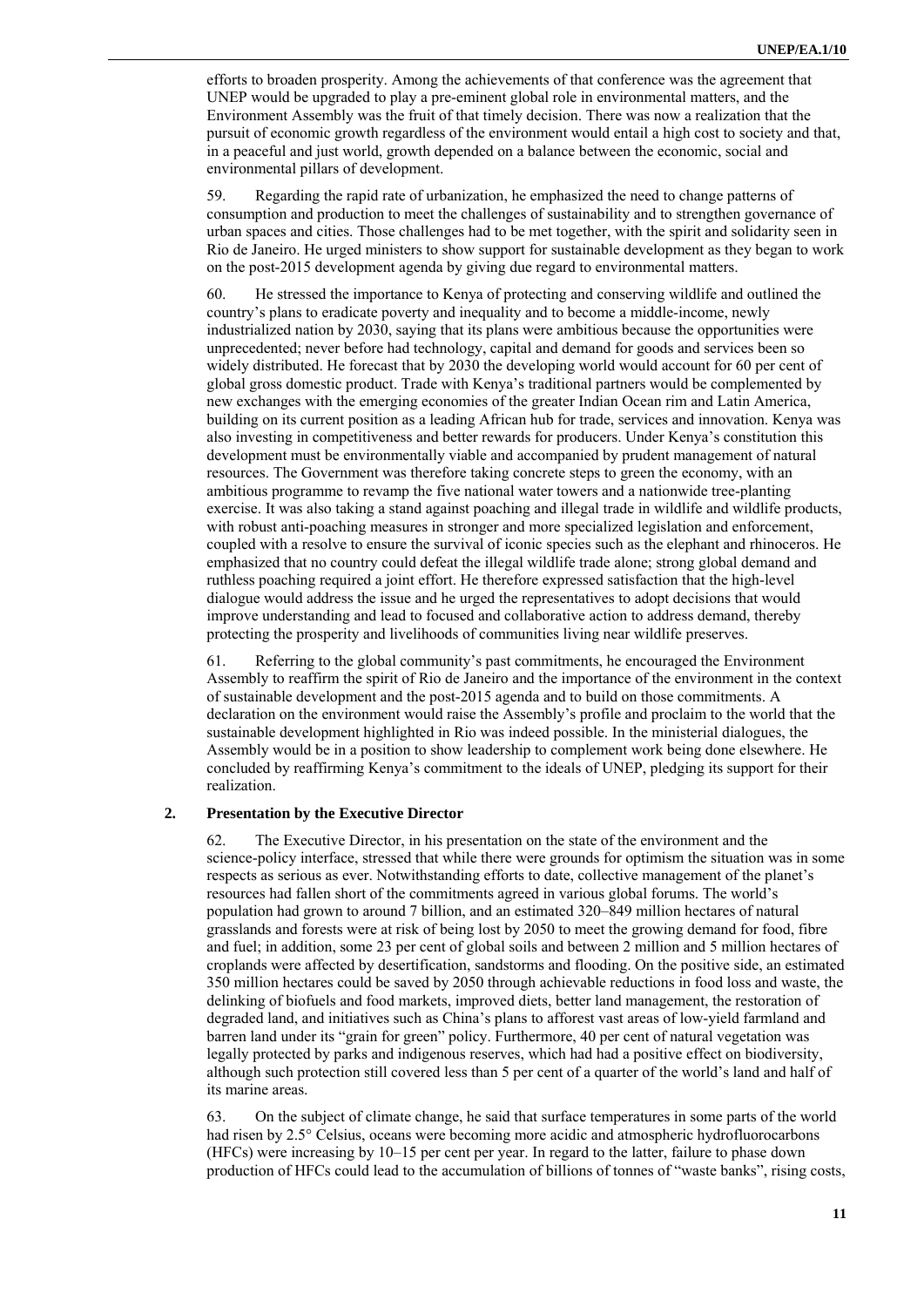greater lock-in of carbon-intensive infrastructure, more extensive exposure to extreme events and degradation of the resilience of people, economies and ecosystems. Concerted action within the framework of comprehensive sustainable development strategies was crucial, especially for the poor and vulnerable populations of the small island developing States disproportionately affected by rising sea levels.

64. Another matter in urgent need of attention was what he described as the complex, multisectoral problem of marine debris, much of which stemmed from unsustainable consumption and production patterns and poor waste management, which caused the release of hazardous pollutants into the marine and coastal environments. Recent initiatives to tackle the problem included a solar and sea-powered system to transport marine plastics to shore devised by a young Dutch engineer.

65. On the subject of environment-related death and disease, he said that unhealthy living and working environments caused nearly a quarter of diseases and deaths; that as much as 90 per cent of wastewater in developing countries flowed untreated into rivers, lakes and coastal zones; and that some 2.5 million people still lacked access to sanitation. The single biggest environmental health risk, however, was air pollution, which caused 4.3 million premature deaths each year, with outdoor pollution from transport, energy production and industrial activities accounting for 3.7 million. The situation was particularly serious in developing countries where almost three billion people still used solid fuels and open fires for cooking and heating.

66. Unsustainable levels of energy consumption and significant carbon emissions and consumption of natural resources in cities, which were home to nearly half the world's population, was another key area of concern, together with the significant reliance of emerging and recovering economies on natural resources. Yet there was significant potential for commercially viable improvements in resource and energy efficiency across all sectors, including construction, agriculture, transport and industry, through innovation and the use of decoupling technologies. Such technologies could halve the increase in annual energy demand in developing countries within 12 years and make resource savings of up to \$3.7 trillion per year until 2030. In view of the increasing scarcity and price of some specialty metals, end-of-life recycling should be taken into account in the design of mobile phones and other electronic equipment. Meanwhile, carbon sequestration through financing initiatives such as the enhanced mechanism for reducing emissions from deforestation and forest degradation in developing countries (REDD-plus) was attracting increasing interest, and reduced deforestation in the Brazilian Amazon, for example, had produced annual benefits of \$183 billion.

67. It was vital, he said, to include natural assets in national accounts through, for example, the environment economic accounting system, as well as to place an emphasis on policies that helped to sustain and enhance natural assets. The first global map of terrestrial and marine ecosystem assets had just been made available in the UNEP Live knowledge management platform, giving countries a baseline for monitoring changes in the status of their assets. Sharing efforts and information through policies that promoted open access would, he said, help to build and shape a "commonwealth of knowledge" that could serve to support the sustainable development goals and to assist political and social leaders in their stewardship of the world's natural capital.

#### **3. Statements by high-level representatives**

68. In the dialogue following the Executive Director's presentation, a number of representatives thanked the Executive Director for his leadership in helping to bring environmental issues to the forefront of the international development agenda, and there was general agreement with the significance of the issues highlighted in his statement. Several speakers expressed their views regarding the role that UNEP should play in ensuring that due attention was given to the environmental pillar of sustainable development and in promoting international environmental governance within the United Nations framework. A number highlighted the importance of paragraph 88 of the Rio+20 outcome document in ensuring that a strengthened UNEP played a central role in that regard. One representative said that UNEP should work to ensure that all stakeholders, including from civil society, industry and other sectors, were given the opportunity to contribute to a broader and more inclusive environmental agenda. Several representatives emphasized the importance of the science-policy interface in presenting policy-makers with forward-looking advice based on sound scientific research and knowledge. One representative said that greater efforts should be made to improve evidence-based decision making, including through better utilization of scientific panels. A number of representatives expressed gratitude for the enhanced regional presence of UNEP, which would help it to implement its programme of work on the ground, although one representative, speaking on behalf of a group of countries, said that further efforts were required to ensure a strong regional presence in Africa.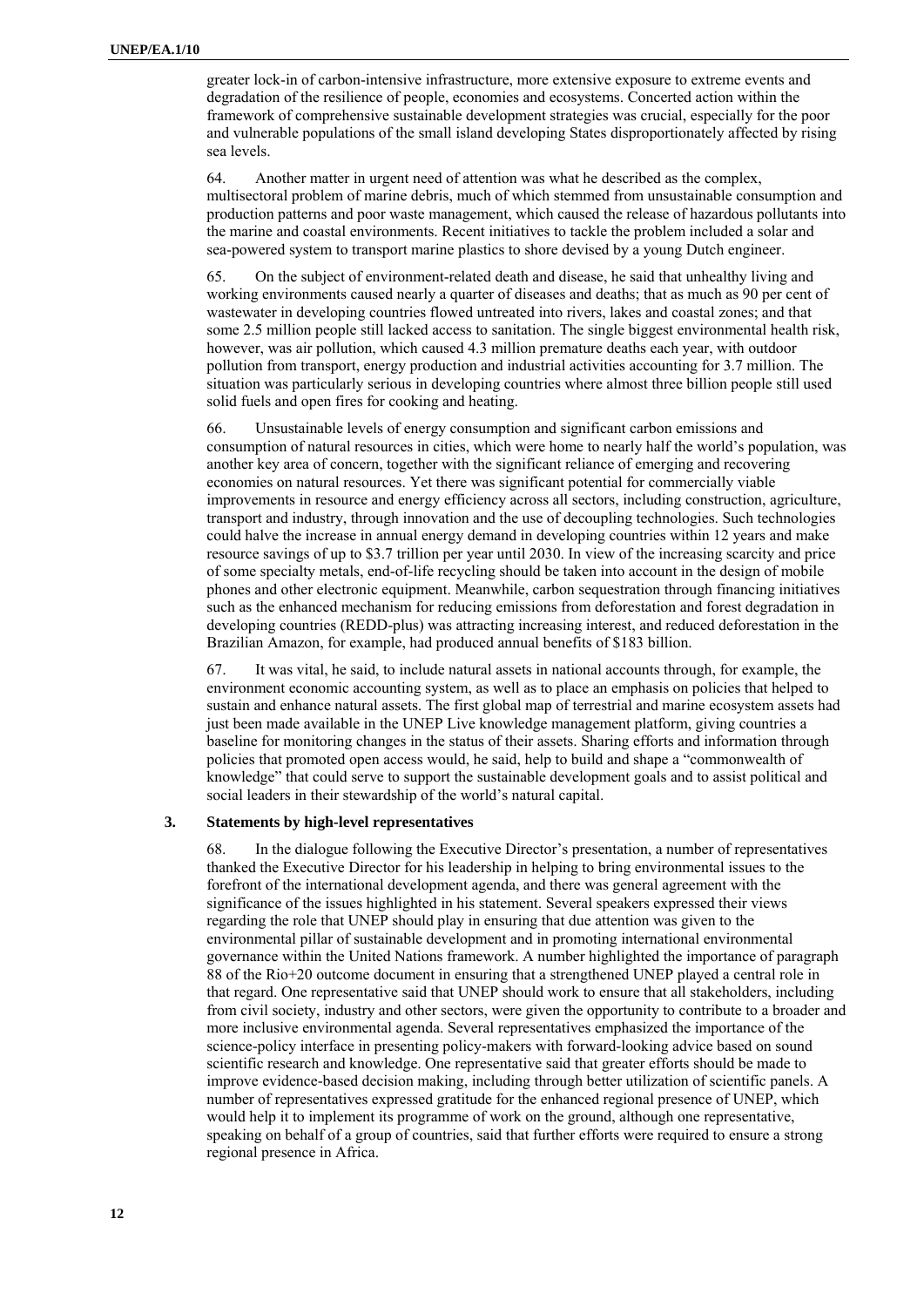69. Within that broader context, several representatives drew attention to the historic importance of the current session, saying that it promised to play a pivotal role in shaping the future environmental agenda. There was praise for the universality of the new Environment Assembly, which one representative said symbolized the coming of age of the global environmental community.

70. A number of representatives highlighted particular global environmental issues, including marine litter, illegal trade in wildlife, desertification and chemicals and waste management. One representative said that the threat of marine litter, including plastics and microplastics, was a global issue of pressing concern, given the long period of decay of plastics, their potential for long-distance transport and their tendency to disintegrate into extremely harmful microparticles. Another representative, speaking on behalf of a group of countries, highlighted the threat to the African environment posed by illegal trade in wildlife and commended the African Ministerial Conference on the Environment for its efforts to combat it. Another representative highlighted the environmental, social and economic challenges posed by desertification.

71. The post-2015 development agenda, and the key role that UNEP could play in promoting sustainable development, was a persistent theme of the dialogue. Areas where UNEP could effectively engage included sustainable consumption and production, the development of sustainable development goals, and the green economy, as well as other alternative development approaches. Several representatives said that UNEP should ensure that its voice was heard in the negotiations on the post-2015 agenda. One representative, speaking on behalf of a group of countries, said that developing countries faced particular challenges in promoting sustainable development, including the need to reduce poverty and inequity; enhance resource efficiency; combat erosion of the natural resource base; ensure inclusive economic growth; and build resilience in the face of various shocks. One representative said that an intergenerational dialogue was essential for sustainable development, requiring that children and young people be given an effective voice in shaping their future. Another representative urged countries to participate in the 10-year framework of programmes on sustainable consumption and production patterns so that its benefits would be equitable and global. She added that the use of developing countries as dumping grounds for unwanted goods and materials was incompatible with the principles of sustainable development, and she urged producers to take greater responsibility in reducing the negative environmental impact of their products, for example through the principle of extended producer responsibility.

72. A number of representatives stressed that there was more than one pathway to sustainable development and said the right of individual countries to follow their own development paths, according to their own context and circumstances, should be acknowledged and supported. Cooperation at the regional level could support individual countries in their endeavours to apply the development trajectories most suited to their circumstances. Some representatives also mentioned the importance of South-South cooperation in providing assistance to developing countries. Several representatives highlighted initiatives that already existed in their regions to promote sustainable development. One representative said that such approaches were becoming compulsory for developing countries as overseas development aid continued to dry up.

73. A number of representatives said that there was still a strong need among developing countries for additional resources to enable them to pursue sustainable development, including through implementation of measures emerging from the discussions on the post-2015 development agenda. Such resources could be in the form of additional financing, technology transfer, capacity-building or other measures. In that regard, the Rio principles remained relevant, particularly the principle of common but differentiated responsibility. One representative urged parties to ratify the Nagoya Protocol on Access to Genetic Resources and the Fair and Equitable Sharing of Benefits Arising from Their Utilization.

74. The representative of Brazil said that her country was pledging \$1 million for implementation of the 10-year framework of programmes on sustainable consumption and production patterns, in line with the principles of paragraph 88 of the outcome document of Rio+20. The representative of Norway said that her country was pledging \$1 million for a study to identify further measures and techniques for combating marine litter.

## **B. Ministerial plenary meeting on sustainable development goals and the post-2015 development agenda, including sustainable consumption and production**

75. The ministerial plenary meeting on sustainable development goals and the post-2015 development agenda, including sustainable consumption and production, comprised two sessions. The first, on eradicating poverty and achieving prosperity within the Earth's safe operating space through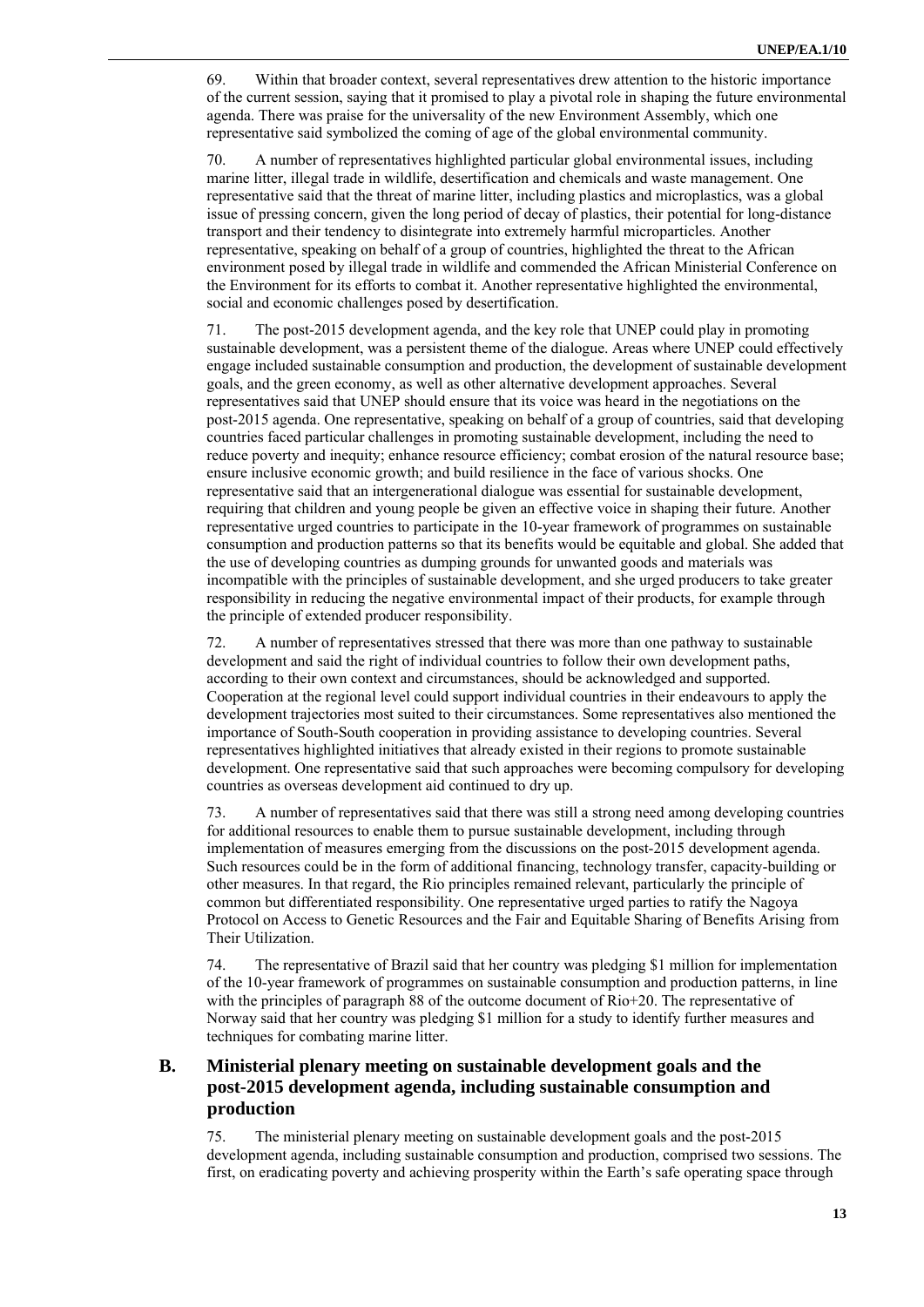sustainable consumption and production, took place on the afternoon of 26 June and the morning of 27 June. The second, on ensuring a healthy environment, restoring natural assets and enhancing the durability of infrastructure for the needs of current and future generations, took place on the morning of 27 June.

76. Introductory remarks were made by Ms. Helen Clark, Chair, United Nations Development Group. She said that economic and social progress had to be pursued in harmony with environmental and ecosystem protection; that would require capacity-building, technical assistance, the exchange of experiences, money and, most important, a mindset that saw both the opportunities of sustainable development and the costs of inaction. The longer society failed to act, the higher the costs and the risks; in areas such as climate change, delay meant higher costs, and for wildlife it meant extinction, which posed a huge threat to biodiversity, including its economic benefits. Poverty was decreasing worldwide but still afflicted 1 billion people, and nearly that many were chronically hungry. These and other crises could be solved, and the public wanted action. Tackling them successfully, however, required both an inspirational post-2015 agenda and leaders capable of integrated decision-making and seeing the links between challenges and solutions: to save wildlife, for example, law enforcement had to be paired with increased economic opportunities for the poor and the involvement of citizens in decision-making. Operating in "silos", tackling problems in isolation from one another, would not work, and solutions required all to take a "business unusual" approach. Clear and measurable targets were essential. The United Nations development system could play a key role, but its elements had to work together more intensely than they had previously in support of sustainable development. If they could achieve that, then they could in turn support countries in their efforts to make the transition to sustainable development. Given their great importance, she was glad to see the post-2015 development agenda and the sustainable development goals occupying a prominent place on the agenda of the first session of the Environment Assembly.

#### **1. Eradicating poverty and achieving prosperity within the Earth's safe operating space through sustainable consumption and production**

77. Mr Erik Solheim, Chair of the Development Assistance Committee of the Organization for Economic Cooperation and Development, served as moderator for the session on eradicating poverty and achieving prosperity within the Earth's safe operating space through sustainable consumption and production. Introducing the session, he said that the process of developing the post-2015 development agenda and sustainable development goals was unprecedented: for the first time in history humanity was working together to formulate joint goals intended to benefit all and was seeking to join social and economic prosperity to environmental protection. The Environment Assembly, he said, should send a clear political message to those leading the process at United Nations Headquarters in New York on how environment and development could be combined in policies. For the current dialogue, he asked participants to give information on such policies in their own countries, citing as examples success stories in various countries that had managed to enhance both development and environmental protection at the same time. He drew attention to four questions that could stimulate discussion, which were set out in the annex to the scenario note for the first session of the Environment Assembly (UNEP/EA.1/INF/20/Rev.2).

78. In the ensuing discussion, many representatives thanked the Government of Kenya for hosting the session, and provided examples of successful measures and initiatives undertaken in their countries to eradicate poverty and move towards a green economy and sustainable development.

79. Most of the representatives who spoke stressed the need for collective action at all levels and many called for a transformative development agenda to end extreme poverty and ensure prosperity for all within planetary boundaries. Poverty eradication was a prerequisite for sustainable development together with the promotion of sustainable consumption and production and the protection of the natural resource base. Several representatives emphasized the importance of the green economy and moving to a low-carbon or low-emission and climate resilient development pathway. Many representatives underscored the need to address the three pillars of sustainable development in an integrated manner, including the relationship between the three, and to live up to the commitments made at Rio+20. One representative emphasized the particular significance of the social and spiritual dimension of sustainable development, and another urged that the pursuit of individual interests be discarded in favour of the common good.

80. Many representatives said that the rational use of natural capital was fundamental to inclusive and equitable growth, economic and social development, increased productivity, reduced waste and food security. A number stressed the importance of decoupling economic growth from environmental impacts, resource efficiency, natural capital accounting, sustainable procurement, chemicals and waste management, product life cycle approaches, and the reflection of environmental and social costs in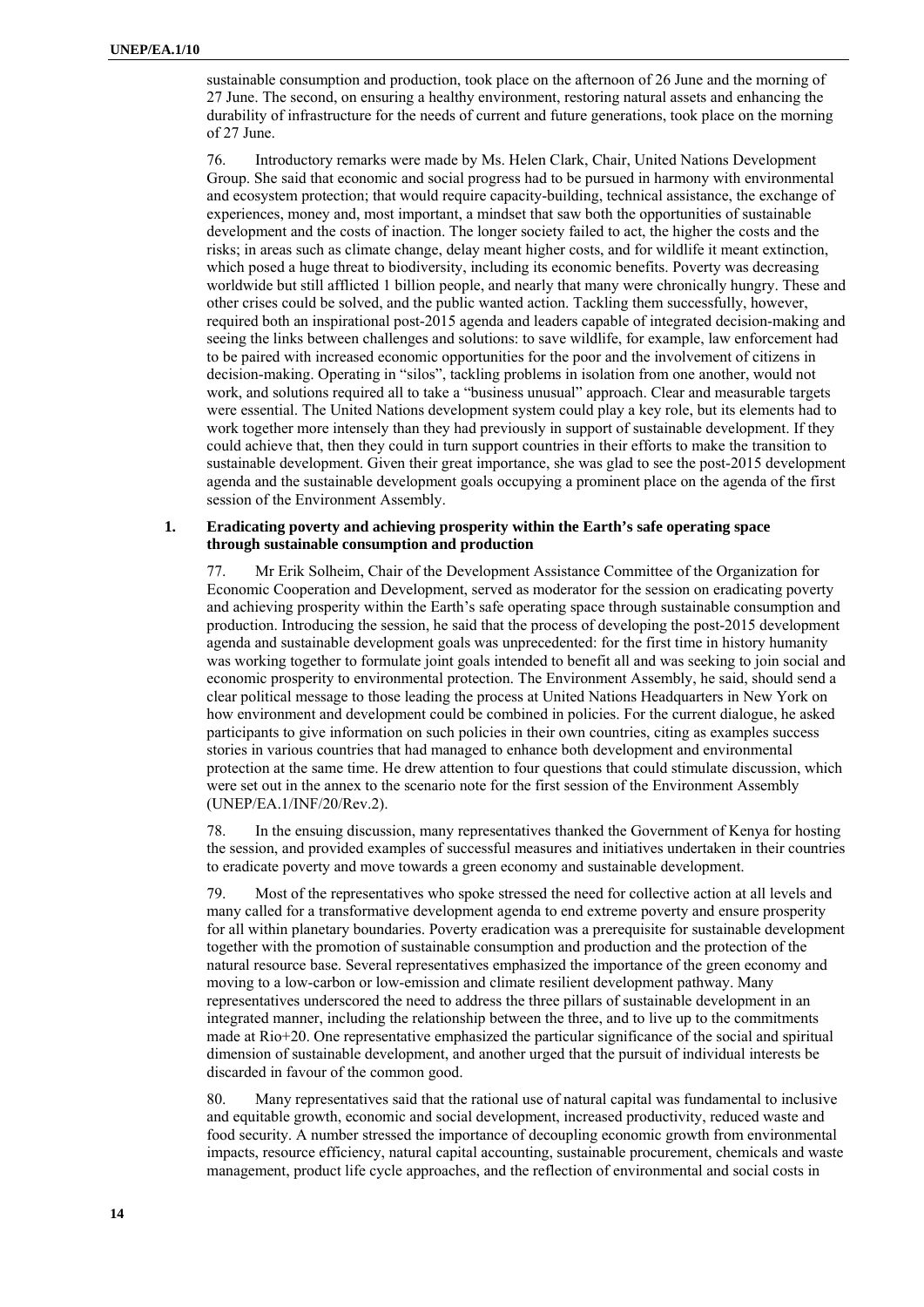prices. Several representatives said that there was a crucial need, especially in developing countries, for capacity-building, technology transfer, financial support and improving the education and skills of local communities.

81. Several representatives described sustainable consumption and production as an essential element in the transition to sustainable development, and others commended the adoption of the 10-year framework of programmes on sustainable consumption and production patterns, saying that it represented a sound basis and major implementation tool for sustainable development. One said that models for sustainable development must aim to dispense with unsustainable consumption and production within a framework of common but differentiated responsibilities.

82. Many representatives welcomed the convening of the first session of the Environment Assembly, describing it as a historic moment and a timely opportunity to discuss poverty eradication and the sustainable development goals from an environmental perspective. Several representatives called on the Assembly at its first session to send a strong united political message to the world, including on the need for a balanced post-2015 development agenda and a new path for sustainable development that would provide opportunities and prosperity for all. One said that the message of the first session should be that the global environmental challenge should be tackled in the context of the "One United Nations" initiative. Another said that the Assembly should take ownership of the global discussion on sustainable development.

83. Representatives said that the Environment Assembly would catalyse action to address environmental challenges, enhancing coherence on the environment across the United Nations system and beyond. One representative said that the Assembly needed to make the case globally for environment as central to poverty eradication, inclusive, sustainable growth and prosperity for all and for the role of good governance and effective institutions. Another said that forums such as the Environment Assembly could not continue to make commitments in the resolutions and declarations they adopted without considering their means of implementation; political will, funding, technology transfer and capacity-building were all cited as important in that regard.

84. A number of representatives said that UNEP, as the leading global authority on environment, had a vital role to play in the post-2015 development agenda and in providing strategic policy advice to Governments. Several drew attention to the Programme's strengths, including significant experience in policy development, implementation and monitoring and in mobilizing resources for capacity-building and institutional strengthening. UNEP assessment work was described as pivotal in providing an evidence base for decision makers.

85. Many representatives spoke about the responsibilities of Governments in achieving sustainable development, including through leading by example, ensuring sustainable public procurement, transforming markets, creating decent green jobs in environmentally friendly and resource-efficient industries and helping consumers to choose companies and industries to take advantage of the opportunities arising from sustainable consumption and production patterns. Several representatives spoke about the importance of sharing agendas for sustainable development among ministries of environment, finance, agriculture and others, ensuring the integration of the environment at all levels of decision-making. Others spoke of the need to stimulate public and private investment in sustainable sectors and activities, providing green employment and decent livelihoods. One representative said that there was no single model for the green economy but rather a range of principles and parameters to be used, including accounting for environmental costs in the costs of goods and services, reforming fiscal policies and providing incentives for sustainable development, redirecting public investment towards green purchases and supporting research and development.

86. A number of representatives said that the post-2015 development agenda offered a transformative opportunity for poverty eradication and sustainable development. Several representatives spoke of the Open Working Group on Sustainable Development Goals and its work, saying that the Group had made good progress and that the proposed sustainable development goals provided a sound basis for moving forward and for making a positive paradigm shift. Several representatives stressed the importance of engaging actively in the discussions on the post-2015 development agenda and the sustainable development goals and breaking away from the "silo" mentality and approach. Many representatives called for the environment to be fully integrated into the sustainable development goals and several said that the goals should have clear, understandable and ambitious targets. One representative said that the successes of the Millennium Development Goals should not be forgotten and a number said that selected existing targets should be incorporated into the goals. Numerous representatives spoke of the importance of exploiting synergies and interlinkages with other mechanisms and processes and avoiding duplication of effort. The goals should address, among other things, climate change and the state of marine and land-based ecosystems and should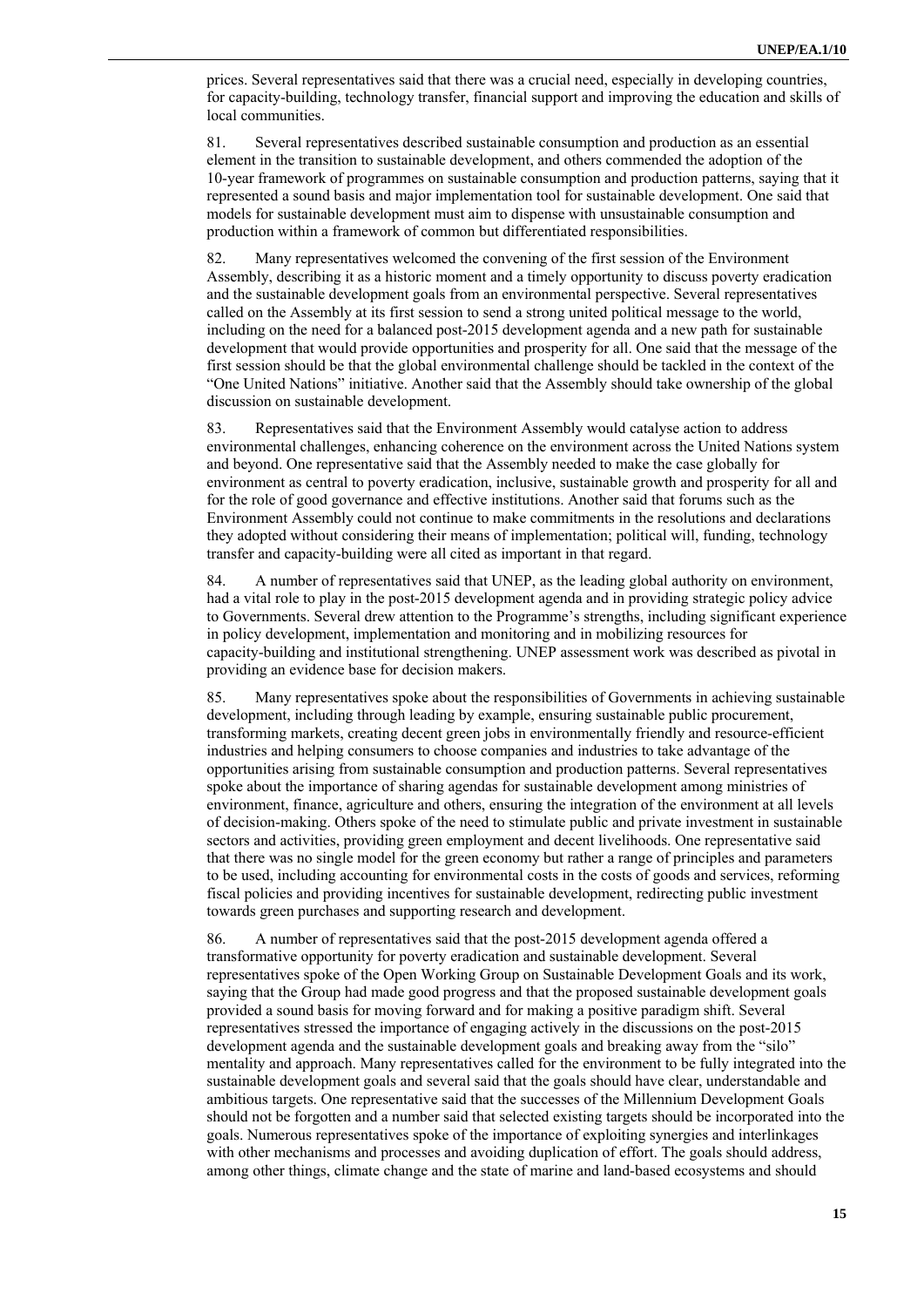include targets on sustainable consumption and production, the sound management of chemicals and wastes and sustainable public procurement.

87. A representative of major groups said that the sustainable development goals should promote a transformative agenda, building on internationally agreed targets and standards and the principle of non-regression. She expressed satisfaction that the goals were to include a standalone goal on climate, which was of fundamental importance, and called on the Environment Assembly to clarify its role in the implementation of the post-2015 development agenda and the sustainable development goals.

88. One representative highlighted the particular vulnerability of small island developing States to the impacts of climate change and environmental degradation, especially sea-level rise and coastal erosion, which threatened their very existence. He expressed support for the call for a dedicated forum on small island developing States as part of UNEP. A few representatives underlined the importance of conserving the marine environment, including in the light of its role in climate resilience.

89. Another representative underscored the particular situation of countries affected by wars and conflicts, which stood in the way of their sustainable development, and appealed for capacity-building, resources and other support, including to assist them in honouring their commitments under multilateral environmental agreements.

### **2. Ensuring a healthy environment, restoring natural assets and enhancing the durability of infrastructure for the needs of today's and future generations**

90. Opening the session on ensuring a healthy environment, restoring natural assets and enhancing the durability of infrastructure for the needs of today's and future generations on the morning of Friday, 27 June, the President of the Environment Assembly asked the participants to consider in particular how exposure to chemical and other hazards could be reduced; to showcase examples and best practices that demonstrated how effective management of natural resources could protect the environment while generating economic growth; and to consider how incentives for achieving greater durability of assets and products could be made an integral part of economic policies, consumer behaviour and business decisions. Participants were also invited to make further comments on the main themes considered during the first session.

91. The moderator, Mr. Rolph Payet, Minister for Environment and Energy, Seychelles, said that the planet did not have sufficient environmental resources to sustain the current costs of raw material abstraction and the production and distribution of goods and that there was an urgent need to address production and consumption patterns. While the problems were complex, the goal was clear: to achieve sustainable production and consumption through policies that encouraged the engagement of both businesses of all sizes and consumers and benefitted both rich and poor. Priority areas included marine litter, public transport and sound management of chemicals and wastes. Citing the example of the rare metals that were contained in end-of-life mobile phones, he said that recycling was a vital component of effective waste management and that producers should do more to facilitate it. Greater energy efficiency was also needed, and more focus should be placed on energy-efficient design of buildings.

92. In the ensuing discussion, a number of representatives highlighted the alarming and worsening state of the environment globally and offered suggestions as to how sustainable consumption and production could be achieved within the context of sustainable and environment-friendly development. One representative said that sustainable consumption and production should be at the heart of post-2015 efforts to transform the way the world used its natural resources. One representative said that greater ambition was needed in the post-2015 period, while another said that a complete change of mindset was necessary in decision-making that affected the environment. Several representatives said that peace and security were a prerequisite for sustainable development and protection of the environment.

93. One representative said that the formulation of sustainable development goals would help focus attention on major environmental issues; it was essential for ministers of the environment to highlight the importance of the environment to sustainable development, and indeed a whole-of-government approach was needed, given the range of issues under discussion. Another representative said that it was necessary to build on the achievements, and address the shortcomings, of the Millennium Development Goals in order to ensure continuity; the new goals, he said, must be adapted to the needs and conditions of individual countries or groups of countries with specific challenges, such as small island developing States. Several representatives said that it was important for the sustainable development goals to include indicators and targets measuring progress in terms not only of economic assets but also of social and natural assets. Representatives of several countries called for the mainstreaming of the sound management of chemicals and wastes (including pesticides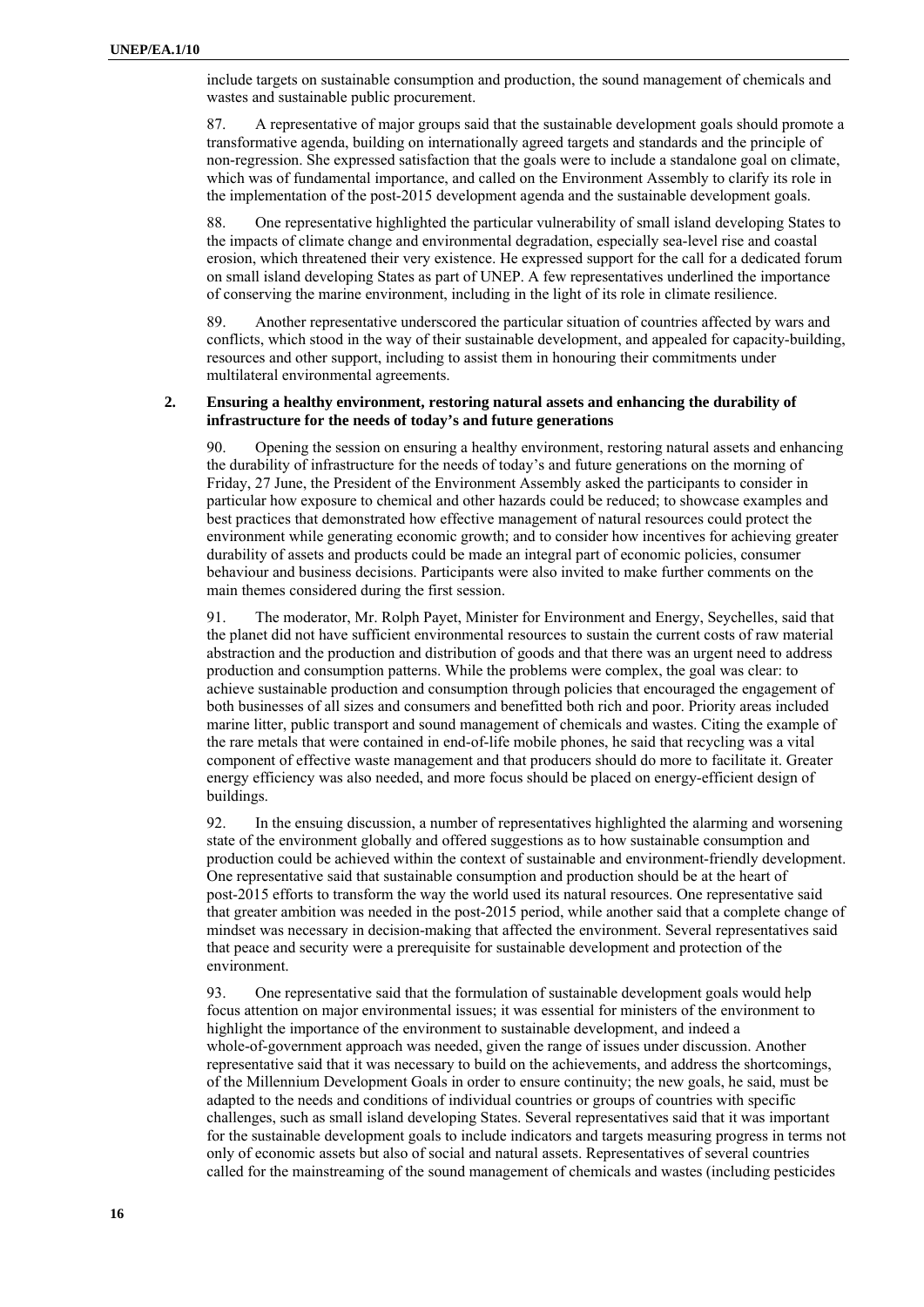and insecticides) in the goals, as well as a standalone goal on sustainable consumption and production. Several also appealed for the integration and mainstreaming of climate change throughout the sustainable development goals.

94. One representative asserted that sustainable procurement was essential to facilitating green investments and implementing sustainable consumption and production and that even small and medium-sized enterprises should take account of environmental considerations in their operations. Several representatives called for more action on suppressing and eradicating wildlife trade, which required both international cooperation and also strong action at the local level. Two representatives called for a focus on green technology in the design and construction of cities, with particular emphasis on energy, transport and water efficiency. Other areas of focus mentioned by representatives included resource-efficient food production and freshwater management (with an emphasis on eco-innovation, research and development); and education and training, particularly for women.

95. Several representatives said that an emphasis on poverty eradication in the post-2015 development agenda was crucial to achieving the sustainable development goals. A number of representatives highlighted the need for financial and other support to developing countries to help them achieve sustainable development and poverty reduction, with several arguing that developed countries must accept their responsibilities in shaping the post-2015 agenda in line with the Rio principles, particularly the principle of common but differentiated responsibilities. Several representatives spoke of a need for exchange of experiences and best practices between countries using a variety of means, including partnership building, public-private partnerships, institutional strengthening, technology transfer and capacity-building. The value of both North-South and South-South cooperation was stressed. A number of representatives highlighted the promising work being undertaken under current initiatives, including REDD-plus and the 10-year framework of programmes on sustainable consumption and production patterns.

96. Several representatives reported on the continuing work in their own countries to move towards more sustainable development models. One representative said that there was need to mainstream the environment into national development planning in the shift to a green economy, while being mindful of the economic capacity of individual countries and the particular challenges they faced, including in the areas of water and energy supply. Another representative stressed the importance that his country attached to the management of forest resources as part of a strategy to restore ecosystem services, create green jobs and foster resilience in the face of climate change. Several representatives said that the green economy should benefit all and be socially inclusive. Another representative said that her country had introduced a national charter on sustainable development, pursuant to which all development projects had to demonstrate integration of the economic, social and environmental pillars of development. Another representative said that a number of innovative financing mechanisms had been introduced in his country in line with the 10-year framework of programmes, including community loans, green investment funds and tax exemptions for importers of equipment to combat pollution and promote energy efficiency. Several representatives stressed the importance of regional cooperation in devising plans and goals that might have relevance throughout a region, including in relation to trade.

97. Summing up the debate, the moderator said that it had been an enriching discussion, with a strong emphasis on integrating the three pillars of sustainable development into the sustainable development goals, with the environment taking prominence as a cross-cutting issue. He said that the comments had indicated a need for, among other things, national strategies supported by an all-of-government approach; a shift to green economy approaches, including green investments and green jobs; greater efficiency in energy and water provision and waste management; protection of biodiversity and ecosystem services; technical support and capacity-building to accelerate the implementation of sustainable development strategies; and education in the principles of sustainable development to enable improved decision-making.

## **C. Ministerial plenary meeting on illegal trade in wildlife**

The ministerial plenary meeting on illegal trade in wildlife was held on the evening of 26 June. The meeting was opened by Ms. Oyun, who welcomed participants and expressed the hope that they would engage in a lively, focused and interactive dialogue.

99. Mr. Marco Lambertini, Director General of WWF International, served as moderator for the discussion. Drawing attention to the questions suggested in document UNEP/EA.1/INF/20, he invited participants to reflect on the kinds of leadership, partnerships and integrated approaches that would be required to tackle the problem of illegal trade in wildlife effectively. Stating that the scale and impacts of the trade were unprecedented and required an urgent and coordinated response, he expressed the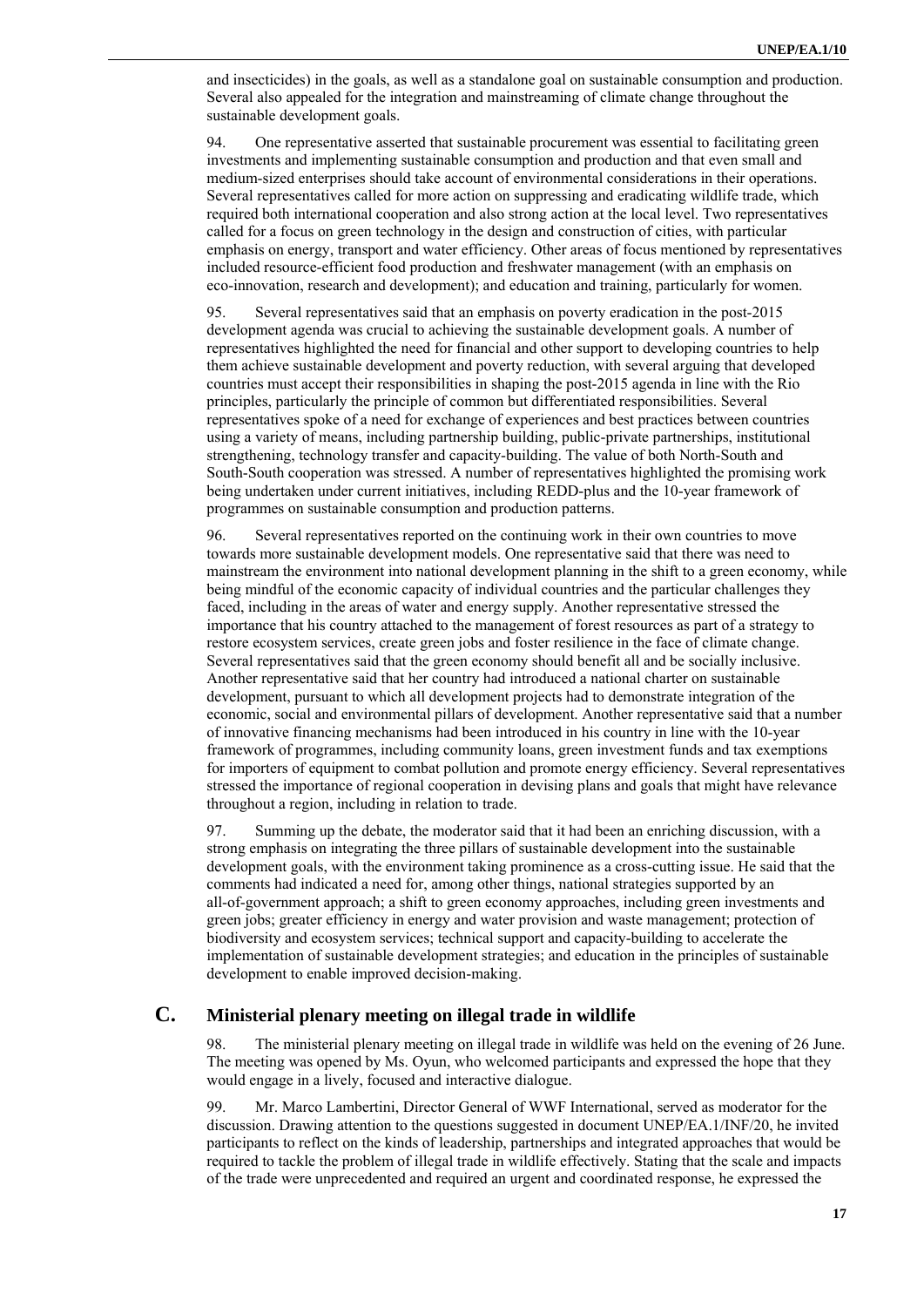view that the Environment Assembly had a unique opportunity to build a roadmap for catalysing action at the scale needed, as political momentum and public concern about the issue in many countries had never been greater.

100. In the ensuing discussion, representatives of many countries, one regional economic integration organization, the secretariat of one convention and major groups and stakeholders made statements. A President's summary of the discussion is set out in annex II to the present proceedings.

# **VII. Adoption of resolutions, decisions and the outcome document of the session**

101. At its 6th plenary meeting, on the afternoon of 27 June, the Environment Assembly adopted the following resolutions, which are set out in annex I to the present proceedings.

*Resolution Title* 

| 1/1 | Ministerial outcome document of the first session of the United Nations |
|-----|-------------------------------------------------------------------------|
|     | Environment Assembly of the United Nations Environment Programme        |

- 1/2 Amendments to the rules of procedure
- 1/3 Illegal trade in wildlife
- 1/4 Science-policy interface
- 1/5 Chemicals and waste
- 1/6 Marine plastic debris and mircroplastics
- 1/7 Strengthening the role of the United Nations Environment Programme in promoting air quality
- 1/8 Ecosystem-based adaptation
- 1/9 Global Environment Monitoring System/Water Programme (GEMS/Water)
- 1/10 Different visions, approaches, models and tools to achieve environmental sustainability in the context of sustainable development and poverty eradication
- 1/11 Coordination across the United Nations system in the field of the environment, including the Environment Management Group
- 1/12 Relationship between the United Nations Environment Programme and multilateral environmental agreements
- 1/13 Implementation of Principle 10 of the Rio Declaration on Environment and Development
- 1/14 Revised programme of work and budget for the biennium 2014–2015
- 1/15 Proposed programme of work and budget for the biennium 2016–2017
- 1/16 Management of trust funds and earmarked contributions
- 1/17 Amendments to the Instrument for the Establishment of the Restructured Global Environment Facility

102. The Environment Assembly also adopted decision 1/1, on the implementation of paragraph 88 of the outcome document of the United Nations Conference on Sustainable Development, and decision 1/2, on the provisional agenda, date and venue of its second session (agenda item 9).

103. During the adoption of the ministerial outcome document (resolution 1/1), which had been prepared by the friends of the President group, the representative of a developing country, speaking on behalf of several other developing countries, said that those countries understood the document to reaffirm all of the principles enshrined in the Rio Declaration on Environment and Development, including principle 7, on common but differentiated responsibilities, which was explicitly reaffirmed in paragraph 15 of the Rio+20 outcome document of the United Nations Conference on Sustainable Development. Two representatives said that the omission of an explicit reference to principle 7 was unacceptable, with one suggesting that the omission stoked the fear that developed countries were negating their responsibility for the generation of greenhouse-gas emissions. Another representative lamented the absence of an explicit reference to common but differentiated responsibilities but said that he could nevertheless support the outcome document in a spirit of consensus.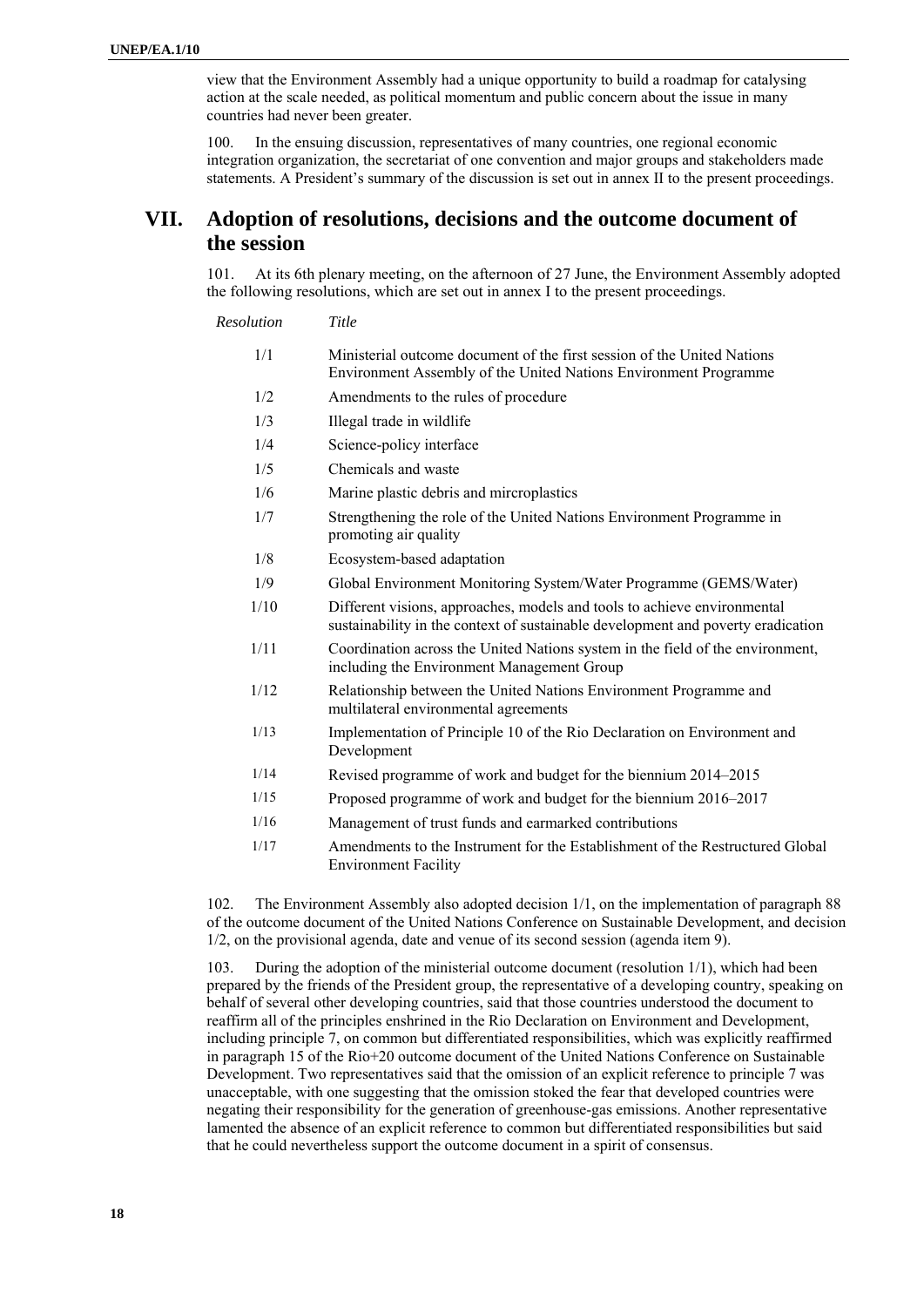104. At the request of the President the representative of Mexico, who had facilitated the discussions in the friends of the President group, described those discussions. Acknowledging the importance of the comments made, he said that the group's objective over the course of more than 50 hours of discussions had been to produce a consensus outcome document that constituted a strong closing of the historical first session of the Environment Assembly. He stressed that the outcome document, in reaffirming the member States' "commitment to the full implementation of the Rio+20 outcome document and all the principles of the Rio Declaration on Environment and Development", encompassed all of the Rio principles, including principle 7. He asked delegations to read the document as a whole and argued strongly that it in no way diminished the importance of any principle or any agreement adopted in the past, including principle 7. He suggested that this understanding be reflected in the present proceedings.

105. The President then proposed the adoption of the outcome document and declared it adopted by acclamation.

106. Subsequently, two representatives said that they opposed the adoption of the outcome document without an explicit reference to the principle of common but differentiated responsibilities, while another said that he was not in a position to support it fully. The Environment Assembly agreed that the views of the three representatives should be reflected in the present proceedings.

## **VIII. Adoption of the report (agenda item 11)**

At its 7th plenary meeting, on the evening of Friday, 27 June, the Environment Assembly adopted the present proceedings on the basis of the draft proceedings contained in documents UNEP/EA.1/L.2 and Add.1, on the understanding that they would be completed and finalized by the Rapporteur, working in conjunction with the secretariat.

## **IX. Closure of the session (agenda item 12)**

108. During the closure of its first session, the Environment Assembly was addressed by Mr. Uhuru Kenyatta, President of Kenya, and Mr. Ban Ki-moon, Secretary-General of the United Nations.

109. In his remarks the Secretary-General thanked the President and people of Kenya for their unwavering support for the United Nations in Kenya. The Environment Assembly's journey had begun with the establishment of UNEP, when environmental concerns had been secondary to economic development. UNEP and its stakeholders had prompted a better understanding of the environmental cause. The next phase of the journey, which included the post-2015 development agenda and was based on the Rio+20 outcome document, had the strong voice it needed in UNEP, with all United Nations Member States and stakeholders represented in a single body with a shared goal. In its augmented role, the Assembly had the capacity to put environmental issues on an equal footing with peace, security and the economy, and issues discussed in Nairobi would be taken forward at the United Nations High-level Political Forum on Sustainable Development in New York.

110. He thanked the Executive Director of UNEP for his leadership, which enabled the Programme to provide Governments with the tools they needed to mainstream environmental issues in policy making. UNEP and the Environment Assembly had a central role to play in raising awareness of the current unsustainable rate of consumption and the degraded state of the environment. Commitments made in the context of the post-2015 development agenda would have a profound impact on generations to come.

111. He urged attendance at the Climate Summit in September 2014, saying that joint efforts were needed to combat climate change and promote sustainable development. The Environment Assembly had the power to transform humanity's relationship with the planet, and while its task would be challenged by vested interests, inspiration could be drawn from the previous four decades of environmental advocacy and a sense of urgency based on the state of the environment. He congratulated all assembled at the current session, concluding that through united efforts a better world for all would be achieved.

112. In his remarks, President Kenyatta said that the presence of the Secretary-General at the current session demonstrated that the environmental agenda had achieved the prominence that it deserved, while the record levels of participation attested to the world's commitment to the ideals adopted at Rio+20 and to finding new answers to the pressing challenge of how to balance development with environmental protection.

113. The first session of the Assembly had built on the foundations laid in Rio+20 through the adoption of resolutions on a number of important matters, including on illegal trade in wildlife,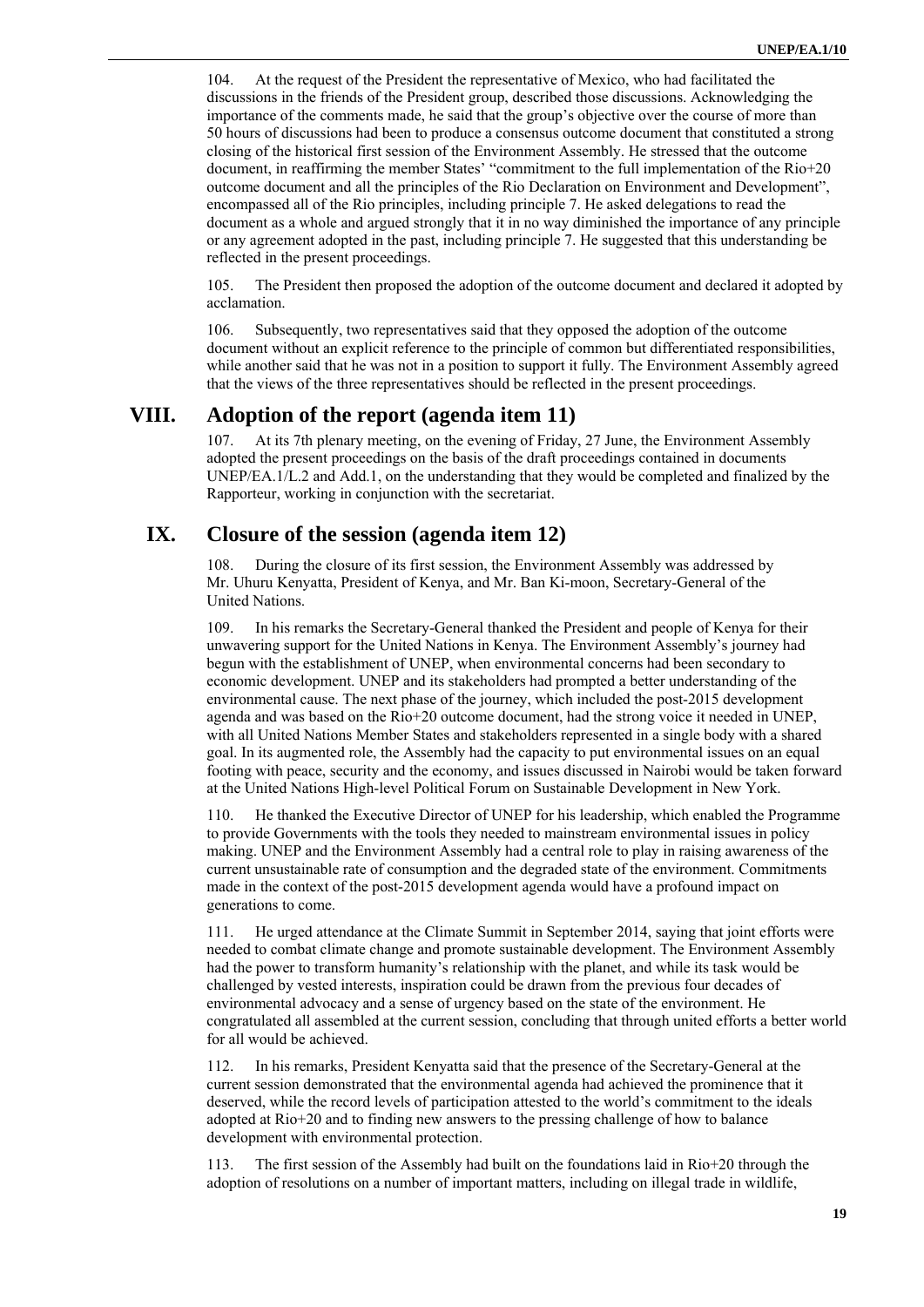ecosystem-based adaptation, chemicals and waste and air quality, which Kenya would mainstream into its national development agenda in order to better protect the environment, create jobs, safeguard human health and promote equity. The Assembly had also constructively discussed the post-2015 development agenda, thus helping to provide clarity on how best to integrate environmental matters into the development agenda for the future. It was essential that the post-2015 agenda incorporate the lessons learned from the implementation of the Millennium Development Goals, ensure continuity by incorporating the unfinished Millennium Development Goals and secure the means to implement the sustainable development goals. Expressing his appreciation to all those who had made the session possible, he gave special thanks to the Secretary-General and the Executive Director, as well as UNEP donors, stating that Kenya remained firmly committed to UNEP and its important work.

114. Following the remarks by the Secretary-General and Mr. Kenyatta and the customary exchange of courtesies, the President of the Environment Assembly suspended the closing plenary meeting for a ministerial dinner hosted by the Government of Kenya. The meeting reconvened at 9 p.m., at which time the Environment Assembly adopted the outcome document set out in the annex to resolution 1/1. The first session of the United Nations Environment Assembly of the United Nations Environment Programme was declared closed at 10.55 p.m. on Friday, 27 June 2014.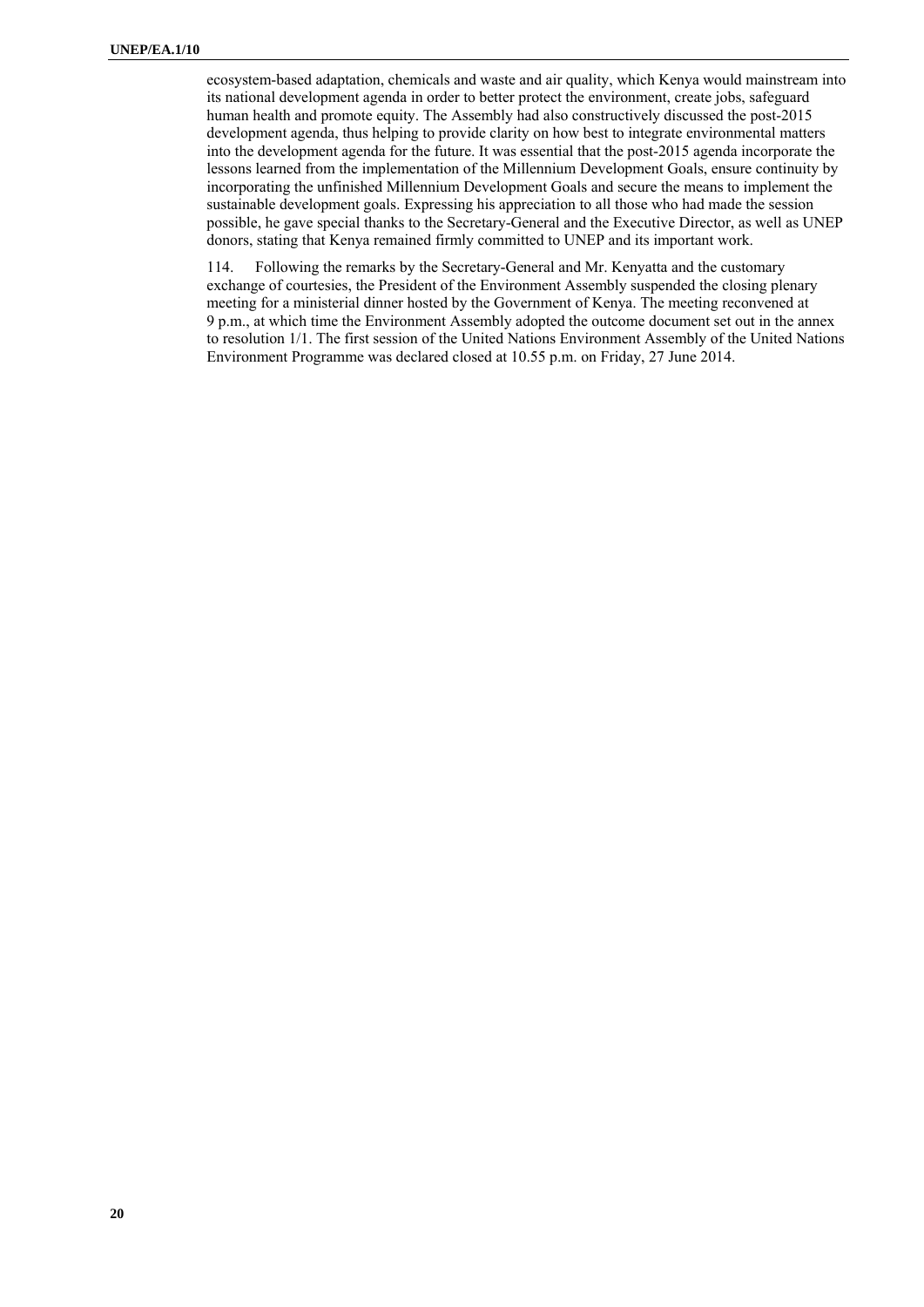## **Annex I**

# **Resolutions and decisions adopted by the United Nations Environment Assembly of the United Nations Environment Programme at its first session**

## **Resolutions**

# **1/1. Ministerial outcome document of the first session of the United Nations Environment Assembly of the United Nations Environment Programme**

*The United Nations Environment Assembly* 

*Adopts* the following ministerial outcome document:

### **Ministerial outcome document of the first session of the United Nations Environment Assembly of the United Nations Environment Programme**

*The ministers of environment and heads of delegation gathered at the first session of the United Nations Environment Assembly of the United Nations Environment Programme in Nairobi on 26 and 27 June 2014*

*Recall* General Assembly resolution 2997 (XXVII) of 15 December 1972 establishing the United Nations Environment Programme, the Malmö Ministerial Declaration of 31 May 2000, the 1997 Nairobi Declaration on the Role and Mandate of the United Nations Environment Programme, declaring the United Nations Environment Programme to be the leading global environmental authority that sets the global environmental agenda, that promotes the integrated and coherent implementation of the environmental dimension of sustainable development within the United Nations system and that serves as an authoritative advocate for the global environment, as reinforced in the Nusa Dua Declaration of February 2010;

*Also recall* that, from the 1972 United Nations Conference on the Human Environment in Stockholm to the United Nations Conference on Environment and Development in Rio de Janeiro, Brazil, in 1992, the adoption of Agenda 21, the adoption of the Plan of Implementation of the 2002 World Summit on Sustainable Development and the United Nations Conference on Sustainable Development (Rio+20), held in Rio de Janeiro in 2012, we have increased our understanding of the importance of the environment in the context of sustainable development, we have strengthened our institutions and we have committed ourselves to action;

*Reaffirm*, therefore, our commitment to the full implementation of the Rio+20 outcome document, "The future we want",<sup>1</sup> and all the principles of the Rio Declaration on Environment and Development, and call for the implementation of section IV.C of "The future we want", on the environmental pillar in the context of sustainable development, and paragraph 88, on strengthening and upgrading the United Nations Environment Programme;

*Emphasize*, with the foregoing in mind, the historic importance of convening the first universal session of this lead forum and decision-making body to address global environmental challenges and provide overarching policy guidance within the United Nations system, recognizing the fundamental role of the Environment Assembly in promoting the full integration and coherent implementation of the environmental dimension of sustainable development and its potential to identify opportunities and advance solutions for the global environmental agenda;

*Call on* the international community, and reaffirm our commitment:

(a) To ensure the full integration of the environmental dimension, especially throughout the sustainable development agenda, acknowledging that a healthy environment is an essential requirement and key enabler for sustainable development;

(b) To achieve an ambitious, universal, implementable and realizable post-2015 development agenda that fully integrates the economic, social and environmental dimensions of

<sup>&</sup>lt;u>1</u>  $^{1}$  General Assembly resolution 66/288, annex.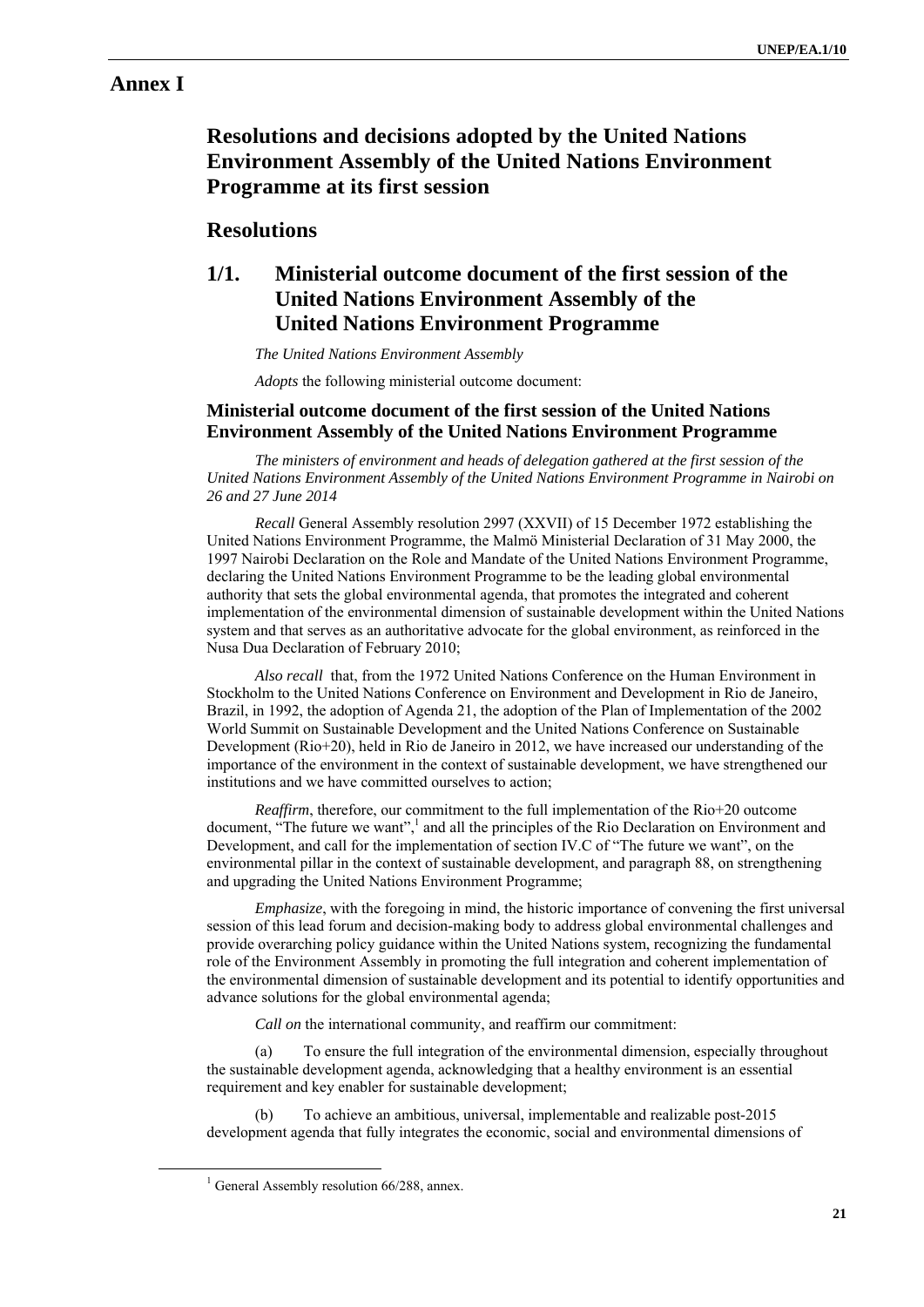sustainable development in a coherent, holistic, comprehensive and balanced manner, including comprehensive and action-oriented sustainable development goals, with the aim of eradicating poverty, protecting the environment and promoting inclusive social and economic development in harmony with nature;

(c) To accelerate and support efforts to promote sustainable consumption and production patterns, including through sustainable lifestyles and resource efficiency, and to accelerate actions, with the support of the United Nations Environment Programme, to implement the 10-year framework of programmes on sustainable consumption and production patterns as a tool for action on sustainable consumption and production, including its section on means of implementation;

(d) To take action to prevent, combat and eradicate the illegal trade in wildlife and wildlife products, which has major economic, social and environmental impacts, contributes to damage to ecosystems and rural livelihoods, undermines good governance and the rule of law and threatens national security;

(e) To undertake urgent actions to address climate change, a persistent crisis that affects all countries, and undermines their ability , in particular developing countries, to achieve sustainable development, which requires cooperation by all countries, in accordance with the objective, principles and provisions of the United Nations Framework Convention on Climate Change;

(f) To continue to work towards the adoption in 2015 of an ambitious outcome in the form of a protocol, other legal instrument or an agreed outcome with legal force under the Framework Convention on Climate Change applicable to all parties in accordance with the Durban Platform for Enhanced Action;

(g) To ensure the full implementation of multilateral environmental agreements and other international and regional environmental commitments in an effective and coordinated manner while promoting synergies among them, acknowledging their positive contribution to sustainable development;

(h) To reinforce efforts to halt biodiversity loss and combat desertification, drought and land degradation, including through the implementation of existing environmental agreements, and to ensure that ecosystems are resilient and continue to provide their services;

To foster and encourage the development of genuine and durable partnerships to address environmental challenges faced by small island developing States, looking forward to the discussion that will take place at the Third International Conference on Small Island Developing States, to be held in Samoa in September 2014;

*Underline* the importance of the issues addressed in the resolutions adopted by the Environment Assembly at its first session, and invite the international community to join efforts, including those made by the United Nations Environment Programme, to implement such outcomes;

*Welcome* the richness of the debate that took place in the margins of the first session of the Environment Assembly and the contributions of the academic community and civil society experts in various forums to our understanding of the challenges and opportunities facing us, including with regard to the rule of law on the environment, gender, youth, the role of legislators and financing a green economy, and recommend the continuation of this practice;

*Commend* the role of the United Nations Environment Programme in facilitating intergovernmental negotiations on multilateral environmental agreements, including the adoption of the Minamata Convention on Mercury, and highlight the important positive contribution of the sound management of chemicals and waste to sustainable development;

*Acknowledge* that a strengthened science-policy interface is of key importance to more efficient and effective policymaking on sustainable development at all levels and emphasize the role of the United Nations Environment Programme in providing coherent evidence-based knowledge and information on the state of the global environment for decision makers, including in the preparation of the post-2015 development agenda;

*Call on* the High-level Political Forum on Sustainable Development, the Economic and Social Council and the General Assembly, within their respective mandates, to give appropriate consideration to the present outcome document and to take its messages further with a view to the balanced integration of the three dimensions of sustainable development in the work of the United Nations and its Member States.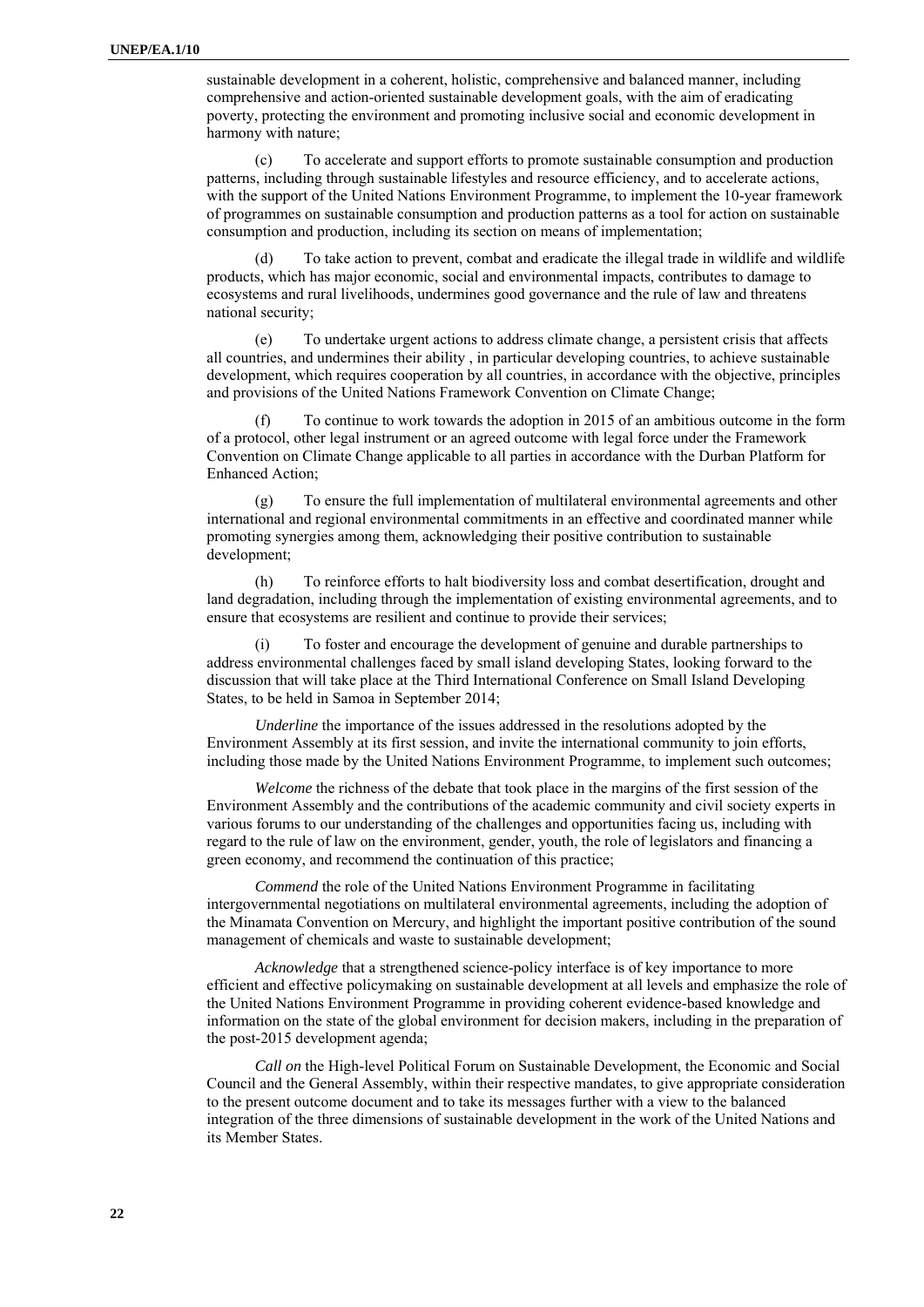## **1/2. Amendments to the rules of procedure**

*The United Nations Environment Assembly* 

*Adopts* the following amendments to the rules of procedure:

1. Rule 2 as amended reads as follows:

1. Each regular session of the United Nations Environment Assembly shall be held, subject to the provisions of rule 3, at a date fixed by the United Nations Environment Assembly at its previous session in such a way, if practicable, as to enable the Economic and Social Council and the General Assembly to consider the report of the United Nations Environment Assembly in the same year.

2. When setting the date in a given year for the session of the United Nations Environment Assembly, the dates of meetings of other relevant bodies, including the High-level Political Forum on Sustainable Development, should be taken into account.

2. Rule 7 as amended reads as follows:

The Executive Director shall communicate the date of the first meeting of each session to all States Members of the United Nations or members of the specialized agencies or of the International Atomic Energy Agency, the Chairpersons of subsidiary organs of the United Nations Environment Assembly, as appropriate, the President of the General Assembly when the Assembly is in session, the President of the Economic and Social Council, the specialized agencies, the International Atomic Energy Agency, the appropriate United Nations bodies, the intergovernmental organizations referred to in rule 68 below and the non-governmental organizations and other relevant stakeholders referred to in rule 69 below. Such notification shall be sent:

(a) In the case of a regular session, at least forty-two days in advance;

(b) In the case of a special session, at least fourteen days in advance of the date fixed in accordance with rule 6 above.

3. The title of section IV: for "OFFICERS", read "UNITED NATIONS ENVIRONMENT ASSEMBLY BUREAU".

4. Rule 18, paragraph 1: for "three Vice-Presidents", read "eight Vice-Presidents".

Replace paragraph 2 of rule 18 with the following paragraph:

In electing its officers, the United Nations Environment Assembly shall ensure that each of the five regions is represented by two members in the Bureau of the United Nations Environment Assembly.

5. New rule, to be inserted after rule 18 and before rule 19, as follows:

#### *Replacement of a Bureau member*

1. During the session of the United Nations Environment Assembly, if a Bureau member, except the President, is unable to permanently carry out any of her or his functions, the Assembly may elect an alternate upon appointment by a member State or by the regional group to which that member belongs.

2. During the intersessional period, if a Bureau member resigns or is unable to exercise functions, the member State or the regional group to which that member belongs shall nominate a replacement for the remainder of the term. The Executive Director shall immediately upon receipt of the nomination inform all members of the United Nations Environment Assembly of the nomination in writing. If within one month no objections are received in writing, the nominee is elected. If a member State objects, the nominee is elected if a majority of member States responding support the nominee.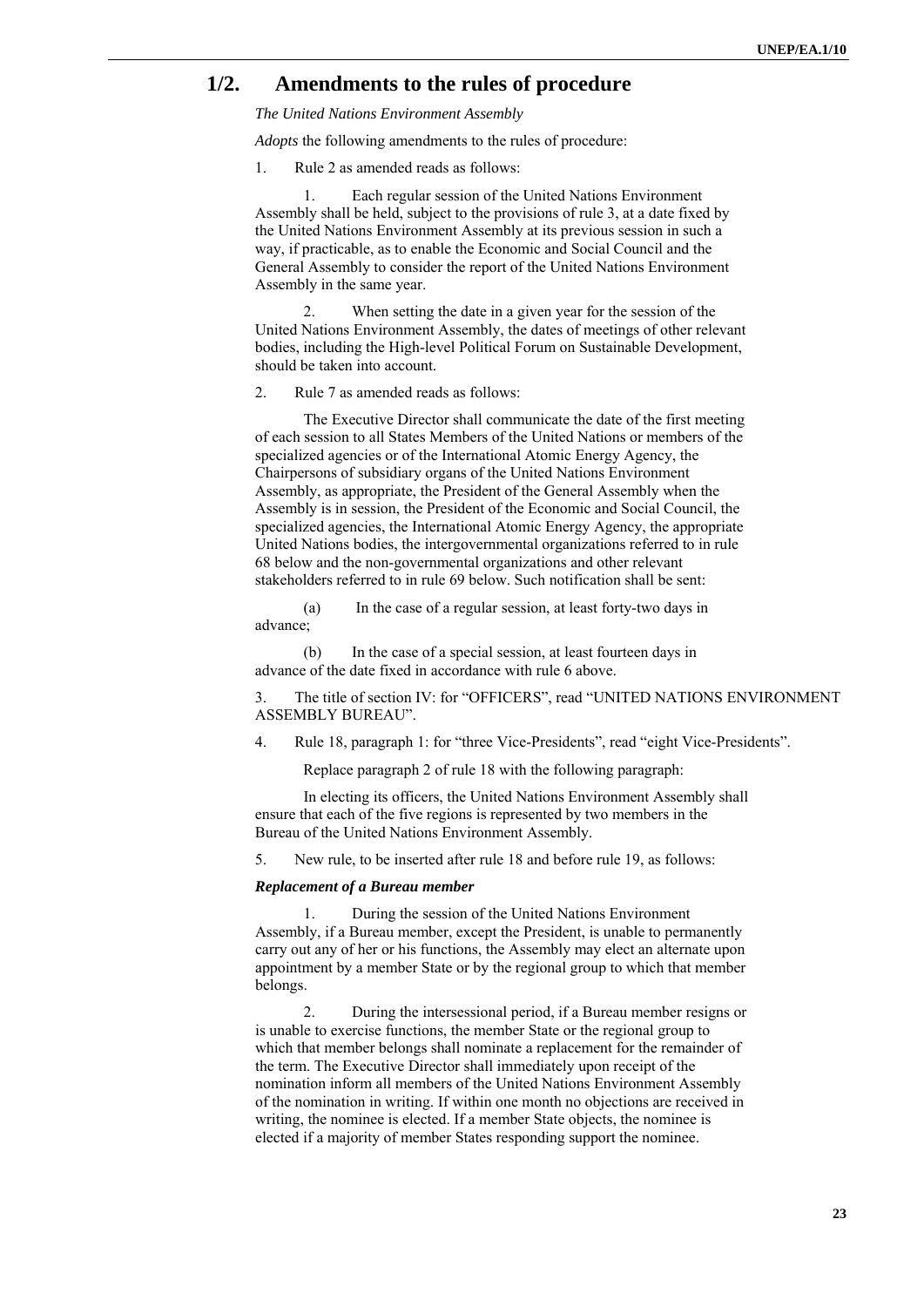6. Rule 43 as amended reads as follows:

Proposals and amendments shall normally be introduced in writing and submitted to the Executive Director, who shall circulate copies to the members in all the official languages of the United Nations Environment Assembly. As a general rule, no proposal shall be discussed or put to the vote at any meeting of the United Nations Environment Assembly unless copies of it have been circulated to all members not later than the day preceding the meeting. Subject to the consent of the United Nations Environment Assembly, the President may, however, permit the discussion and consideration of proposals or amendments even though these proposals or amendments have not been circulated or have only been circulated on the same day.

7. Title of section VIII: replace the current title with the following:

### **SESSIONAL OR INTERSESSIONAL COMMITTEES, WORKING PARTIES AND SUBSIDIARY ORGANS OF THE UNITED NATIONS ENVIRONMENT ASSEMBLY**

8. Rule 59 as amended reads as follows:

The United Nations Environment Assembly may establish such sessional or interessional committees, working parties and subsidiary organs as may be necessary for the effective discharge of its functions.

9. Rule 64 as amended reads as follows:

All resolutions, declarations, recommendations and other formal decisions of the United Nations Environment Assembly, as well as its reports to the General Assembly and other documents, shall be made available in the languages of the United Nations Environment Assembly.

2. The text of the resolutions, declarations, recommendations and other formal decisions adopted by the United Nations Environment Assembly, its sessional committee and other subsidiary organs, if any, shall be distributed by the secretariat to all members of the United Nations Environment Assembly and any others participating in the session. The printed text of such resolutions, recommendations and other formal decisions, as well as the reports of the United Nations Environment Assembly to the General Assembly, shall be distributed after the close of the session to all States Members of the United Nations or members of the specialized agencies or of the International Atomic Energy Agency, and to the intergovernmental organizations referred to in rule 68 below.

10. Rule 66 as amended reads as follows:

The meetings of the United Nations Environment Assembly, its sessional committees and working parties and subsidiary organs, if any, shall be held in public unless the body concerned decides otherwise. If possible, such proceedings shall be broadcast to the wider public through electronic means.

11. Rule 68: insert new paragraph 3 as follows:

A regional economic integration organization may participate in the deliberations of the United Nations Environment Assembly with the same modalities as those applicable to its participation in the sessions and the work of the General Assembly.

Add a footnote against the term "regional economic integration organization" to read as follows: "That is the subject of General Assembly resolution 65/276."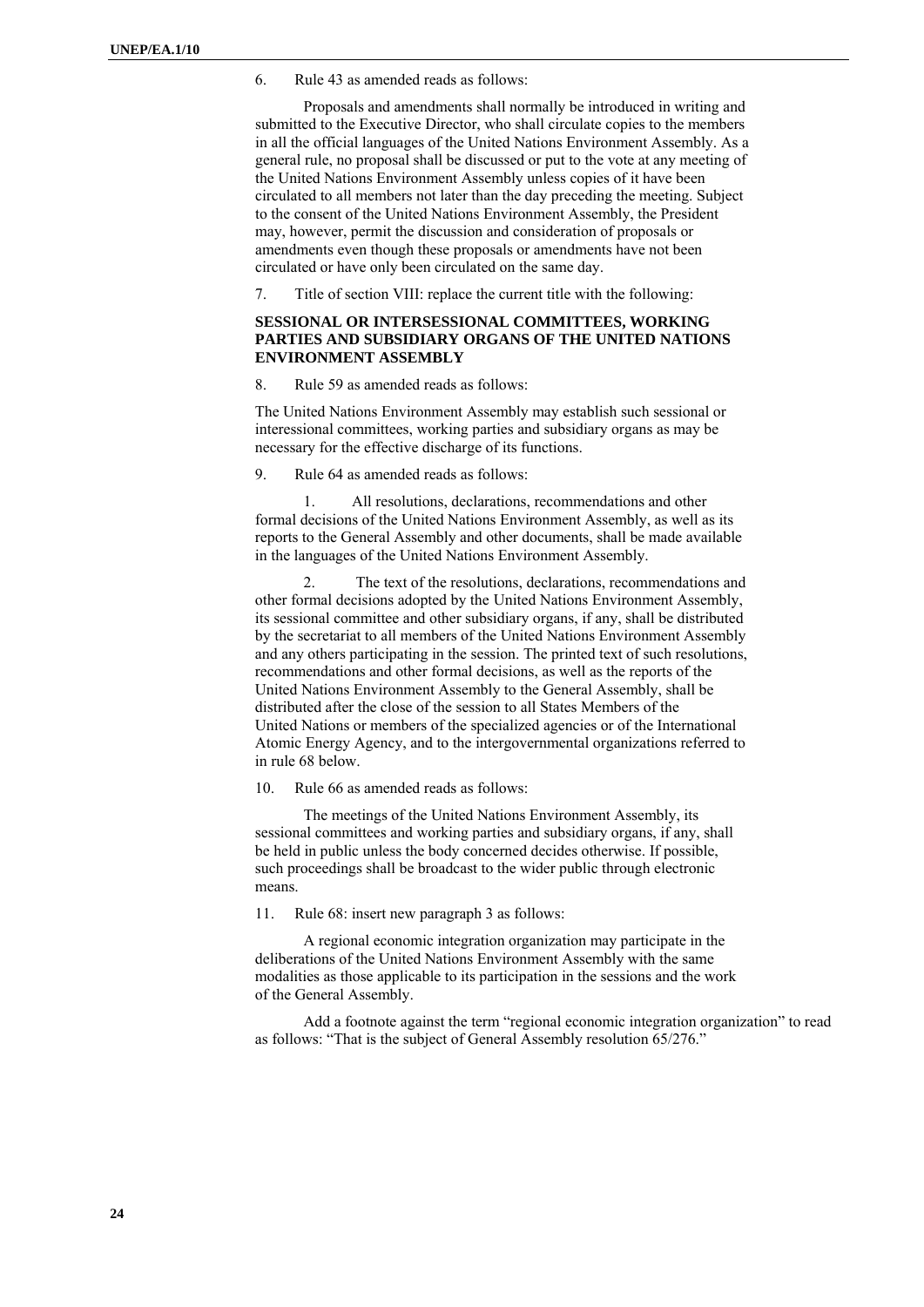## **1/3. Illegal trade in wildlife**

*The United Nations Environment Assembly,* 

*Deeply concerned* about the increasing scale of illegal trade in wildlife and its products, including forest products, including timber, and marine species, and its adverse economic, social and environmental impacts,

*Recognizing* that illegal trade in wildlife and its adverse impacts contributes to damage to ecosystems and rural livelihoods, undermines good governance and the rule of law and threatens national security and has a negative impact on sustainable utilization, including ecotourism and wildlife-based tourism,

*Recognizing also* the role of the Convention on International Trade in Endangered Species of Wild Fauna and Flora as the principal international instrument for ensuring that international trade in specimens of wild animals and plants does not threaten their survival, and acknowledging the role of other conventions in the area, such as the Convention on Migratory Species,

*Recalling* paragraph 203 of the outcome document of the United Nations Conference on Sustainable Development, entitled "The future we want",<sup>1</sup> in which it was recognized that firm and strengthened action needs to be taken on both the supply and demand sides, taking into account the role of the Convention on International Trade in Endangered Species of Wild Fauna and Flora,

*Recalling also* Governing Council decision 27/9 on advancing justice, governance and law for environmental sustainability, in which the Council noted, inter alia, that offences against the environment, in particular illegal trade in wildlife, including timber, are increasingly committed by organized criminal groups and recalled that international cooperation at all levels in accordance with international law, while respecting national jurisdictions, contributes to combating those offences more effectively,

*Reaffirming* Economic and Social Council resolution 2013/40 on crime prevention and criminal justice responses to illicit trafficking in protected species of wild fauna and flora, in which the Council encouraged Member States to make illicit trafficking in protected species of wild fauna and flora involving organized criminal groups a serious crime, as defined in article 2, paragraph (b), of the United Nations Convention against Transnational Organized Crime,

*Reaffirming also* resolution 23/1 of the United Nations Commission on Crime Prevention and Criminal Justice on strengthening a targeted crime prevention and criminal justice response to combat illicit trafficking in forest products, including timber, which encourages member States to make illicit trafficking in forest products, including timber, involving organized criminal groups a serious crime, as defined in article 2, paragraph (b), of the United Nations Convention against Transnational Organized Crime, where appropriate,

*Reaffirming further* General Assembly resolution 68/193, emphasizing that coordinated action is critical to eliminate corruption and disrupt the illicit networks that drive and enable trafficking in wildlife, timber and timber products, harvested in contravention of national laws,

*Welcoming* the outcome of the twenty-second session of the Commission on Crime Prevention and Criminal Justice, which encouraged the integration and coordination of efforts by the United Nations Office on Drugs and Crime and member States in the field of crime prevention and criminal justice to deal effectively with the challenge posed by emerging crimes that have a significant impact on the environment,

*Welcoming also* the commitments made by the ministers of tourism of Africa, the Secretary General of the World Tourism Organization (UNWTO) and the representatives of relevant national and international organizations at the African Tourism Ministers Meeting on Anti-Poaching held in Berlin on 6 March 2014,

*Welcoming further* the conferences on illegal wildlife trade held in Gaborone, Paris and London, among others,

*Stressing* the need to maintain the political momentum generated through those and other high-level international and regional initiatives,

*Welcoming* the adoption of the African Elephant Action Plan as a framework for the conservation and management of the African elephant across the species range and the subsequent establishment the African Elephant Fund under the administration of the United Nations Environment Programme as a funding mechanism towards the implementation of the Action Plan,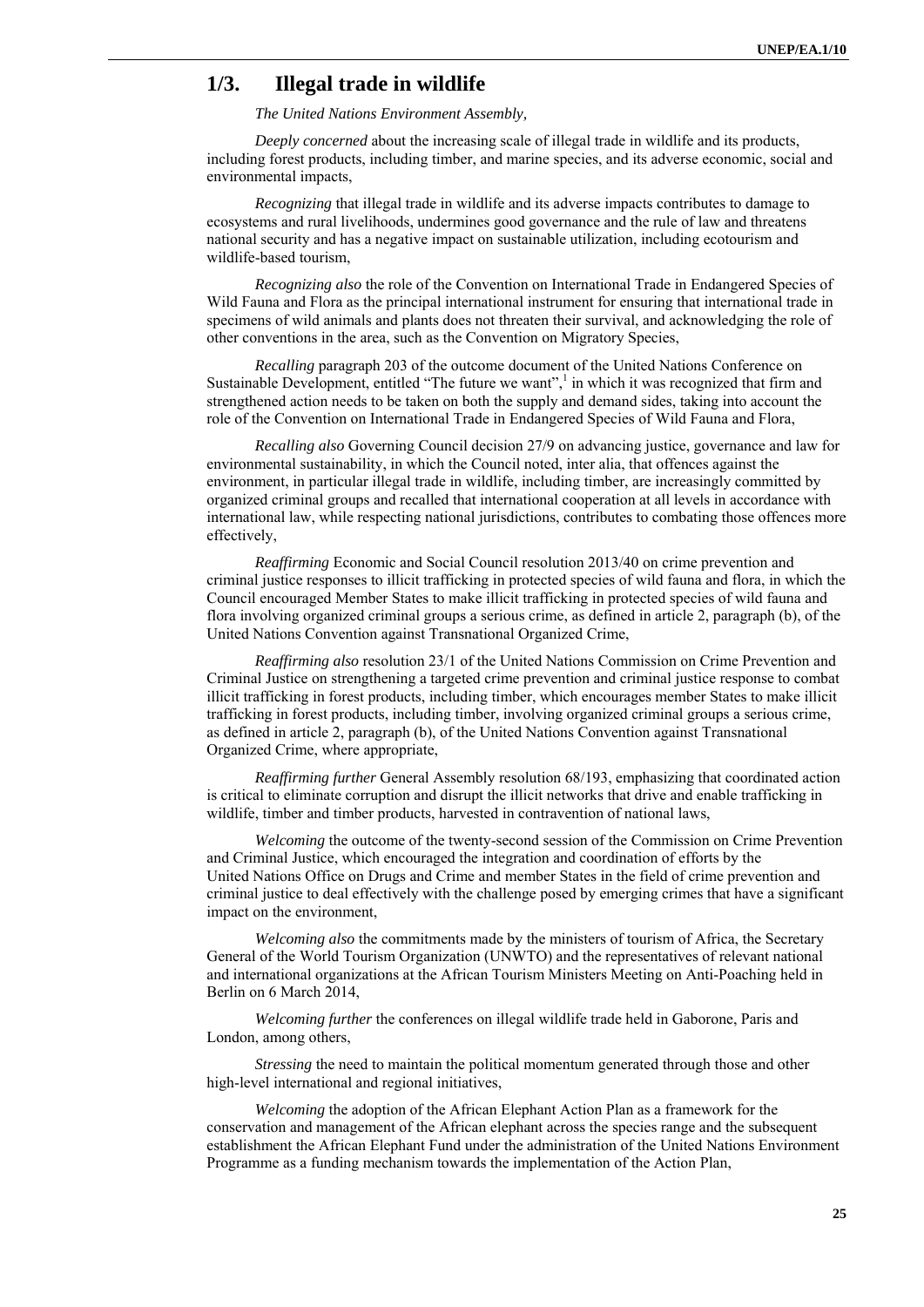*Welcoming also* the creation of the International Consortium on Combating Wildlife Crime, which includes the United Nations Office on Drugs and Crime, the secretariat of the Convention on International Trade in Endangered Species of Wild Fauna and Flora, the International Criminal Police Organization, the World Customs Organization and the World Bank, as an important collaborative effort to strengthen enforcement,

*Acknowledging* the value of relevant United Nations Environment Programme activities for international efforts to combat illegal trade in wildlife more effectively, such as, but not limited to, the Green Customs Initiative, and the work of United Nations Environment Programme World Conservation Monitoring Centre, and as a partner in the Collaborative Partnership on Sustainable Wildlife Management and the Global Forest Watch initiative,

*Acknowledging also* the crucial role played by Governments and all relevant stakeholders, including indigenous and local communities, civil society and the private sector, in combating illegal trade in wildlife,

1. *Affirms* its strong determination to prevent, combat and eradicate the illegal trade in wildlife and wildlife products, including timber and marine species, globally;

2. *Strongly encourages* member States and regional economic integration organizations to:

(a) Implement their commitments to fighting illegal trade in wildlife already taken in other forums;

(b) Provide leadership and mobilize resources, including for the African Elephant Fund and other wildlife-related funding mechanisms for strengthening the fight against the illegal trade in wildlife and wildlife products, in particular by making sure that the evidence on the trends and extent of the illegal trade, and action being taken, is robust and up to date;

Take targeted action to eradicate the supply and transit of and the demand for illegal wildlife products, including by raising awareness of illegal trade in wildlife and its impacts while respecting and protecting the legal and sustainable trade in wildlife products;

(d) Support work to reinforce the legal framework, including through deterrent measures, where necessary, and to strengthen capacity throughout the entire enforcement chain;

(e) Promote at all levels cross-agency cooperation to tackle the environmental, economic, social and security dimensions of the illegal trade in wildlife and their products;

(f) Initiate and promote action to further strengthen regional and international cooperation between source, transit and destination countries, including through additional support to wildlife law-enforcement networks;

(g) Promote and implement policies of zero tolerance towards all illegal activities, including corruption associated with the illegal trade in wildlife;

(h) Support the development of sustainable and alternative livelihoods for communities affected by the illegal trade in wildlife and its adverse impacts with the full engagement of the communities in and adjacent to wildlife habitats as active partners in conservation and sustainable use, enhancing communities' rights and capacity to manage and benefit from wildlife and wilderness;

Enhance cooperation for the timely and cost-efficient repatriation of live illegally traded wildlife, including eggs, as called for by the Convention on International Trade in Endangered Species of Wild Fauna and Flora;<sup>2</sup>

3. *Urges* parties to effectively implement their obligations under Convention on International Trade in Endangered Species of Wild Fauna and Flora as well as other relevant multilateral agreements, acknowledging that the International Consortium on Combating Wildlife Crime, which includes the United Nations Office on Drugs and Crime, the Convention secretariat, the International Criminal Police Organization, the World Customs Organization and the World Bank, and other relevant international organizations can provide valuable assistance in that regard;

4. *Urges* all those engaged in efforts to combat illegal trade in wildlife to promote synergies, cooperation and coordination and avoid duplication;

5. *Calls upon* the General Assembly to consider the issue of illegal wildlife trade at its sixty-ninth session;

 $\overline{\phantom{a}}$  2  $^2$  Article VIII, para. 4 (b), and resolution Conf. 10.7 (Rev. CoP15).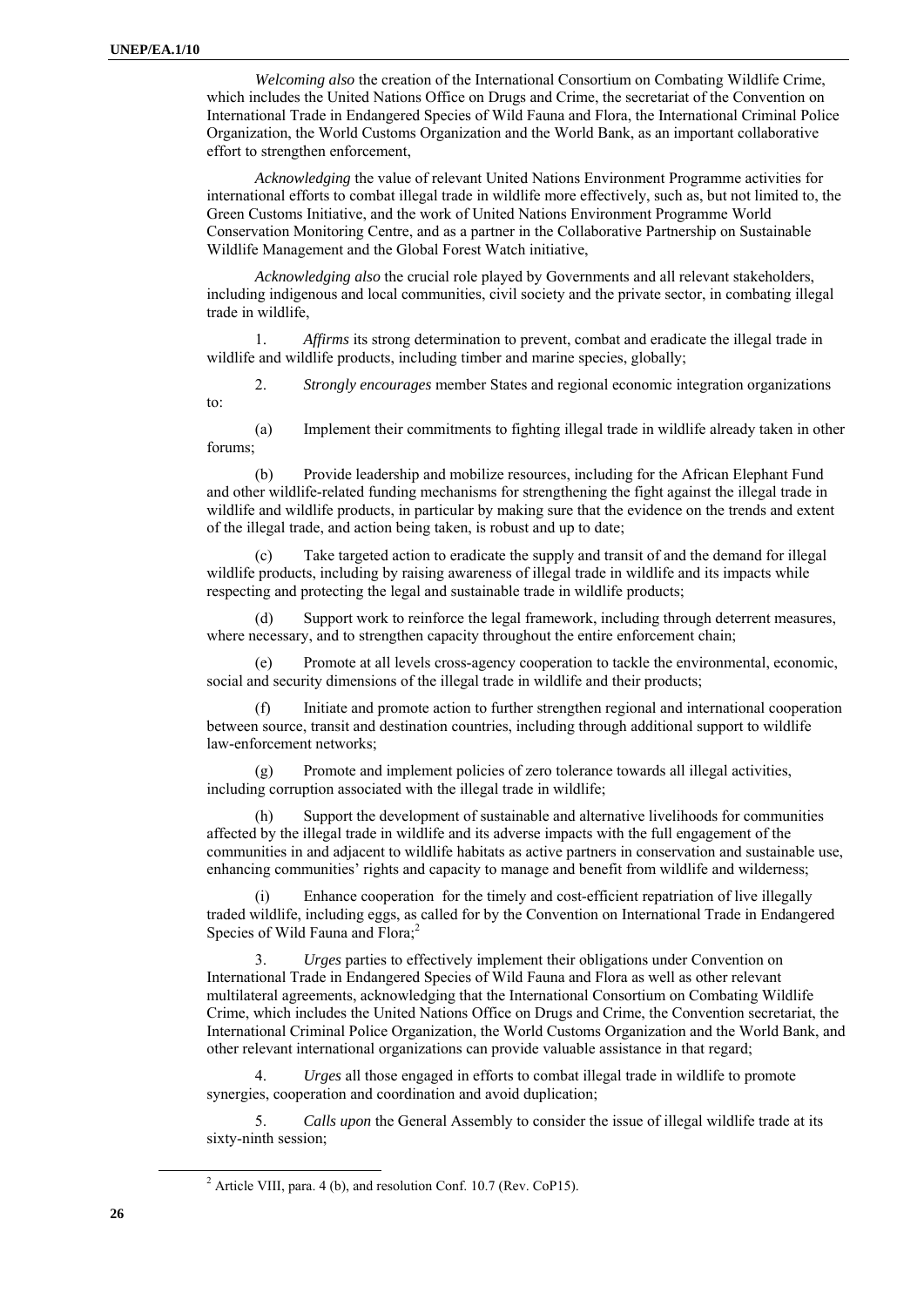6. *Stresses*, in the light of the negative impact of wildlife trafficking on sustainable development, the importance of addressing the issue in the context of the post-2015 development framework;

7. *Underlines* the importance of keeping the issue of illegal trade in wildlife and wildlife products on the international agenda;

8. *Urges* all countries, within their capabilities, to assign and mobilize resources to combat illegal trade in wildlife in accordance with their national policies, priorities, plans and programmes, noting that such resources may include domestic funding through relevant policies, development strategies and national budgets, and bilateral and multilateral funding, as well as private sector involvement, and encourages donors and others in a position to do so, on an urgent basis, to mobilize and provide financial resources and assistance to support the efforts of developing countries to address illegal trade in wildlife, especially to create and strengthen national capacities;

9. *Calls upon* all countries to actively engage in and/or support on-the-ground-based activities on the part of International Consortium on Combating Wildlife Crime members to strengthen the capacity and effectiveness of local enforcers and improve national and international cooperation;

10. *Requests* the Executive Director of the United Nations Environment Programme:

(a) To provide, by the second session of the United Nations Environment Assembly, an analysis of the environmental impacts of illegal trade in wildlife and wildlife products;

(b) To continue and to reinforce the relevant activities of the United Nations Environment Programme in collaboration with member States and other relevant international, regional and national actors, to raise awareness about the problems and the risks associated with the supply and transit of and demand for illegal wildlife products;

(c) To work closely with the International Consortium on Combating Wildlife Crime, the United Nations Development Programme and the United Nations Secretary-General's Rule of Law Coordination and Resource Group, notably with regard to core areas of United Nations Environment Programme expertise, such as environmental aspects of the rule of law, judicial training and information exchange about judicial decisions and practices;

(d) To continue to support national Governments, upon their request, to develop and implement the environmental rule of law, and in that context to continue its efforts to fight the illegal wildlife trade and to continue to promote actions, including through capacity-building;

(e) To take a proactive role in United Nations Environment Programme administration of the African Elephant Fund to ensure its contribution to the implementation of the African Elephant Action Plan;

(f) To report on the implementation of the activities listed in paragraph 10 (a)–(e) to be discussed at the second session of the United Nations Environment Assembly;

11. *Decides* to remain seized of the matter.

## **1/4. Science-policy interface**

*The United Nations Environment Assembly,* 

*Recalling* General Assembly resolution 66/288 of 27 July 2012 on the outcome document of the United Nations Conference on Sustainable Development, entitled "The future we want", and, in particular, paragraph 88 of the outcome document, and recalling also Governing Council decision 27/2, paragraph 8,

*Mindful* of the functions and responsibilities of the United Nations Environment Programme as outlined in General Assembly resolution 2997 (XXVII) of 15 December 1972, including to keep under review the world environmental situation, and recalling Governing Council decision 27/11 of 22 February 2013 on the state of the environment and contribution of the United Nations Environment Programme to meeting substantive environmental challenges,

*Acknowledging* the outcome document of the United Nations Conference on Sustainable Development, in particular paragraph 90, calling for strengthened assessment activities and improved access to data and information, and noting the need to integrate the economic, environmental and social dimensions of sustainable development and to disseminate and share evidence-based environmental information on critical and emerging economic, environmental and social issues,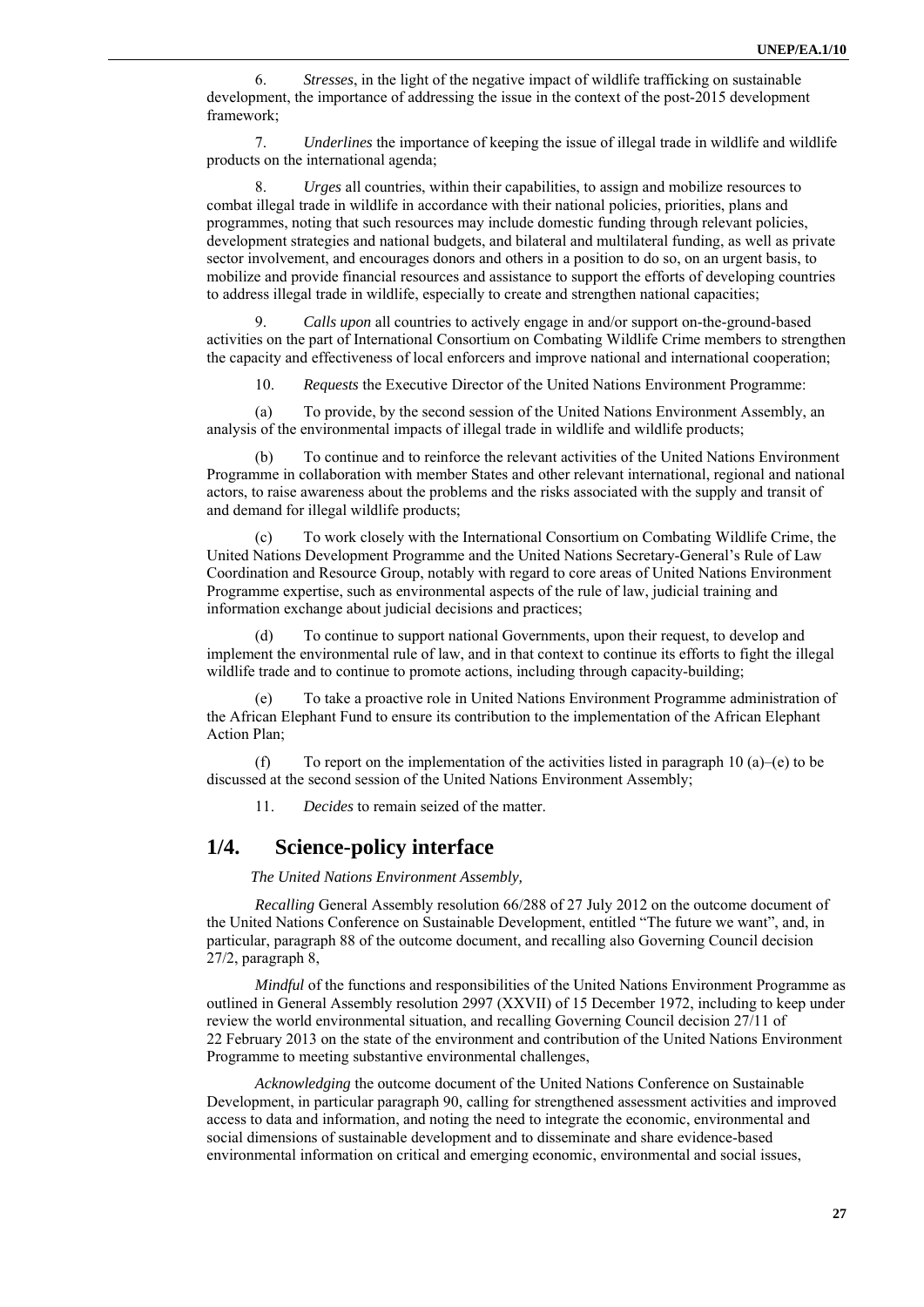*Recalling* Governing Council decision 27/11, section III, paragraph 3,

*Recognizing* the potential benefits of a scientifically sound and evidence-based detailed assessment of the state of the environment for awareness-raising, informed policy formulation and decision-making in the context of sustainable development,

*Welcoming* the progress made during the design and development of UNEP Live as a tool to significantly enhance the efficiency and cost-effectiveness of the future approach to keeping the world environment situation under review, including capacity-building and technology support for developing countries and countries with economies in transition to improve their data collection and assessment efforts and ensure that data collected and information generated are made available to policymakers and the public,

*Recalling* paragraph 88 (f) of the outcome document of the United Nations Conference on Sustainable Development and paragraph 20 of Governing Council decision 27/2, calling for the enhancement of the operationalization of the Bali Strategic Plan for Technology Support and Capacity-building,

*Recognizing* that there are gaps in our knowledge of the state of the environment resulting from a lack of current data and information generation and dissemination,

*Noting* that there is an urgent need for Governments to take action to bridge those gaps through the building of capacities, the strengthening of existing mechanisms, including those of the multilateral environmental agreements, for monitoring the state of the environment and producing policy-relevant environmental assessments, which should be based on the use of established comparable methods for data collection and analysis, paying particular attention to the needs and circumstances of developing countries,

*Welcoming* the continued support provided by the United Nations Environment Programme to the work of the intergovernmental scientific panels, bodies and processes,

*Expressing appreciation* for the work of the International Resource Panel, which contributes to the strengthening of the science-policy interface and knowledge base in key areas of resource use and knowledge management,

*Welcoming* the release of the third Africa Environment Outlook (AEO-3) report, which reveals important linkages between health and the environment in Africa,

*Welcoming also* the release of the *Arab Region Atlas of Our Changing Environment*, which examines the environmental changes that have taken place across the Arab region,

#### **Science-policy interface**

1. *Welcomes* the briefing on the science-policy interface by the Executive Director to the high-level segment of the first session of the United Nations Environment Assembly, and requests the Executive Director to continue to provide information from existing and ongoing assessments as well as on progress made towards previously agreed global environmental goals to guide future policy debates at the Assembly;

2. *Requests* the Executive Director to further explore ways of communicating key scientific findings of the assessment work of the United Nations Environment Programme in all United Nations languages to citizens, policymakers, the media and the research community in order to support informed decision-making at all levels;

3. *Also requests* the Executive Director to promote a strong science-policy interface by expanding partnerships with centres of excellence and research programmes, promoting integrated and peer-reviewed environmental assessments and policy analysis and working closely with member States, business and experts to establish up-to-date quality-assured data flows;

4. *Further requests* the Executive Director to foster collaboration with multilateral environmental agreement secretariats, relevant United Nations agencies and programmes and scientific panels for joint efforts to strengthen the science-policy interface and provide tools for integrated approaches and informed decision-making;

5. *Reiterates* the request to the Executive Director to submit a gap analysis report on environmental data, information and assessments as well as recommendations on policy instruments for a strengthened science-policy interface to the United Nations Environment Assembly at its second session;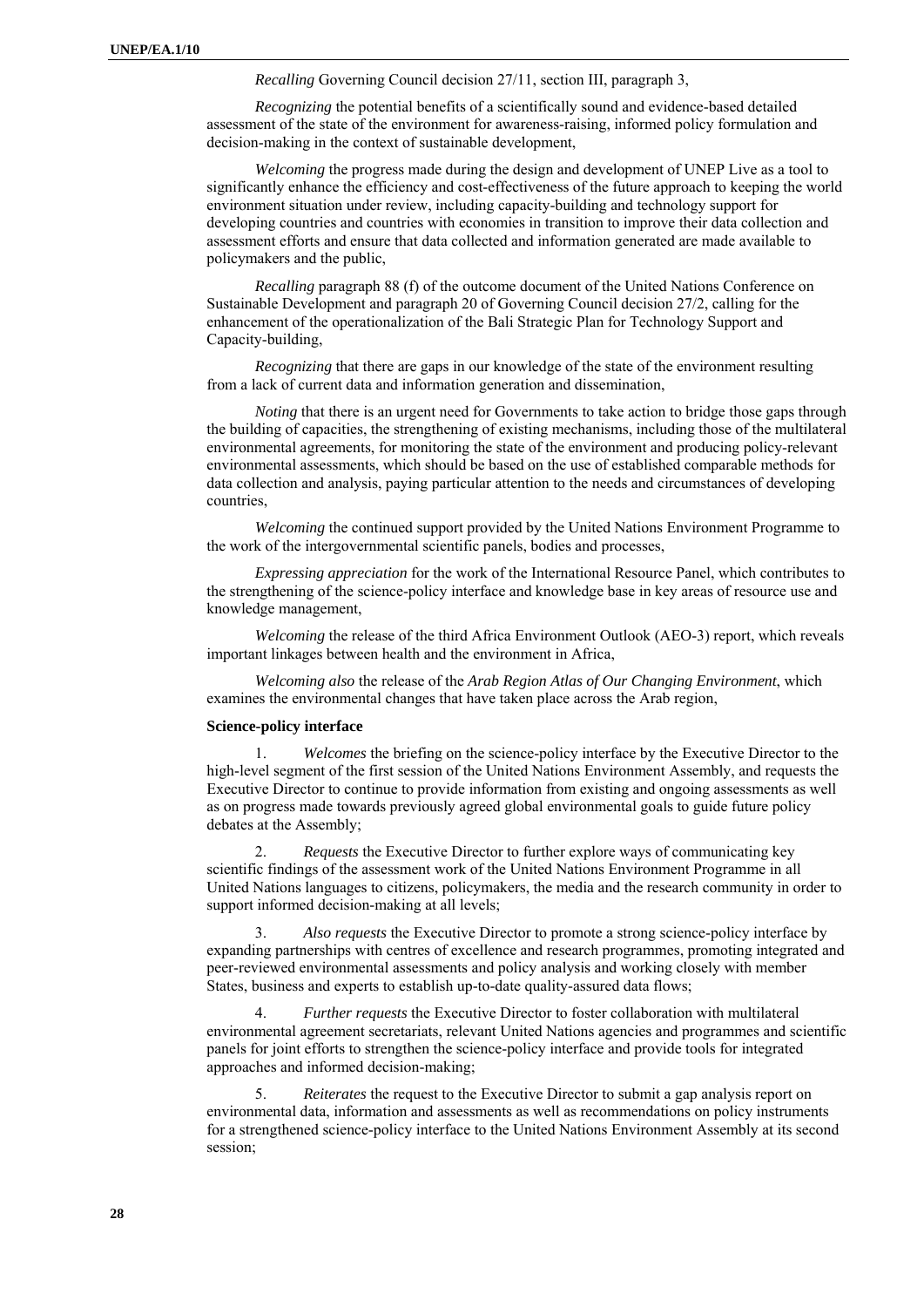### **Strengthening the environmental dimension of sustainable development**

6. *Requests* the Executive Director to continue to provide expert input on the environmental dimension in relation to sustainable development goals in accordance with the outcome document of the United Nations Conference on Sustainable Development;

Also requests the Executive Director to work closely with relevant United Nations bodies, including the Department of Economic and Social Affairs of the Secretariat, on the production of the Global Sustainable Development Report;

### **Assessments**

8. *Requests* the Executive Director, within the programme of work and budget, to undertake the preparation of the sixth Global Environment Outlook (GEO-6), supported by UNEP Live, with the scope, objectives and procedures of GEO-6 to be defined by a transparent global intergovernmental and multi-stakeholder consultation informed by document UNEP/EA.1/INF/14, resulting in a scientifically credible, peer-reviewed GEO-6 and its accompanying summary for policymakers, to be endorsed by the United Nations Environment Assembly no later than 2018;

9. *Also requests* the Executive Director to consult with all United Nations Environment Programme regions regarding their priorities to be taken up in the global assessment;

10. *Further requests* the Executive Director, within the existing programme of work, to contribute to the dissemination and outreach of the findings of relevant scientific panels, bodies and processes under the auspices of intergovernmental organizations in order to amplify diffusion among policymakers and the public to the maximum possible extent;

11. *Reiterates* the request to the Executive Director to strengthen the policy relevance of Global Environment Outlook reports by measuring the progress towards the achievement of the previously agreed global environmental goals and targets and to inform relevant global processes and meetings where progress towards these agreed goals and targets will be discussed;

#### **UNEP Live**

12. *Encourages* Governments, major groups and stakeholders, United Nations specialized agencies and programmes, the secretariats of the multilateral environmental agreements and international and regional scientific bodies to engage in the future development of UNEP Live and share appropriate, credible and quality-assured data and information resources to support the environmental dimension of sustainable development assessment processes, which shall be accessible via the UNEP Live platform;

13. *Requests* the Executive Director to prepare, within the programme of work and budget and in consultation with Governments, United Nations agencies and programmes, the secretariats of the multilateral environmental agreements and international and regional scientific bodies, a long-term plan for the development and use of UNEP Live, with particular reference to its contribution to future Global Environment Outlook reports, future assessment modalities, stakeholder engagement, institutional networking and partnership activities, content development, technology support and capacity-building, in particular for developing countries, taking into account the existing scientific work and processes of the United Nations Environment Programme, and to present the plan to the United Nations Environment Assembly at its second session;

14. *Also requests* the Executive Director to undertake, at the request of member States, capacity-building and technology support activities for developing countries and countries with economies in transition to improve their data collection management and assessment, including strengthening indigenous and local knowledge systems and practices, as appropriate, for the implementation of the present resolution;

15. *Invites* Governments and others in a position to do so to provide financial support for the implementation of the present resolution, in particular in the area of technology support, data infrastructure and capacity-building, so that developing countries can engage effectively and take advantage of the benefits of platforms such as UNEP Live;

16. *Requests* the Executive Director to report to the United Nations Environment Assembly at its second session on the implementation of the present resolution.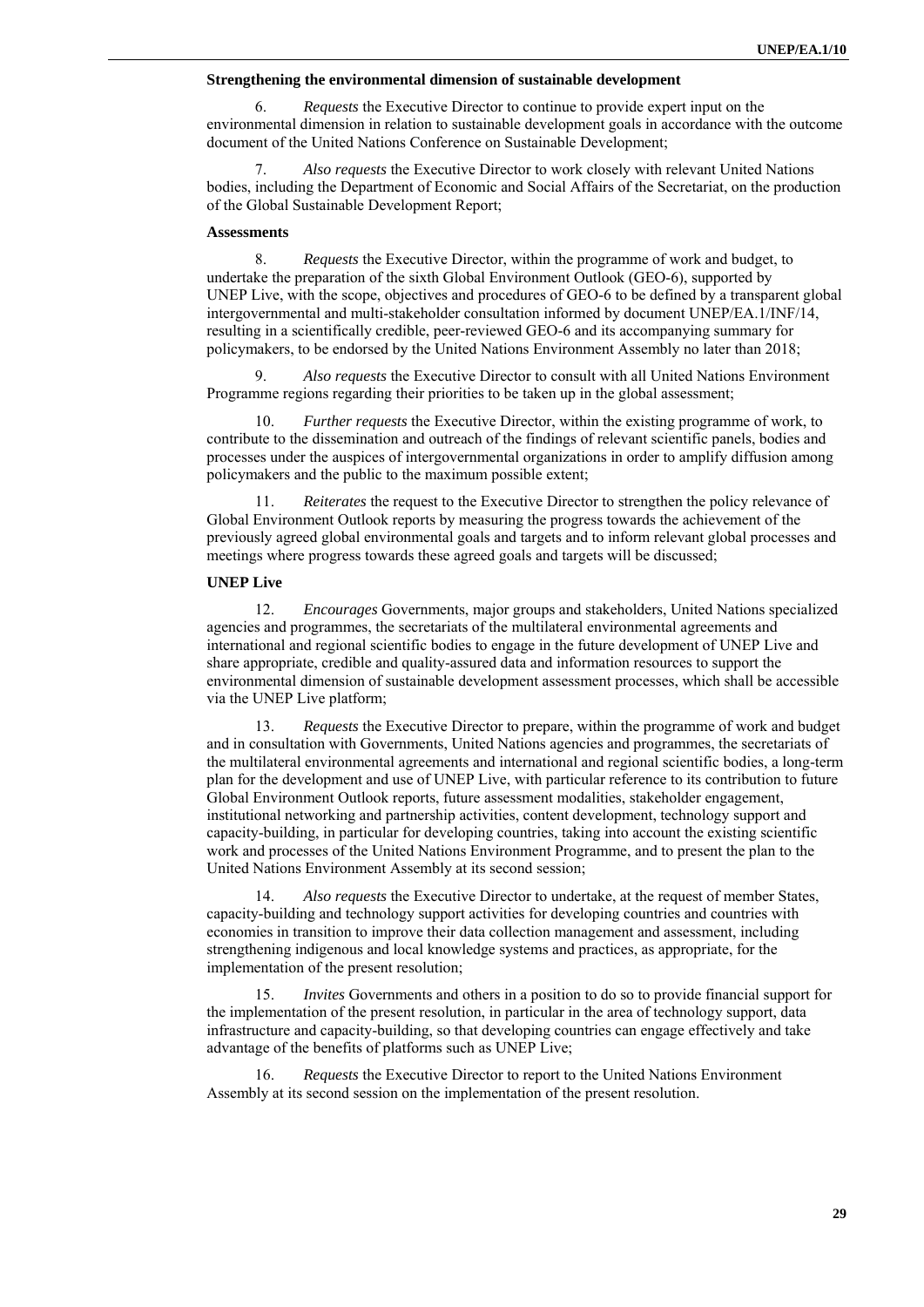## **1/5. Chemicals and waste**

*The United Nations Environment Assembly,* 

*Recalling* the Plan of Implementation of the World Summit on Sustainable Development  $(Johnnessburg$  Plan of Implementation), $3$  internationally agreed goals, including environmental goals and objectives, the Millennium Development Goals and the outcome document of the United Nations Conference on Sustainable Development entitled "The future we want", endorsed by the General Assembly in its resolution 66/288, in particular the aim to achieve, by 2020, the sound management of chemicals throughout their life cycle and of hazardous waste in ways that lead to the minimization of significant adverse effects on human health and the environment,

*Considering* that the sound management of chemicals and waste contributes significantly to the three dimensions of sustainable development,

*Recalling* section VIII, on the consultative process on financing options for chemicals and wastes, of Governing Council decision 27/12, and recalling also that sustainable and adequate long-term funding is a key element for the sound management of chemicals and waste, as expressed in paragraph 223 of the outcome document of the United Nations Conference on Sustainable Development,

*Welcoming* the first joint meeting of the ordinary conferences of the parties to the Basel, Rotterdam and Stockholm conventions, held in Geneva in 2013,

*Recalling* Governing Council decision 27/12, and having considered the progress report of the Executive Director on its implementation,

# **Continued strengthening of the sound management of chemicals and waste in the long term**

**I** 

1. *Recognizes* the continued relevance of the sound management of chemicals and waste beyond 2020;

2. *Welcomes* the report of the Executive Director on the outcome of the country-led consultative process on enhancing cooperation and coordination within the chemicals and waste cluster<sup>4</sup> and the outcome document of the process, entitled "Strengthening the sound management of chemicals and wastes in the long term";<sup>5</sup>

3. *Requests* the Executive Director to forward, for information regarding policies and actions, the outcome document referred to in paragraph 2, to:

(a) The High-level Political Forum on Sustainable Development and the Open Working Group on Sustainable Development Goals;

(b) The sixth session of the Intergovernmental Negotiating Committee of the Minamata Convention on Mercury;

(c) The second session of the Open-ended Working Group of the Strategic Approach to International Chemicals Management and the fourth meeting of the International Conference on Chemicals Management;

(d) The conferences of the parties to the Basel, Rotterdam and Stockholm conventions;

(e) The Inter-Organization Coordinating Committee of the Inter-Organization Programme for the Sound Management of Chemicals;

4. *Emphasizes* the importance of complying with existing international chemicals- and waste-related commitments through appropriate implementation at the national, regional and international levels;

 $\frac{3}{3}$  See *Report of the World Summit on Sustainable Development, Johannesburg, South Africa, 26 August–4 September 2002* (United Nations publication, Sales No. E.03.II.A.1 and corrigendum), chap. I, resolution 2, annex.

<sup>4</sup> UNEP/EA.1/5/Add.2.

 $<sup>5</sup>$  Ibid., annex.</sup>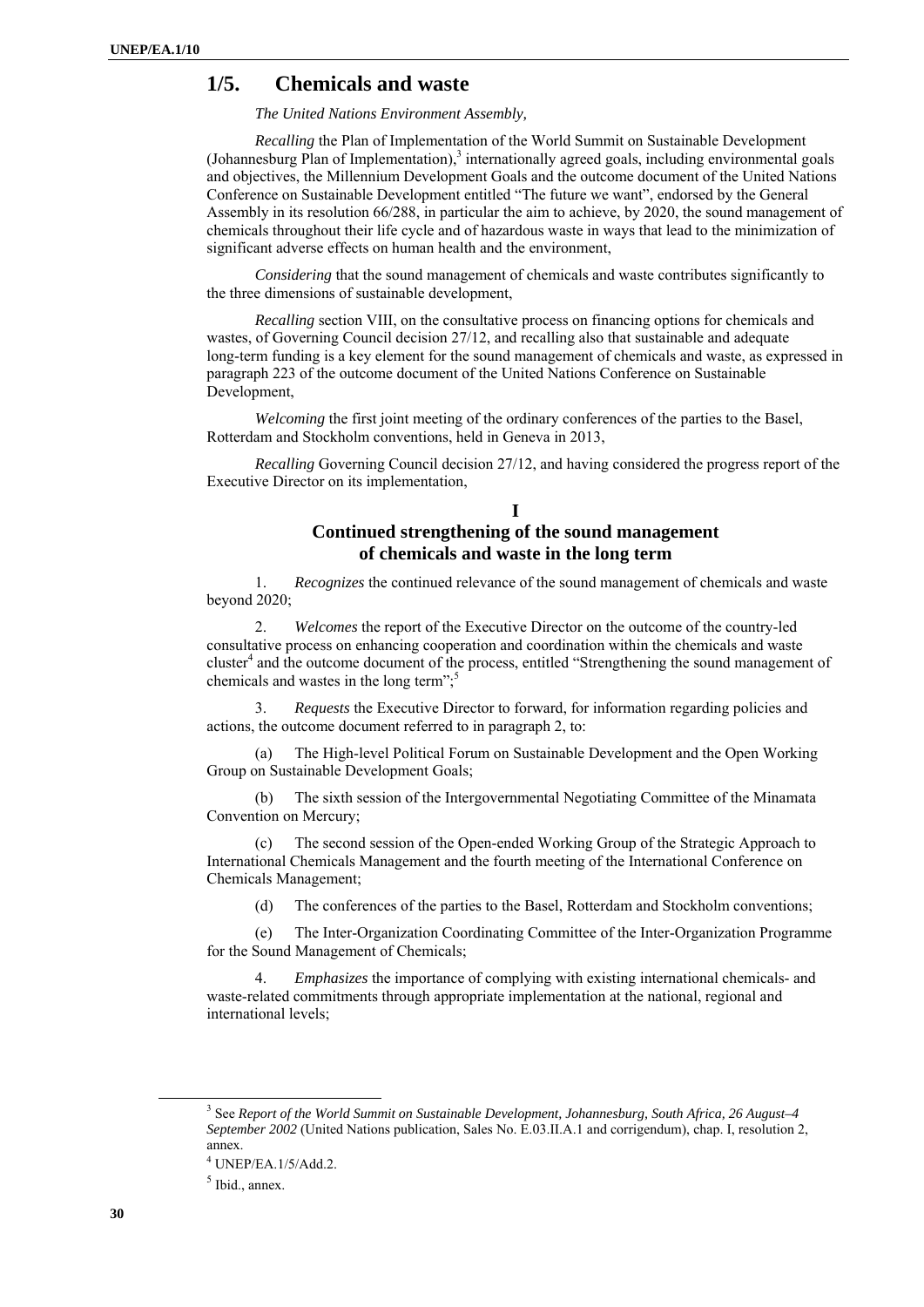## **Integrated approach to financing sound management of chemicals and waste**

**II** 

5. *Welcomes* an integrated approach to address the financing of the sound management of chemicals and wastes, and underscores that the three components of an integrated approach, mainstreaming, industry involvement and dedicated external finance, are mutually reinforcing and are all important for the financing of the sound management of chemicals and waste at all levels;

6. *Also welcomes* the revision of the Instrument made by the Assembly of the Global Environment Facility so as to include a focal area on chemicals and waste, and the increase in resources allocated to chemicals and waste by the sixth replenishment;

7. *Adopts* the terms of reference for a special programme, annexed to the present resolution, to be funded by voluntary contributions, to support institutional strengthening at the national level to enhance the implementation of the Basel, Rotterdam and Stockholm conventions, the Minamata Convention on Mercury and the Strategic Approach to International Chemicals Management;

8. *Requests* the Executive Director, consistent with the terms of reference for the Special Programme, to establish and administer the Special Programme trust fund and to provide a secretariat to deliver administrative support to the Programme;

9. *Requests* the Executive Board of the Special Programme, in the light of the experience of the Programme and the lessons learned by recipient countries, to review the effectiveness of the operational arrangements for the Programme set out in its terms of reference and to provide a report on the review, to be considered by the United Nations Environment Assembly at its third session in 2018, with a view to its making adjustments, if necessary, to the operational arrangements for the Special Programme;

10. *Requests* the Executive Director to submit the terms of reference for the Special Programme to the conferences of the parties of the Basel, Rotterdam and Stockholm conventions, the Intergovernmental Negotiating Committee of the Minamata Convention on Mercury and the Openended Working Group of the Strategic Approach to International Chemicals Management for their information;

11. *Encourages* Governments in a position to do so, as well as the private sector, including industry, foundations, other non-governmental organizations and other stakeholders, to mobilize financial resources for the effective establishment and quick start implementation of the Special Programme;

### **III Sustainable development**

12. *Emphasizes* that the sound management of chemicals and waste is an essential and integral cross-cutting element of sustainable development and is of great relevance to the sustainable development agenda;

#### **IV**

### **Mercury**

13. *Welcomes* the adoption of the Minamata Convention on Mercury at the Conference of the Plenipotentiaries in Kumamoto, Japan, on 10 October 2013;

14. *Requests* the Executive Director to facilitate cooperation, as appropriate, between the interim secretariat of the Minamata Convention, the secretariats of the Basel, Rotterdam and Stockholm conventions and others, to make full use of relevant experience and expertise that may assist countries in joining the Convention, subject to the availability of resources for this purpose;

15. *Notes with appreciation* the decision of the conferences of the parties to the Basel, Rotterdam and Stockholm conventions to express interest and signal their readiness to cooperate and coordinate with the Minamata Convention, and the reciprocal resolution of the Conference of Plenipotentiaries on the Minamata Convention on Mercury;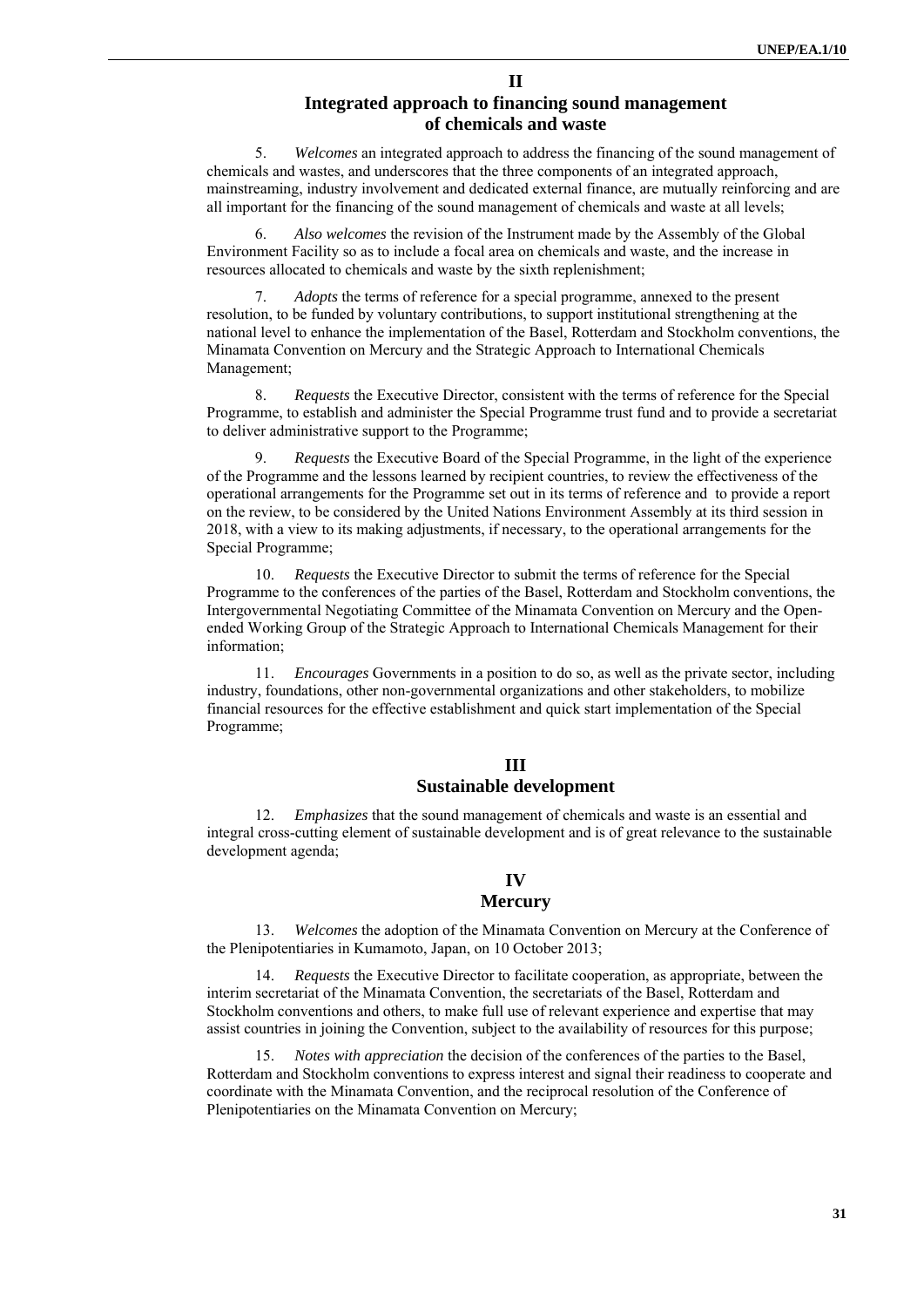**V** 

### **Strategic Approach to International Chemicals Management**

16. *Welcomes* the important contribution of the Strategic Approach to International Chemicals Management in facilitating action by all relevant stakeholders towards the sound management of chemicals and waste;

17*. Emphasizes* the need for continued and strengthened multisectoral and multi-stakeholder involvement;

18*. Also emphasizes* the need for the continued strengthening of the Strategic Approach;

19. *Invites* the Open-ended Working Group of the Strategic Approach at its second session and the International Conference on Chemicals Management at its fourth meeting to consider ways to improve the involvement and participation of all relevant stakeholders and thereby also enable efficient and effective responses to new and emerging issues and challenges;

*Recalls* the lead role of the United Nations Environment Programme in arranging for an effective and efficient secretariat for the Strategic Approach, and requests the Executive Director to continue to support the Strategic Approach, including in the development of orientation and guidance to implement the 2020 goal;

21. *Invites* the Director-General of the World Health Organization to assume a leading role in the Strategic Approach and to provide appropriate staff and other resources to its secretariat, and requests the Executive Director to forward this invitation to the next meeting of the Executive Board of the World Health Organization;

22. *Invites* members of the Inter-Organization Programme for the Sound Management of Chemicals to consider ways to support the Strategic Approach secretariat, including possible staffing support;

23. *Calls upon* Governments, intergovernmental organizations, industry, civil society and other Strategic Approach stakeholders to support the implementation and further development of the Strategic Approach;

24. *Urges* Governments, intergovernmental organizations, non-governmental organizations, industry and others in a position to do so to make financial and in-kind contributions to the Strategic Approach, its secretariat and its implementation, including through the programme of work of the members of the Inter-Organization Programme for the Sound Management of Chemicals;

## **VI**

## **Lead and cadmium**

25. *Recognizes* the significant risks to human health and the environment arising from releases of lead and cadmium into the environment;

26. *Welcomes* the upcoming third meeting of the Global Alliance to Eliminate Lead Paint and the associated workshop focusing on the development of national legislation to phase out lead in paint, and requests the United Nations Environment Programme, in coordination with the World Health Organization, to continue to build capacity on lead paint through possible regional workshops;

27*. Looks forward* to the compilation of information on techniques for emission abatement and on the possibility of replacing lead and cadmium with less hazardous substances or techniques;

### **VII**

### **Waste**

28. *Requests* the Executive Director to consider the interlinkages between chemicals and waste policies in the global outlook on waste prevention, minimization and management, which is currently being developed;

### **VIII**

### **Regional centres: mainstreaming and coordinated delivery**

29. *Acknowledges* the role of the regional centres of the Basel and Stockholm conventions to support the implementation of those conventions and all relevant activities, as well as the role that they play in contributing to other chemicals- and waste-related instruments and in mainstreaming the sound management of chemicals and waste;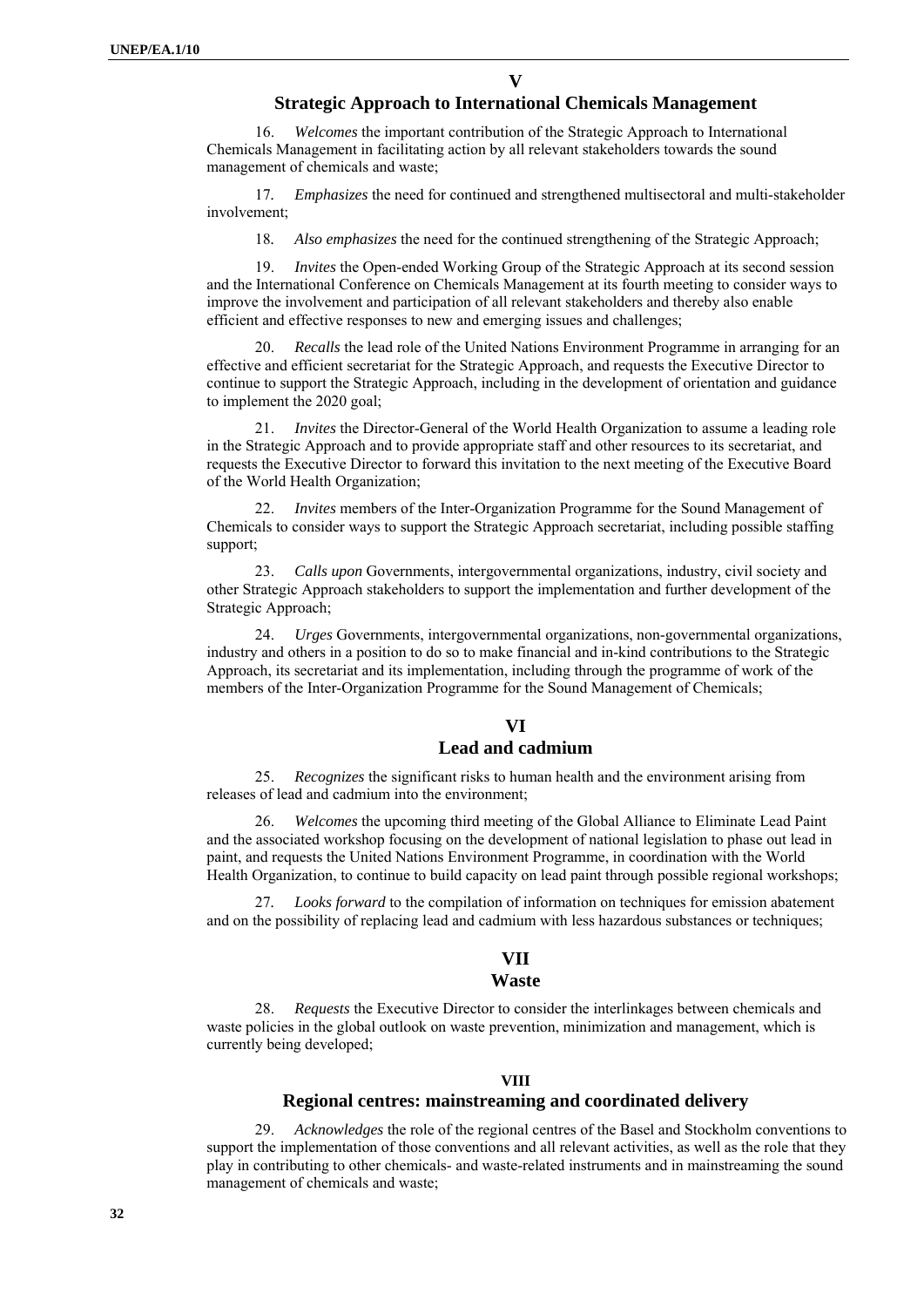30*. Invites* parties to those conventions and other stakeholders, including parties to the Minamata Convention and Strategic Approach stakeholders, to consider ways to promote an effective and efficient network of regional centres to strengthen the regional delivery of technical assistance under the conventions to promote the sound management of chemicals and waste, sustainable development and the protection of human health and the environment;

31*. Requests* the Executive Director and invites the parties to the Basel, Rotterdam and Stockholm conventions, the Global Environment Facility and other relevant international financial institutions, instruments and programmes, to consider opportunities for effective and efficient cooperation with the regional centres in implementing the regional sound management of chemicals and waste projects;

### **IX**

32. *Requests* the Executive Director to submit a report on progress on the implementation of the present resolution to the United Nations Environment Assembly at its second session.

### **Annex**

# **Terms of reference for the Special Programme to support institutional strengthening at the national level for implementation of the Basel, Rotterdam and Stockholm conventions, the Minamata Convention and the Strategic Approach to International Chemicals Management**

Recalling decision 27/12 on chemicals and waste management, part VIII, paragraphs 13 and 14 of the First Universal Session of the Governing Council/Global Ministerial Environment Forum of the United Nations Environment Programme (UNEP):

## **I. Objective of the Special Programme**

1. The objective of the Special Programme is to support country-driven institutional strengthening at the national level, in the context of an integrated approach to address the financing of the sound management of chemicals and wastes, taking into account the national development strategies, plans and priorities of each country, to increase sustainable public institutional capacity for the sound management of chemicals and wastes throughout their life cycle. Institutional strengthening under the Special Programme will facilitate and enable the implementation of the Basel, Rotterdam and Stockholm conventions, the Minamata Convention and the Strategic Approach to International Chemicals Management (hereinafter referred to as "the Instruments").

# **II. Definition of institutional strengthening**

2. For the purposes of the Special Programme, institutional strengthening is defined as enhancing the sustainable institutional capacity of Governments to develop, adopt, monitor and enforce policy, legislation and regulation, as well as to gain access to financial and other resources for effective frameworks for the implementation of the Instruments for the sound management of chemicals and wastes throughout their life cycle.

## **III. Expected outcomes of institutional strengthening through the Special Programme**

3. It is expected that strengthened national institutions would have the capacity to do the following:

(a) Develop and monitor the implementation of national policies, strategies, programmes and legislation for the sound management of chemicals and wastes;

(b) Promote the adoption, monitoring and enforcement of legislation and regulatory frameworks for the sound management of chemicals and wastes;

(c) Promote the mainstreaming of the sound management of chemicals and wastes into national development plans, national budgets, policies, legislation and implementation frameworks at all levels, including addressing gaps and avoiding duplication;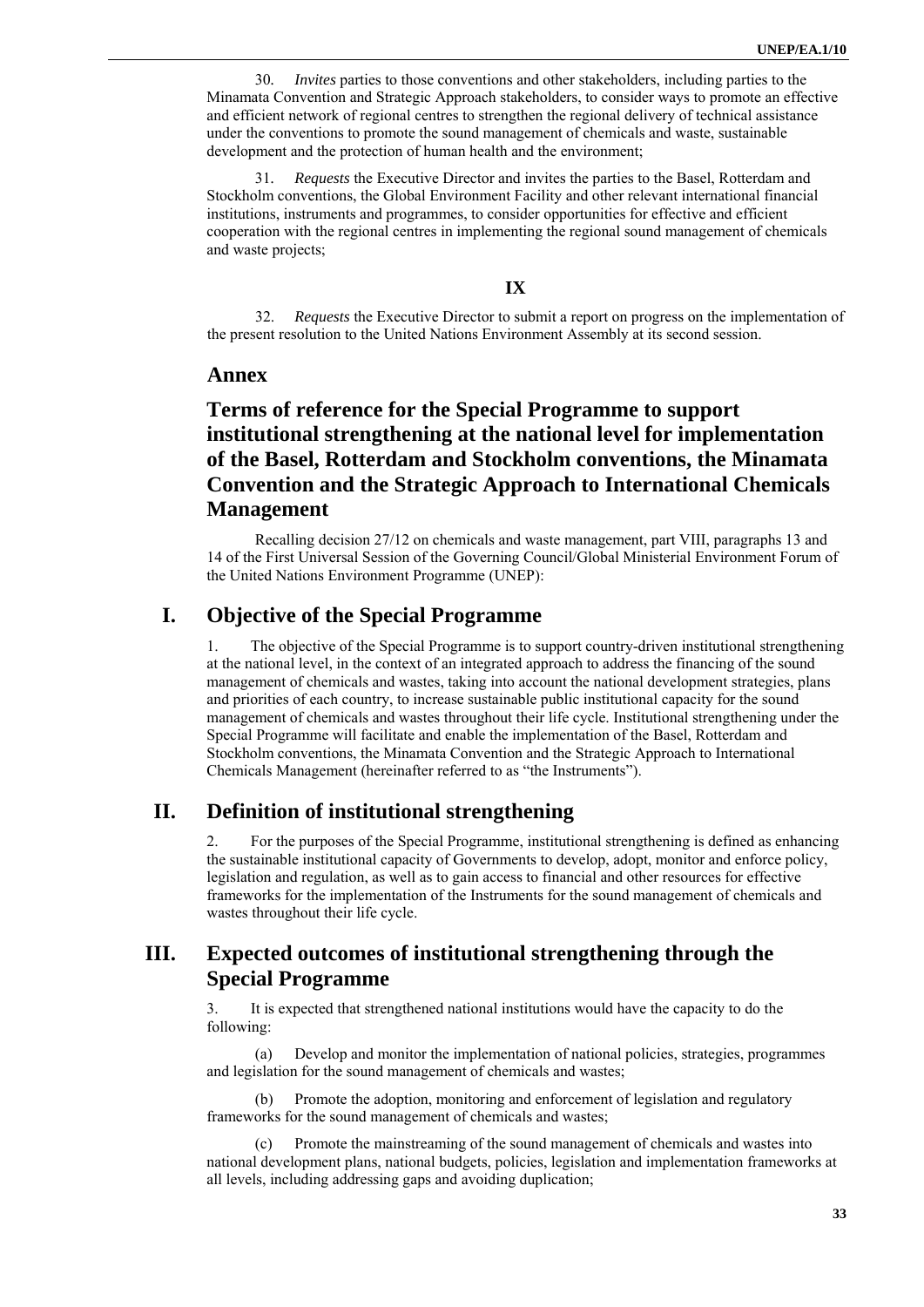(d) Work in a multisectoral, effective, efficient, transparent, accountable and sustainable manner in the long term;

(e) Facilitate multisectoral and multi-stakeholder cooperation and coordination at the national level;

(f) Promote private sector responsibility, accountability and involvement;

(g) Promote the effective implementation of the Basel, Rotterdam and Stockholm conventions, the Minamata Convention and the Strategic Approach;

(h) Promote cooperative and coordinated implementation of the Instruments at the national level.

## **IV. Scope of the Special Programme**

4. The Special Programme should avoid duplication and proliferation of funding mechanisms and associated administration, and should fund activities that fall outside the mandate of the Global Environment Facility.

5. The activities funded under the Special Programme may encompass the following:

(a) Identifying national institutional capacity, weaknesses, gaps and needs, as well as strengthening the institutional capacity to do so, where required;

Strengthening institutional capacity to plan, develop, undertake, monitor and coordinate the implementation of policies, strategies and national programmes for the sound management of chemicals and wastes;

(c) Strengthening institutional capacity to improve progress reporting and performance evaluation capabilities;

(d) Promoting an enabling environment to foster the ratification of the Basel, Rotterdam and Stockholm conventions and the Minamata Convention;

(e) Enabling the design and operation of institutional structures dedicated to the promotion of the sound management of chemicals and wastes throughout their life cycle;

(f) Strengthening institutional capacity to promote measures to support all aspects of the sound management of chemicals and wastes, including more specific nationally identified thematic areas covered by the Instruments.

# **V. Eligibility for support from the Special Programme**

6. Support from the Special Programme will be available for developing countries, taking into account the special needs of least developed countries and small island developing States, and for countries with economies in transition, with priority given to those with least capacity.

7. Applicants will be eligible if they are party to any one of the relevant conventions or have demonstrated that they are in the process of preparing for ratification of any one of the conventions.

8. Applications will include identification of the associated domestic measures to be taken to ensure that the national institutional capacity supported by the Special Programme is sustainable in the long term.

## **VI. Governance arrangements for the Special Programme**

9. An Executive Board will be the decision-making body and oversee the Special Programme with the support of a secretariat.

10. The Executive Board will reflect a balance between donors and recipients. The term of the representatives will be in a two-year rotation. The Executive Board will be composed of the following:

(a) Four representatives of recipient countries, reflecting equitable, geographical representation, drawn from the following United Nations regions: Africa, Asia-Pacific, Central and Eastern Europe, and Latin America and the Caribbean. In addition, the Executive Board will have one representative from a least developed country or a small island developing State on a rotational basis;

(b) Five donor representatives, which are not also recipient countries.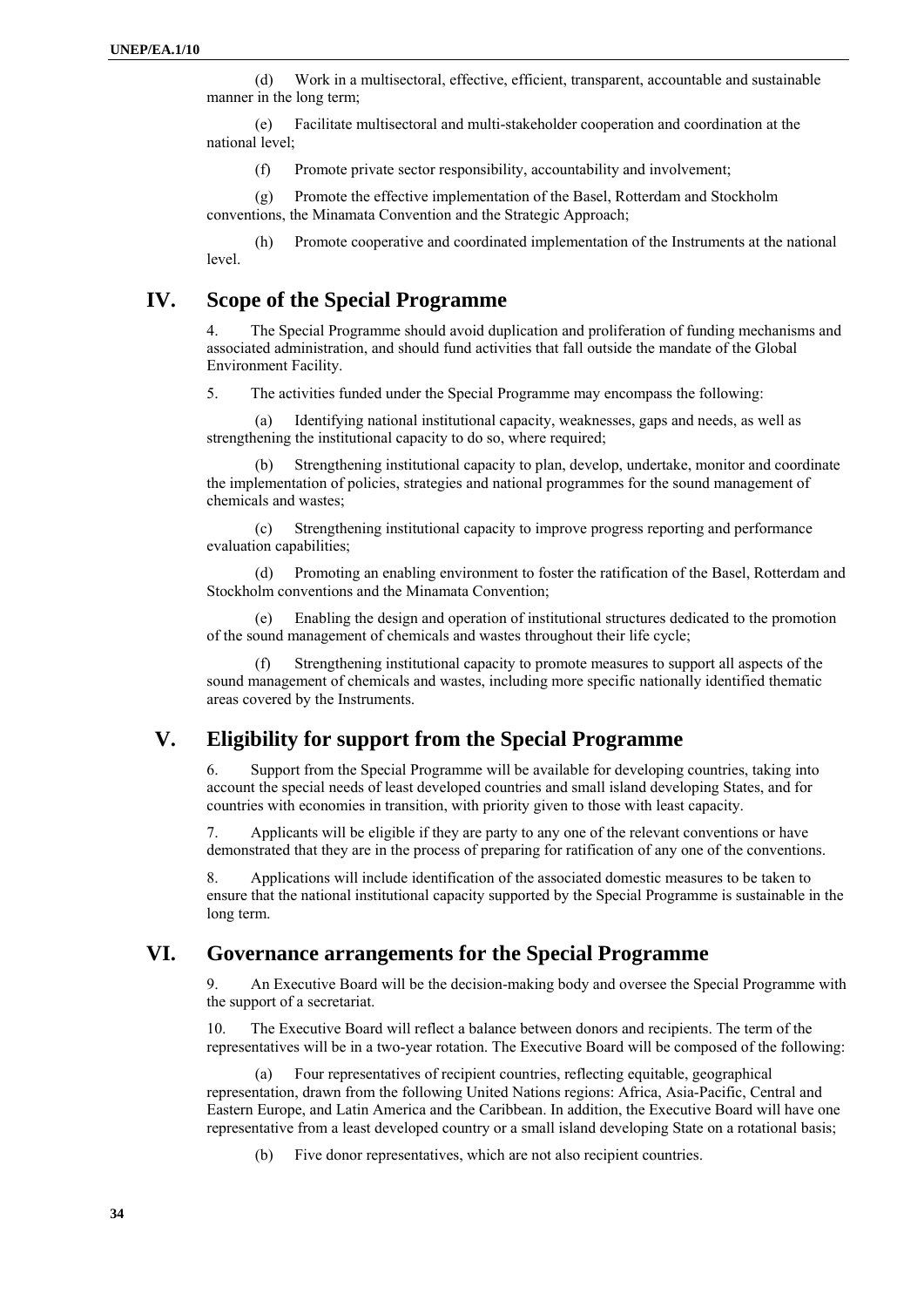11. The executive secretaries of the Secretariat of the Basel, Rotterdam and Stockholm conventions and the Minamata Convention, the Coordinator of the Strategic Approach and a representative of the secretariat of the Global Environment Facility, as well as representatives of Governments and regional economic integration organizations, any implementing agencies and one representative from each of the Bureaus of the governing bodies of the Instruments may participate, at their own expense, as observers at the meetings of the Executive Board.

# **VII. Mandate and functions of the Executive Board**

12. The Executive Board will have two co-chairs, one from recipient countries and one from donor countries.

13. The Executive Board will meet yearly and take its decisions by consensus wherever possible. If consensus cannot be reached, the Executive Board will, as a last resort, take its decisions by a two-thirds majority of its members present and voting. The Executive Board will, as required, further develop its rules of procedure at its first meeting.

14. The Executive Board will take operational decisions regarding the functioning of the Special Programme, including the approval of applications for funding, and will endorse procedures for application, assessment, reporting and evaluation. The Executive Board will provide operational guidance on the implementation of the Special Programme and will provide advice on other matters as required.

# **VIII. Administering organization**

15. As the administering organization, UNEP will provide a Special Programme trust fund and a secretariat to deliver administrative support to the Programme, including the allocation of human and other resources.

16. The secretariat will process application proposals for approval by the Executive Board, manage approved allocations and service the Executive Board. The Secretariat will report on its operations to the Executive Board and will be accountable to the Executive Director of UNEP for administrative and financial matters. The secretariat will submit an annual report to the Executive Board, which will also be sent to the governing bodies of UNEP and of the Instruments for their consideration.

# **IX. Operational arrangements for the Special Programme**

17. The Special Programme will receive applications directly from national Governments. It will be easily accessible, simple and effective, and draw on experience from existing support mechanisms as appropriate.

18. Applications should be outlined within the context of an overall country approach to strengthening institutional capacity. The applications should contain proposed measures and performance targets, and information relating to long-term sustainability.

19. Applications should be submitted to the secretariat. The secretariat will appraise applications for consideration and decision by the Executive Board.

20. Cumulative allocations to a country should be decided by the Executive Board, based on the contributions received and the needs expressed in the applications submitted. Of that total, an amount not exceeding 13 per cent may be retained for administrative purposes.

21. Beneficiary countries will contribute resources equal to the value of at least 25 per cent of the total allocation. The Executive Board may reduce that percentage, commensurate with consideration of the specific national circumstances, capacity constraints, gaps and needs of the applicant.

22. Beneficiary countries shall submit annual reports on progress achieved. A final report and financial audit shall be submitted upon completion of each project, which shall include a full accounting of funds used and an evaluation of outcomes, as well as evidence as to whether the performance targets have been met.

# **X. Contributions**

23. Contributions will be encouraged from all signatories and parties to the conventions and other Governments with the capacity to do so, as well as from the private sector, including industry, foundations, other non-governmental organizations and other stakeholders.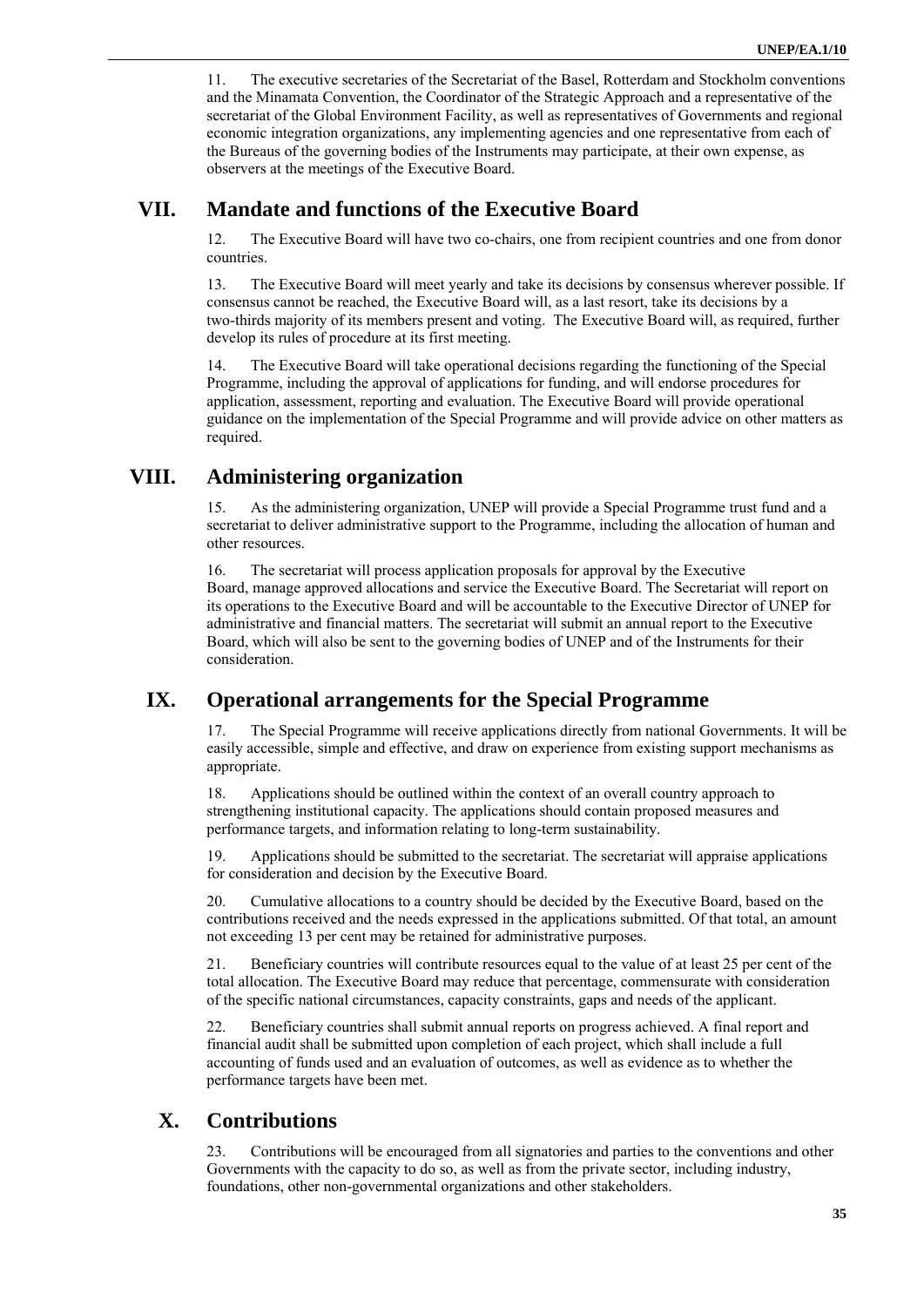## **XI. Duration of the Special Programme**

24. The Special Programme will be open to receive voluntary contributions and applications for support for seven years from the date it is established. On the basis of a satisfactory review and evaluation, and subject to a recommendation from the Executive Board to the United Nations Environment Assembly, the Special Programme may be eligible for a one-time extension, not to exceed an additional five years. Special Programme funds may be disbursed for a maximum of 10 years from the date the Programme is established, or eight years from the date it is extended, if applicable, at which point the Programme will complete its operations and close. The terms of reference of the above-mentioned review and evaluation are to be decided by the Executive Board.

## **1/6. Marine plastic debris and microplastics**

*The United Nations Environment Assembly,* 

*Recalling* the concern reflected in the outcome document of the United Nations Conference on Sustainable Development, entitled "The future we want",<sup>1</sup> that the health of oceans and marine biodiversity are negatively affected by marine pollution, including marine debris, especially plastic, persistent organic pollutants, heavy metals and nitrogen-based compounds, from numerous marine and land-based sources, and the commitment to take action to significantly reduce the incidence and impacts of such pollution on marine ecosystems,

*Noting* the international action being taken to promote the sound management of chemicals throughout their life cycle and waste in ways that lead to the prevention and minimization of significant adverse effects on human health and the environment,

*Recalling* the Manila Declaration on Furthering the Implementation of the Global Programme of Action for the Protection of the Marine Environment from Land-based Activities adopted by the Third Intergovernmental Review Meeting on the Implementation of the Global Programme of Action for the Protection of the Marine Environment from Land-based Activities, which highlighted the relevance of the Honolulu Strategy and the Honolulu Commitment and recommended the establishment of a global partnership on marine litter,

*Taking note* of the decisions adopted by the eleventh Conference of the Parties to the Convention on Biological Diversity on addressing the impacts of marine debris on marine and coastal biodiversity,

*Recalling* that the General Assembly declared 2014 the International Year of Small Island Developing States and that such States have identified waste management among their priorities for action,

*Noting with concern* the serious impact which marine litter, including plastics stemming from land and sea-based sources, can have on the marine environment, marine ecosystem services, marine natural resources, fisheries, tourism and the economy, as well as the potential risks to human health,

1. *Stresses* the importance of the precautionary approach according to which lack of full scientific certainty should not be used for postponing cost-effective measures to prevent environmental degradation, where there are threats of serious or irreversible damage;

2. *Recognizes* the significant risks arising from the inadequate management and disposal of plastic and the need to take action;

3. *Encourages* Governments, intergovernmental organizations, non-governmental organizations, industry and other relevant actors to cooperate with the Global Partnership on Marine Litter in its implementation of the Honolulu Strategy and to facilitate information exchange through the online marine litter network;

4. *Recognizes* that plastics, including microplastics, in the marine environment are a rapidly increasing problem due to their large and still increasing use combined with the inadequate management and disposal of plastic waste, and because plastic debris in the marine environment is steadily fragmenting into secondary microplastics;

5. *Also recognizes* the need for more knowledge and research on the source and fate of microplastics and their impact on biodiversity, marine ecosystems and human health, noting recent knowledge that such particles can be ingested by biota and could be transferred to higher levels in the marine food chain, causing adverse effects;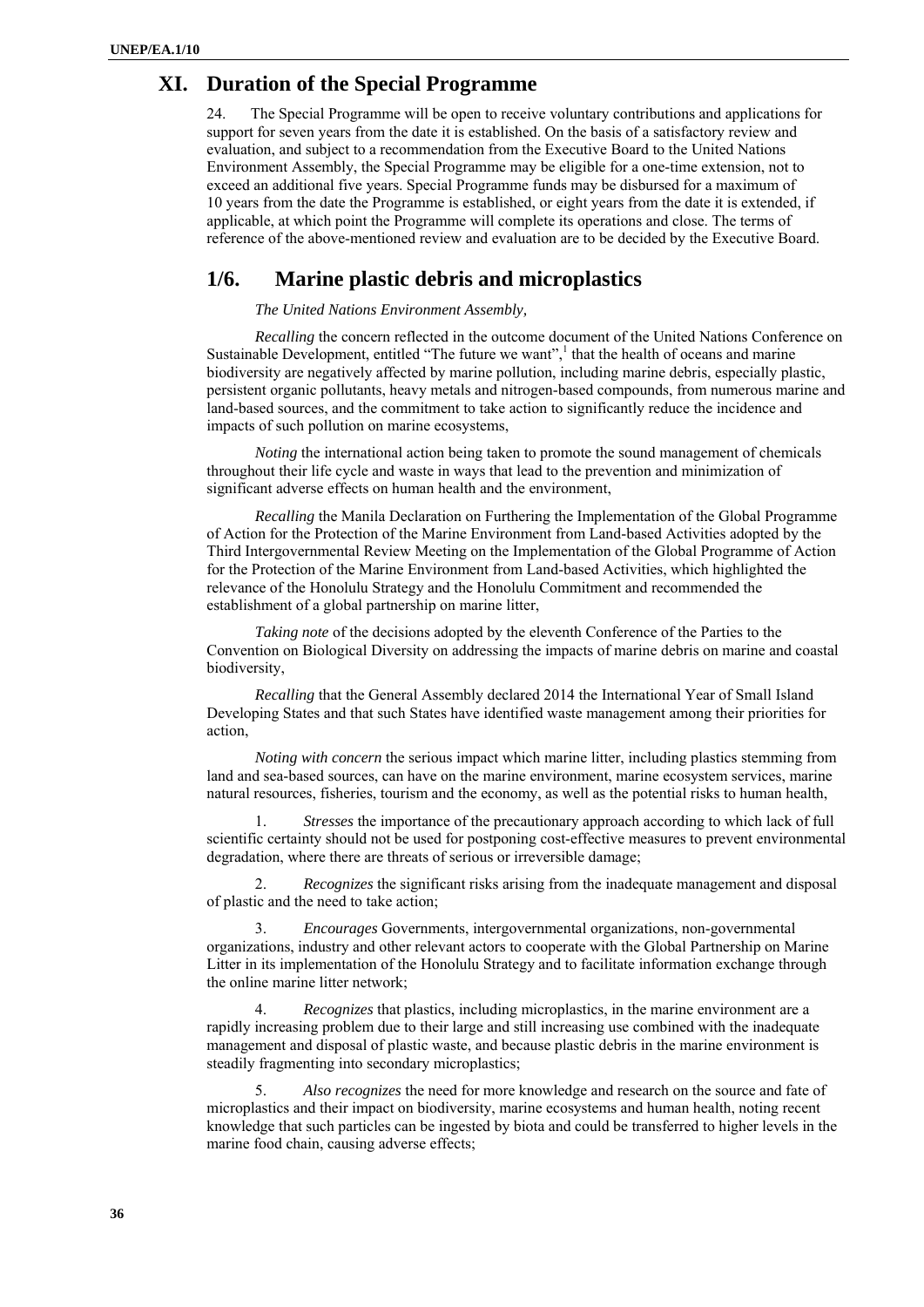6. *Notes* that microplastics may also contribute to the transfer in the marine ecosystems of persistent organic pollutants, other persistent, bioaccumulative and toxic substances and other contaminants which are in or adhere to the particles;

7. *Recognizes* that microplastics in the marine environment originate from a wide range of sources, including the breakdown of plastic debris in the oceans, industrial emissions and sewage and run-off from the use of products containing microplastics;

8. *Emphasizes* that further urgent action is needed to address the challenges posed by marine plastic debris and microplastics, by addressing such materials at source, by reducing pollution through improved waste management practices and by cleaning up existing debris and litter;

9. *Welcomes* the establishment of the Global Partnership on Marine Litter launched in Rio de Janeiro, Brazil, in June 2012 and the convening of the first Partnership Forum in 2013;

10. *Also welcomes* the adoption by the contracting parties to the Convention for the Protection of the Marine Environment and the Coastal Region of the Mediterranean (Barcelona Convention) at its eighteenth ordinary meeting, held in Istanbul, Turkey, from 3 to 6 December 2013, of the Regional Action Plan on Marine Litter Management, the world's first such action plan, and welcomes the draft Action Plan on Marine Litter for the North-East Atlantic region awaiting adoption by the Commission of the Convention for the Protection of the Marine Environment of the North-East Atlantic at its meeting in Cascais, Portugal, and encourages Governments to collaborate through relevant regional seas conventions and river commissions with a view to adopting such action plans in their regions;

11. *Requests* the Executive Director to support countries, upon their request, in the development and implementation of national or regional action plans to reduce marine litter;

12. *Welcomes* the initiative by the Joint Group of Experts on the Scientific Aspects of Marine Environmental Protection to produce an assessment report on microplastics, which is scheduled to be launched in November 2014;

13. *Also welcomes* the work undertaken by the International Whaling Commission on assessing the impacts of marine debris on cetaceans and the endorsement by the Conference of the Parties to the Convention on the Conservation of Migratory Species of Wild Animals at its tenth meeting of resolution 10.4, addressing the impacts of marine debris on migratory species;

14. *Requests* the Executive Director, in consultation with other relevant institutions and stakeholders, to undertake a study on marine plastic debris and marine microplastics, building on existing work and taking into account the most up-to-date studies and data, focusing on:

(a) Identification of the key sources of marine plastic debris and microplastics;

(b) Identification of possible measures and best available techniques and environmental practices to prevent the accumulation and minimize the level of microplastics in the marine environment;

(c) Recommendations for the most urgent actions;

(d) Specification of areas especially in need of more research, including key impacts on the environment and on human health;

Any other relevant priority areas identified in the assessment of the Joint Group of Experts on the Scientific Aspects of Marine Environmental Protection;

15. *Invites* the secretariats of the Stockholm Convention on Persistent Organic Pollutants, the Basel Convention on the Control of Transboundary Movements of Hazardous Wastes and Their Disposal and relevant organizations involved in pollution control and chemicals and waste management and the secretariats of the Convention on Biological Diversity, the Convention on Migratory Species and the regional seas conventions and action plans to contribute to the study described in paragraph 14 of the present resolution;

16. *Encourages* Governments and the private sector to promote the more resource-efficient use and sound management of plastics and microplastics;

17. *Also encourages* Governments to take comprehensive action to address the marine plastic debris and microplastic issue through, where appropriate, legislation, enforcement of international agreements, provision of adequate reception facilities for ship-generated wastes, improvement of waste management practices and support for beach clean-up activities, as well as information, education and public awareness programmes;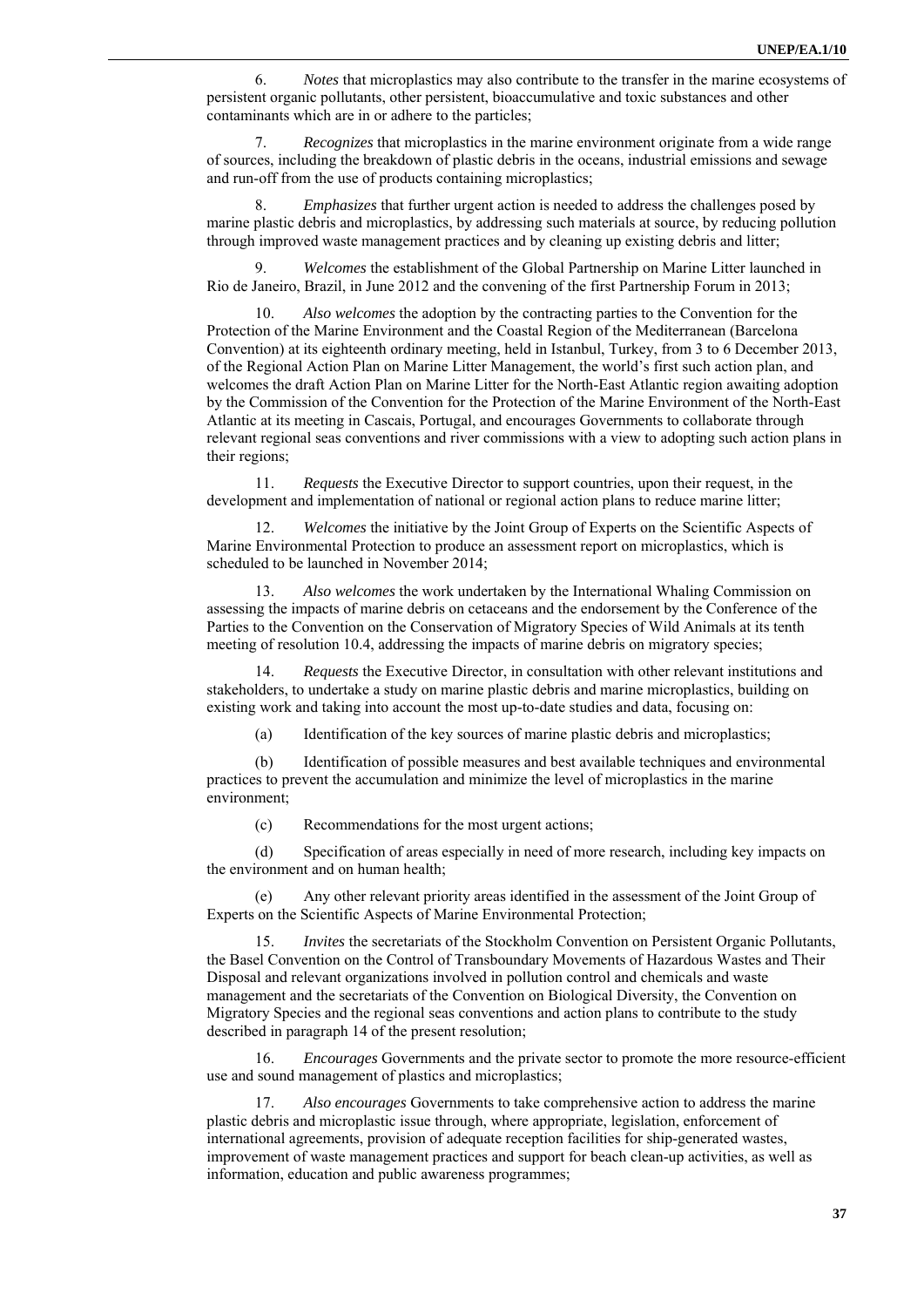18. *Invites* Governments, intergovernmental organizations, the scientific community, non-governmental organizations, the private sector and other stakeholders to share relevant information with the Executive Director pertinent to the study described in paragraph 14;

19. *Invites* those in a position to do so to provide financial and other support to conduct the study identified in paragraph 14;

20. *Requests* the Executive Director to present the study on microplastics for the consideration of the United Nations Environment Assembly at its second session.

## **1/7. Strengthening the role of the United Nations Environment Programme in promoting air quality**

*The United Nations Environment Assembly,* 

*Noting* the World Health Organization estimate, from the report adopted by its Executive Board in May 2014, that air pollution contributes to 7 million premature deaths each year globally, a burden of disease that may now exceed the burdens of malaria, tuberculosis and AIDS combined,

*Recalling* the mandate of the United Nations Environment Programme as outlined in Governing Council decision 27/2, paragraph 2,

*Recognizing* that poor air quality is a growing challenge in the context of sustainable development, in particular related to health in cities and urban areas, and that efforts across sectors to improve air quality are needed,

*Recognizing also* that air pollution is an impediment to national sustainable development, impacting, among many other issues, the economy, worker productivity, health-care costs and tourism,

*Aware* that promoting air quality is a priority to protect public health and provide co-benefits for the climate, ecosystem services, biodiversity and food security,

*Recalling* General Assembly resolution 66/288 of 27 July 2012, by which the Assembly endorsed the outcome document of the United Nations Conference on Sustainable Development, entitled "The future we want", in which all States Members of the United Nations committed to promoting sustainable development policies that support healthy air quality in the context of sustainable cities and human settlements and recognized that reducing air pollution leads to positive effects on health,

*Aware* that the nineteenth Meeting of the Forum of Ministers of Environment for Latin America and the Caribbean adopted a decision for a Regional Plan of Action on Atmospheric Pollution,

*Recalling with appreciation* existing efforts to support actions at all levels to improve air quality, such as the Stockholm Convention on Persistent Organic Pollutants, the Minamata Convention on Mercury and the Economic Commission for Europe Convention on Long-range Transboundary Air Pollution and its eight protocols, the World Health Organization guidelines on ambient air quality, the Climate and Clean Air Coalition and the Partnership for Clean Fuels and Vehicles, and the important contributions that initiatives such as UNEP Live, global environmental monitoring systems, the Acid Deposition Monitoring Network in East Asia and the Malé Declaration on the Human Dimension of Global Climate Change, have made to sharing information and best practices,

1. *Encourages* Governments to take action across sectors to improve air quality to protect human health and the environment, reduce negative impacts, including on the economy, and promote sustainable development;

2. *Also encourages* Governments to formulate action plans and establish and implement nationally determined ambient air quality standards, taking into account the World Health Organization Air Quality Guidelines and other relevant information and to establish emissions standards for their significant sources of air pollution;

3. *Encourages* Governments and intergovernmental, regional and international organizations to make air quality data more easily accessible and understandable to the public;

4. *Encourages* Governments to share with the secretariat of the United Nations Environment Programme and member States the results and experiences of their efforts taken pursuant to paragraphs 1, 2 and 3 of the present resolution prior to the second session of the United Nations Environment Assembly, to be held in 2016;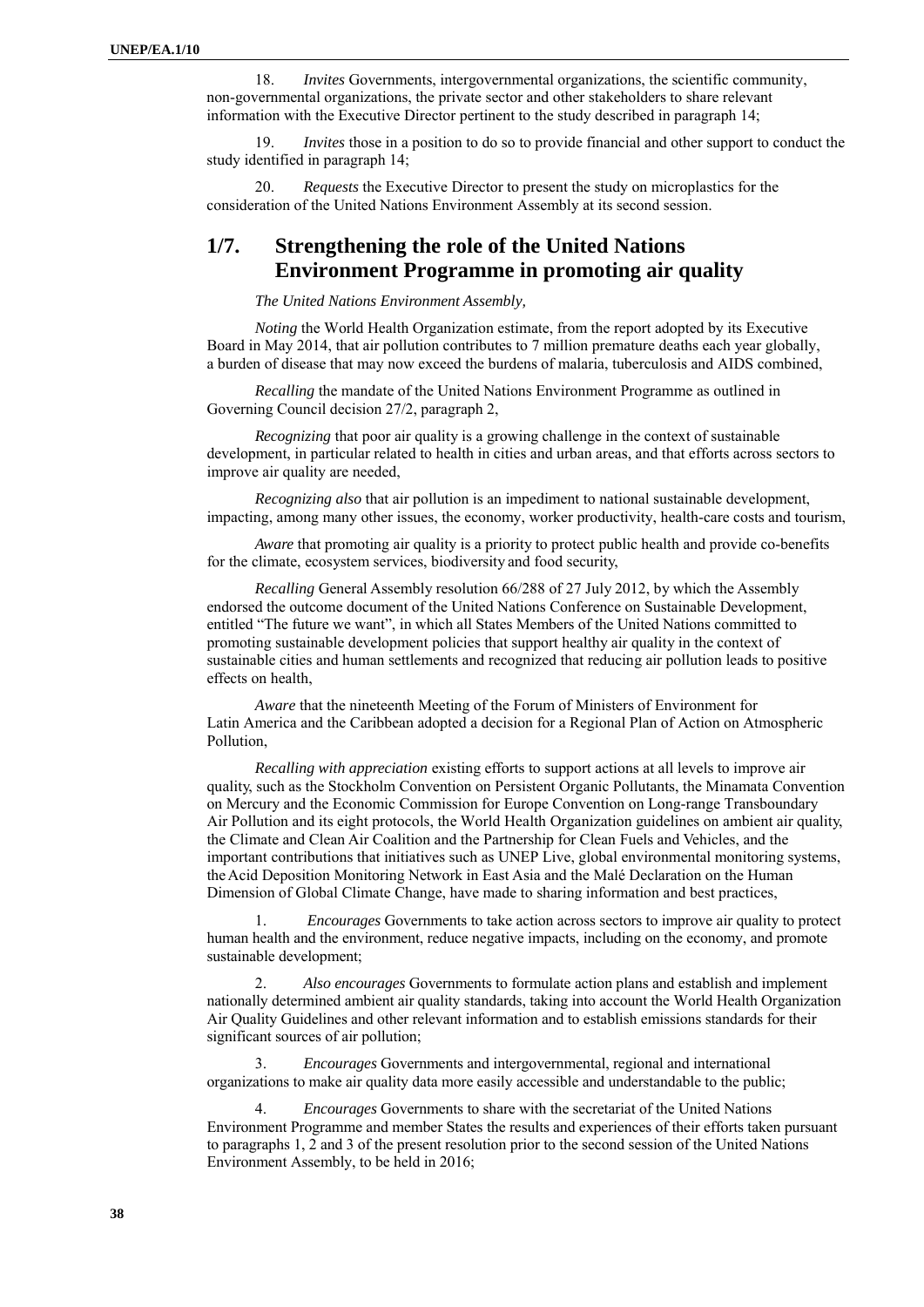5. *Requests* the Executive Director:

(a) To undertake strengthened capacity-building activities on air quality, such as workshops and policy development assistance, to support Governments in their efforts to implement paragraphs 1, 2 and 3 of the present resolution;

To raise awareness of the public health and environmental risks of air pollution and the multiple benefits of improved air quality, including through public outreach campaigns as well as Global Environment Outlook assessment processes, in particular in the context of the discussions on sustainable development goals as part of the post-2015 development agenda;

(c) To explore opportunities for strengthened cooperation on air pollution within the United Nations system, for example the Economic Commission for Europe Convention on Long-range Transboundary Air Pollution, the World Health Organization and the World Meteorological Organization, including establishing linkages between UNEP Live, the World Meteorological Organization Information System, the Climate and Clean Air Coalition, other relevant information management systems and programmes, and pertinent regional efforts and initiatives;

(d) To facilitate the operation of existing United Nations Environment Programme-supported intergovernmental programmes on the assessment of air quality issues;

(e) To undertake global, regional and subregional, as appropriate, assessments by 2016, if possible, focused on identifying gaps in capacity to address air quality issues, including monitoring and control, opportunities for cooperation, and air pollution mitigation opportunities, building upon existing global, regional and subregional cooperative efforts on air pollution, such as the Stockholm Convention on Persistent Organic Pollutants, the Minamata Convention on Mercury and the Economic Commission for Europe Convention on Long-range Transboundary Air Pollution and its eight protocols, and information provided by States members of the United Nations Environment Programme;

6. *Encourages* Governments that have not yet done so to consider becoming parties to the relevant global agreements addressing air pollution;

7. *Requests* the Executive Director to submit and present a report on the information provided by Governments pursuant to paragraph 4 of the present resolution and to provide an update on progress made in implementing the present resolution to the United Nations Environment Assembly at its second session.

### **1/8. Ecosystem-based adaptation**

*The United Nations Environment Assembly,* 

*Taking note* of the Fifth Assessment Report of the Intergovernmental Panel on Climate Change, which confirms that climate systems are warming and that global temperatures will continue to rise in the coming decades, if not centuries, even if emissions of greenhouse gases are stabilized, affecting natural systems on which humanity relies and highlighting the need to adapt to the impacts of climate change,

*Taking note also* of General Assembly resolution 67/210, in which the Assembly reaffirmed that climate change is one of the greatest challenges of our time, expressed deep concern that all countries, particularly developing countries, are vulnerable to the adverse impacts of climate change and are already experiencing increased impacts, including persistent drought and extreme weather events, sea-level rise, coastal erosion and ocean acidification, further threatening food security and efforts to eradicate poverty and achieve sustainable development, and emphasized that adaptation to climate change represents an immediate and urgent global priority,

*Recalling* paragraph 190 of the outcome document of the United Nations Conference on Sustainable Development, entitled "The future we want",<sup>1</sup> in which Heads of State and Government expressed concern that all countries are already experiencing the adverse impacts of climate change, which is threatening efforts to achieve sustainable development, eradicate poverty and achieve food security, and emphasized that adaptation to climate change is an immediate and urgent priority,

*Mindful* of decision X/33 of the Conference of the Parties to the Convention on Biological Diversity, in which parties and other Governments were invited, in accordance with national capacities and circumstances, to integrate ecosystem-based approaches for adaptation into relevant strategies, including adaptation strategies and plans, national action plans to combat desertification, national biodiversity strategies and action plans, poverty reduction strategies, disaster risk reduction strategies and sustainable land management strategies on biodiversity and climate change and the role of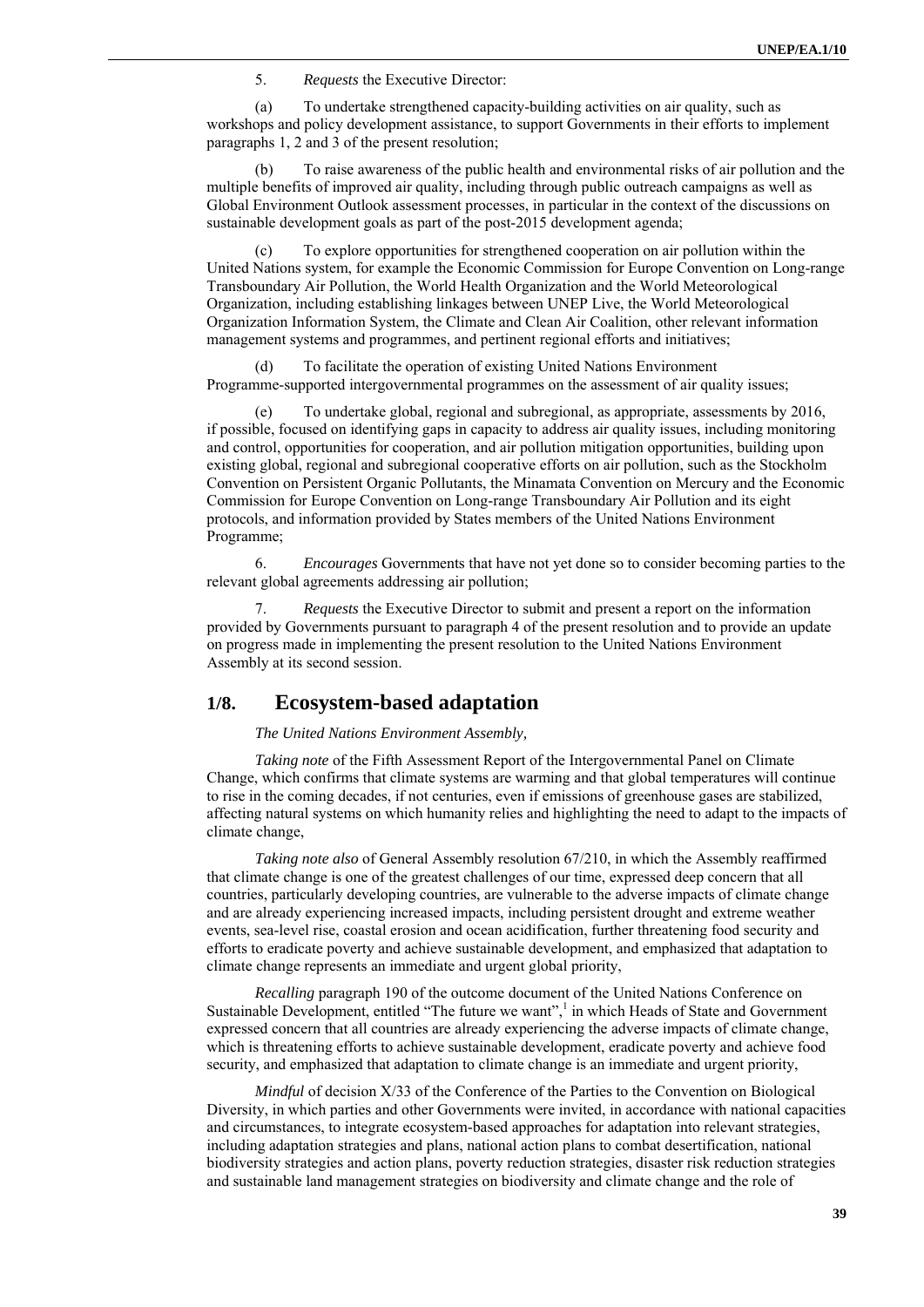ecosystem-based adaptation highlighted therein, and decision XI/15, in which parties were called on to mainstream ecosystem-based adaptation to climate change, ecosystem restoration and invasive species management for human health and well-being into all island development and conservation plans and projects and build capacity in their application, inviting organizations, including the United Nations Environment Programme, to support ecosystem-based adaptation,

*Mindful also* of the work of the Nairobi Work Programme of the United Nations Framework Convention on Climate Change and the process to support the formulation and implementation of national adaptation plans,

*Acknowledging* the dependence of all countries, particularly developing countries, on ecosystems for livelihoods, food production and well-being, including adaptation to the impacts of climate change,

*Taking note* of the United Nations Environment Programme technical report *Africa's Adaptation Gap*, which indicates that climate change will affect, among other sectors, biodiversity, water supply, human health and food production, and that it is likely to increase the number of people at risk of hunger as well as the proportion of malnourished people in a region where 22 per cent of the population already suffers from hunger,

*Bearing in mind* that adaptation and mitigation actions generate multiple co-benefits,

*Noting with concern* that the resilience of many ecosystems is already being exceeded by an unprecedented combination of climate change, associated disturbances and other drivers,

*Recognizing* the adverse impacts of climate change, among other drivers, on ecosystems and on their ability to meet the needs for local food production and national food security and, inter alia, water resources.

*Conscious* of the heightened vulnerability of developing countries, particularly the least-developed countries and the small island developing States, to the impacts of climate change,

*Recognizing* that ecosystem-based approaches should contribute to climate resilient sustainable development in synergy with other adaptation-relevant approaches in all sectors,

*Recognizing also* the sovereignty and stewardship of all countries over their ecosystems and natural resources, which are threatened by climate change and other drivers,

*Recalling* Governing Council decision 22/3, in which the Council decided that the United Nations Environment Programme should strengthen its role, within available resources and in the light of its programme of work, to support regional and national actions and programmes to reduce the vulnerability of developing countries to climate change,

*Recognizing* the ongoing work of the United Nations Environment Programme on ecosystem-based adaptation activities to reduce vulnerability to climate change and subsequent vulnerabilities in areas such as food security, water, health or biodiversity,

*Recognizing also* the role of civil society, scientific institutions and other relevant stakeholders in providing, inter alia, evidence, tools, case studies, monitoring and best practices in ecosystem-based adaptation,

*Recognizing further* the need to take into consideration the needs of and engage vulnerable groups and communities in the implementation of ecosystem-based adaptation measures,

1. *Requests* the Executive Director of the United Nations Environment Programme, in partnership with Governments, scientific institutions, United Nations agencies, civil society and other relevant stakeholders, within available resources and in the light of its programme of work, to continue providing and enhance support to developing countries, at their request, for the development and implementation of community-based, national and regional ecosystem-based adaptation programmes and activities through, inter alia, practical tools and pilot projects to demonstrate the use of those tools and other policymaking technical support;

2. *Encourages* all countries to include and improve ecosystem-based adaptation and community-based adaptation in their national policies, including those on climate change adaptation, food security and sustainable management of forests, according to their national circumstances and priorities;

3*. Invites* all countries, in the formulation and implementation of ecosystem-based adaptation and community-based adaptation measures, to consider in an integrated manner indigenous, local and traditional knowledge systems and practices, including, where appropriate, indigenous and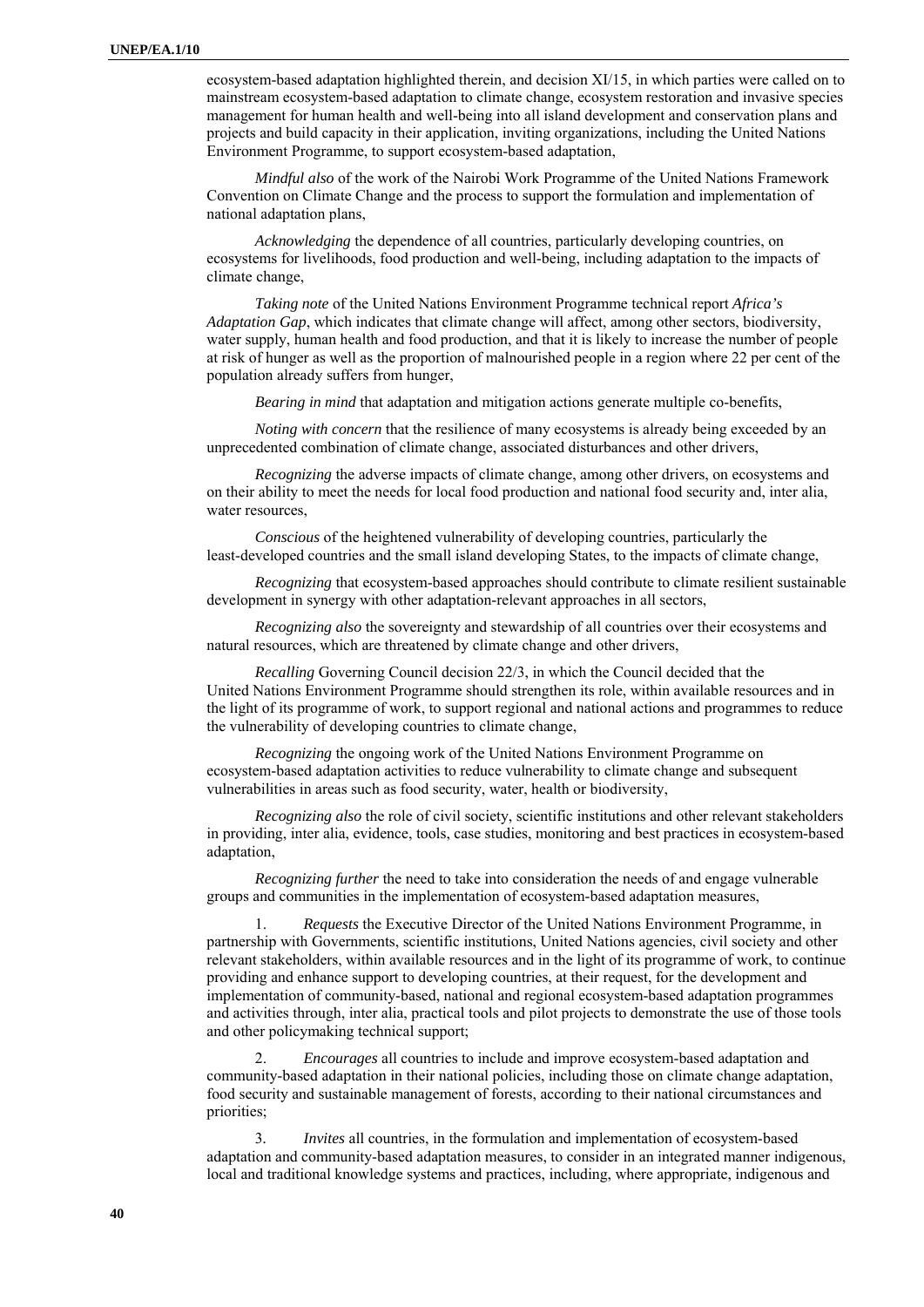local communities' holistic view of community and environment, as a major resource for adapting to climate change;

4. *Also invites* all countries to take into consideration ecosystems in their development planning for all relevant sectors, including in their climate change adaptation policies and plans;

5. *Requests* the Executive Director of the United Nations Environment Programme to continue its collaboration with the United Nations Development Programme and other relevant institutions and organizations to integrate ecosystems as a key element in national adaptation planning processes, according to the guidelines of the United Nations Framework Convention on Climate Change, taking into account guidance developed under the Convention on Biological Diversity;

6. *Calls upon* countries in position to do so to continue to support the development and implementation of programmes, projects and development policies for adaptation to the adverse effects of climate change that take into account ecosystems, especially of developing countries at their request;

7. *Requests* the Executive Director of the United Nations Environment Programme to report to the United Nations Environment Assembly at its second session on progress in the implementation of the present resolution.

## **1/9. Global Environment Monitoring System/Water Programme (GEMS/Water)**

*The United Nations Environment Assembly*,

*Recalling* paragraphs 120 and 124 of the outcome document of the United Nations Conference on Sustainable Development, entitled "The future we want", in which Heads of State and Government called for the adoption of measures to significantly reduce water pollution and increase water quality and made a commitment to the progressive realization of access to safe and affordable drinking water and basic sanitation,

*Recognizing* that good water quality and adequate water quantity are keys to sustainable development and human well-being, as well as an indispensable prerequisite for protecting biodiversity and the integrity of the planet's ecosystems,

*Recalling* Governing Council decisions 23/2, 24/16, 26/14 and 27/11, section VI, in which the Council set the stage for the Global Environment Monitoring System/Water Programme (GEMS/Water), defined its mandate and invited member States to participate in the efforts to provide global water data and information,

1. *Expresses its gratitude* to the Government of Canada for having hosted and supported GEMS/Water in the past, acknowledges the achievements made, and welcomes the commitments by the Governments of Germany, Ireland and Brazil to support GEMS/Water in the future;

2. *Considers* the United Nations Environment Programme and GEMS/Water well suited to supporting the achievement of water quality and water-pollution-related targets which may be part of the post-2015 development agenda that is still to be decided upon, through the provision of data and information for relevant assessments;

3. *Emphasizes* that the World Water Quality Assessment Report, the water-related sustainable development goals and other assessments on the state of freshwater resources at different geographic scales will require timely, relevant and reliable data and information from the revitalized GEMS/Water programme in order to inform policymaking at the relevant levels;

4. *Underlines* the need to further improve the global coverage and consistency of water quality data as well as to expand the GEMS/Water network, and invites member States, relevant United Nations agencies, the international scientific community and other interested partners and stakeholders to cooperate with the GEMS/Water Global Coordination Unit, the GEMS/Water Capacity Development Centre and GEMS/Water database (GEMStat) in building a reliable global freshwater monitoring and information system and to support relevant initiatives, including through financial and in-kind contributions to the GEMS/Water network, according to the country's national circumstances and priorities;

5. *Requests* the Executive Director to collaborate closely with member States with the aim of identifying additional key elements of GEMS/Water, such as regional hubs, capacity development programmes, technology support and new services, as appropriate, and to ensure the necessary resources as reflected in the programme of work and budget for enabling the GEMS/Water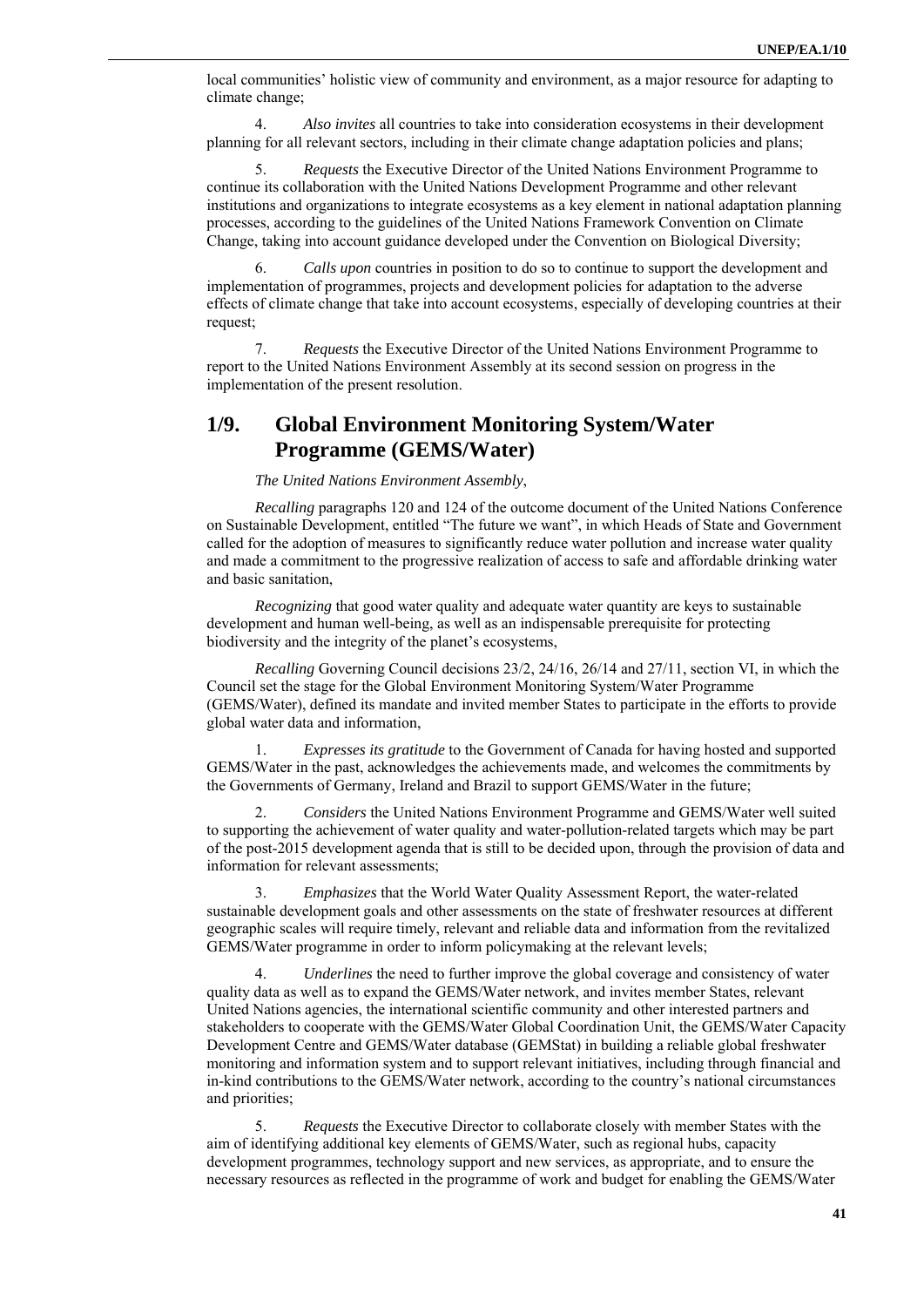Global Programme Coordination Unit in the United Nations Environment Programme to effectively and efficiently operate as the interface between national focal points, GEMStat, the GEMS/Water Capacity Development Centre, GEMS/Water regional hubs and relevant global partners;

6. *Also requests* the Executive Director to initiate discussions with member States, United Nations agencies and other relevant institutions and organizations that have done significant work developing water quality exchange standards on a common data policy, taking into account relevant national legislation that allows the exchange of water-quality-related data and metadata for the purpose of building a consistent database in GEMStat, supporting UNEP Live and informing sustainable development policies;

7. *Further requests* the Executive Director to draft a revised GEMS/Water programme for adoption by the United Nations Environment Assembly at its second session, including a budget, while linking it clearly to the next biennial programme of work of the United Nations Environment Programme;

8. *Invites* GEMS/Water partners to support capacity development in providing standardization efforts for water-quality-related data collection, analysis, exchange and management, such as the Open Geospatial Consortium Best Practice WaterML-WQ (OGC 14-003) and the United States Environmental Protection Agency/United States Geological Survey Water Quality Exchange (USEPA/USGS WQX) standards for the presentation and exchange of water quality data and metadata, especially in developing countries, at their request, and to coordinate those efforts with relevant ongoing initiatives;

9. *Encourages* member States to approach GEMS/Water with the aim of supporting and customizing capacity development efforts, improving freshwater monitoring systems and exchanging technology that can support national, regional and global monitoring networks and assessments and to seek assistance for joining the GEMS/Water Network;

10. *Reaffirms* the mandate of GEMS/Water.

# **1/10. Different visions, approaches, models and tools to achieve environmental sustainability in the context of sustainable development and poverty eradication**

#### *The United Nations Environment Assembly,*

*Welcoming* the outcome document of the United Nations Conference on Sustainable Development, entitled "The future we want", $\frac{1}{1}$  in particular paragraph 56, recognizing that there are different approaches, visions, models and tools available to each country, in accordance with its national circumstances and priorities, to achieve sustainable development,

*Taking note* of paragraph 39 of the outcome document, in which Heads of State and Government recognized that planet Earth and its ecosystems are our home and that "Mother Earth" is a common expression in a number of countries and regions, and noting also that some countries recognize the rights of nature in the context of the promotion of sustainable development,

*Taking note also* of paragraph 2 of Governing Council decision 27/8, in which the Council acknowledged that there are different approaches, visions, models and tools developed by States Members of the United Nations in order to achieve sustainable development, and in this regard took note of the approach of Living Well in balance and harmony with Mother Earth as a holistic and integrated approach to sustainable development that can guide humanity to live in harmony with nature and lead to efforts to restore the health and integrity of the Earth's ecosystems,

*Welcoming* the conceptual framework of the Intergovernmental Science-Policy Platform on Biodiversity and Ecosystem Services,

*Taking note* of the declaration of the Summit of Heads of State and Government of the Group of 77 and China, "For a New World Order for Living Well", adopted on the occasion of its fiftieth anniversary in Santa Cruz de la Sierra, Plurinational State of Bolivia, on 15 June 2014,

1. *Requests* the Executive Director to provide a report on the basis of the information resulting from paragraph 3 of Governing Council decision 27/8, and to submit the report to the United Nations Environment Assembly at its second session;

2. *Also requests* the Executive Director to consider organizing a workshop at the second session of the United Nations Environment Assembly about different approaches, visions, models and tools for achieving sustainable development, noting the approach of Living Well in balance and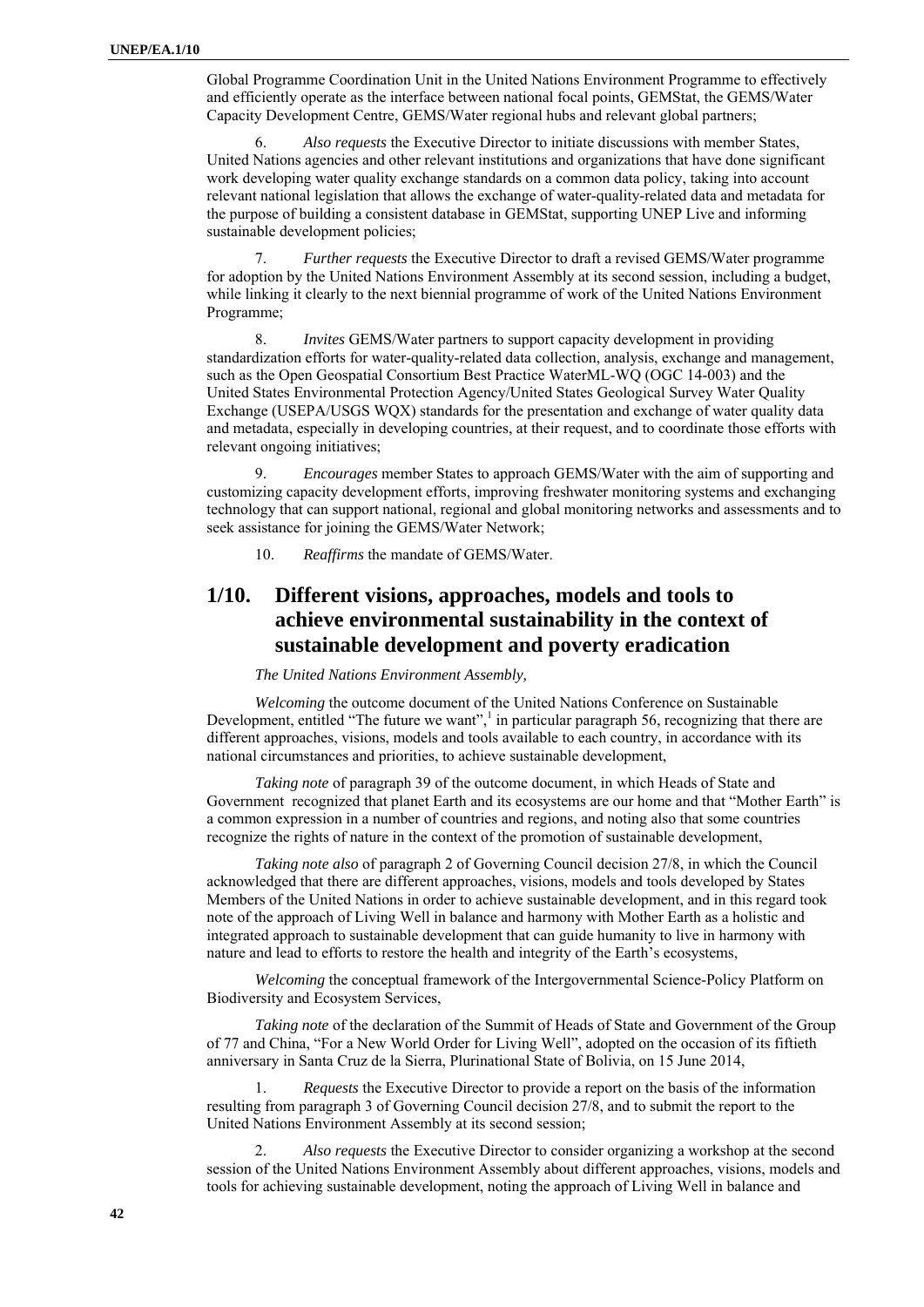harmony with Mother Earth and that, in this context, the workshop will provide recommendations to the Executive Director for appropriate further steps and work;

3. *Further requests* the Executive Director to provide guidance and to facilitate, through UNEP Live, the visibility of different visions, approaches, models and tools for achieving sustainable development in accordance with paragraph 2 of Governing Council decision 27/8;

4. *Requests* the Executive Director to take into consideration the different visions, approaches, models and tools referred to in paragraph 3 of the present resolution during the consultation processes for the Global Environment Outlook and UNEP Live;

5. *Encourages* giving appropriate consideration to the issue of harmony with nature in the elaboration of the post-2015 development agenda;

6. *Invites* countries that wish to do so to implement the Living Well in balance and harmony with Mother Earth approach in the context of sustainable development and poverty eradication, according to their national circumstances and priorities.

## **1/11. Coordination across the United Nations system in the field of the environment, including the Environment Management Group**

*The United Nations Environment Assembly,* 

*Recalling* General Assembly resolution 2997 (XXVII) of 15 December 1972,

*Recalling also* the outcome document of the United Nations Conference on Sustainable Development, entitled "The future we want", endorsed by the General Assembly in its resolution 66/288 of 27 July 2012, in particular its paragraph 88,

*Recalling further* General Assembly resolutions 67/213 of 21 December 2012, 67/251 of 13 March 2013 and 68/215 of 20 December 2013,

*Recalling* Governing Council decisions 26/11 of 24 February 2011, SS.XII/2 of 22 February 2012 and 27/2 and 27/5 of 22 February 2013,

*Determined* to strengthen its functions to provide general policy guidance for the direction and coordination of environmental programmes within the United Nations system in accordance with General Assembly resolution 2997 (XXVII),

*Expressing appreciation* for the progress report prepared under the senior officials of the Environment Management Group at their nineteenth meeting and presented by the Executive Director,

*Recalling* the objectives of the Environment Management Group to assist the United Nations Environment Programme in carrying out its functions related to the promotion of coordinated approaches to environmental issues in the United Nations system and to enhance environmental perspectives, in particular analytical aspects in the work of other United Nations system organizations,

*Recalling also* Governing Council decision 24/1, recognizing the Environment Management Group as an instrument at the interagency level that assists the United Nations Environment Assembly in enhancing policy coordination across the environmental activities of the United Nations system,

#### **I**

### **Process to prepare a proposal for a United Nations system-wide strategy on the environment**

1. *Reiterates* paragraph 3 of Governing Council decision 27/5, and requests the Executive Director, mainly through the Environment Management Group and in line with paragraph 88 of the outcome document of the United Nations Conference on Sustainable Development, entitled "The future we want", to develop system-wide strategies on the environment and to invite the engagement of the Secretary-General and the United Nations System Chief Executives Board for Coordination to facilitate broad ownership in the United Nations at all levels;

2. *Requests* the Executive Director to prepare, in consultation with regions, as appropriate, and to submit to the United Nations Environment Assembly at its second session, a report which includes proposals developed in conjunction with the Environment Management Group describing the integration of the outcome of the post-2015 development agenda into the environmental work of the United Nations;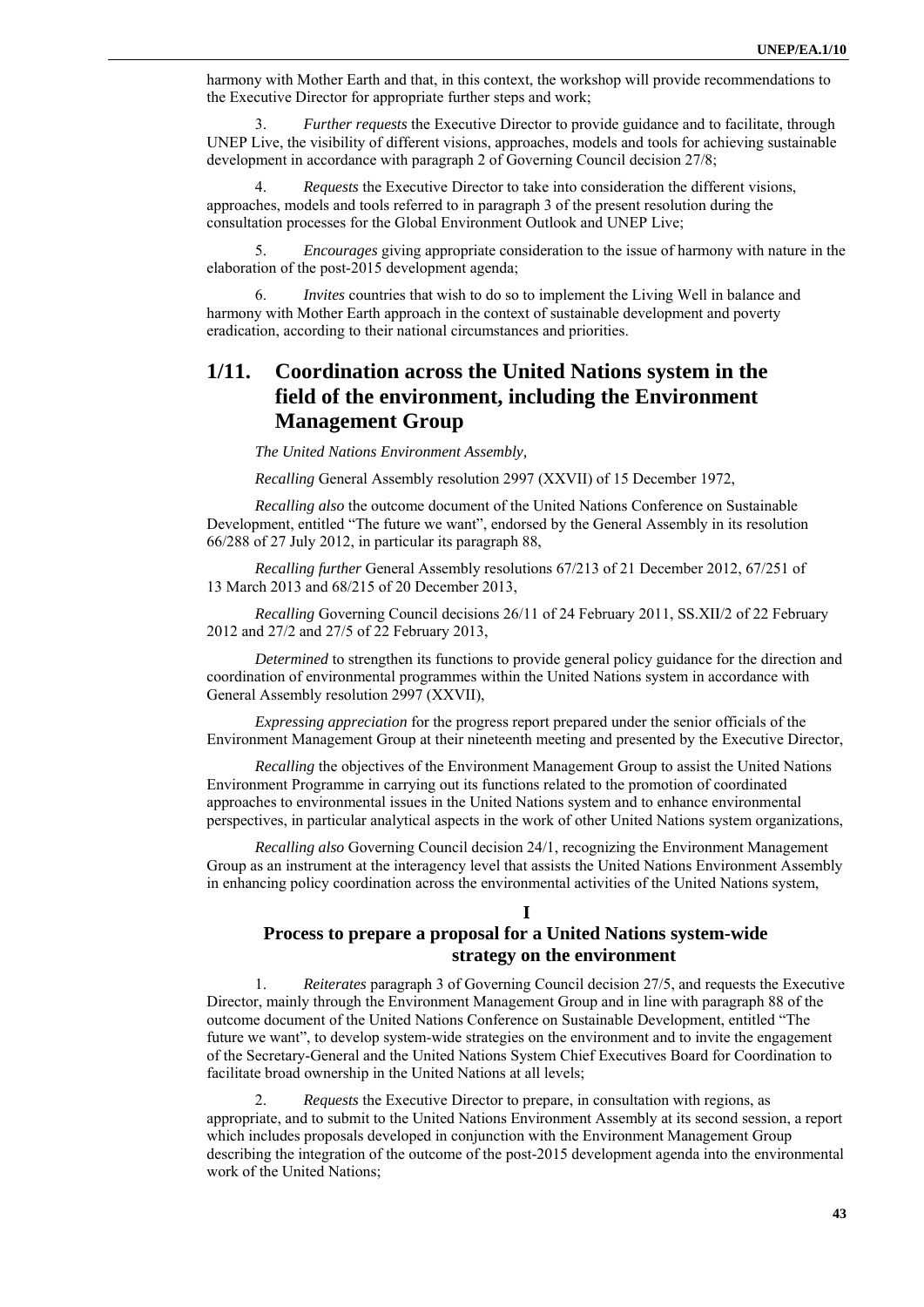#### **II**

#### **Environment Management Group**

3. *Notes with appreciation* the continued efforts of the Environment Management Group to enhance interagency cooperation in mainstreaming environmental considerations into activities of the United Nations system at the policy, programme and management levels, in close cooperation with the United Nations System Chief Executives Board for Coordination and its subsidiary bodies;

4. *Requests* the Executive Director as Chair of the Environment Management Group, in consultation with the Secretary-General and the Chief Executives Board, to identify possible measures to maximize the effectiveness and efficiency of the Group and to submit a report with recommendations to the United Nations Environment Assembly for consideration at its second session;

5. *Welcomes* the online mapping knowledge-management tool on biodiversity prepared by the Environment Management Group in support of the implementation of the Strategic Plan for Biodiversity 2011–2020, as well as Group's approach to contributing to the midterm review process of the Aichi Biodiversity Targets and considering ways to integrate the Aichi Biodiversity Targets into country-level planning tools, such as the United Nations Development Assistance Frameworks;

6. *Notes* the contribution of the Environment Management Group to the eleventh session of the Conference of the Parties to the United Nations Convention to Combat Desertification in Those Countries Experiencing Serious Drought and/or Desertification, Particularly in Africa, by providing a United Nations Action Plan (2012–2018) for Coordinated Action in the Drylands;

7. *Welcomes* the establishment of the Environment Management Group Issue Management Group on Sound Management of Chemicals and Waste;

8. *Encourages* the Environment Management Group to continue to support efforts to promote sustainability in the work of the United Nations system, including in the areas of environmental sustainability management and environmental peer reviews;

9. *Requests* the Executive Director, in his capacity as Chair of the Environment Management Group, to provide a summary report at the second session of the United Nations Environment Assembly on the Group's work, highlighting issues that may require the particular attention of the Assembly;

*Also requests* the Executive Director, in his capacity as Chair of the Environment Management Group, to transmit the summary report to the governing bodies of the members of the Group.

## **1/12. Relationship between the United Nations Environment Programme and multilateral environmental agreements**

*The United Nations Environment Assembly,* 

*Recalling* paragraph 29 of Governing Council decision 27/13 of 22 February 2013, in which the Executive Director was requested to provide, by 30 June 2013, a full report on the relationship between the United Nations Environment Programme and those multilateral environmental agreements for which the Programme provides the secretariat and to provide the final report to the governing body of the Programme at its next session,

*Taking note* of the report of the Executive Director of 30 May 2014 on the relationship between the United Nations Environment Programme and multilateral environmental agreements,<sup>6</sup>

1. *Welcomes* the step taken by the Executive Director to establish a task team, which has commenced consultations on the effectiveness of administrative arrangements and programmatic cooperation between the United Nations Environment Programme and a number of multilateral environmental agreements;

2. *Requests* the Executive Director to continue his efforts in these matters and to ensure that a final report is submitted to the next session of the open-ended Committee of Permanent Representatives, with a view to putting the issue before the United Nations Environment Assembly;

 6  $6$  UNEP/EA.1/INF/8.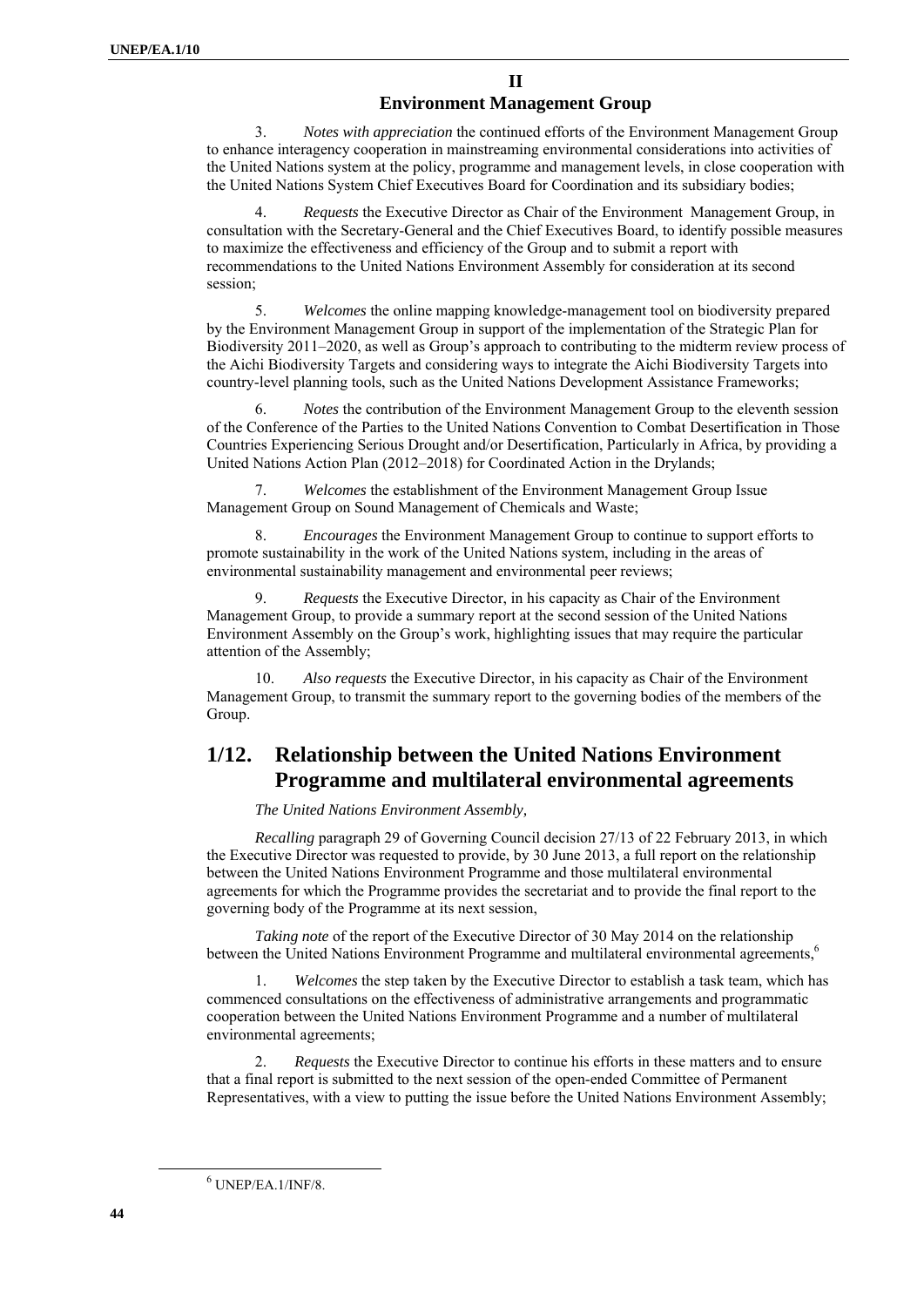3. *Also requests* the Executive Director to submit information on the progress made by the task team and its two working groups to the relevant conferences and meetings of parties to be held in the period before the second session of the United Nations Environment Assembly.

## **1/13. Implementation of Principle 10 of the Rio Declaration on Environment and Development**

#### *The United Nations Environment Assembly,*

*Considering* the document "The future we want", adopted by the United Nations Conference on Sustainable Development and endorsed by the General Assembly in its resolution 66/288 of 27 July 2012, in particular paragraph 99, in which Heads of State and Government encouraged action at regional, national, subnational and local levels to promote access to information, public participation in decision-making and access to justice in environmental matters, as appropriate,

*Recognizing* that democracy, good governance and the rule of law in national and international programmes are essential to sustainable development,

*Underlining* that broad participation by the public and access to information and judicial and administrative proceedings contribute to the promotion of sustainable development,

*Recalling* that the Governing Council of the United Nations Environment Programme in February 2010 adopted the voluntary Guidelines for the Development of National Legislation on Access to Information, Public Participation and Access to Justice in Environmental Matters (Bali Guidelines),

*Recalling also* decision 27/2 of the Governing Council as it relates to the active participation of all relevant stakeholders, particularly those from developing countries, drawing on best practices and models from relevant multilateral institutions, and the need to explore new mechanisms to promote transparency and the effective engagement of civil society in its work and that of its subsidiary bodies,

*Noting* the achievements at the national and regional levels in strengthening rights of access to environmental information and justice and participation in decision-making, as well as outstanding challenges to their implementation and the particular circumstances of each country,

1. *Takes note* of the Declaration on the Application of Principle 10 of the Rio Declaration on Environment and Development in Latin America and the Caribbean, adopted by various countries of the region in the margins of the United Nations Conference on Sustainable Development, which gave rise to a process aimed at strengthening dialogue and cooperation among the countries of the region to explore the feasibility of adopting a regional instrument on rights of access to information, participation and environmental justice;

2. *Notes* the progress made in that process, coordinated by the Economic Commission for Latin America and the Caribbean in its capacity as technical secretariat;

3. *Takes note* of Principle 10 of the Rio Declaration on Environment and Development, acknowledging the importance given to broad public participation and access to information and judicial and administrative proceedings in the outcome document of the United Nations Conference on Sustainable Development, entitled "The future we want", and in regional and national regimes and processes;

4. *Encourages* countries to continue their efforts to strengthen international dialogue and cooperation, technical assistance and capacity-building in support of the implementation of Principle 10 of the Rio Declaration on Environment and Development, taking into account relevant advances, instruments, experiences and practices since its adoption and to work for the strengthening of environmental rule of law at the international, regional and national levels;

5. *Requests* the Executive Director to further enhance access to information in future related policies.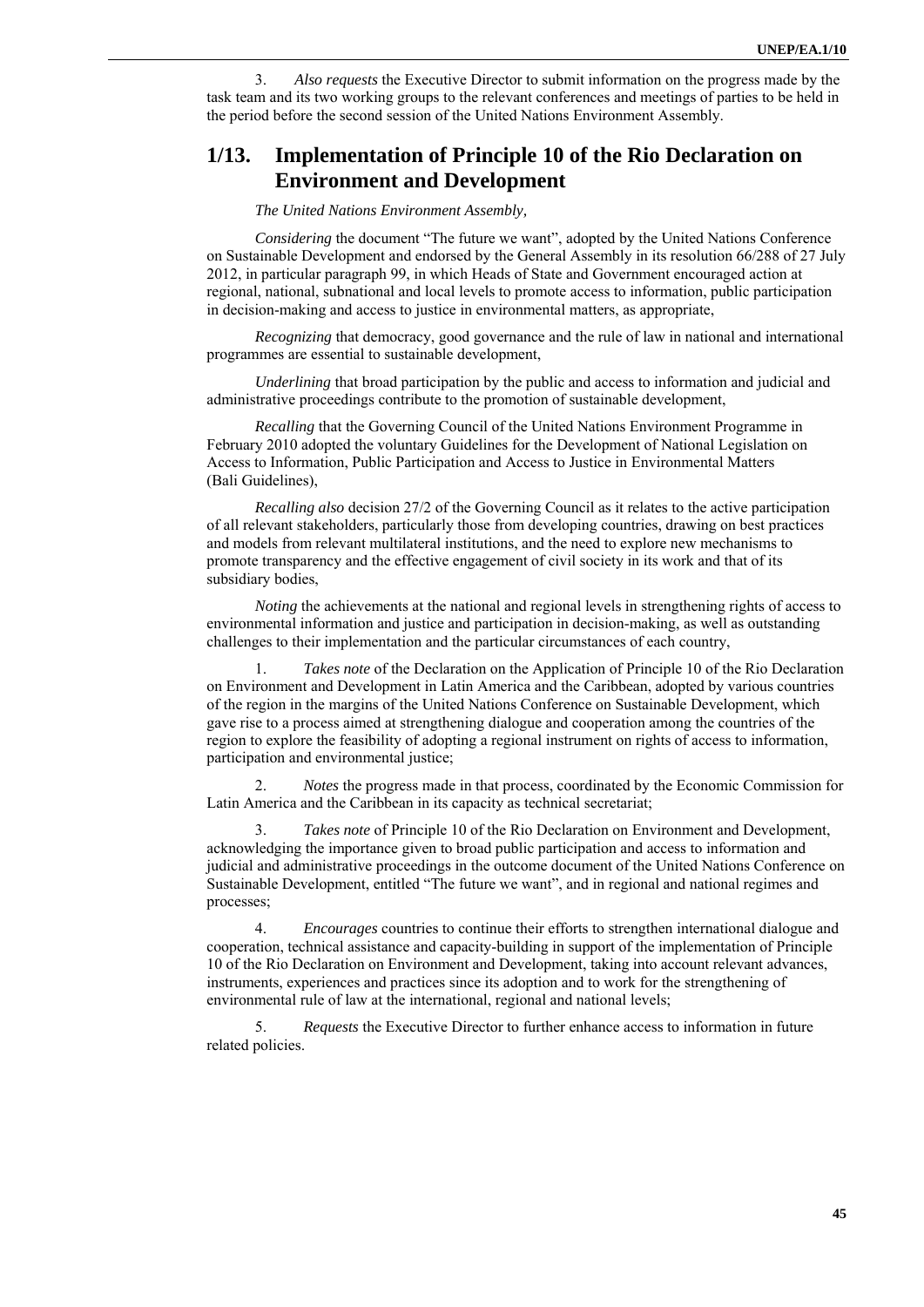## **1/14. Revised programme of work and budget for the biennium 2014–2015**

*The United Nations Environment Assembly,* 

*Having considered* the approved medium-term strategy for 2014–2017 and the approved programme of work and budget for the biennium 2014–2015,

*Reaffirming* Governing Council decision 27/13 on the proposed medium-term strategy for the period 2014–2017 and the programme of work and budget for the biennium 2014–2015,<sup>7</sup> by which the Council approved appropriations for the Environment Fund in the amount of 245 million United States dollars as indicated in the following table:

#### **Environment Fund programme of work and budget for the biennium 2014–2015**

(Thousands of United States dollars)

| A. Executive direction and management | 7 7 9 4 |
|---------------------------------------|---------|
| B. Programme of work                  | 209 394 |
| 1. Climate change                     | 39 510  |
| 2. Disasters and conflicts            | 17886   |
| 3. Ecosystem management               | 36831   |
| 4. Environmental governance           | 21 895  |
| 5. Chemicals and waste                | 31 175  |
| 6. Resource efficiency                | 45 3 29 |
| 7. Environment under review           | 16 768  |
| C. Fund programme reserve             | 12 500  |
| D. Programme support                  | 15 3 12 |
| <b>Total</b>                          | 245 000 |

*Noting* the approval by the General Assembly of 34.9 million United States dollars from the regular budget of the United Nations to the United Nations Environment Programme,

1. *Approves* the revised programme of work and budget for the biennium 2014– 2015,<sup>8</sup> which takes into account the implications of the level of resources from the regular budget of the United Nations to the United Nations Environment Programme;

2. *Notes* that the Secretary-General, in consultation with the Executive Director, will carry out, and make publicly available, a review of the functions of United Nations Environment Programme staffing to redefine and recategorize its posts into three categories, management and administration, programme support and operational programme posts, in order to determine by April 2015 which posts should be financed from the regular budget of the United Nations and at the same time to consider the scope for efficiency savings in the numbers of staff posts.

### **1/15. Proposed programme of work and budget for the biennium 2016–2017**

*The United Nations Environment Assembly,* 

Having considered the approved medium-term strategy for 2014–2017<sup>9</sup> and the proposed programme of work and budget for the biennium  $2016-2017$ ,<sup>10</sup>

*Noting* General Assembly resolutions 66/288 of 27 July 2012 and 67/213 of 21 December 2012, by which the General Assembly strengthened the United Nations Environment Programme,

<sup>7</sup> *Official Records of the General Assembly, Sixty-eighth Session, Supplement No. 25* (A/68/25), annex. 8

UNEA/EA.1/7/Add.1.

<sup>9</sup> UNEP/GC.27/9.

<sup>10</sup> UNEA/EA.1/7.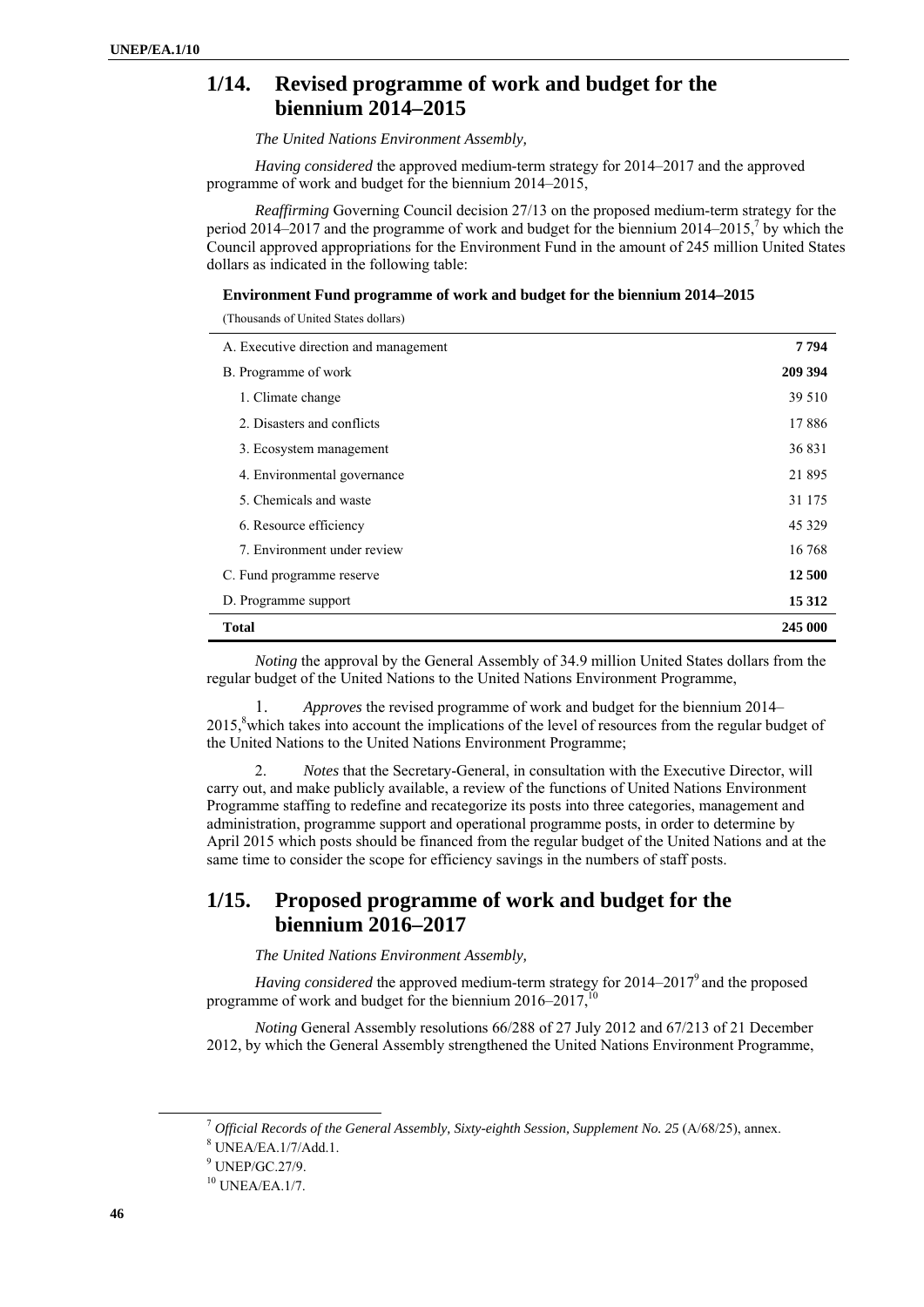*Noting also* the consideration given at the first session of the United Nations Environment Assembly to, inter alia, chemicals and waste, ecosystem-based approaches, air quality, illegal trade in wildlife, marine litter, the science-policy interface, GEMS/Water and desertification,

1. *Approves* the programme of work for the biennium 2016–2017, taking into account relevant decisions of the United Nations Environment Assembly;

2. *Also approves* appropriations for the Environment Fund in the amount of 271 million United States dollars, of which a maximum of 122 million dollars is allocated to defraying post costs for the biennium for the purposes indicated in the following table:

#### **Environment Fund programme of work and budget for the biennium 2016–2017**

(Thousands of United States dollars)

| A. Executive direction and management | 9500    |  |
|---------------------------------------|---------|--|
| B. Programme of work                  | 231 500 |  |
| 1. Climate change                     | 42 000  |  |
| 2. Disasters and conflicts            | 20 500  |  |
| 3. Ecosystem management               | 40 000  |  |
| 4. Environmental governance           | 25 000  |  |
| 5. Chemicals and waste                | 36 000  |  |
| 6. Resource efficiency                | 49 000  |  |
| 7. Environment under review           | 19 000  |  |
| C. Fund programme reserve             | 14 000  |  |
| D. Programme support                  | 16 000  |  |
| Total                                 | 271 000 |  |
|                                       |         |  |

3. *Stresses* the importance of early, extensive and transparent consultations between the Executive Director, member States and the Committee of Permanent Representatives on the preparation of the draft programme of work and budget and the need for the timely scheduling of meetings and provision of information to allow the full participation of all member States throughout this process, and in this regard welcomes the progress made to date;

4. *Recalls* paragraph 13 of Governing Council decision 19/32, and requests the Executive Director to ensure that the secretariat provides the documentation and information related to the medium-term strategy and programme of work and budget to member States and the Committee of Permanent Representatives at least four weeks in advance of the meeting at which it is to be considered;

5. *Emphasizes* the need for comprehensive information, and full justification, regarding proposed expenditures and contributions from all sources of funding, including staffing information, to be provided to the Committee of Permanent Representatives well in advance of its consideration of the programme of work and budget, and requests the Executive Director to hold timely consultations on the preparation of all future programmes of work and budgets prior to their transmittal to other appropriate bodies;

6. *Stresses* the need for the programme of work and budget to be based on results-based management, and welcomes the progress in the implementation of the medium-term strategy for 2010–2013 as described in the performance report for the biennium 2012–2013;

7. *Notes* the progress made in increasing allocations from the Environment Fund to activities and operations in the programme of work for the biennium 2016–2017;

Authorizes the Executive Director to reallocate resources between subprogramme budget lines up to a maximum of 10 per cent of the subprogramme appropriation and to inform the Committee of Permanent Representatives, and in duly justified exceptional circumstances to reallocate in excess of 10 per cent and up to 20 per cent of the appropriations from which resources are reallocated after prior consultation with the Committee of Permanent Representatives;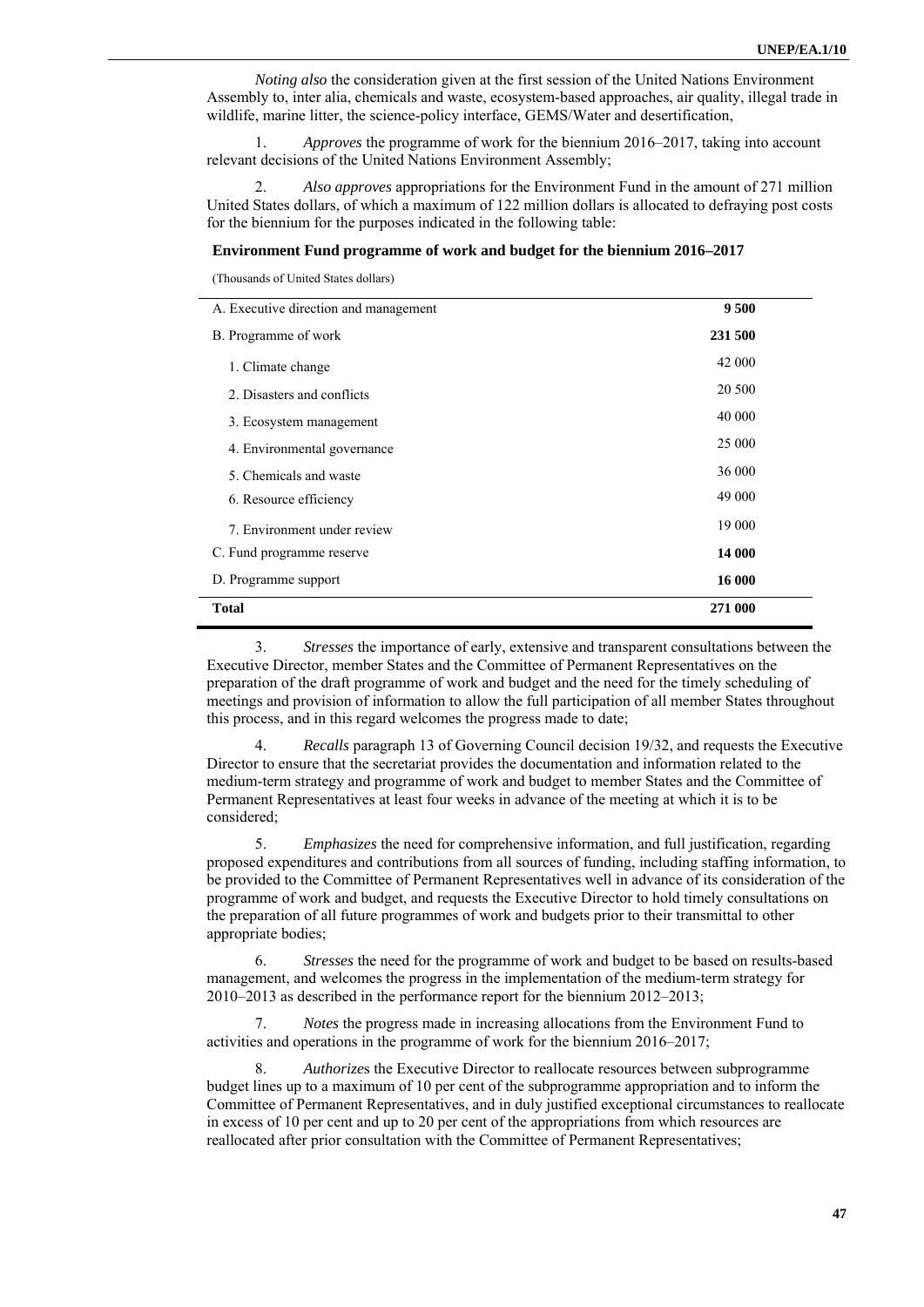9. *Also authorizes* the Executive Director to adjust, in consultation with the Committee of Permanent Representatives, the level of Environment Fund allocations to subprogrammes, bringing them into line with possible variations in income compared with the approved level of appropriations;

10. *Further authorizes* the Executive Director to enter into forward commitments not exceeding 20 million United States dollars for Environment Fund activities for the biennium 2018–2019;

11. *Requests* the Executive Director to continue to apply a prudent approach to the management of resources from all sources, including the Environment Fund, including through the careful management of contractual arrangements;

12. *Also requests* the Executive Director to continue his current emphasis on the achievement of results for the achievement of programme objectives and the efficient and transparent use of resources to that end, subject to United Nations processes of review, evaluation and oversight;

*Further requests* the Executive Director to continue to report to member States, through the Committee of Permanent Representatives on a yearly basis, and to the United Nations Environment Assembly at its biennial sessions, on the progress made in respect of the performance of each subprogramme and its expected accomplishments and on the execution of the budget of the Environment Fund, including voluntary contributions, expenditures and reallocations of appropriations or adjustments of allocations;

14. *Requests* the Executive Director to continue to report to member States, through the Committee of the Permanent Representatives, in a streamlined manner through the merging of progress reporting on administrative and budgetary matters with its programme performance reporting;

15. *Also requests* the Executive Director to continue to organize regular briefings of the Committee of Permanent Representatives on the programme and budget performance of each subprogramme, to enable the Committee to perform its monitoring task adequately;

16. *Further requests* the Executive Director to ensure that the delivery of the programme of work supports and brings together regional and national programmes and activities in the medium-term strategy for the period 2018–2021 and the biennial programme of work and budget for 2016–2017 and takes into account regional priorities and regional frameworks, where they exist, and requests the Executive Director to include information on regional programmes and activities by region in the progress report on the implementation of the programme of work;

17. *Requests* the Executive Director to ensure that trust funds and earmarked contributions to the United Nations Environment Programme are used to fund activities that are in line with the programme of work, apart from those funds administered by the United Nations Environment Programme on behalf of other intergovernmental bodies;

18. *Urges* all member States and others in a position to do so to increase voluntary funding to the United Nations Environment Programme, including to the Environment Fund, and requests the Executive Director, in the light of the universal membership of the United Nations Environment Programme, to continue efforts to broaden the donor base and mobilize resources from all sources, including stakeholders;

19. *Recalls* paragraph 88 (b) of the outcome document of the United Nations Conference on Sustainable Development, entitled "The future we want", <sup>1</sup> in which Heads of State and Government called for the United Nations Environment Programme to have secure, stable, adequate and increased financial resources from the regular budget of the United Nations, and voluntary contributions to fulfil its mandate, and invites the Secretary-General, in his budget proposals for an allocation from the United Nations regular budget for 2016–2017 to the United Nations Environment Programme, to take into account the need to continue implementing paragraph 88, subparagraphs (a)- (h), of the outcome document, as well as opportunities for increasing the efficient use of resources;

20. *Notes* that the work programme and budget for the biennium 2016–2017 is part of a continuing process and that the allocation of the United Nations regular budget to the United Nations Environment Programme will be approved by the General Assembly at its seventieth session;

21. *Requests* the Executive Director to submit a report to the United Nations Environment Assembly at its second session on any implications of the latest information on funding on the programme of work and budget for the biennium 2016–2017;

22. *Notes* the positive effect of the voluntary indicative scale of contributions to broaden the base of contributions to, and to enhance predictability in the voluntary financing of, the Environment Fund, and requests the Executive Director to continue adapting the voluntary indicative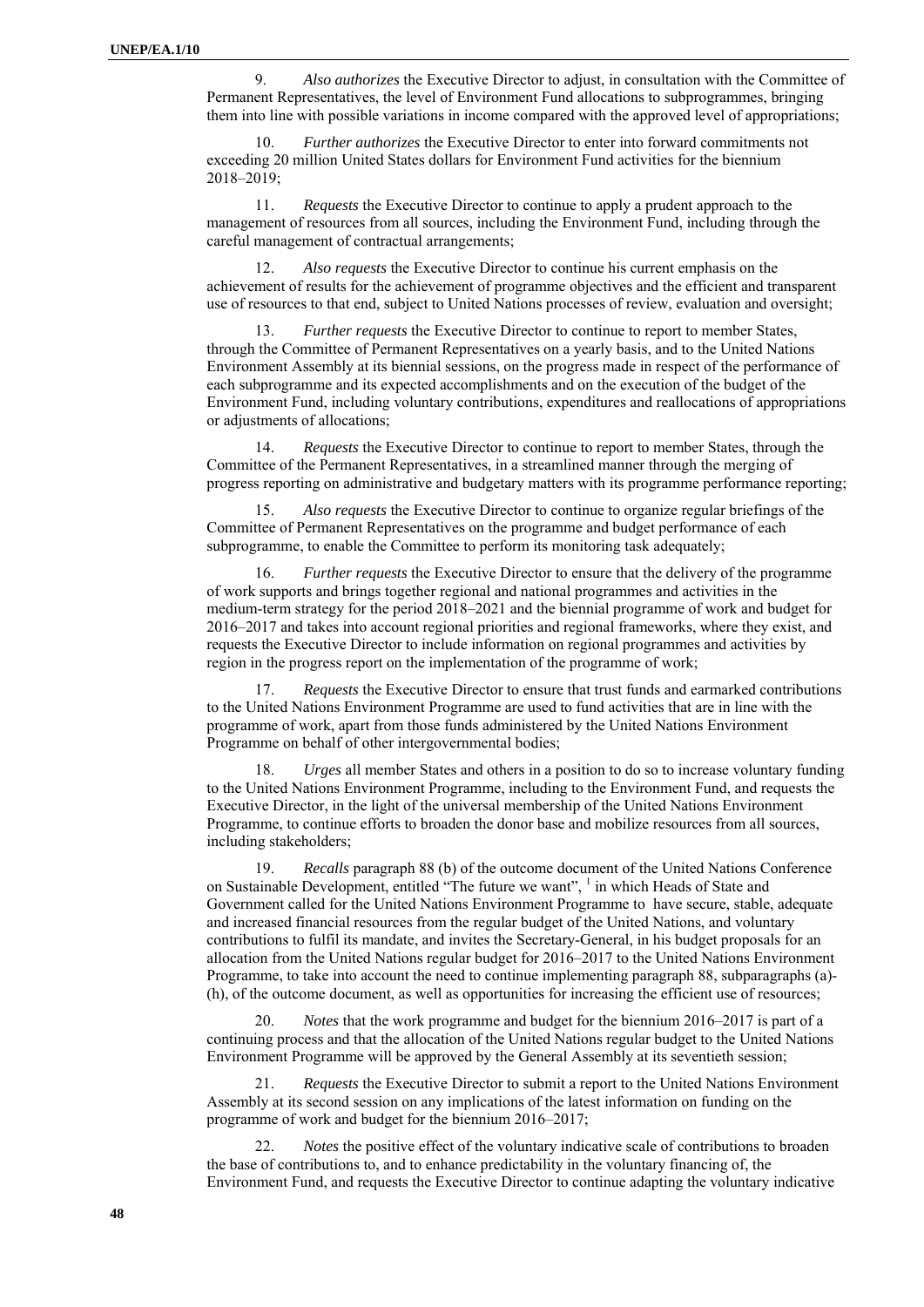scale of contributions, inter alia, in the light of the universal membership of the United Nations Environment Programme, in accordance with decision SS.VII/1 and any relevant subsequent decisions, and requests the Executive Director to report to the United Nations Environment Assembly at its second session;

23. *Requests* the Executive Director to provide the Committee of Permanent Representatives at its next meeting, to be held in the third quarter of 2014, with options to secure the participation at the open-ended Committee of Permanent Representatives and United Nations Environment Assembly delegates from developing countries, in particular the least developed countries and small island developing States with special vulnerabilities, with a view to informing the Executive Director's next request for regular budget resources through the appropriate channels;

24. *Also requests* the Executive Director, in line with General Assembly resolution 67/213 of 21 December 2012, to provide the Committee of Permanent Representatives with options to secure the servicing of the governing bodies in accordance with General Assembly resolution 2997 (XXVII) of 1972 with a view to informing the Executive Director's next request for regular budget resources through the appropriate channels;

25. *Further requests* the Executive Director to submit for consideration and approval by the United Nations Environment Assembly at its second session, in consultation with the Committee of Permanent Representatives, a prioritized, results-oriented and streamlined medium-term strategy for the period 2018–2021 and a programme of work and budget for the biennium 2018–2019;

26. *Requests* the Executive Director to continue to monitor and manage the share of the Environment Fund devoted, respectively, to post costs and non-post costs, while clearly prioritizing the application of the resources of the Environment Fund to programme activities.

## **1/16. Management of trust funds and earmarked contributions**

*The United Nations Environment Assembly*,

*Having considered* the requests that the United Nations Environment Programme carry out the functions of secretariats for other bodies and the report of the Executive Director on the management of trust funds and earmarked contributions, $^{11}$ 

*Taking note* of the decision entitled "Location and arrangements for the secretariat of the Framework Convention for the Protection of the Marine Environment of the Caspian Sea (Tehran Convention)", adopted at the Fifth Conference of the Parties to the Tehran Convention, held in Ashgabat from 28 to 30 May 2014,

*Taking note also* of decision 1/6 of the First Conference of the Parties to the Bamako Convention on the Ban of the Import into Africa and the Control of Transboundary Movement and Management of Hazardous Wastes within Africa, in which the United Nations Environment Programme was requested to carry out the functions of the secretariat,

*Taking note further* of the outcome of the sixth Biodiversity in Europe Conference, held in Batumi, Georgia, establishing the Pan-European Biodiversity Platform and the request of States members of the Platform that the United Nations Environment Programme provide secretariat services,

*Taking note* of Environment Assembly resolution 1/5 on chemicals and waste,

**I** 

# **Trust funds in support of the programme of work of the United Nations Environment Programme**

1. *Welcomes* requests that the United Nations Environment Programme provide secretariats to service environmental agreements related to its programme of work;

2. *Notes* that, in line with the Financial Regulations and Rules of the United Nations, agreements for which the United Nations Environment Programme carries out the functions of the secretariat must be based on the principle of cost recovery when it comes to administrative costs;

 $11$  UNEP/EA.1/8.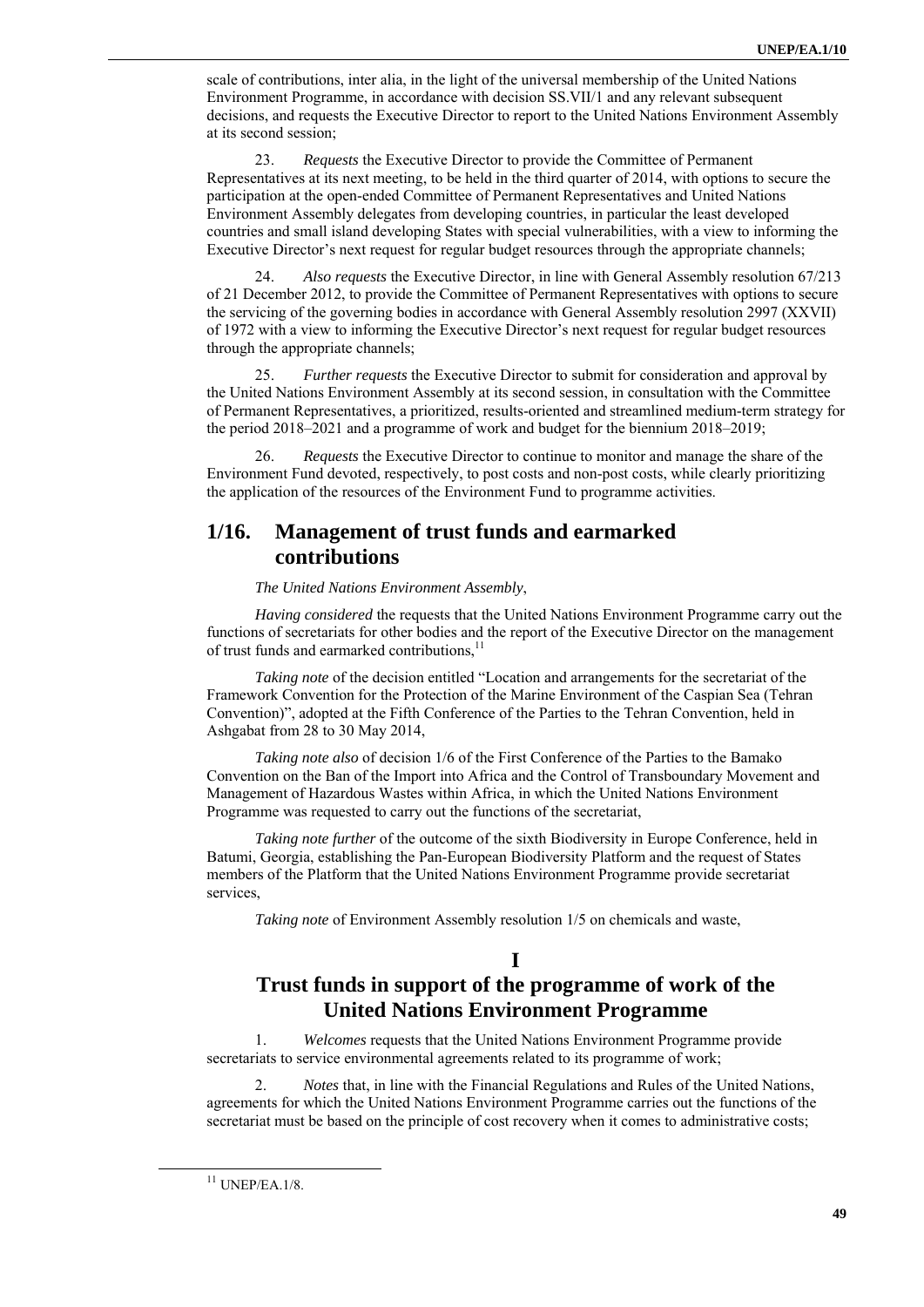3. *Authorizes* the Executive Director to carry out the functions of the Tehran Convention secretariat, as specified in article 23.1 of the Tehran Convention, on such mutually agreed terms as the Executive Director and the parties see fit and in accordance with the decision entitled "Location and arrangements for the secretariat of the Framework Convention for the Protection of the Marine Environment of the Caspian Sea (Tehran Convention)", adopted at the Fifth Conference of the Parties to the Tehran Convention;

4. *Also authorizes* the Executive Director to carry out the secretariat functions specified in decision 1/6 of the first Conference of Parties to the Bamako Convention on the Ban of the Import into Africa and the Control of Transboundary Movement and Management of Hazardous Wastes within Africa on such mutually agreed terms as the Executive Director and the parties see fit and in accordance with decision 1/6 of the First Conference of the Parties to the Bamako Convention;

5. *Requests* the Executive Director to provide the secretariat of the Pan-European Biodiversity Platform on such mutually agreed terms as the Executive Director and the Members of the Platform see fit and in accordance with the outcome of the sixth Biodiversity in Europe Conference, establishing the Pan-European Biodiversity Platform;

6. *Notes and approves* the establishment of the following trust funds since the twenty-seventh session of the Governing Council:

#### **A. General trust funds**

(a) PES: Trust Fund for the Intergovernmental Science-Policy Platform on Biodiversity and Ecosystem Services, which was established in 2014 with no expiry date;

(b) PBL: Trust Fund for the Secretariat of the Pan-European Biodiversity Platform;

(c) BWL: Special Trust Fund for Voluntary Contributions in Support of the Bamako Convention on the Ban of the Import into Africa and the Control of Transboundary Movement and Management of Hazardous Wastes within Africa;

(d) BML: General Trust Fund for the Core Programme Budget of the Bamako Convention on the Ban of the Import into Africa and the Control of Transboundary Movement and Management of Hazardous Wastes within Africa;

CML: Trust fund for the special programme in support to institutional strengthening at the national level to enhance implementation, of the Basel, Rotterdam and Stockholm conventions, the Minamata Convention on mercury, and the Strategic Approach to International Chemicals Management;

#### **B. Technical cooperation trust funds**

(f) CLL: Trust Fund to Support the Activities of the Climate Technology Centre and Network, which was established in 2013 with an expiry date of 31 December 2017;

 (g) GRL: Technical Cooperation Trust Fund for the Implementation of Greening Economies in the Eastern Neighbourhood and Central Asia (EaP-GREEN) Programme, which was established in 2013 with no expiry date;

7. *Approves* the extension of the following trust funds, subject to the Executive Director of the United Nations Environment Programme receiving requests to do so from the relevant Governments or contracting parties:

#### **C. General trust funds**

(a) AML: General Trust Fund for the African Ministerial Conference on the Environment, which is extended up to and including 31 December 2017:

(b) CWL: General Trust Fund for the African Ministers' Council on Water, which is extended up to and including 31 December 2017;

(c) MCL: General Trust Fund in Support of Activities on Mercury and its Compounds, which is extended up to and including 31 December 2017;

(d) SML: General Trust Fund for the Strategic Approach to International Chemicals Management Quick Start Programme, which is extended up to and including 31 December 2017;

(e) WPL: General Trust Fund to Provide Support to the Global Environment Monitoring System/Water Programme Office and to Promote its Activities, which is extended up to and including 31 December 2017;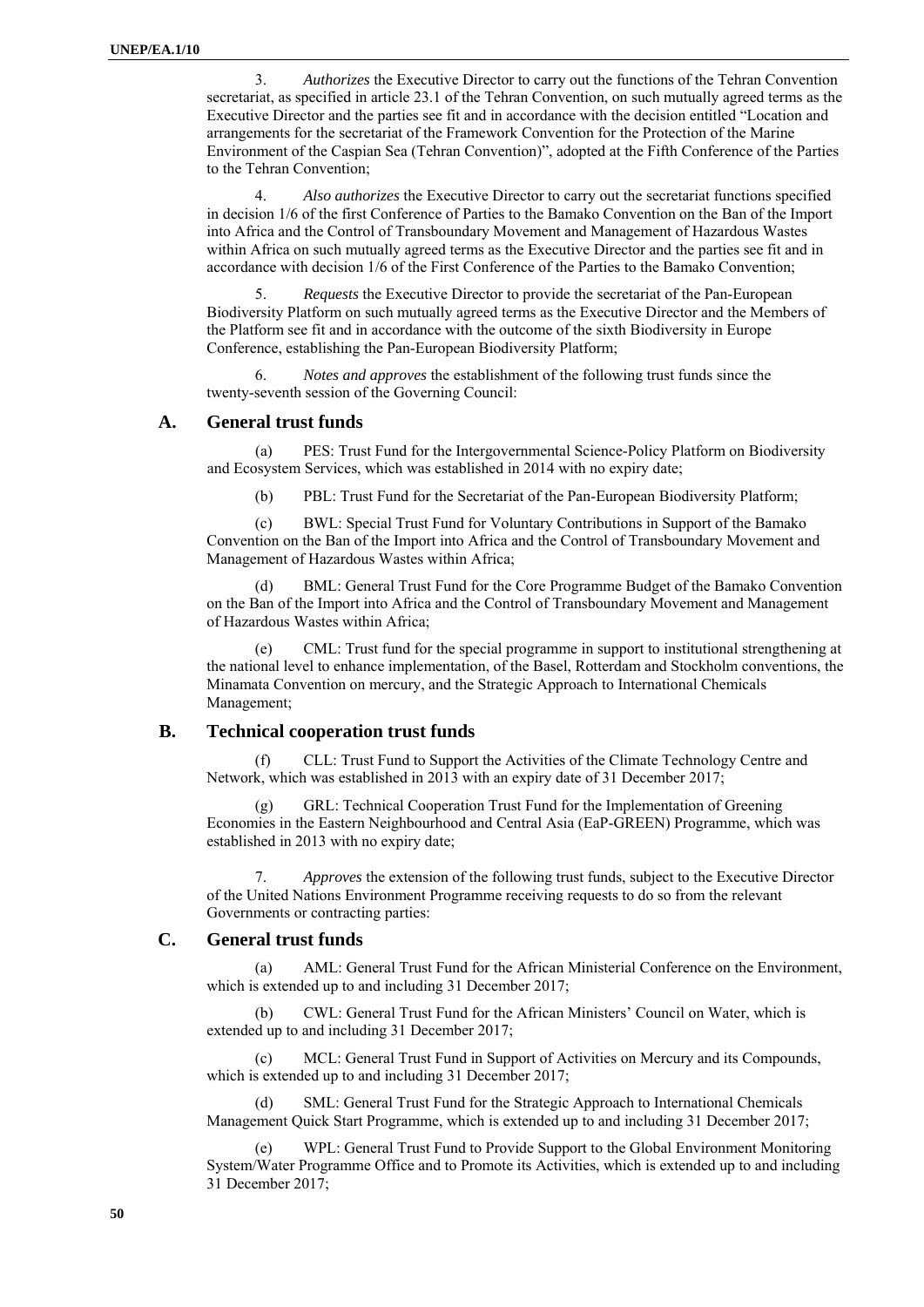### **D. Technical cooperation trust funds**

(f) AFB: Technical Cooperation Trust Fund for UNEP Activities as Multilateral Implementing Entity of the Adaptation Fund Board, which is extended through 31 December 2017;

BPL: Technical Cooperation Trust Fund for the Implementation of the Agreement with Belgium (financed by the Government of Belgium), which is extended up to and including 31 December 2017;

(h) CIL: Technical Cooperation Trust Fund to Support the Implementation of the Strategic Plan for Remediation Activities Following the Toxic Waste Incident in Abidjan, Côte d'Ivoire, which is extended up to and including 31 December 2017;

(i) GNL: Technical Cooperation Trust Fund in support of the Coordination Office of the Global Programme of Action for the Protection of the Marine Environment from Land-based Activities (financed by the Government of the Netherlands), which is extended up to and including 31 December 2017;

(j) IAL: Technical Cooperation Trust Fund for Ireland Aid Multilateral Environment Fund for Africa (financed by the Government of Ireland), which is extended up to and including 31 December 2017;

(k) IPL: Technical Cooperation Trust Fund to Assist the Implementation of the Montreal Protocol on Substances that Deplete the Ozone Layer in Developing Countries (financed by the Government of Sweden), which is extended up to and including 31 December 2017;

(l) MDL: Technical Cooperation Trust Fund for UNEP Implementation of the Millennium Development Goals Achievement Fund, which is extended up to and including 31 December 2017;

(m) REL: Technical Cooperation Trust Fund for the Promotion of Renewable Energy in the Mediterranean Region (financed by the Government of Italy), which is extended up to and including 31 December 2017;

(n) SEL: Technical Cooperation Trust Fund for the Implementation of the Agreement with Sweden, which is extended up to and including 31 December 2017;

SFL: Technical Cooperation Trust Fund for the Implementation of the Framework Agreement between Spain and UNEP, which is extended up to and including 31 December 2017;

(p) VML: Technical Cooperation Trust Fund to Assist Developing Countries to Take Action for the Protection of the Ozone Layer Under the Vienna Convention and Montreal Protocol (financed by the Government of Finland), which is extended up to and including 31 December 2017;

### **II**

## **Trust funds in support of regional seas programmes, conventions, protocols and special funds**

8. *Notes and approves* the establishment of the following trust funds since the twenty-seventh session of the Governing Council:

(a) PCL: Trust Fund for the Framework Convention for the Protection of the Marine Environment of the Caspian Sea (Tehran Convention);

(b) SMU: Trust Fund to Support the Activities of the Secretariat of the Memorandum of Understanding on the Conservation of Migratory Sharks, which was established in 2013 with an expiry date of 31 December 2015;

9. *Approves* the extension of the following trust funds subject to the Executive Director of the United Nations Environment Programme receiving requests to do so from the relevant Governments or contracting parties: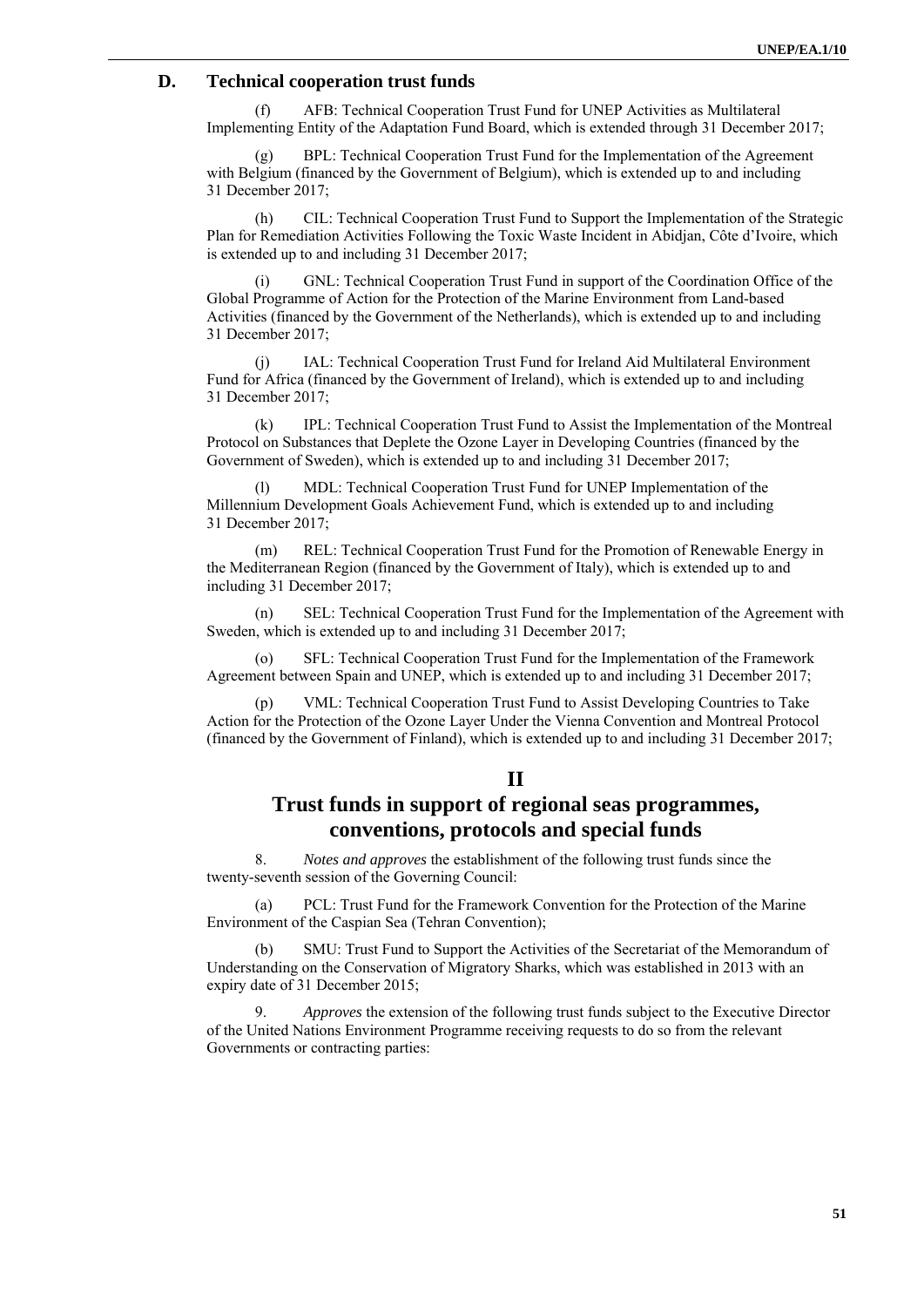#### **E. General trust funds**

(a) BEL: General Trust Fund for Additional Voluntary Contributions in Support of Approved Activities under the Convention on Biological Diversity, which is extended up to and including 31 December 2017;

(b) BGL: General Trust Fund for the Core Programme Budget for the Biosafety Protocol, which is extended up to and including 31 December 2017;

(c) BHL: Special Voluntary Trust Fund for Additional Voluntary Contributions in Support of Approved Activities of the Biosafety Protocol, which is extended up to and including 31 December 2017;

(d) BIL: Special Voluntary Trust Fund for Voluntary Contributions to Facilitate the Participation of Parties, in particular the Least Developed and the Small Island Developing States among them, and Parties with Economies in Transition (Biosafety Protocol), which is extended up to and including 31 December 2017;

(e) BTL: General Trust Fund for the Conservation of the European Bats Agreement, which is extended up to and including 31 December 2017;

BYL: General Trust Fund for the Convention on Biological Diversity, which is extended up to and including 31 December 2017;

(g) BZL: General Trust Fund for Voluntary Contributions to Facilitate the Participation of Parties in the Process of the Convention on Biological Diversity, which is extended up to and including 31 December 2017;

(h) CAP: Trust Fund for the Core Budget of the Framework Convention on the Protection and Sustainable Development of the Carpathians and related Protocols, which is extended up to and including 31 December 2017;

(i) CRL: Regional Trust Fund for the Implementation of the Action Plan for the Caribbean Environment Programme, which is extended up to and including 31 December 2017;

(j) EAL: Regional Seas Trust Fund for the Eastern African Region, which is extended up to and including 31 December 2017;

(k) ESL: Regional Seas Trust Fund for the Implementation of the Action Plan for the Protection and Development of the Marine Environment and Coastal Areas of East Asian Seas, which is extended up to and including 31 December 2017;

MEL: Trust Fund for the Protection of the Mediterranean Sea against Pollution, which is extended up to and including 31 December 2017;

(m) MPL: Trust Fund for the Montreal Protocol on Substances that Deplete the Ozone Layer, which is extended up to and including 31 December 2017;

(n) MSL: Trust Fund for the Convention on the Conservation of Migratory Species of Wild Animals, which is extended up to and including 31 December 2017;

MVL: General Trust Fund for Voluntary Contributions in Support of the Convention on the Conservation of Migratory Species of Wild Animals, which is extended up to and including 31 December 2017;

(p) PNL: General Trust Fund for the Protection, Management and Development of the Coastal and Marine Environment and the Resources of the Northwest Pacific Region, which is extended up to and including 31 December 2017;

(q) ROL: General Trust Fund for the Operational Budget of the Rotterdam Convention on the Prior Informed Consent Procedure for Certain Hazardous Chemicals and Pesticides in International Trade, which is extended up to and including 31 December 2017;

RVL: Special Trust Fund for the Rotterdam Convention on the Prior Informed Consent Procedure for Certain Hazardous Chemicals and Pesticides in International Trade, which is extended up to and including 31 December 2017;

(s) SOL: General Trust Fund for Financing Activities on Research and Systematic Observation for the Vienna Convention, which is extended up to and including 31 December 2017;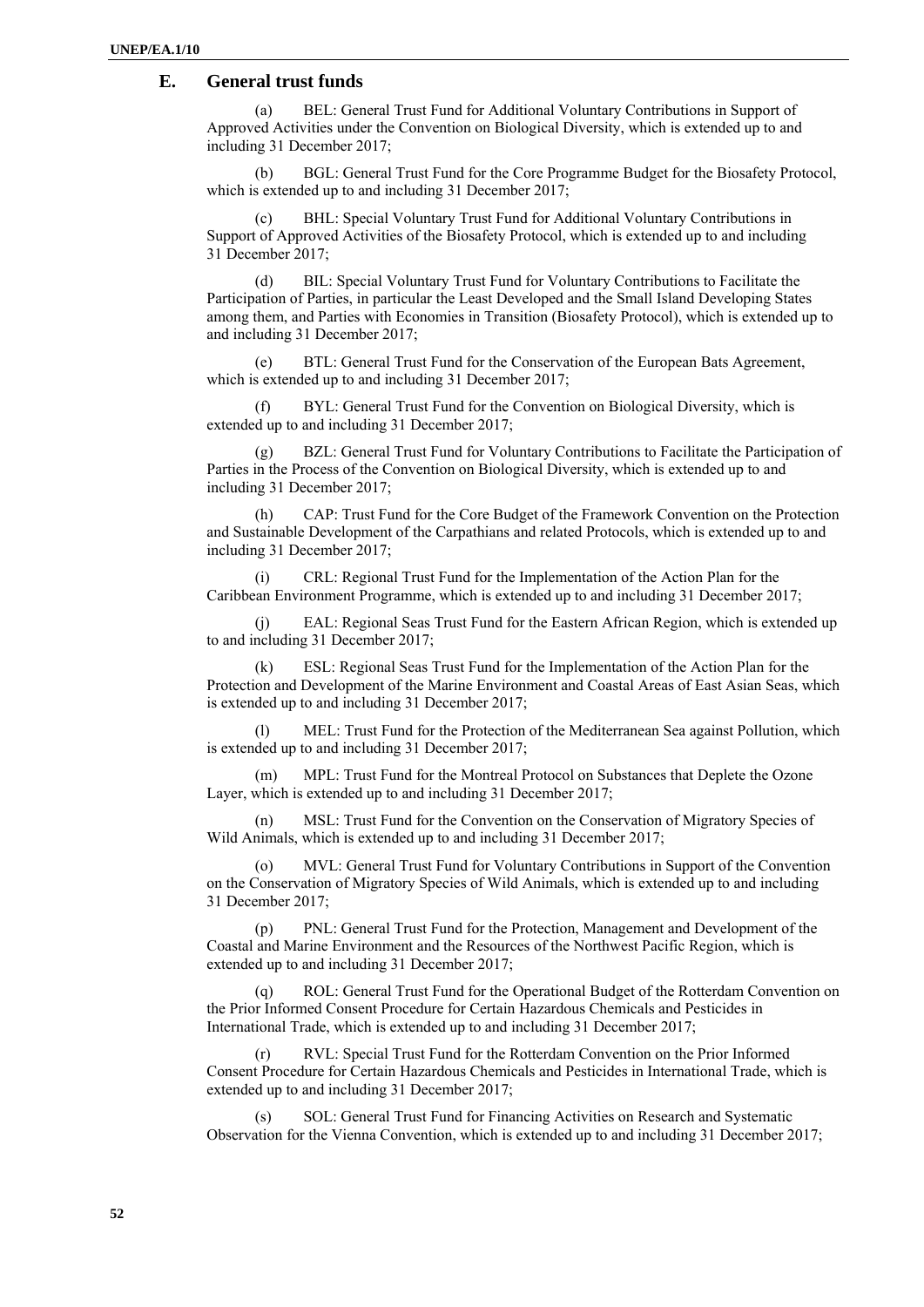(t) SMU: Trust Fund to Support the Activities of the Secretariat of the Memorandum of Understanding on the Conservation of Migratory Sharks, which is extended up to and including 31 December 2017;

(u) VBL: Voluntary Trust Fund to Facilitate the Participation of Indigenous and Local Communities in the Work of the Convention on Biological Diversity, which is extended up to and including 31 December 2017;

(v) VCL: Trust Fund for the Vienna Convention for the Protection of the Ozone Layer, which is extended up to and including 31 December 2017;

(w) WAL: Trust Fund for the Protection and Development of the Marine Environment and Coastal Areas of West and Central African Region, which is extended up to and including 31 December 2017.

### **1/17. Amendments to the Instrument for the Establishment of the Restructured Global Environment Facility**

*The United Nations Environment Assembly,* 

*Recalling* decision SS.IV/1 of 18 June 1994 on the adoption of the Instrument for the Establishment of the Restructured Global Environment Facility (hereinafter "the Instrument"),

*Recalling also* the approval in May 2014 by the Fifth Assembly of the Global Environment Facility of a number of amendments to the Instrument relating to the Facility being available to operate as one of the financial mechanisms of the Minamata Convention on Mercury, to replace the "ozone layer depletion" and "persistent organic pollutants" focal areas with a "chemicals and waste" focal area, to update the eligibility criteria for accessing Facility funding and to reflect the change of the name from GEF Evaluation Office to GEF Independent Evaluation Office,

*Having taken note* of the report of the Executive Director.<sup>12</sup>

1. *Adopts* the following amendments to the Instrument, pursuant to the decision of the Global Environment Facility Assembly in May 2014:

(a) The amendment to paragraph 6 of the Instrument by which the Global Environment Facility shall serve as one of the financial mechanisms of the Minamata Convention on Mercury;

The amendment to bullets (a), (b), (c) and (d) of paragraph 6 of the Instrument in order to clarify, in an orderly fashion, the responsibilities of the Global Environment Facility under the conventions that it serves;

(c) The amendment to paragraph 2 of the Instrument inviting the Global Environment Facility to revise its focal area structure and strategy to address the chemicals and waste agenda and replacing the "ozone layer depletion" and "persistent organic pollutants" focal areas with the "chemicals and waste" focal area;

The amendment to paragraph 9 of the Instrument, by which the eligibility criteria for access to Global Environment Facility funding is updated to accommodate updates to eligibility criteria in the World Bank on financing and in the United Nations Development Programme on technical assistance;

(e) The amendment to paragraph 11 of the Instrument, by which the Global Environment Facility shall have an assembly, a council and a secretariat, including an independent evaluation office;

(f) The amendments to paragraph 21 of the Instrument, by which the functions of the independent evaluation office are further clarified;

2. *Requests* the Executive Director to consider ways of enhancing the capacity of the United Nations Environment Programme, as the principal United Nations body in the field of the environment, to strengthen its role as implementing agency of the Global Environment Facility;

3. *Also requests* the Executive Director to transmit the present resolution to the Chief Executive Officer and Chairperson of the Global Environment Facility.

 <sup>12</sup> UNEP/EA.1/9.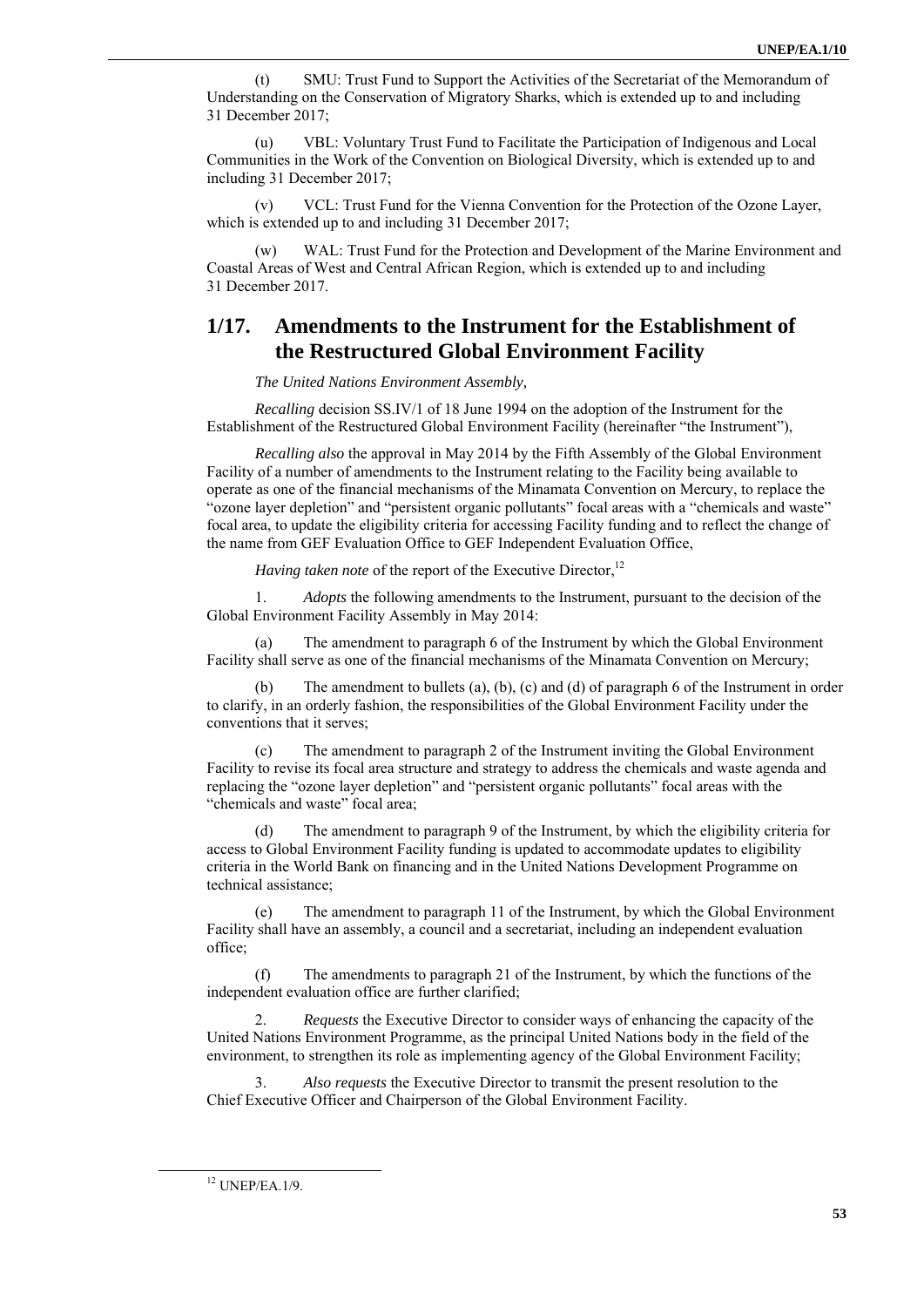## **Decisions**

# **1/1. Implementation of paragraph 88 of the outcome document of the United Nations Conference on Sustainable Development**

*The United Nations Environment Assembly,*

*Recalling* paragraph 6 of Governing Council decision 27/2,

*Decides* that each of the five regions shall be represented by 2 members in the 10-member Bureau of the United Nations Environment Assembly.

# **1/2. Provisional agenda, date and venue of the second session of the United Nations Environment Assembly**

*The United Nations Environment Assembly,* 

*Recalling* General Assembly resolutions 2997 (XXVII) of 15 December 1972, 66/288 of 27 July 2012, 67/213 of 21 December 2012, 67/251 of 13 March 2013 and 68/215 of 20 December 2013,

*Recalling also* General Assembly resolutions 47/202 A (paragraph 17) of 22 December 1992, 54/248 of 23 December 1999, 56/242 of 24 December 2001, 57/283 B (paragraphs 9–11 of section II) of 15 April 2003, 61/236 (paragraph 9 of section II A) of 22 December 2006, 62/225 (paragraph 9 of section II A) of 22 December 2007, 63/248 (paragraph 9 of section II A) of 24 December 2008, 64/230 (paragraph 9 of section II A) of 22 December 2009, 65/245 (paragraph 10 of section II A) of 24 December 2010 and 67/237 (paragraph 13 of section II A) of 28 January 2013,

*Taking into account* Governing Council decisions 27/1 and 27/2 of 22 February 2013,

*Noting with appreciation* the contribution by the open-ended meeting of the Committee of Permanent Representatives to the elements of the provisional agenda for the second session of the Environment Assembly and comments provided at that meeting.<sup>13</sup>

1. *Decides* to hold the second session of the United Nations Environment Assembly of the United Nations Environment Programme at its headquarters in Nairobi from 23 to 27 May 2016;

2. *Requests* the Committee of Permanent Representatives, in consultation with the Bureau of the Environment Assembly, to contribute to the preparation of the draft provisional agenda for the second session of the Assembly.

<sup>&</sup>lt;sup>13</sup> See UNEP/CPR/127/2, sect. XI.A.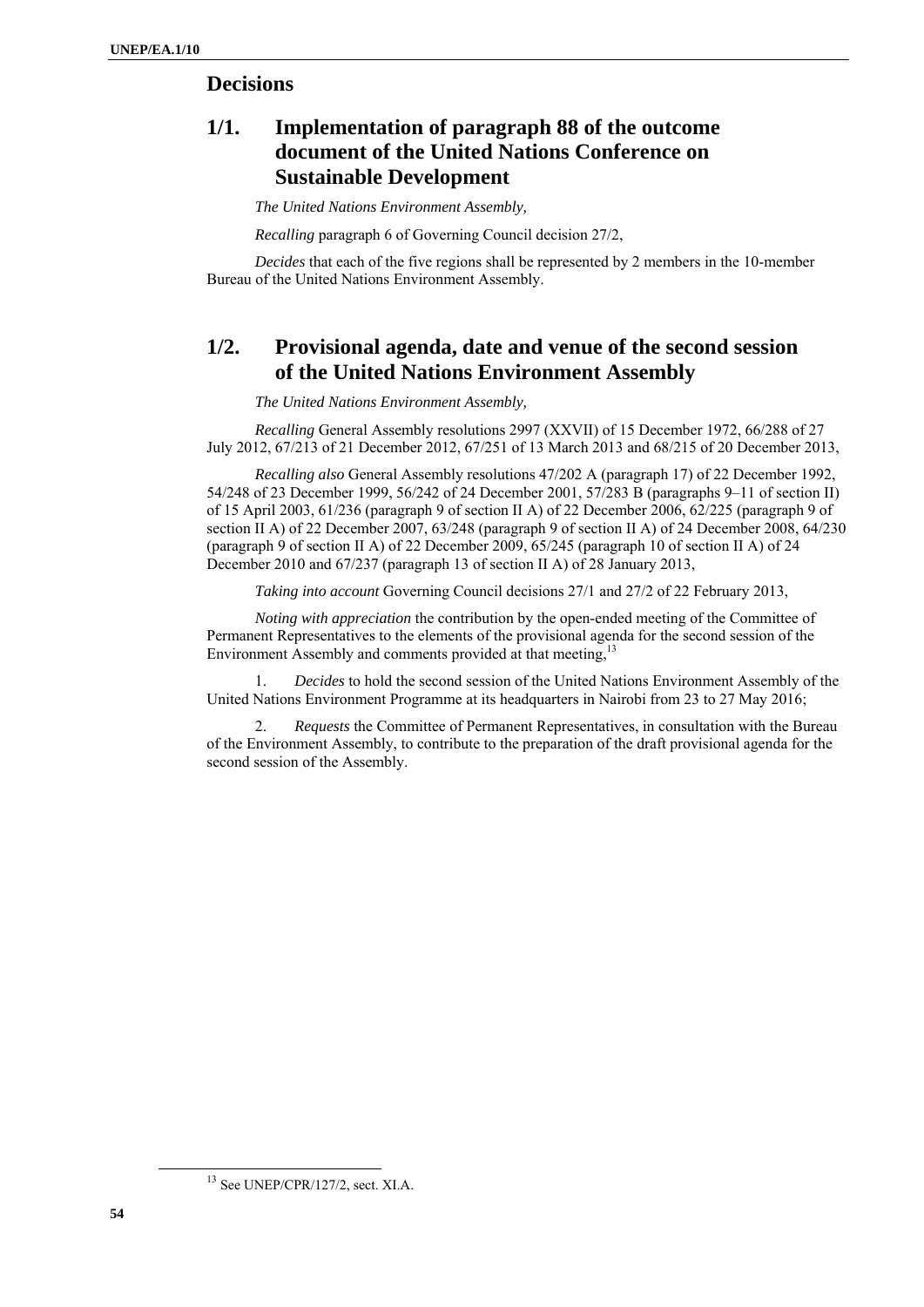### **Annex II**

## **President's summary of the ministerial dialogue on illegal trade in wildlife**

1. The ministerial dialogue on illegal trade in wildlife was convened on the evening of Thursday, 26 June 2014. During the dialogue, representatives exchanged views on, inter alia, ways to address gaps and make progress in preventing the illegal trade in wildlife, on the role of the United Nations system and on effective measures to ensure an integrated response by the United Nations and other stakeholders to the illegal trade in wildlife.

2. The discussions were supported by an information note by the secretariat (UNEP/EA.1/INF/19), which provided the latest evidence on the scope and scale of the illegal trade in wildlife, including timber. It outlined the global nature and scope of the challenge of the illegal trade in wildlife and its environmental, social and economic consequences for sustainable development. It also highlighted the evidence that links the illegal trade in wildlife to threat finance and organized crime, providing a significant contribution to better-informed policy responses. Although the issue has been highlighted at a number of high-level sessions and conferences, on-the-ground implementation has failed to develop. A concept note containing guiding questions for the ministers and other participants was also made available.

3. During the discussion, ministers and other representatives provided their views on the challenges of the illegal wildlife trade and its consequences in terms of the environmental, social and economic aspects of sustainable development, which, they observed, were exacerbating the impact of other global crises. It is estimated that resources worth between \$48 billion and \$153 billion are lost through the illegal trade of wildlife, including timber and fisheries, globally each year.

4. Governments and the international community have recently directed substantial attention to addressing the threats posed by the increased involvement of transnational organized criminal networks in the illegal trade of wildlife, and ministers said that those challenges could only be effectively tackled through the unified efforts of the international community to support national efforts.

5. The discussions were guided by a concept note made available to representatives, which considered three broad areas of discussion that were taken up during the ministerial dialogue: national and international action; a coherent and coordinated response from the United Nations system; and maintaining momentum – the road from the first session of the Environment Assembly.

6. In relation to national and international action, representatives highlighted the following issues during the dialogue:

(a) There is a need to establish appropriate and strengthened legal frameworks and incentives that will facilitate the implementation of multilateral environmental agreements and other international commitments. Such efforts will benefit from strong leadership by Governments in developing coordinated domestic strategies;

(b) Due to the multidimensional nature of the illegal wildlife trade, including links to peace, security, development and the fight against international organized crime, it can only be effectively tackled through the unified efforts of the international community, national Governments, police, law enforcement agencies and civil society;

(c) There is a need to address gaps in knowledge in relation to the impacts of the illegal wildlife trade and its links to other forms of crime, monitoring systems and research and the effectiveness of responses. Many representatives suggested that reviews of legislation should be continual and that further analysis was required to give a broad understanding of the dynamics behind demand. It was also recognized that the private sector could play a critical role in intelligence information gathering, such as the role of the banking system in tracking financial flows;

(d) A number of examples of South-South and North-South cooperation were provided during the dialogue, highlighting the importance of building the human and institutional capacity of developing countries to strengthen environmental legislation, compliance and awareness, and to fill the knowledge gaps on environmental jurisprudence;

(e) It was recognized that support from the international and bilateral donor community would be essential to facilitating national efforts and encouraging information sharing, forensic cooperation and zero tolerance on corruption and money-laundering practices;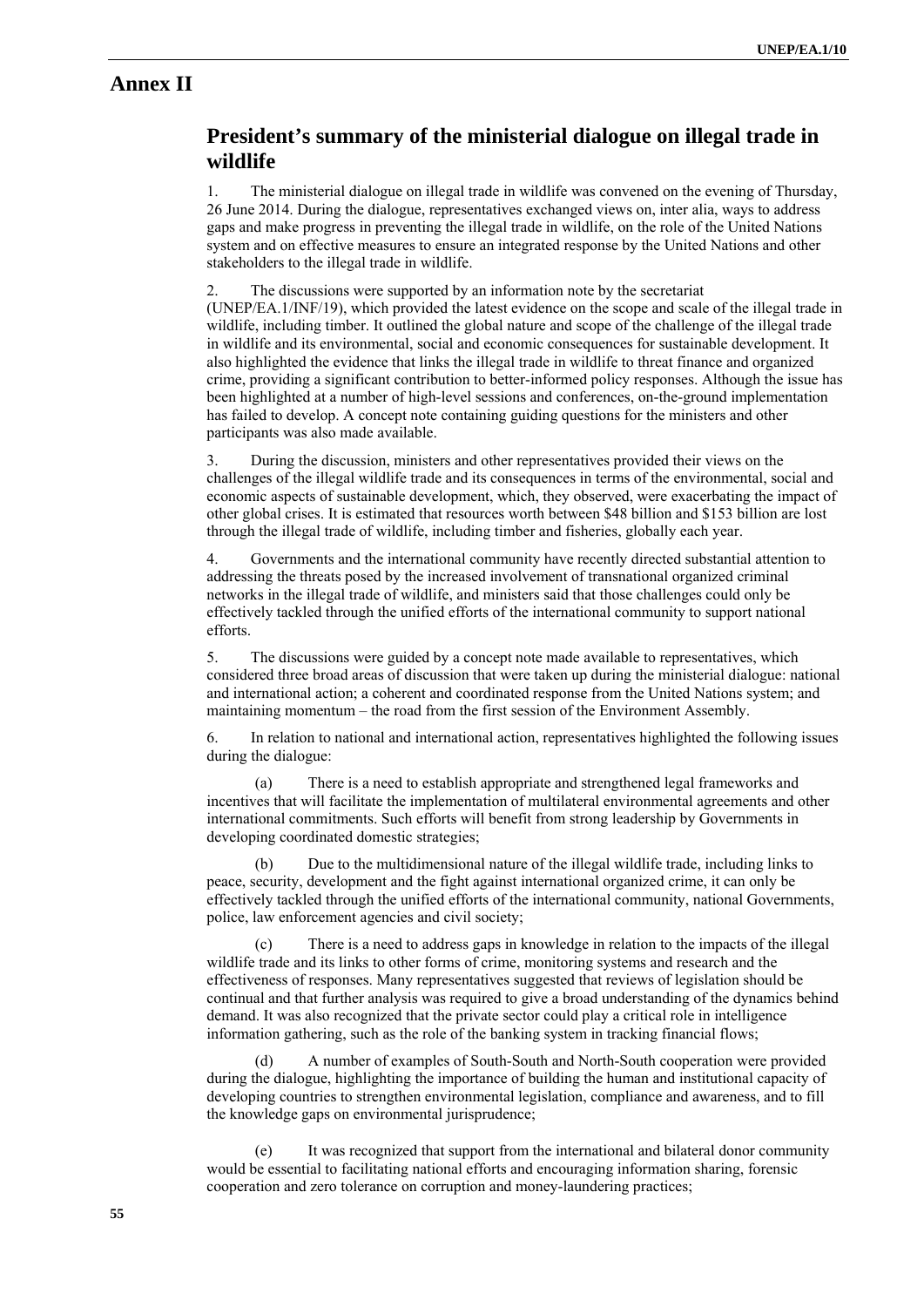(f) Many representatives stressed that consumer demand remained the most important driver of the illegal trade in wildlife, although they also recognized that poverty and corruption were important drivers. It was recognized that considerable efforts were required to reach out in source, transit and consumer States to raise awareness of the scope and consequences of the illegal trade in wildlife. It was suggested that civil society and the private sector could take an active part in developing and providing targeted information to raise public awareness and to educate the next generation on the adverse impacts of the illegal wildlife trade;

(g) The need to engage with local communities and develop alternative livelihoods was stressed by many representatives, and it was said that in many instances such efforts would require significant additional investment and further incentives if they were to be effectively scaled up;

(h) The need for domestic, bilateral and regional coordination to tackle the illegal timber trade was stressed by many representatives, as well as the need for coherence in legislation and the treatment of wildlife offences as serious crimes. In that regard, resolution 23/1, on strengthening a targeted crime prevention and criminal justice response to combat illicit trafficking in forest products, including timber, adopted by the United Nations Commission on Crime Prevention and Criminal Justice in May 2014, was welcomed.

7. In relation to a coherent and coordinated response from the United Nations system, representatives highlighted the following issues:

(a) Many representatives said that, as a facet of strengthening the United Nations system's support for national Governments, there was a need to recognize the transboundary and global nature of the challenges and impacts of the illegal wildlife trade and to foster cross-border cooperation between source, transit and destination countries, including through additional support to wildlife law enforcement networks;

(b) Many representatives said that there was a need to strengthen the United Nations system-wide response, including by strengthening existing cooperation mechanisms, such as the Environment Management Group and the United Nations System Chief Executives Board for Coordination as well as through individual programmes of the United Nations, to improve collaboration among entities, avoid duplication and support holistic national approaches to tackle the challenges of the illegal wildlife trade;

(c) It was stressed that the United Nations system should provide additional support for national efforts to implement existing international commitments, including those under the Convention on International Trade in Endangered Species of Wild Fauna and Flora (CITES), to assist member States in further identifying, developing and implementing the most appropriate responses to the illegal trade in wildlife;

(d) It was recognized that capacity-building and other support could be provided by the United Nations system, including the United Nations Environment Programme (UNEP), to equip countries with tools to ensure improved environmental compliance and law enforcement, and to promote support in the development and implementation of the environmental rule of law;

(e) There was wide recognition of the importance of promoting synergies and avoiding duplication among the members of the United Nations system and with other partners, and in that regard there was encouragement for strong collaboration between UNEP, the United Nations Development Programme and the International Consortium on Combating Wildlife Crime in, among other areas, supporting capacity-building, awareness-raising among members of the judiciary, the public and law enforcement officers, and systematic information sharing.

8. In relation to maintaining momentum – the road from the first session of the Environment Assembly, representatives highlighted the following issues:

(a) Many representatives welcomed the recognition of the importance of maintaining political momentum on the issue of the illegal wildlife trade, including through the convening of high-level conferences such as those held in Gaborone and Paris in December 2013 and in London in February 2014 and the announced African Union summit to be convened in Brazzaville in October 2014, the planned consideration of the issue at the eleventh meeting of the Conference of the Parties to the Convention on the Conservation of Migratory Species of Wild Animals in Quito in November 2014 and the sixth World Parks Congress in Australia in November 2014, and the announcement by Botswana of a follow-up conference to the Gaborone and London events, to be held in March 2015. The meaningful actions that followed such conferences, such as the establishment of the Illegal Wildlife Trade Challenge Fund of the United Kingdom of Great Britain and Northern Ireland, the launch of the Biodiversity for Life initiative of the European Union and other commitments, were also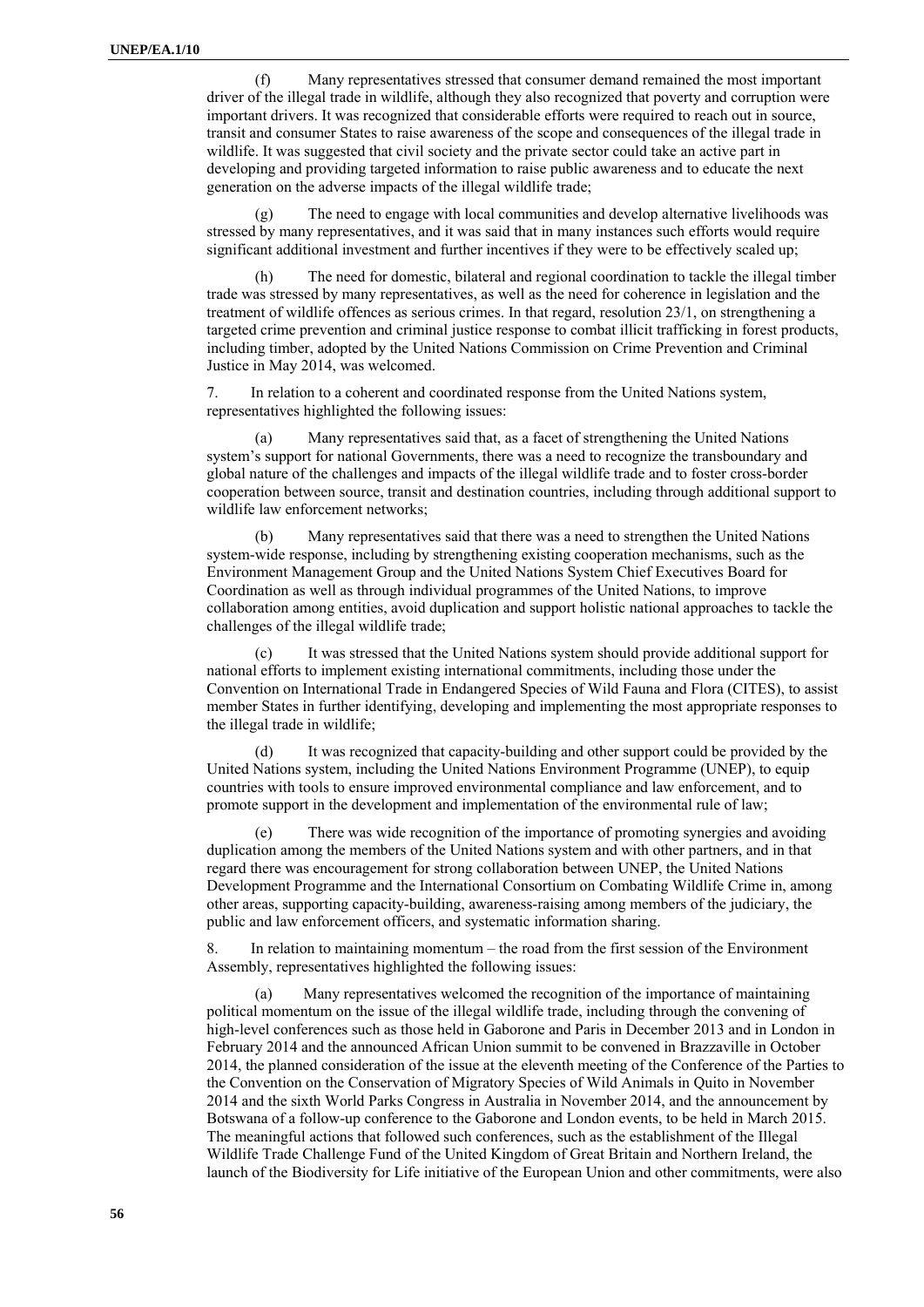enthusiastically welcomed;

(b) There was broad support for a strong resolution by the Environment Assembly addressing the illegal trade in wildlife, as a sign of a joint commitment to maintaining international momentum, and for having the topic on the agenda of the second session of the Environment Assembly;

(c) Many representatives said that there was a need to ensure the implementation of commitments already made and that progress was made on the front lines to address the illegal trade in wildlife, but it was also said that the opportunity should be seized to address the illegal wildlife trade at the General Assembly, through a resolution being developed by the "Group of friends of the fight against the trafficking of endangered species" in New York. Some representatives suggested that a United Nations special envoy might be helpful in enhancing mobilization across the United Nations system;

(d) There was also widespread support for ensuring that the issue of the illegal wildlife trade was taken forward as a part of the post-2015 development agenda.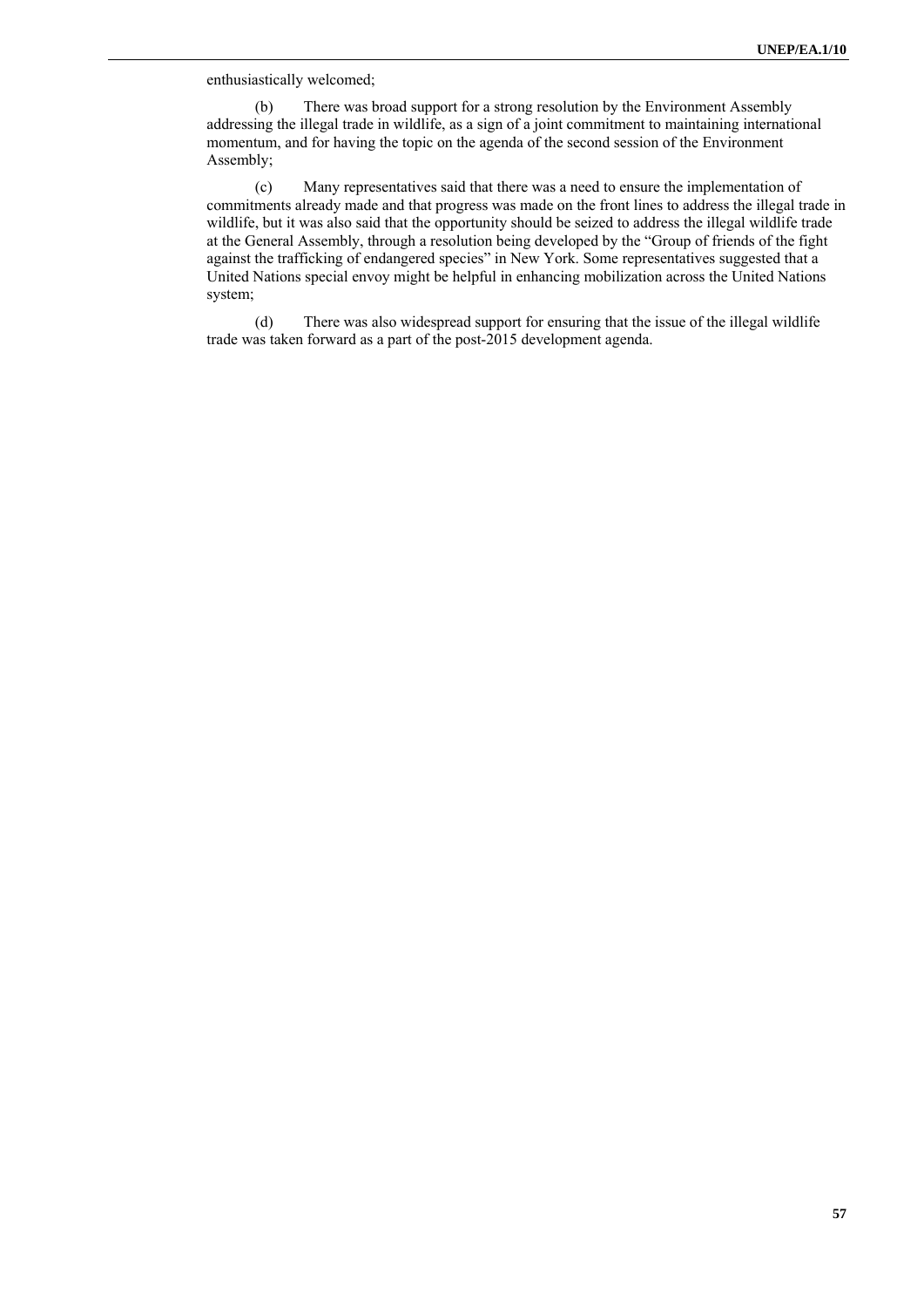### **Annex III**

# **Report of the Committee of the Whole**

### **Rapporteur: Mr. Mahmoud Samy (Egypt), Vice-Chair**

# **I. Introduction**

1. At the 1st plenary meeting of its first session, on 23 June 2014, the United Nations Environment Assembly of the United Nations Environment Programme (UNEP) established a committee of the whole to consider agenda items 5, 6, 7, 9 and 10. The Committee of the Whole was also to consider draft resolutions prepared by the Committee of Permanent Representatives to UNEP and proposed for adoption by the Environment Assembly, which were contained in document UNEP/EA.1/L.1 and Add.1, and other draft resolutions proposed during the session.

2. In accordance with the decision of the Environment Assembly, the Committee of the Whole held seven meetings from 23 to 27 June 2014. As decided by the Bureau, the Committee was chaired by Mr. Fernando Lugris (Uruguay). The Committee elected Mr. Mahmoud Samy (Egypt) to serve as its Rapporteur.

# **II. Opening of the meeting**

3. The Chair of the Committee of the Whole opened the meeting at 3.30 p.m. on Monday, 23 June 2014. Mr. Ibrahim Thiaw, Deputy Executive Director, UNEP, made an introductory statement.

4. Speaking on behalf of the Executive Director, the Deputy Executive Director welcomed participants. Noting the progress that had been made over the years, since the establishment of UNEP and then through the two major conferences held in Rio de Janeiro in 1992 and 2012, in responding to global environmental challenges, he cautioned that a great deal remained to be done. Member States must address the task of identifying the characteristics of a truly sustainable world and pinpointing how the Environment Assembly could contribute to that endeavour. The establishment of the Assembly presented a significant opportunity to achieve that task, perhaps the greatest for the past 40 years.

5. Drawing attention to the key items on the Committee's agenda, the Deputy Executive Director highlighted in particular the responsibility borne by the international community to improve air quality and ecosystem management as well as sound chemicals management; to that end, he urged the Committee to find effective means of translating policies into effective action. The UNEP budget and programme of work were also before the Committee for its consideration and approval. Lastly, he called on the Committee to look beyond the details of its agenda to the bigger picture, which should guide its deliberations.

# **III. Organization of work**

6. The Committee agreed to follow the proposed schedule of work circulated to members of the Committee at its 1st meeting in a conference room paper. Delegations were requested to submit any draft resolutions to the secretary of the Environment Assembly by the end of the afternoon meeting on Tuesday, 24 June. Draft resolutions would be discussed under the relevant agenda items.

7. In considering the items under its remit, the Committee had before it the documentation outlined for each item in the annotated agenda for the current session (UNEP/EA.1/1/Add.1/Rev.1, annex II).

8. The Committee agreed to establish a drafting group, chaired by Ms. Idunn Eidheim (Norway), to review and finalize draft resolutions for consideration by the Environment Assembly.

9. The representative of Chile drew attention to a draft resolution that his delegation had prepared together with the delegations of the Dominican Republic and Mexico, on principle 10 of the Rio Declaration on Environment and Development. Guided by the belief that the best way to deal with environmental issues was by strengthening democracy at all levels, their countries proposed the development of a regional instrument, including a road map and plan of action, for the implementation of environmental initiatives at the regional level. The process already involved 18 member States representing more than 500 million people. The delegations requested that the draft resolution be taken up as part of the broader process of working towards environmental democracy. Information on the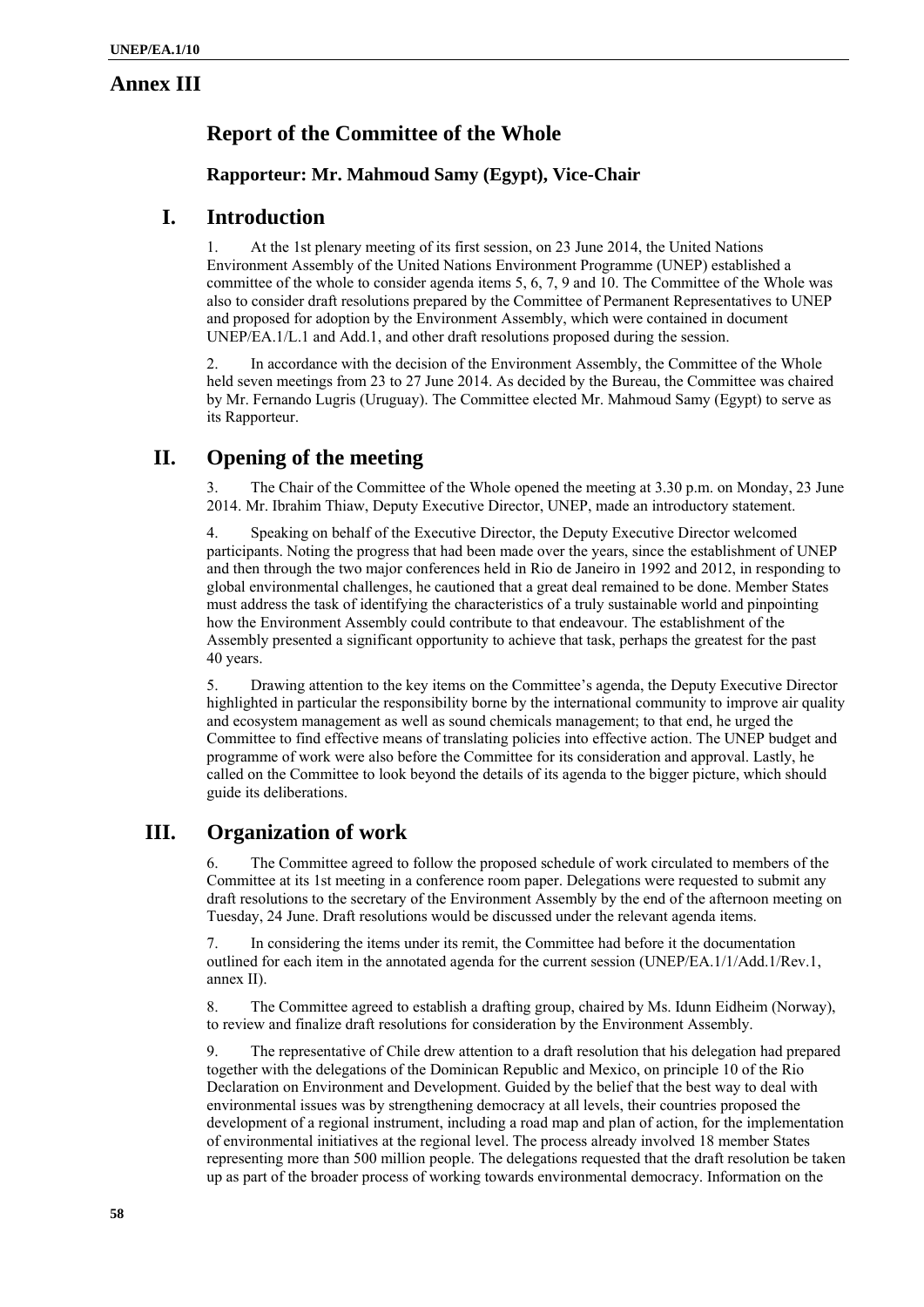Committee's consideration of the draft resolution is provided in section IV. N. of the present proceedings.

### **IV. Policy issues (agenda item 5)**

#### **A. Chemicals and waste**

10. At the Committee's 1st meeting, on the afternoon of 23 June, the representative of the secretariat drew attention to the documents pertaining to chemicals and waste, as listed in the annotations to the provisional agenda (UNEP/EA.1/1/Add.1/Rev.1, annex II), and introduced an omnibus draft resolution prepared by the Committee of Permanent Representatives (UNEP/EA.1/L.1, draft resolution 6). The draft resolution covered the issues of enhanced coordination and cooperation, the financing of chemicals and waste issues, the sound management of chemicals and waste and cadmium, lead and other substances.

11. In the ensuing discussion, one representative said that the sound management of chemicals and waste provided a good showcase for how the three pillars of sustainable development could be addressed and that the topic should be introduced during the high-level segment. Another representative said that the broad scope of the draft omnibus resolution on chemicals and waste reflected their high priority on the environmental agenda.

12. Several representatives commented on the significant achievement of the adoption of the Minamata Convention on Mercury. One representative said that the Convention needed to be implemented in an effective, efficient and comprehensive manner and that the key to doing so was to build on existing expertise and experience. Two representatives said that the engagement of Governments and other stakeholders was required to address lead and cadmium.

13. One representative, speaking on behalf of a group of countries, expressed gratitude to the Global Environment Facility for its increased funding but suggested that additional funding was still required, as had been mentioned in the Executive Director's progress report on the implementation of decision 27/12, on chemicals and waste management. Another representative said that access to external financing was essential for developing countries. Another, however, expressed concern about the mention of the need for further funding in the report as his country had already provided extensive funding for the current programme of work.

14. One representative, speaking on behalf of a group of countries and supported by two other representatives, underlined the importance of the role of the regional centres of the Basel Convention on the Control of the Transboundary Movements of Hazardous Wastes and Their Disposal and the Stockholm Convention on Persistent Organic Pollutants in supporting parties in the implementation of the chemicals and waste conventions and the Strategic Approach to International Chemicals Management. One representative said that the regional centres had already begun to play an important role in coordinating the implementation of the various conventions.

15. One representative, speaking on behalf of a group of countries and supported by several others, said that stable financing was critical and welcomed the development of the special programme funded by voluntary contributions to support institutional strengthening at the national level for the implementation of the chemicals conventions and the Strategic Approach. There was general support among the representatives for the integrated approach of the special programme, which one representative said would enable the mobilization of resources from a broad range of sources.

16. Turning to the terms of reference for the special programme, one representative, speaking on behalf of a group of countries, said that agreement on the terms was a clear priority. Another expressed appreciation for the efforts that had gone into the negotiation of the draft terms of reference at the country-led meeting in Bangkok in August 2013, saying that the result was a hard-fought compromise that should not be substantially changed. One representative, speaking on behalf of a group of countries, said that while it was important to value the efforts of the experts in Bangkok, the text needed to be finalized during the current session of the Environment Assembly. One representative said that the terms of reference were only relevant to the special programme and should not set a precedent for the implementation of other programmes.

17. Several representatives welcomed the report on the outcome of the consultative process on enhancing cooperation and coordination within the chemicals and waste cluster, with one, speaking on behalf of a group of countries, saying that the document would provide a global base on which to build long-term policies and should be transmitted to a wide range of actors. Another representative said that the document had some favourable components for developing countries.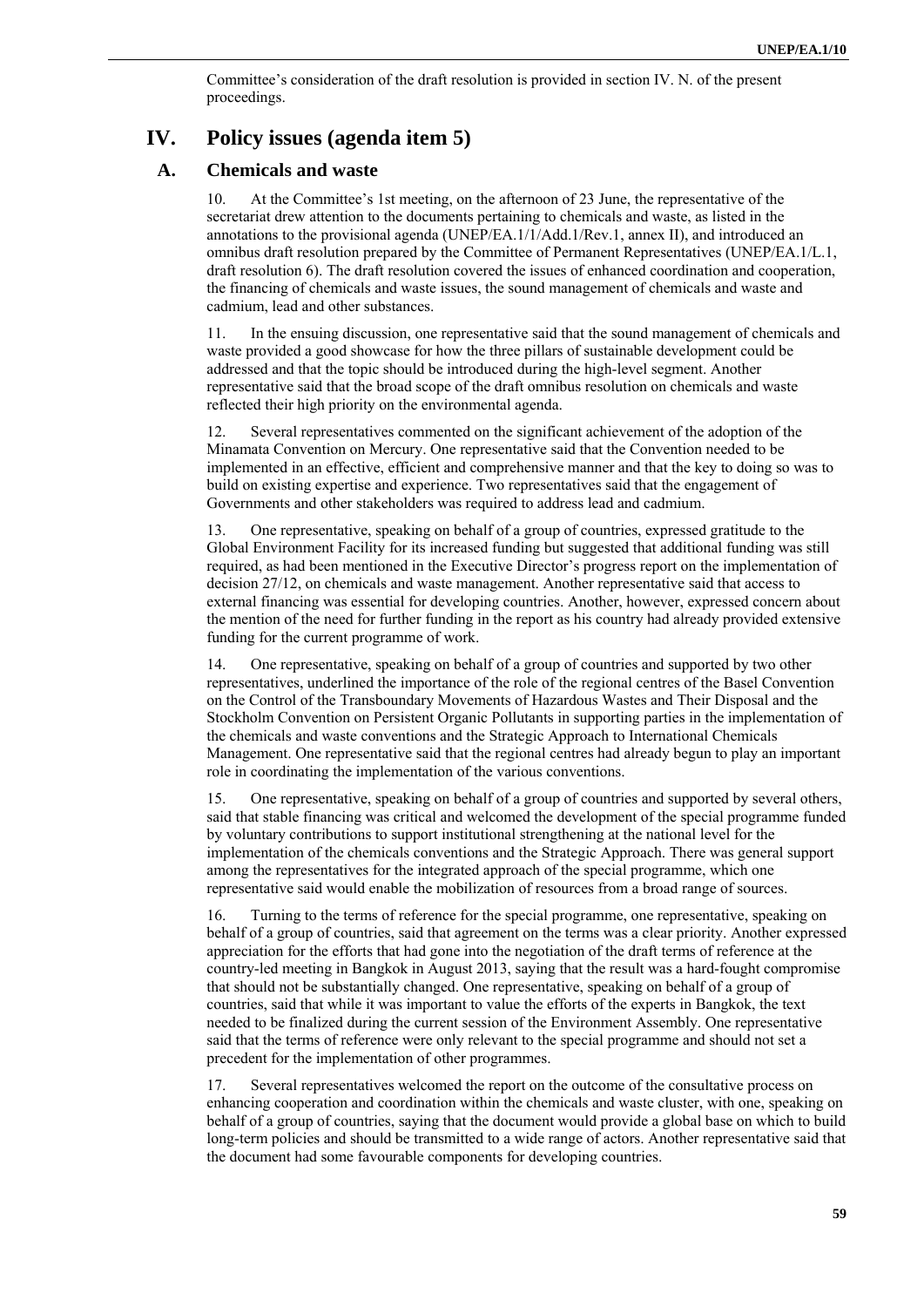18. Several representatives said that developing countries lacked the capacity to manage chemical waste and that strong mechanisms for capacity-building, financing and technical support should be established by the Environment Assembly. Several representatives said that it was important for developed countries to meet their obligations.

19. One representative noted that while his country had for some years been implementing a legal framework on chemicals and waste, its focus has been on chemical safety and minimal attention had been paid to the proper management of chemical waste.

20. With regard to the draft omnibus resolution on chemicals and waste, many representatives expressed a willingness to work in a contact group on the issue. One representative said that the draft resolution needed to be streamlined, as what had been produced to date was a compilation of various views; the need for each paragraph should be considered. He also recalled a view expressed at the open-ended meeting of the Committee of Permanent Representatives held from 24 to 28 March 2014 in Nairobi that the Environment Assembly should adopt resolutions focused on key policy issues rather than past issues and in that context said that it was important to follow through on previous agreements.

21. One representative said that the outcome document referred to in section II of the draft resolution would set out a long-term vision for achieving the sound management of chemicals and waste throughout their life cycle and strategic elements for doing so, and his Government supported the proposal to submit it to the Strategic Approach Open-ended Working Group and to other interested groups.

22. Referring to the section in the omnibus resolution on an integrated approach to financing sound management of chemicals and waste, one representative suggested that the three elements of mainstreaming, industry involvement and external finance were not in balance and that it would be beneficial to have a standalone resolution on integrated financing.

23. The representative of Switzerland said that his Government would be willing to support the request by the parties to the Bamako Convention on the Ban of the Import into Africa and the Control of Transboundary Movement and Management of Hazardous Wastes within Africa (Bamako Convention) that UNEP provide secretariat services to that convention.

24. A representative of the workers and trade unions major group, speaking on behalf of her group as well as women, non-governmental organizations, farmers, local authorities, children and youth and indigenous peoples, expressed concern at what she said was slow progress on chemicals and waste. Many developing countries had a limited capacity to regulate the increasing number of chemicals on the market and their sustainable management of chemicals required the implementation of policies at all levels by 2020. A stronger focus was needed on access to information and transparency, and the current draft terms of reference for the special programme trust fund lacked any meaningful reference to civil society.

25. A representative of the business and industry major group expressed support for the multi-stakeholder approach and called upon all stakeholders to meet the commitments made at Rio+20 to strengthen the Strategic Approach as a key global approach to chemicals management. Countries that lacked the capacity to help themselves needed support and the group endorsed the proposed special programme to enhance institutional capacity at the national level. They also welcomed the Executive Director's report on strengthening the sound management of chemicals and waste and commended the country-led process for engaging non-governmental stakeholders in the preparation of the report.

26. A representative of the women's group said that the draft resolution on chemicals and waste was important and that better enforcement of chemicals legislation was needed, noting that 80 per cent of countries had no legislation at all. She said that the private sector should take more responsibility when putting chemicals on the market and that the onus should be on manufacturers to ensure that chemicals had no adverse effects. She agreed that more finance was needed for research but also for investment in innovation.

27. Following its discussion of chemicals and waste the Committee established a contact group, chaired by Mr. Alf Wills (South Africa), to discuss the draft resolution and the terms of reference for the special programme for institutional strengthening for the implementation of the conventions.

28. Following the work of the contact group the Committee, at its 7th meeting, on the afternoon of Friday, 27 June, approved a draft omnibus resolution on chemicals and waste for consideration and possible adoption by the Environment Assembly.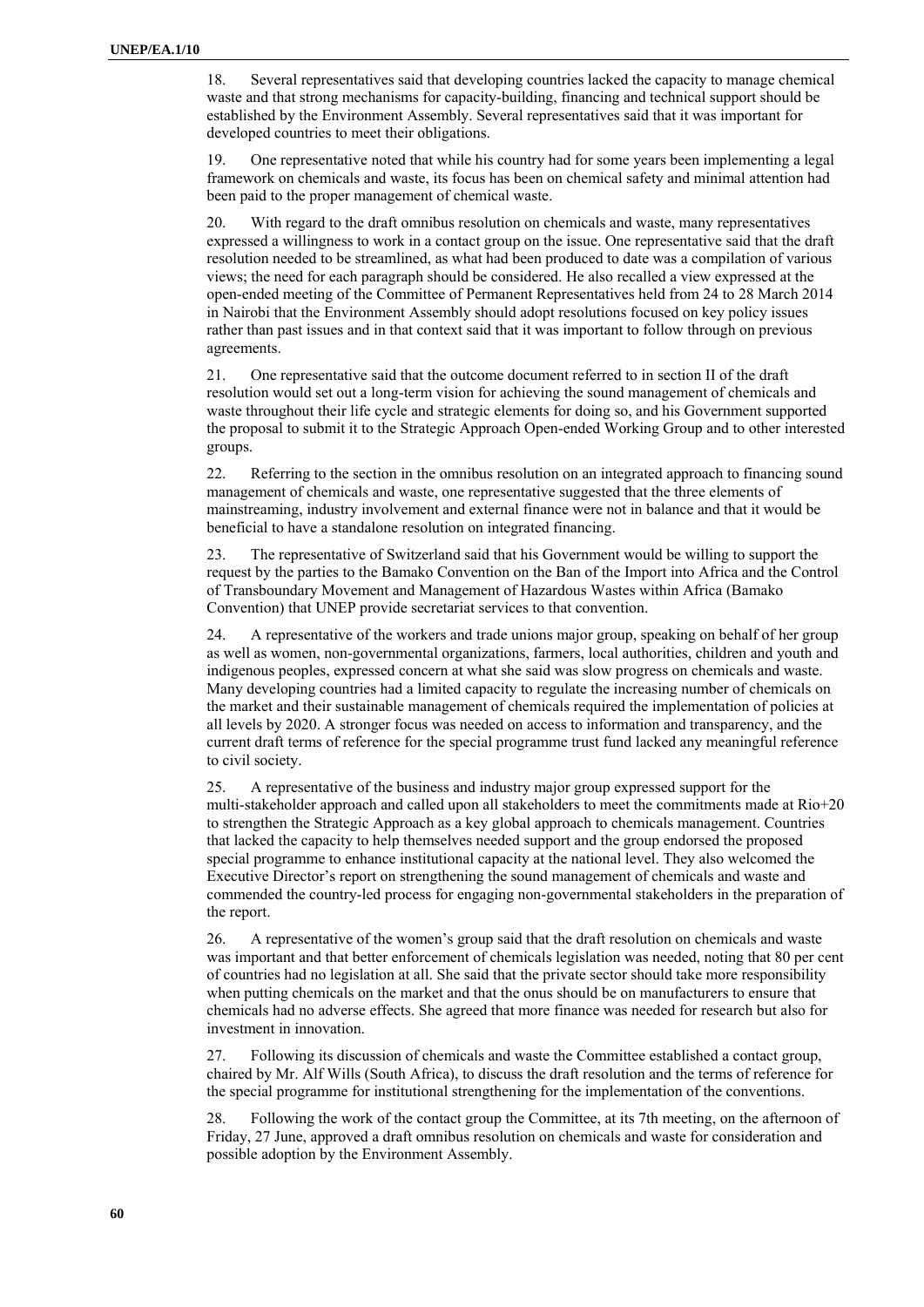### **B. Implementation of decision 27/2 with regard to strengthening the science-policy interface**

29. At the Committee's 1st meeting, on the afternoon of 23 June 2014, the representative of the secretariat drew attention to the documents pertaining to the implementation of decision 27/2, on the implementation of paragraph 88 of the outcome document of the United Nations Conference on Sustainable Development, and to the state of the environment, as listed in the annotations to the provisional agenda (UNEP/EA.1/1/Add.1/Rev.1, annex II), and to a draft omnibus resolution on the science-policy interface (draft resolution 5 in the compilation of draft resolutions prepared by the Committee of Permanent Representatives (UNEP/EA.1/L.1)).

30. In the ensuing discussion, most representatives who spoke stressed the importance of the science-policy interface and many said that UNEP had an important role to play in maintaining and strengthening it. One representative said that the science-policy interface was at the very core of the UNEP mandate and one of the Programme's real strengths. Another representative said that the role of UNEP as a provider of knowledge was part of its core mandate.

31. One representative, speaking on behalf of a group of countries, encouraged UNEP to continue to support Governments in their policy discussions and called for greater efforts to strengthen partnerships with relevant United Nations entities, making use of the information contained in UNEP assessments and the work of scientific panels and multilateral environmental agreements. She said that UNEP was well placed to provide environmental information to other environmental processes and to support member States to ensure the integration of the environmental dimension in their sustainable development efforts, including the Global Sustainable Development Report.

32. Several representatives said that the definition of the scope, objectives and process for the development of the sixth Global Environment Outlook (GEO-6) report by a transparent intergovernmental and multi-stakeholder consultation was key to its credibility, and a number of representatives expressed the view that the global intergovernmental multi-stakeholder consultation on GEO-6 scheduled for October 2014 would provide an appropriate forum for carrying out those tasks. One representative expressed the hope that a process for the development of the GEO-6 report would be agreed upon at the current session of the Environment Assembly.

33. One representative, speaking on behalf of a group of countries, said that sufficient time should be allocated to the production of the GEO-6 report to ensure its quality, credibility and global ownership and that the global assessment should be based on regional and subregional assessments.

34. Another representative said that the GEO reports and their summaries for policymakers constituted one of the flagship products of UNEP. While the regional level was important, the global nature of the GEO process was fundamental, and it was important to continue to strengthen the policy relevance of the GEO reports by focusing on progress towards the achievement of global goals.

35. A number of representatives emphasized the importance and relevance of the GEO summaries for policymakers, and several said that such summaries should comprise negotiated text. One representative said that ministers should be involved in the development of the summaries; it was important for policymakers to provide feedback on whether recommendations were practical, plausible and specific to regions.

36. One representative said that the relationship between UNEP Live and the GEO reports should be clarified; the former was an important tool but the latter was irreplaceable as a flagship product of UNEP. Another representative said that the inclusion of the knowledge of local communities and indigenous peoples in GEO reports was crucial.

37. One representative, speaking on behalf of a group of countries, expressed support for the development and use of UNEP Live in global assessment processes and said that UNEP should highlight the potential benefits of the platform for countries. She also expressed support for the development of a long-term plan for the development of UNEP Live. Highlighting the pertinence of the ownership of data for knowledge-sharing platforms like UNEP Live, she said that it was not clear whether the UNEP access-to-information policy was sufficiently detailed in that regard. Another representative said that information on different types of knowledge, including that of local communities and indigenous peoples, should be disseminated and exchanged through UNEP Live.

38. One representative said that it was imperative to make progress and take steps to "de-westernize" the science-policy interface, taking into account the qualitative situations existing around the world and recognizing, strengthening and taking into account the local and traditional knowledge, practices and existence of indigenous peoples. Intercultural dialogue and understanding of different paradigms were key to strengthening the science-policy interface. The knowledge and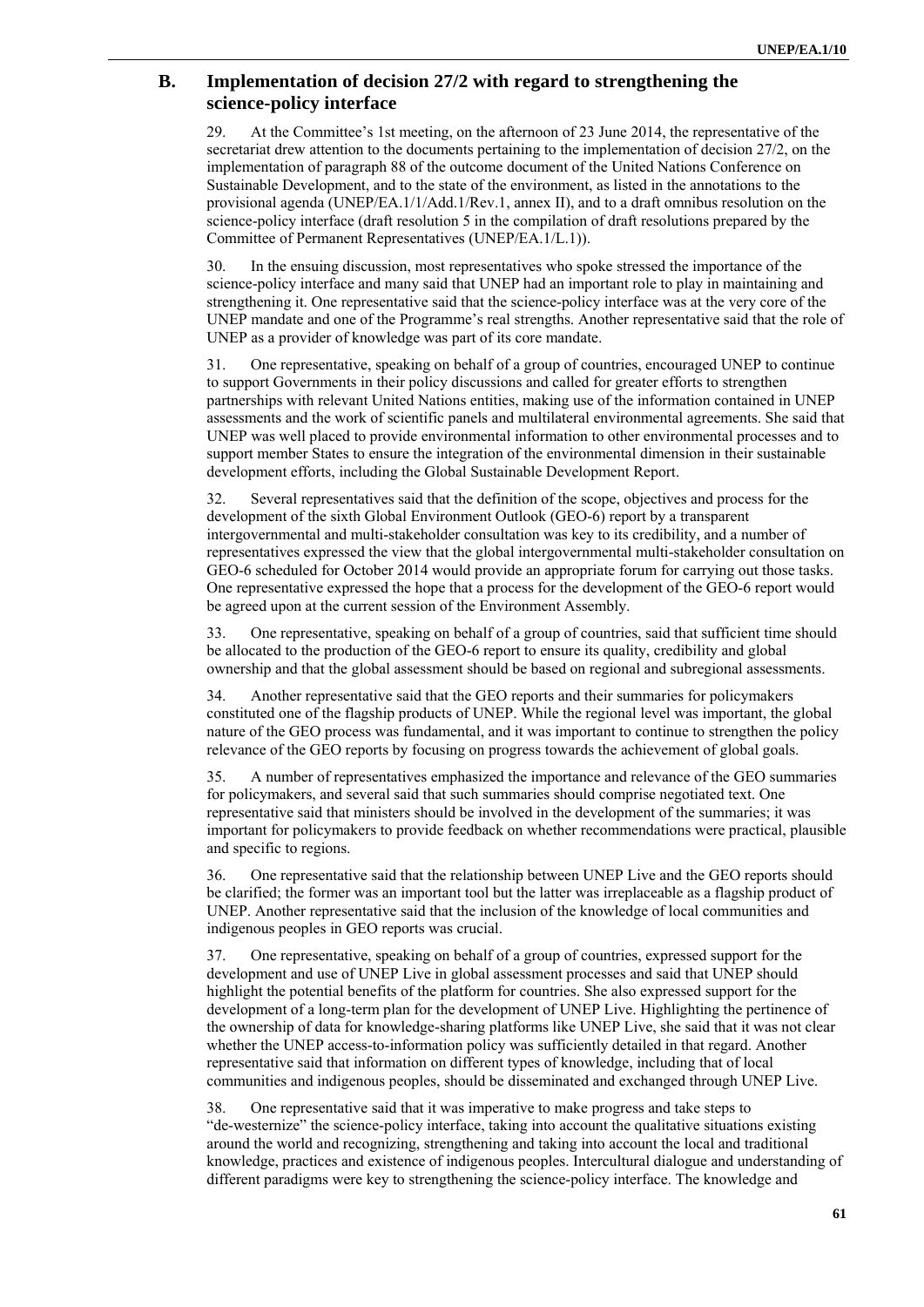systems of knowledge of indigenous peoples and local communities were key in linking science with policy and greater balance in that regard should be reflected in the draft resolution under review. He called for a broader vision of intercultural dialogue and requested the Executive Director of UNEP to disseminate widely the conceptual framework for the Intergovernmental Science-Policy Platform on Biodiversity and Ecosystem Services.

39. Another representative concurred on the importance of a broader view of the science-policy interface and the need for a broad vision of the cultural diversity of sustainable development, as referred to in paragraph 41 of the outcome document of the United Nations Conference on Sustainable Development (Rio+20), "The future we want", in which Heads of State and Government and other high-level representatives had acknowledged the natural and cultural diversity of the world and recognized that all cultures and civilizations could contribute to sustainable development.

40. One representative expressed her country's long-standing support for strengthening the science-policy interface in order to provide capacity at the regional and national levels for observation-based assessments that would lead to action to improve environmental health and protect human health.

41. Another representative said that the science-policy interface must be strengthened through transparent and standardized assessment procedures, building on experiences gained, including in the context of the Intergovernmental Panel on Climate Change and the Intergovernmental Science-Policy Platform on Biodiversity and Ecosystem Services. Assessments needed to have a strong and diverse knowledge base, be politically relevant and avoid duplication of effort.

42. One representative requested that a link be made in the draft resolution on the work of UNEP and the High-level Political Forum on Sustainable Development and its mandate to ensure the strengthening of the science-policy interface.

43. A representative of the science and technology major group emphasized the importance of the GEO process in enhancing the understanding of the state of the Earth. Welcoming UNEP Live, he also suggested that the collection of scientific data could be enhanced by "citizen science" and the open dissemination of its results. He highlighted the need for strong participation by civil society stakeholders in the platform. Recalling the principles enshrined in the Rio Declaration, he said that UNEP could not fulfil its mandate to keep the world environment situation under review without engaging with the science and technology community, including the active participation of civil society. He welcomed the increase in the allocation to UNEP from the United Nations regular budget, and increased funding to subprogramme 7, "Environment under review", and to the development and dissemination of scientific data for policy implementation.

44. Following its discussion the Committee agreed to refer draft resolution 5 to the drafting group for further consideration.

45. Following the work of the drafting group the Committee, at its 6th meeting, on the evening of 25 June, approved a draft omnibus resolution on the science-policy interface for consideration and possible adoption by the Environment Assembly.

46. Also at the Committee's 1st meeting the representative of Uganda introduced the draft resolution on ecosystem-based adaptation set out in the compilation of draft resolutions submitted by the Committee of Permanent Representatives (UNEP/EA.1/L.1, draft resolution 7). She provided an overview of proposed changes to the draft resolution made since its consideration by the Committee of Permanent Representatives at its open-ended meeting in March 2014, including greater emphasis on food production, food security and the recognition of the sovereignty and stewardship of developing countries over their ecosystems and natural capital, which were threatened by climate change.

47. One representative, speaking on behalf of a group of countries, welcomed the draft resolution and the changes made, saying that the draft resolution could be further improved – including by clarifying its financial implications – through paragraph-by-paragraph consideration.

48. Another representative, also welcoming the draft resolution, said that ecosystem-based adaptation should be better integrated into adaptation activities at the national level. He highlighted the importance of cooperation and collaboration with other actors working on adaptation and of maximizing synergies, including with multilateral environmental agreements such as the United Nations Framework Convention on Climate Change, the United Nations Convention on Biological Diversity and the United Nations Convention to Combat Desertification in Those Countries Experiencing Serious Drought and/or Desertification, Particularly in Africa.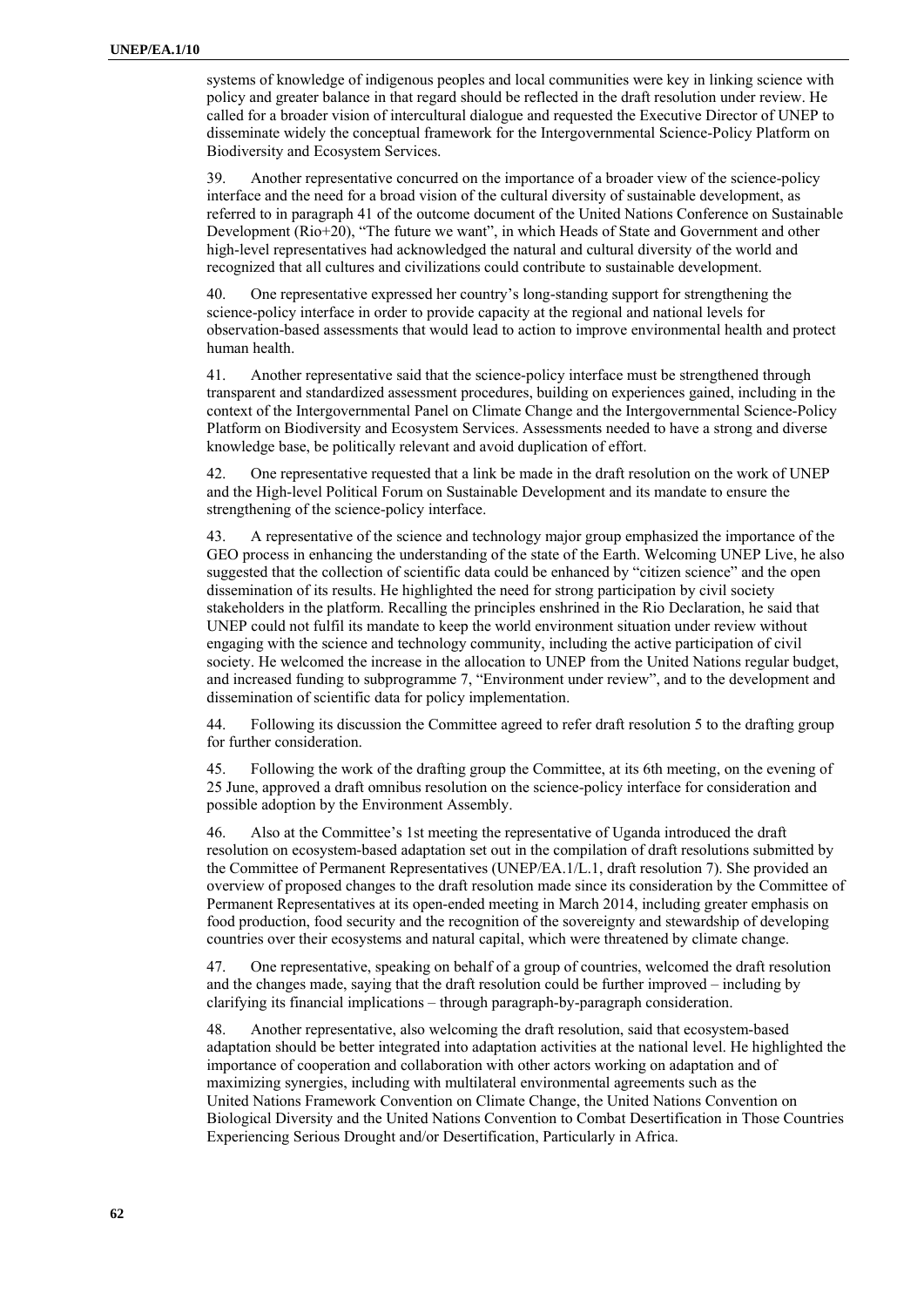49. One representative said that the Environment Assembly was not the appropriate forum for discussion of issues related to climate change. He stressed, however, that ecosystem-based adaptation should go hand-in-hand with community-based adaptation, and he highlighted the importance of traditional knowledge as a significant resource in climate change adaptation.

50. At the suggestion of the Chair, it was agreed that interested participants would consult informally to work further on the draft resolution.

51. Following the informal consultations the Committee, at its 7th meeting, on the afternoon of 27 June, approved a draft resolution on ecosystem-based adaptation for consideration and possible adoption by the Environment Assembly.

### **C. Strengthening the role of the United Nations Environment Programme in promoting air quality**

52. At the Committee's 1st meeting, on the afternoon of 23 June 2014, the representative of the United States of America introduced a draft resolution on strengthening the role of the United Nations Environment Programme in promoting air quality, which was set out in the draft resolution submitted by the Committee of Permanent Representatives (UNEP/EA.1/L.1, draft resolution 8). He recalled the findings of a recent study by the World Health Organization, which highlighted that more than seven million deaths in 2012 had been caused by poor indoor and outdoor air quality, making air quality the leading cause of premature mortality from environmental risks globally. Scientific advances had made it clear that the impacts of such pollution on human health, the environment and economic productivity, among other things, were far greater than had previously been understood. He provided an overview of proposed changes to the draft resolution since its consideration by the Committee of Permanent Representatives at its open-ended meeting.

53. One representative, expressing support for the draft resolution, called for its expansion to the global level, in particular because UNEP was the leading global authority on the environment, contributing to global instruments such as the Stockholm Convention and the Minamata Convention.

54. Another representative, speaking on behalf of a group of countries, said that air pollution constituted a major public health concern that was hampering the achievement of the Millennium Development Goals and would have a similarly negative impact on the proposed sustainable development goals. The issue should be linked to other environmental issues, such as sustainable development and poverty alleviation.

55. The Committee continued its consideration of the matter at its 2nd meeting, on the morning of 24 June. One representative expressed appreciation to UNEP for the focus on air quality at the current session of the Environment Assembly and to the United States of America for introducing the draft resolution. Saying that there were strong linkages between air pollution and poverty and between industry and business, he said that it was necessary to address the issue in a holistic, integrated manner, and he proposed a number of amendments to the draft resolution.

56. A representative speaking on behalf of all major groups acknowledged the role and contributions of existing policy initiatives and good practices and called for the draft resolution to facilitate immediate actions at all levels of government with the active engagement and participation of all actors of civil society.

57. A representative of the non-governmental organizations major group drew attention to the impact of air quality on the Arctic region, asking that it be taken into consideration during the deliberations on the matter.

58. Following its discussion, the Committee agreed to refer the draft resolution to the drafting group for further consideration in line with the discussions in the Committee.

59. Following the work of the drafting group the Committee, on the evening of 25 June, approved a draft resolution on strengthening the role of UNEP in promoting air quality for consideration and possible adoption by the Environment Assembly.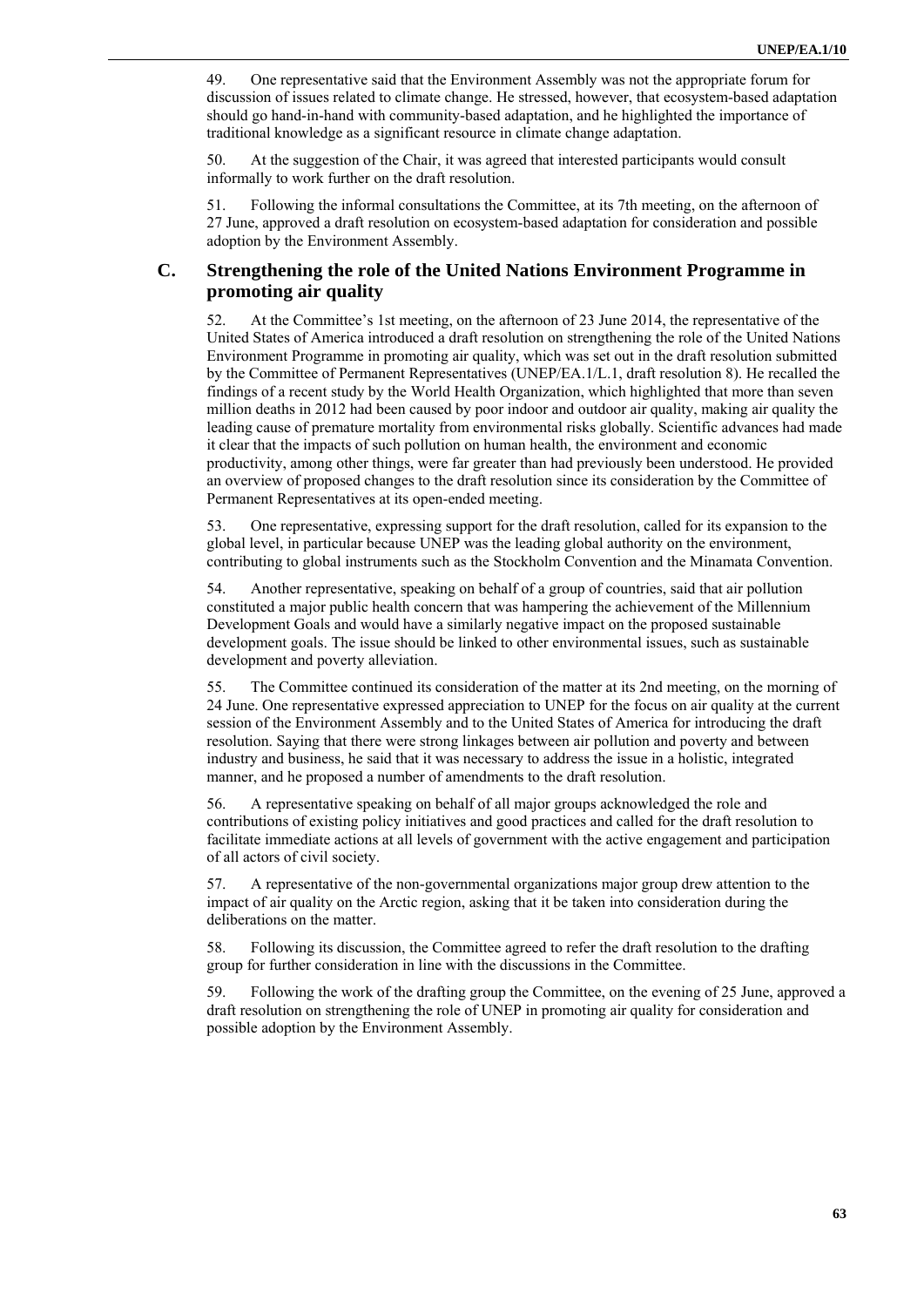#### **D. Marine plastic debris and microplastics**

60. At the Committee's 2nd meeting, on the morning of 24 June, the representative of Norway introduced the draft resolution on marine plastic debris and microplastics set out in the compilation of draft resolutions submitted by the Committee of Permanent Representatives (UNEP/UNEA.1/L.1, draft resolution 9). She said that this increasing threat to marine life was being broadly highlighted but intersectoral cooperation was needed to effect needed improvements in a cost-effective manner, and she called for cooperation under the global partnership on marine litter, established under UNEP in 2012 as a follow-up to the Rio+20 outcome. Saying that microplastic particles were of particular concern, she noted that the Joint Group of Experts on the Scientific Aspects of Marine Environmental Protection (GESAMP) was expected to release an assessment report on the subject in the next few months. Among other things, the draft resolution proposed a study that would build on the best available knowledge in this area, including the GESAMP assessment. She concluded by indicating her country's commitment to allocating funding for the proposed study as part of its contribution to UNEP.

61. In the ensuing discussion, all representatives who spoke said that marine litter was an important issue requiring urgent action and supported the proposal. Most, however, indicated that they would like to see minor changes. Two representatives, including one speaking on behalf of a group of countries, said that future work should be done through existing institutions, conventions and processes.

62. Two representatives made statements on behalf of major groups. Several major groups concurred that marine debris was an important issue requiring global attention and action by all stakeholders at the national and regional levels and supported efforts to reduce or eliminate marine debris from both ocean-based and land-based sources. The representative of the non-governmental organizations major group said in addition that the issue was especially serious for coastal countries and small island developing States and that other pollutants from land-based sources, including run-off of endocrine disrupting pesticides, should also be addressed. The business and industry major group representative suggested that the resolution should include all forms of marine waste, not only plastics, and echoed the need to take the results of the GESAMP assessment into account when considering future work on marine debris.

63. A representative of the Convention for Migratory Species of Wild Animals outlined the work done in the area by the parties to the Convention and asked that the Committee take it into account in its deliberations.

64. Following its discussion of the draft resolution the Committee agreed to refer it to the drafting group for further consideration in line with the discussion in the Committee of the Whole.

65. At the Committee's 6th meeting, on the evening of 25 June, the chair of the drafting group reported that the group had reached agreement on the draft resolution except with regard to extrabudgetary funding and paragraphs 12 and 14. The Committee agreed to send the draft resolution on marine plastic debris and microplastics for consideration by the working group on the programme of work and budget of the unresolved text in square brackets.

66. Following the work of the budget group the Committee, on the afternoon of 27 June, approved a draft resolution on marine plastic debris and microplastics for consideration and possible adoption by the Environment Assembly.

#### **E. Global Environment Monitoring System water programme**

67. At the Committee's 2nd meeting, on the morning of 24 June, the representative of the European Union and its member States introduced the draft resolution on the Global Environment Monitoring System water programme (GEMS/Water) set out in the compilation of draft resolutions submitted by the Committee of Permanent Representatives (UNEP/EA.1/L.1, draft resolution 10). He said that GEMS/Water had an important role to play in improving global water quality, a key element of sustainable development and human wellbeing, and that the timing was right for the Environment Assembly to focus on GEMS/Water and provide political support and orientation for its future development. He noted that UNEP had been working to secure resources to ensure the continued development of GEMS/Water as a reliable global freshwater quality monitoring and information system, including through financial and in-kind contributions, and expressed the hope that many member States would respond to that effort.

68. All representatives who spoke expressed support for the draft resolution while suggesting that it could be further refined. One representative suggested that GEMS/Water was in a transition phase, with issues still being analysed and needing further discussion, and therefore requested that a new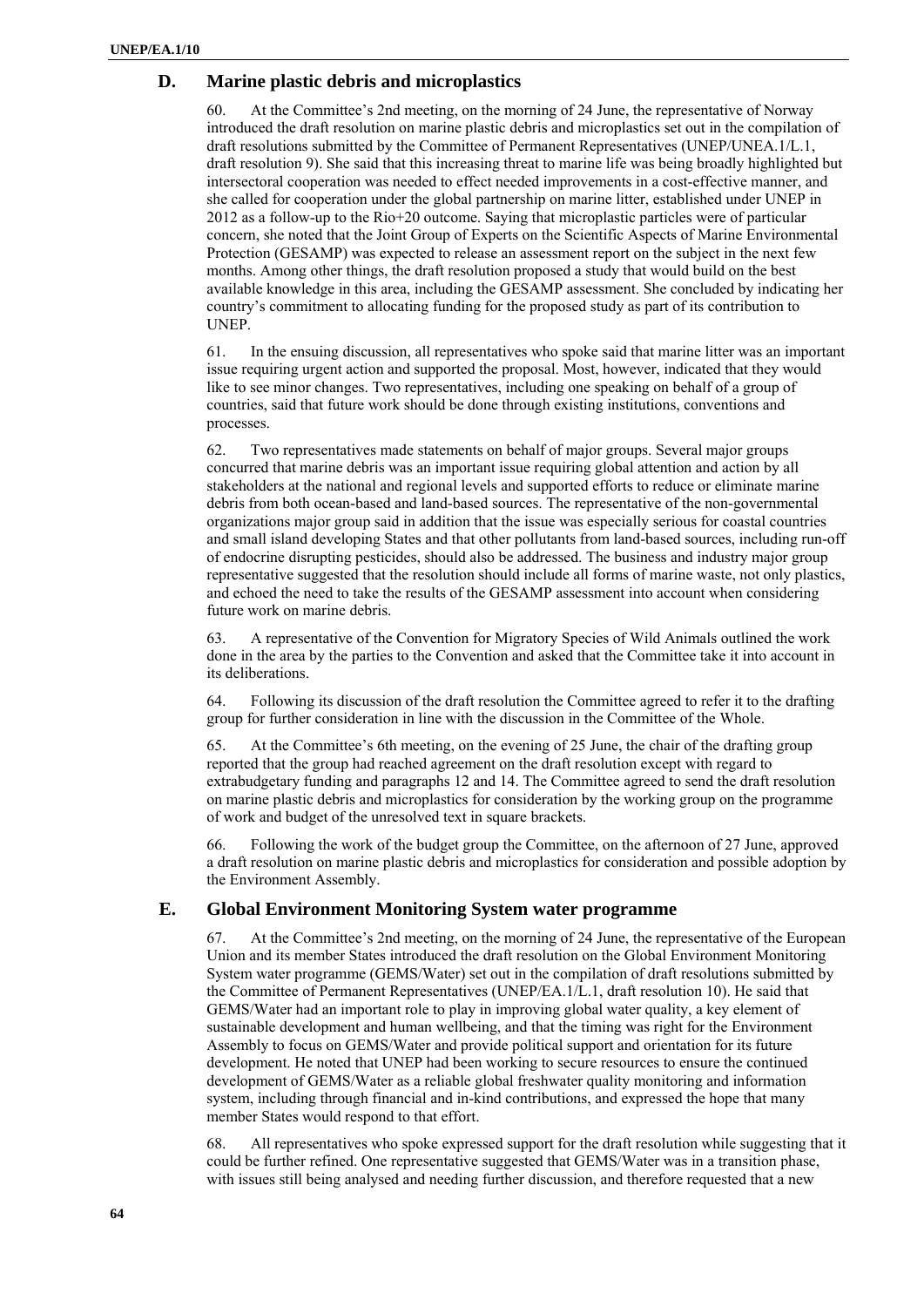programme of work for the system be discussed and adopted at the next session of the Environment Assembly in 2016, saying that it should have terms of reference for all entities and be clearly linked to the next UNEP biennial programme of work.

69. Another representative, while acknowledging the importance of the draft resolution and asserting his willingness to work to enrich the resolution text, said that important aspects needed to be highlighted to give direction to the Committee's work on GEMS/Water. They included the acknowledgement of people's right to access to water, the need to eradicate poverty, countries' sovereignty over water, and national circumstances and priorities for countries' policies with respect to water. It was also important, he said, to ensure that the monitoring system and the information to be disseminated not serve the interests of those looking to privatize and put a price on water and its management, which was against the interest of all people, especially the poorest.

70. Following its discussion, the Committee agreed to refer the draft resolution to the drafting group for further consideration.

71. Following the work of the drafting group the Committee, at its 6th meeting, on the evening of 25 June, approved a draft resolution on GEMS/Water for consideration and possible adoption by the Environment Assembly.

### **F. Implementation of Governing Council decisions 27/2 and 27/5: enhancing the coordinating role of the United Nations Environment Programme in the United Nations system on environmental matters, a process to prepare a United Nations system-wide strategy on the environment and the work of the Environment Management Group**

72. At the Committee's 2nd meeting, on the morning of 24 June, the representative of the secretariat outlined a report of the Executive Director on a process to prepare a United Nations system-wide strategy on environment (UNEP/EA.1/2/Add.3), under which each United Nations organization would continue to work in accordance with its mandate while drawing on the system-wide strategy, coordinated by UNEP, based on a platform for consultation provided by the Environment Management Group and other coordination mechanisms. He also drew attention to a progress report on the work of the Environment Management Group in response to Governing Council decision 27/5 (UNEP/UNEA.1/3/Add.2) and to the draft resolution on coordination of the United Nations system in the field of the environment, set out in the compilation of draft resolutions submitted by the Committee of Permanent Representatives for consideration by the Environment Assembly (UNEP/UNEA.1/L.1, draft resolution 3).

73. One representative, speaking on behalf of a group of countries, expressed support for the strengthened role of UNEP as the lead organization on environmental issues, saying that the system-wide strategy had been a key element of work on international environmental governance prior to Rio+20. It was essential, he said, that other United Nations entities participate actively in the preparation of the strategy, and he suggested that the preparation process be endorsed by the General Assembly to ensure broad ownership. The strategy should serve as a practical tool for internal work, building on environmental objectives agreed by Governments, providing overarching guidance and contributing to enhanced cooperation by clarifying the division of labour. He emphasized the role of the Environment Management Group as the only system-wide body on the environment, saying that it should be fully involved in the preparation of the strategy. His delegation looked forward to discussing the draft resolution.

74. Another representative recalled that his country had proposed amendments to the strategy in writing. He recommended using the same title for the draft resolution as had been used in previous years and said that the resolution should welcome the progress report of the Environment Management Group. The process for elaborating the strategy should be based on the relevant decision adopted by the Governing Council at its twenty-seventh session, which called for making the best possible use of the Environment Management Group in accordance with its terms of reference, and should reflect the Group's objective, to assist UNEP in promoting coordinated approaches to environmental work, and Governing Council decision 24/1, on the implementation of decision SS.VII/1 on international environmental governance. He also called for discussion on how to improve links between the Environment Management Group and the Chief Executives Board for Coordination and suggested that the Executive Director be requested to report to the Environment Assembly at its next session and to other bodies on the work of the Environment Management Group.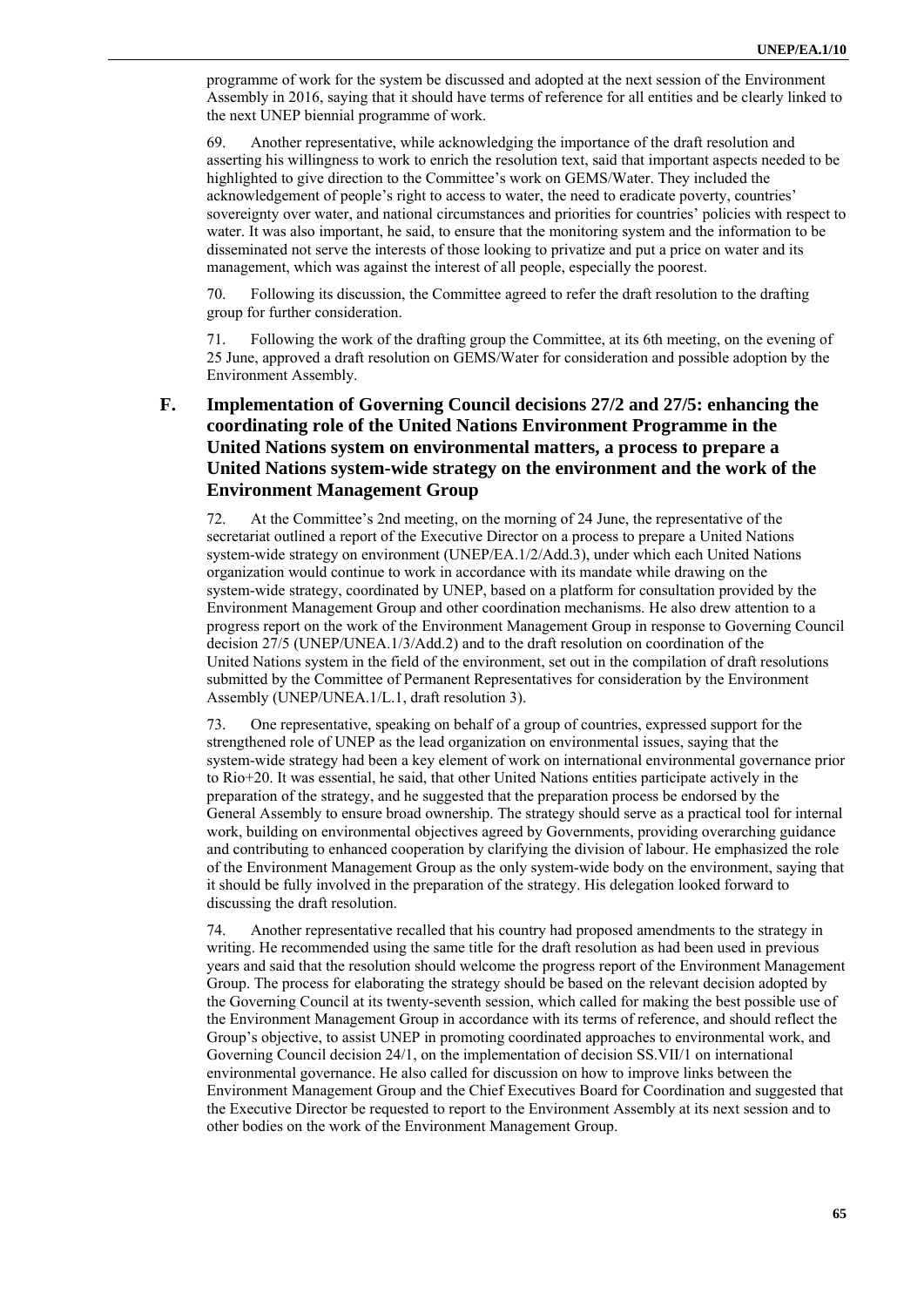75. One representative, supported by several others, said that the draft resolution was important but clarifications were needed to enhance the resolution and the mandate to draft a global strategy on the environment. The strategy, he said, should take full account of all issues and efforts by countries in diverse contexts, as well as negotiations in other forums.

76. Regarding the draft resolution, he supported the request for the Executive Director to continue the work on developing the strategy but said that member States must exercise leadership and take ownership in a highly participatory process. The strategy should also explicitly acknowledge the various means of achieving balanced sustainable development, avoiding any bias.

77. Another representative said that coordination had been a fundamental mandate of UNEP since its inception. Things had changed, however; the environment had become a global priority, and many other organizations in the United Nations system, including some with more resources and power, dealt with it; UNEP, and the Environment Management Group, therefore had to adapt. He cautioned against the development of a system-wide strategy that would be ignored and called instead for the Environment Management Group to mobilize the United Nations system to analyse the system-wide implementation thus far of Goal 7 of the Millennium Development Goals, on ensuring environmental sustainability, and to present a report on the matter at the Heads of State meeting to be held in 2015 and, following that, to mobilize the system to implement, beginning in 2016, any goal that had been agreed. That, he said, would be a concrete manner of doing business. The best thing UNEP could do, he said, was to work to enhance the capacity of the Chief Executives Board and the Secretary-General with regard to environmental matters; climate change should be used as a showcase to demonstrate how the Board, supported by the Environment Management Group, could mobilize the system to help countries needing assistance, starting in particular with the countries of Africa.

78. Another representative expressed gratitude for the secretariat's detailed report on the strategy. Her delegation favoured working in more detail on the issues outlined in paragraph 10 of the draft resolution, postponing environmental governance until later, tackling current issues and gaining experience to develop tools for the future application of the overall strategy to all entities in the United Nations system. She stressed that the resolution adopted should provide for technological support and capacity-building for developing countries in line with the Rio+20 outcome document.

79. One representative expressed serious doubts about the value and utility of the draft resolution, which appeared to raise issues that he thought had been resolved during Rio+20. He voiced concern that under the strategy UNEP might overlap with the remits of other bodies. He also suggested that the proposed process for the development of the strategy was not a priority for UNEP and might distract it from its core mission. He advocated returning to the issue once further progress had been made on the negotiations on the sustainable development goals.

80. One representative said that as the Environment Management Group had been set up by a Governing Council decision it was in the interests of the Environment Assembly to ensure that it fulfilled the role planned for it and that there was a sense of ownership among those implementing the strategy.

81. A representative of the United Nations Forum on Forests emphasized the value of cooperation with UNEP, through secondments under the voluntary Collaborative Partnership on Forests, contributing to forest management and sustainable development worldwide.

82. Following its discussion, the Committee agreed to refer the draft resolution to the drafting group for further consideration in line with the discussions in the Committee.

83. Following the work of the drafting group the Committee, at its 7th meeting, on the afternoon of 27 June, approved a draft resolution on coordination across the United Nations system in the field of the environment, including the Environment Management Group, for consideration and possible adoption by the Environment Assembly.

### **G. Relationship between UNEP and multilateral environmental agreements**

84. At the Committee's 3rd meeting, on the afternoon of 24 June, the representative of the secretariat drew attention to a report of the Executive Director (UNEP/EA.1/INF/8) on the institutional and administrative relationship between UNEP and the multilateral environmental agreements for which it served as secretariat or performed secretariat functions, which had been drafted in consultation with the secretariats of relevant multilateral environmental agreements. A task team had been established by the Executive Director and was holding consultations, through two working groups, on the effectiveness of administrative arrangements and programmatic cooperation between UNEP and those agreements, and the outcome of those discussions would later be reflected in a revised version of the report before the Environment Assembly.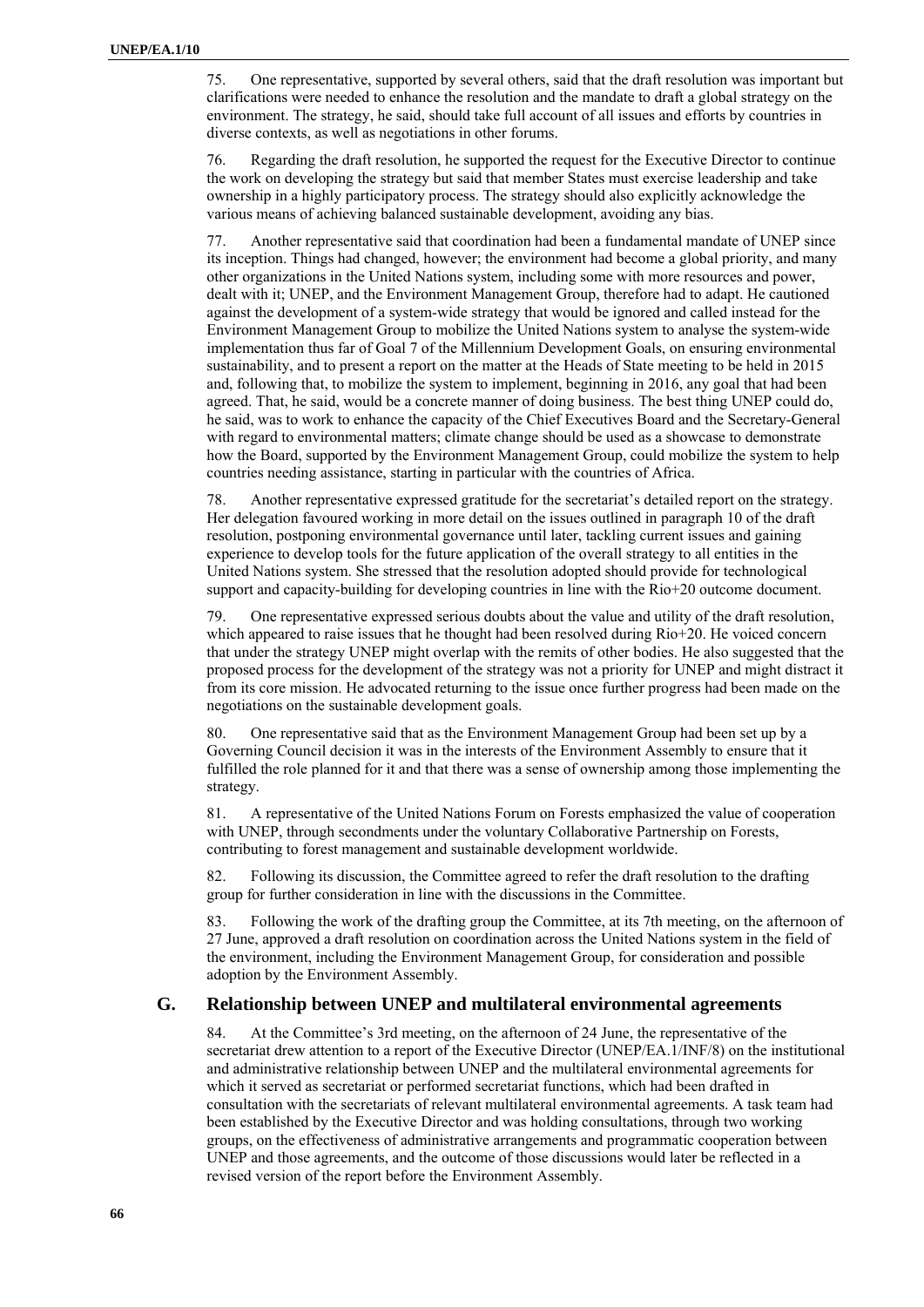85. One representative, speaking on behalf of a group of countries, said that since 2011 those countries had supported a strong relationship between UNEP and multilateral environmental agreements as the latter could benefit from, and contribute to, the UNEP programme, while those agreements that were administered by UNEP could yield economies of scale and benefit from UNEP administrative and managerial advice through closer cooperation. While the task force consultations that were under way were a positive development, it was regrettable that no resolution on the issue could be adopted at the current session, as it would delay possible action under multilateral environmental agreements on, inter alia, biodiversity and chemicals and waste. In order to ensure that momentum was maintained, she suggested that the Assembly adopt a procedural resolution on the issue, indicating that she would submit a proposal for consideration by the Committee on 25 June 2014.

86. Saying that he shared the concerns expressed, another representative voiced strong support for a robust relationship between UNEP and multilateral environmental agreements, saying that UNEP should provide overall policy guidance to those agreements and that a resolution to maintain momentum on the issue was desirable.

87. At its 5th meeting, on the afternoon of 25 June, the Committee approved for consideration and possible adoption by the Environment Assembly a draft resolution submitted by the European Union and its member States on the relationship between UNEP and multilateral environmental agreements.

### **H. Corporate memorandums of understanding concerning cooperation between UNEP and other bodies of the United Nations system**

88. At the Committee's 3rd meeting, on the afternoon of 24 June, the representative of the secretariat introduced a note by the Executive Director (UNEP/EA.1/INF/9) providing information on two corporate memorandums of understanding concluded in March 2014 between UNEP and, respectively, the United Nations Volunteers and the International Atomic Energy Agency.

89. One representative said that it would be beneficial for UNEP to cooperate closely with the Organization for the Prohibition of Chemical Weapons, suggesting that such cooperation would help to advance UNEP efforts in the area of chemicals.

### **I. Contributions by major groups and stakeholders to the Environment Assembly**

90. At the Committee's 3rd meeting, on the afternoon of 24 June, the representative of the secretariat introduced an information document (UNEP/EA.1/INF/7) on the regional consultations with major groups and stakeholders held in preparation for the first session of the Environment Assembly, noting that the statements and recommendations presented reflected the views of major groups and stakeholders and not necessarily those of UNEP.

### **J. Different visions, approaches, models and tools for achieving environmental sustainability in the context of sustainable development and poverty eradication**

91. At the Committee's 3rd meeting, on the afternoon of 24 June, the representative of Bolivia introduced a draft resolution concerning different approaches to achieving environmental sustainability. He said that the draft resolution was based on paragraph 56 of the Rio+20 outcome document and set forth various approaches to the achievement of the three dimensions of sustainable development and poverty eradication in addition to the green economy. The validity of going beyond the green economy had been recognized, he said, at various important conferences, including Rio+20.

92. Several representatives said that they needed more time to consider the draft resolution given that they had received it that day. Two representatives expressed full support for the draft resolution.

93. The Committee agreed to refer the draft resolution to the drafting group for further consideration.

94. Following the work of the drafting group the Committee, at its 7th meeting, on the afternoon of 27 June, approved a draft resolution on different visions, approaches, models and tools to achieve environmental sustainability in the context of sustainable development and poverty eradication for consideration and possible adoption by the Environment Assembly.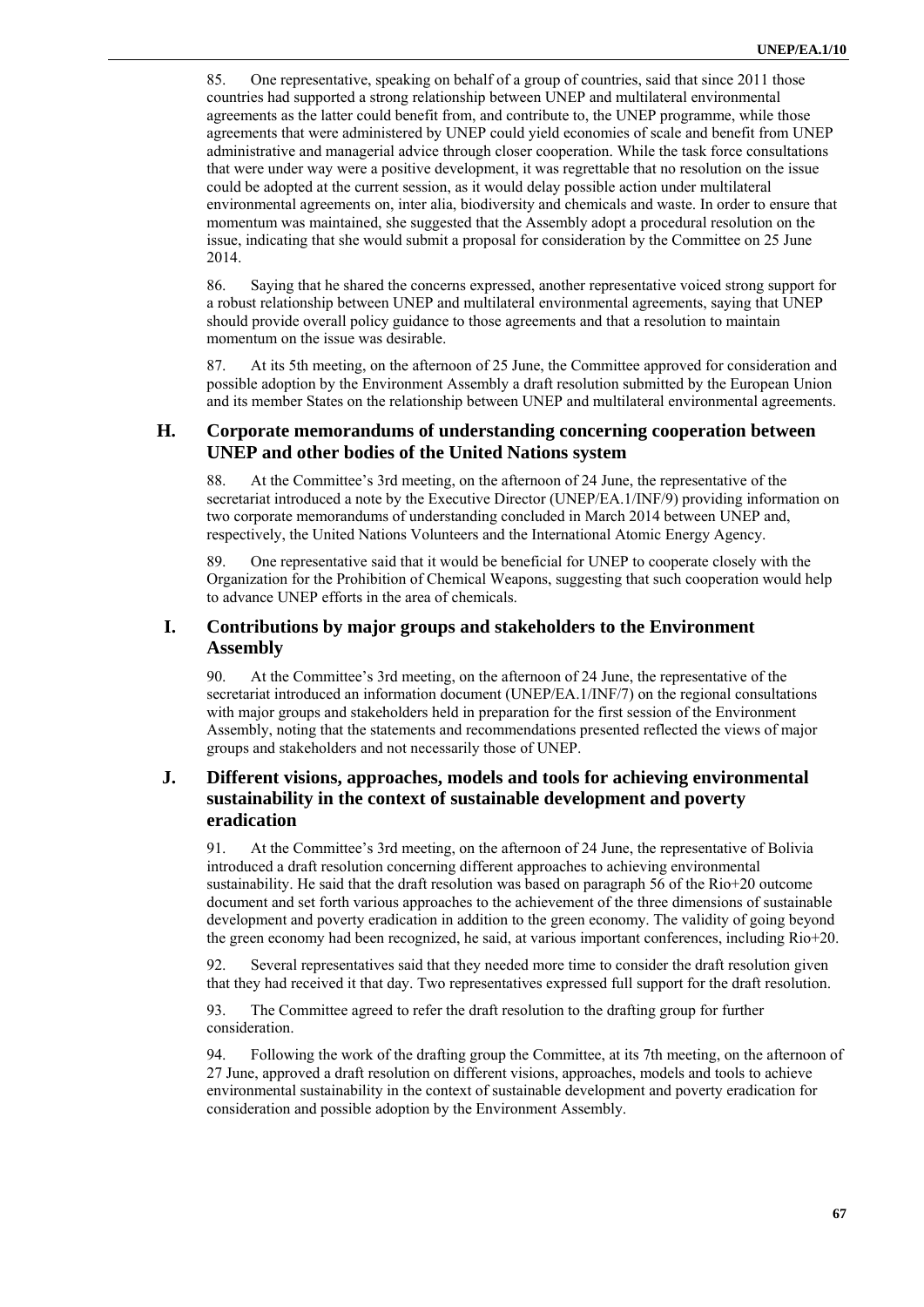#### **K. Implementation of decision 27/2 with regard to stakeholder engagement**

95. At the Committee's 3rd meeting, on the afternoon of 24 June, the representative of Romania, as Vice-Chair of the Committee of Permanent Representatives, reported on the discussions on the proposed UNEP stakeholder engagement policy that had taken place in the Committee and in the run-up to the current session pursuant to Governing Council decision 27/2, explaining that the proposed policy incorporated the input of major stakeholders. Progress had been made but there were still issues to be resolved on matters such as accreditation and access to information.

96. One representative, while welcoming stakeholder participation, said that final resolutions were the responsibility of member States and that stakeholder engagement should follow United Nations rules and regulations and should observe particularly the relevant resolutions of the Economic and Social Council. Another representative said in response that the participation of stakeholders and civil society was of crucial importance.

97. Another representative, speaking on behalf of a group of countries, said that although intensive work had been carried out on the policy, crucial points, especially the procedure for accreditation, remained to be discussed. The policy should set out details of accreditation, while the rules of procedure should deal with the manner of stakeholder participation. She added that the policy at hand and the policy regarding access to information were closely linked. Her group looked forward to constructive discussion and to a procedure on stakeholder engagement that fulfilled the Rio+20 mandate.

98. A representative of the non-governmental organization major group commended UNEP for its constructive collaboration with non-governmental organizations. He pointed out that the Rio+20 outcome document made reference to the integration of non-governmental organizations and civil society in all United Nations meetings. The United Nations had set standards regarding the involvement of civil society in processes, which was often a prerequisite to the successful implementation of agreements. The Rio+20 conference had been a crowning example of an intergovernmental summit process that had facilitated stakeholder participation and the sessions of the Environment Assembly offered a similar opportunity. Furthermore, mechanisms were in place that would allow for the full and flexible participation of stakeholders while respecting the United Nations Charter, such as the Arria formula developed in the context of the Security Council. The stakeholder engagement policy should enable maximum involvement of stakeholders at all levels.

99. The Committee agreed that the matter should be discussed further during the current session by the working party established in plenary. The results of the working party's discussions are described in section V of the proceedings of the first session of the Environment Assembly.

### **L. Implementation of decision 27/2 with regard to contributions by regional environmental forums for which UNEP serves as secretariat**

100. At the Committee's 3rd meeting, on the afternoon of 24 June, the representative of the secretariat introduced a report on the contributions of regional environmental forums for which UNEP served as secretariat (UNEP/EA.1/2/Add.2), prepared in response to Governing Council decision 27/2, saying that regional forums played a critical role in decision-making and establishing agendas and common positions. UNEP served as secretariat to five such forums.

101. One representative welcomed the report and expressed appreciation for UNEP support for the African Ministerial Conference on the Environment (AMCEN), particularly with regard to the implementation of the Rio+20 outcomes. He called on UNEP to increase its technical and financial assistance for AMCEN. Regional forums informed the Environment Assembly of specific regional priorities, thereby contributing to the work of the Environment Assembly, and could also serve to monitor implementation of Assembly resolutions at the national and regional levels. He requested UNEP to include African regional priorities in its programme of work and to consider supporting the implementation of AMCEN decisions on matters such as the establishment of UNEP subregional offices in Africa.

102. One representative said that a recent regional forum held in Mexico had confirmed the role of the Latin American and Caribbean region in determining regional environmental issues and the role of UNEP in coordinating relevant actions and establishing a regional environmental agenda. The role of the UNEP regional office was increasingly important, particularly given that relatively few member States from Latin America and the Caribbean had representatives based in Nairobi, and it was vital that the regional office keep the region informed of UNEP work. The office, she concluded, should be adequately funded and staffed.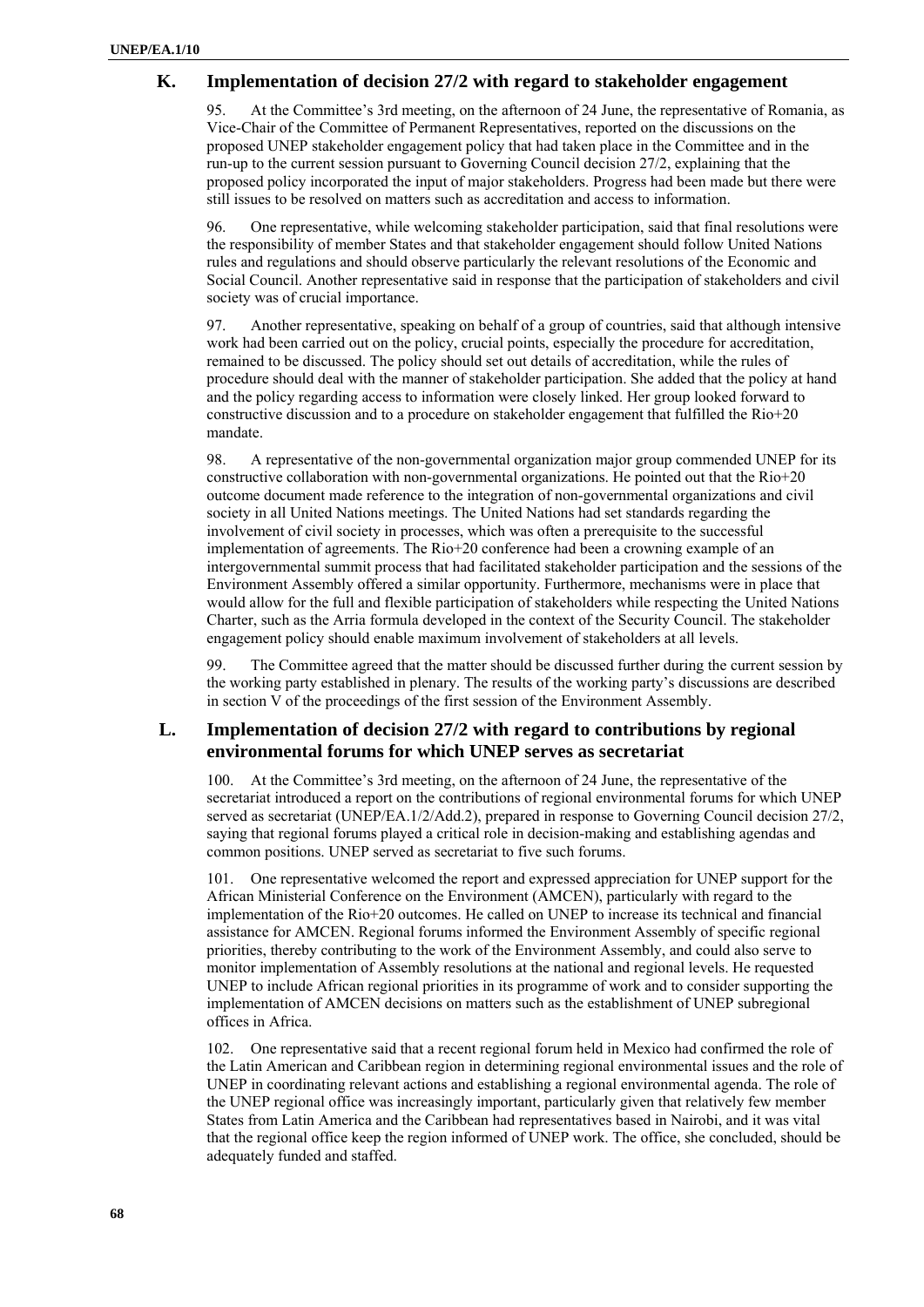### **M. Implementation of decision 27/2 with regard to the UNEP access-to-information policy**

103. At the Committee's 3rd meeting, on the afternoon of 24 June, the representative of the secretariat drew attention to a report of the Executive Director on the UNEP access-to-information policy (UNEP/EA.1/2/Add.4), which had been prepared in accordance with paragraph 17 of decision 27/2 and was designed to respond to the need to make information on the organization's work available to stakeholders and the general public. A version of the policy was presented in the annex to document UNEP/EA.1/INF/23 and would come into effect for a period of one year, during which time consultations would take place to seek the views of member States and relevant stakeholders, and a final version would be produced by the end of June 2015.

104. In the ensuing discussion, two representatives, one speaking on behalf of a group of countries and the other on behalf of a major group, expressed concern over the possible impact of the new policy on effective stakeholder engagement. The first urged the Executive Director to review the policy document, suggesting that it focused more on restrictions than on access; that it mixed environmental information with personal, commercial and other kinds of information; and that it did not fully take into account the potential of UNEP Live to provide broad access to official national data, including environmental legislation; the second reiterated the concerns about the inadequacies of the policy previously expressed by the major groups and stakeholders. Another representative said that the consultation process must be inclusive and transparent and that Governments must be allowed to decide on the procedures pertaining to their countries.

105. The representative of the secretariat, pointing out that information belonging to member States and others could not be made available to the general public before it was cleared by its custodians, reiterated the fact that the current version of the policy would only be effective for one year and reassured the Committee that the consultation process would be highly transparent; that the comments received would be taken into account in its review; and that all relevant information would be posted in a timely manner on the UNEP website.

### **N. Principle 10 of the Rio Declaration on Environment and Development**

106. At the Committee's 2nd meeting, on the morning of 24 June, the representative of Chile drew attention to an amended version of the draft resolution on principle 10 of the Rio Declaration presented the previous day during consideration of the organization of work (see para. 9, above), saying that it was important to consider the links with UNEP work on sustainable consumption and production and, more broadly, on education for sustainable development.

107. In the ensuing discussion, all who spoke expressed support for the draft resolution. One, however, speaking on behalf of a group of countries, said that more time was needed to assess the proposed amendment and that the draft resolution should be further amended to urge the Executive Director to implement principle 10 fully in the new UNEP access-to-information policy.

108. The Committee agreed to refer the amended version of the draft resolution to the drafting group for further consideration.

109. Following the work of the drafting group the Committee, at its 7th meeting, on the afternoon of 27 June, approved a draft resolution on the implementation of Principle 10 for consideration and possible adoption by the Environment Assembly.

### **O. Implementation of decision 27/2 with regard to the consolidation of UNEP headquarters functions in Nairobi**

110. At the Committee's 3rd meeting, on the afternoon of 24 June, the representative of the secretariat, introducing the subject, drew attention to a report of the Executive Director (UNEP/EA.1/2/Add.5) describing the measures taken in response to Governing Council decision 27/2 to strengthen and upgrade UNEP, together with the key assumptions, criteria and definitions underpinning the discussions on the progressive consolidation of headquarters functions and key expected outcomes and recommendations.

### **P. Implementation of decision 27/2 with regard to international water quality guidelines for ecosystems**

111. At the Committee's 3rd meeting, on the afternoon of 24 June, the representative of the secretariat, introducing the subject, drew attention to a report of the Executive Director (UNEP/EA.1/3) describing the arrangements for the development of international water quality guidelines for ecosystems in response to Governing Council decision 27/2. The report included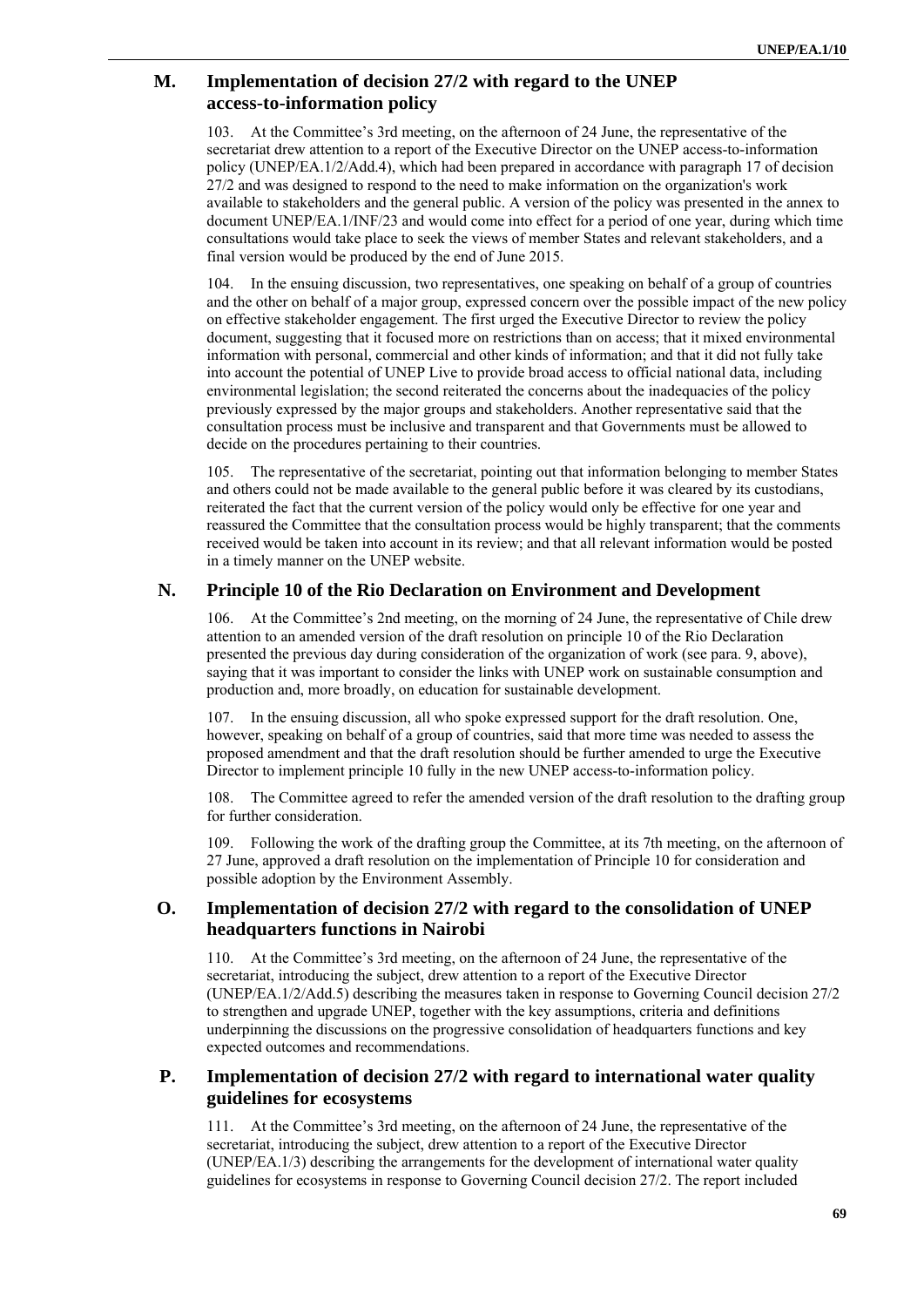information on prospective partners; the in-depth research and extensive consultations undertaken to date; and an outline of recommended guidelines and the next steps to be taken. A preliminary set of guidelines would be ready for review by the advisory group of policymakers and technical experts the following month.

112. In the ensuing discussion, one representative expressed support for the role of UNEP in monitoring water quality and called for the proposed guidelines to be voluntary and adaptable for use by sovereign Governments as a basis for national guidelines tailored to the geological conditions in their countries.

### **Q. Process for the mid-term review of the Fourth Programme for the Development and Periodic Review of Environmental Law, developments in the implementation of decision 27/9 on advancing justice, governance and law for environmental sustainability and ratification and accession to conventions and protocols in the field of the environment**

113. At the Committee's 3rd meeting, on the afternoon of 24 June, the representative of the secretariat, introducing the subject, drew attention to the report of the Executive Director on the process for the mid-term review of the fourth Programme for the Development and Periodic Review of Environmental Law (Montevideo Programme IV) and developments in the implementation of Governing Council decision 27/9 on advancing justice, governance and law for environmental sustainability (UNEP/EA.1/3/Add.3). The secretariat was preparing to undertake a review of Montevideo Programme IV and would submit its findings at the next session of the Environment Assembly, together with a report on implementation of decision 27/9.

114. He also drew attention to a note by the secretariat on changes in the status of conventions and protocols in the field of the environment (UNEP/EA.1/INF/10), which provided information on, inter alia, those instruments that had entered into force and been concluded in the reporting period from 1 January 2013 to 20 June 2014. Governments in a position to do so were encouraged to become parties to the instruments.

115. In the ensuing discussion, one representative expressed appreciation for the report of the Executive Director but said that its reference to the linkages between peace and security, human rights and development in the context of strengthening the rule of law and the nexus between human rights and the environment might risk encroaching on the mandate of the United Nations Human Rights Council. Another representative, speaking on behalf of a major group, said that the participation of major groups and stakeholders in the mid-term review of Montevideo Programme IV could increase the Programme's chances of generating stronger outcomes in the next five years; that UNEP was best placed to promote a rights-based approach to the environmental rule of law; and that the Assembly should issue a strong statement on the importance of a healthy environment to the implementation of such an approach, to the preservation of ecosystems and to the achievement of sustainable development.

### **R. Illegal trade in wildlife**

116. At the 4th meeting of the Committee, on the morning of 25 June, the representative of Kenya, speaking on behalf of the African group, introduced a conference room paper containing a draft resolution by African States and the European Union and its member States on illegal trade in wildlife. Saying that the draft resolution had support from many other delegations, he highlighted the magnitude of the problem of the illegal trade in wildlife and the significant amount of work on the problem that had already taken place in the context of various forums and international organizations. The draft resolution included provisions that would promote zero tolerance for illegal trade and sustainable livelihoods for affected communities; call on the General Assembly to consider the issue at its sixty-ninth session; request the Executive Director to work with international institutions to develop a joint framework to address the issue and to continue to lead work in the United Nations system to strengthen the environmental rule of law; and respect the mandates of organizations currently combating the problem while taking advantage of the UNEP mandate to advance the fight against illegal trade in wildlife. The representative of the European Union and its member States expressed support for the draft and invited all representatives to contribute to it, which he hoped would have the universal backing of source, transit and consumer countries. A lasting and concrete outcome from the Environment Assembly was desirable.

117. Representatives taking the floor expressed support for the draft resolution and many thanked the proponents of the resolution for their efforts.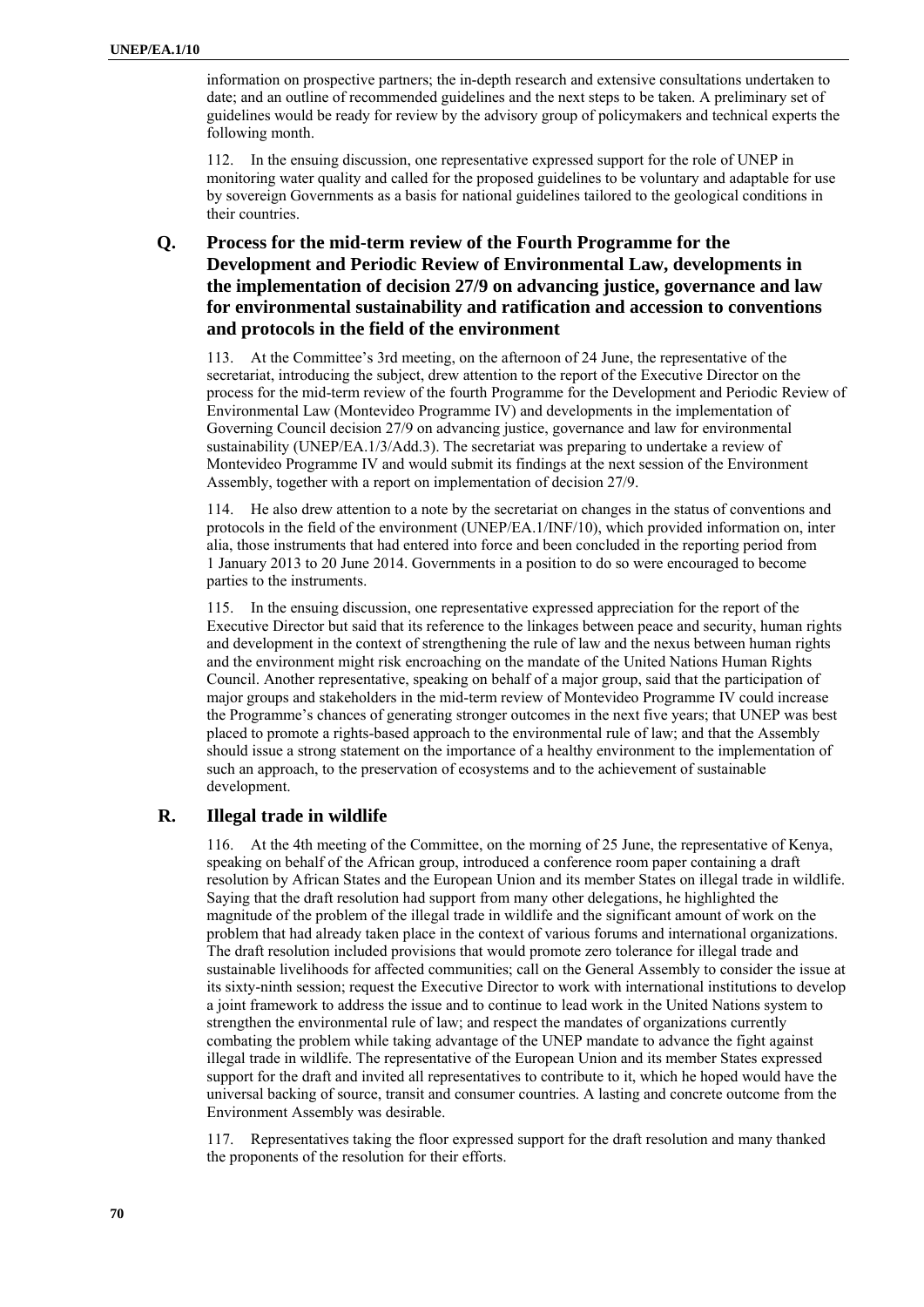118. A number of representatives spoke about the importance of broad cooperation at the international, regional and subregional levels, including through regional economic commissions, and the need for the Environment Assembly to express a global commitment to preserving wildlife and biodiversity. Many representatives emphasized the importance of avoiding duplication of effort and cooperating with existing national and international instruments and mechanisms, including the Convention on Biological Diversity, the Convention on International Trade in Endangered Species of Flora and Fauna (CITES), the Convention on the Conservation of Migratory Species of Wild Animals, and the International Union for Conservation of Nature.

119. Several representatives said that the scale of illegal trade had increased dramatically over recent years and drew attention to the importance of strengthening legislation and law enforcement related to environmental crime and illegal trade at all levels, strengthening national criminal justice systems, taking concerted action in the implementation of legal agreements at all levels and building the capacity of customs officials, police officers and wildlife conservation authorities.

A number of representatives spoke of the need to tackle the demand for and supply of illegal wildlife products. One representative drew attention to the various stages in the wildlife trade – including trade, transit and processing – and emphasized the need to accord equal attention to each. The need to provide incentives and sustainable alternative livelihoods for communities affected by illegal trade was also highlighted. One representative said that among the many challenges were the considerable resources at the disposal of organized crime groups to carry out their illegal activities and, conversely, the lack of resources to fight crime in many of the countries most severely affected by the illegal trade.

121. One representative said that UNEP engagement on illegal wildlife trade was long overdue and of key importance. She said that the draft resolution should delineate a role for UNEP within its mandate and make a distinction between the responsibilities of member States and those of UNEP. She said that it was important not to commit the Environment Assembly to actions it was unable to undertake. Another representative said that UNEP should be careful to focus on activities relating to the environmental dimension of the illegal trade in wildlife, including awareness-raising.

122. A number of representatives requested the inclusion of specific elements in the draft resolution. Two representatives called for a reference to the illegal trade in marine species and fisheries. Two representatives requested specific mention of the illegal trade in timber, while one sought the inclusion of high value non-timber forest products. One representative requested that efforts made in the context of the Amazon Cooperation Treaty Organization be reflected in the text.

123. One representative said that it was important to ensure that the draft resolution was in line with national legislation and capacities and called on member States to step up their commitments in terms of funding criteria, amounts, responsibilities and mechanisms. Another representative said that the draft resolution was balanced in terms of the main elements required to combat illegal trade but that it implied incorrectly that the main responsibility for illegal trade lay with developing countries.

124. Issues raised by individual representatives included the urgency of halting the wildlife trade in certain species, such as elephants, in order to avoid their extinction; the need for an awareness-raising campaign to dissuade individuals from owning and keeping wild animals in their residences and private zoos; and the particular significance of the draft resolution for the African continent.

125. The representative of the Convention on Migratory Species, welcoming the interest of the Environment Assembly in the illegal trade in wildlife, invited the Assembly to take into consideration the work of the Convention. He drew attention to the work of the Convention on illegal trade and coordination with CITES in that regard, including a dedicated agreement for the conservation of elephants with over 10 African signatories.

126. A representative of major groups said that given the magnitude of the challenge the illegal trade in wildlife required a coordinated response combining strengthened responses. The Environment Assembly was the appropriate forum to call for such coordinated action. He called on member States to strengthen the draft resolution by making explicit reference to tackling illegal financial flows; ensuring due diligence, verification and certification in trade by companies and in public procurement; calling on the General Assembly to consider the advisability of adding a fourth protocol to the United Nations Convention on Transnational Organized Crime; and including specific mention of poaching and illegal harvesting in several paragraphs of the draft resolution.

127. The representative of Kenya said that the proponents of the draft resolution had been acutely aware of the need to avoid duplication of effort and the creation of an additional mandate for UNEP.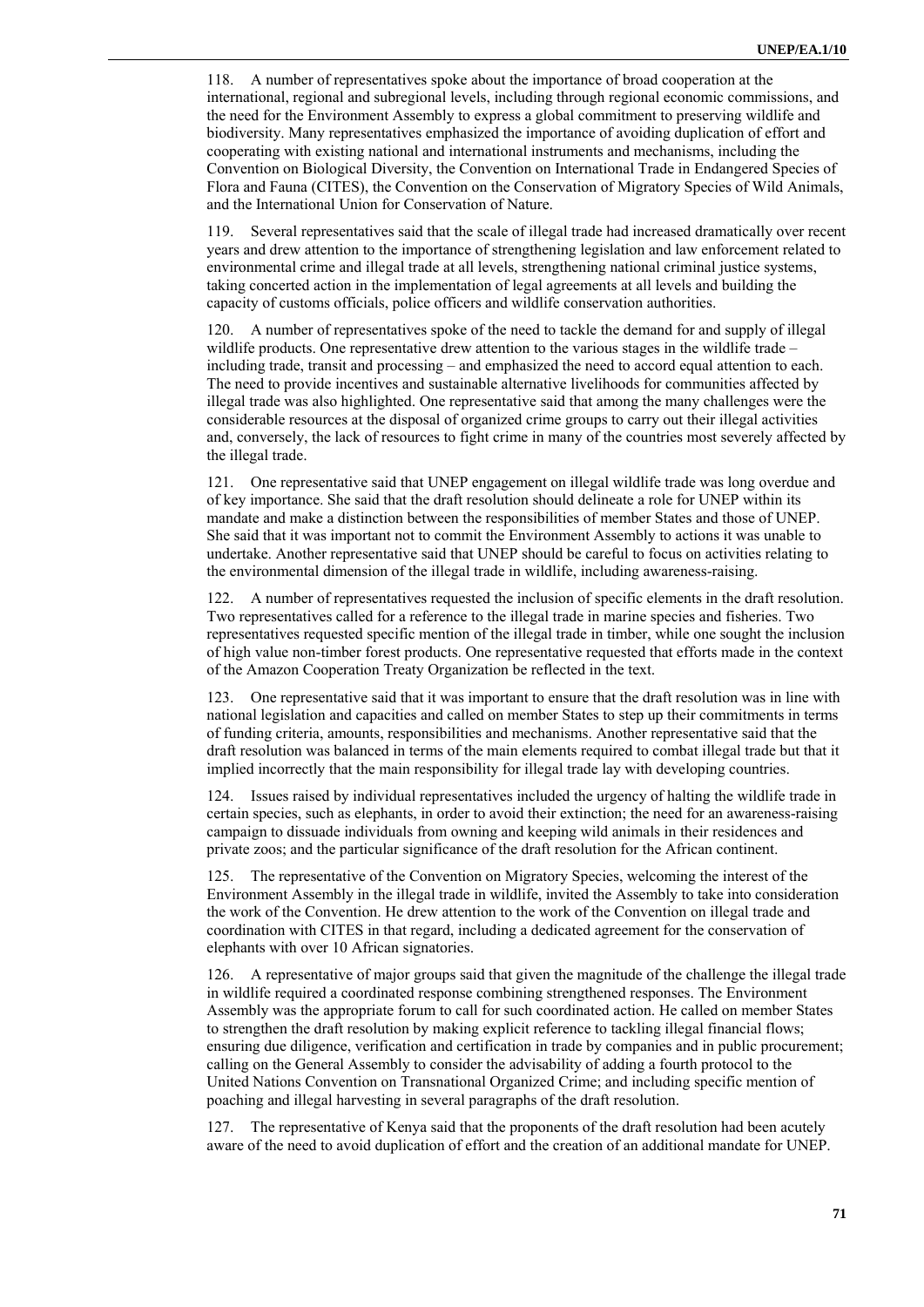128. Subsequently, following informal consultations among interested delegations, the Committee, at its 6th meeting, on the evening of 25 June, referred the draft resolution to the drafting group for further consideration, pending further informal consultations, including in regional groups.

129. Following the work of the drafting group and further informal consultations the Committee, at its 7th meeting, on the afternoon of 27 June, approved a draft resolution on the illegal trade in wildlife for consideration and possible adoption by the Environment Assembly.

### **S. Administration of the Pan-European Biodiversity Platform**

130. At the 4th meeting of the Committee, on the morning of 25 June 2014, the representative of Switzerland introduced a draft resolution on the administration of the Pan-European Biodiversity Platform, which was a successor to the Pan-European Biological and Landscape Diversity Strategy. He explained that the aim of the draft resolution was to authorize UNEP to function as the secretariat for the Platform, which would have no financial implications in terms of the Environment Fund as funding would rely on extrabudgetary contributions from members of the Platform. The resolution, he suggested, could be combined with a separate resolution relating to the provision by UNEP of secretariat services for the Bamako Convention. Regarding the latter suggestion, another representative, supported by two others, drew attention to a draft resolution on the Bamako Convention being discussed by the contact group on chemicals and waste. Saying that the resolution could have financial implications he suggested that a trust fund be established to fund relevant activities.

131. At the 5th meeting of the Committee, on the afternoon of 25 June 2014, the representative of the European Union verbally introduced a draft resolution on the provision of secretariat functions by UNEP and the management of trust funds and earmarked contributions, which she said incorporated texts from three separate draft resolutions that requested UNEP to provide secretariat services to the Pan-European Biodiversity Platform, the Bamako Convention, and the Framework Convention for the Protection of the Marine Environment of the Caspian Sea (Tehran Convention), the last of which had been part of the draft budget resolution. The proposed resolution would be best placed in the resolution on the management of trust funds and earmarked contributions, owing to the fact that carrying out secretariat functions for other bodies required the creation of new trust funds. At its 6th meeting, on the evening of 25 June, the Committee agreed to refer the text to the working group on the budget and programme of work for inclusion in the draft resolution on the management of trust funds.

# **V. Follow-up to and implementation of the outcomes of United Nations summits, in particular the United Nations Conference on Sustainable Development, and major intergovernmental meetings of relevance to the United Nations Environment Assembly (agenda item 6)**

132. At the Committee's 3rd meeting, on the afternoon of 24 June, the representative of the secretariat introduced the two relevant documents (UNEP/EA.1/INF/3 and Add.1), stating that the first highlighted resolutions adopted by the General Assembly, mainly at its sixty-eighth session, of relevance to UNEP, while the second outlined measures taken and the progress achieved by UNEP, as a non-resident organization of the United Nations system, in the implementation of resolution 67/226 on the quadrennial comprehensive policy review of operational activities for the development of the United Nations system.

# **VI. Budget and programme of work for the biennium 2016–2017 and the Environment Fund and other budgetary matters (agenda item 7)**

133. The Committee took up item 7 at its 2nd meeting, on the morning of 24 June. Introducing the item, the representative of the secretariat drew attention to a number of documents relevant to the budget and programme of work for the biennium 2016–2017 and related issues. Referring first to the programme performance report for 2012–2013 (UNEP/EA.1/INF/6), he said that 94 per cent of expected accomplishments had been fully or partially achieved. The lessons learned in previous bienniums had contributed to that high level of achievement. Using the example of lead in fuels, he said it was important to realize that performance measurements should not be restricted to a single biennium, but often required much longer periods to allow an accurate assessment of success. Another important lesson learned was that there was a need to scale up through partnerships from the start of a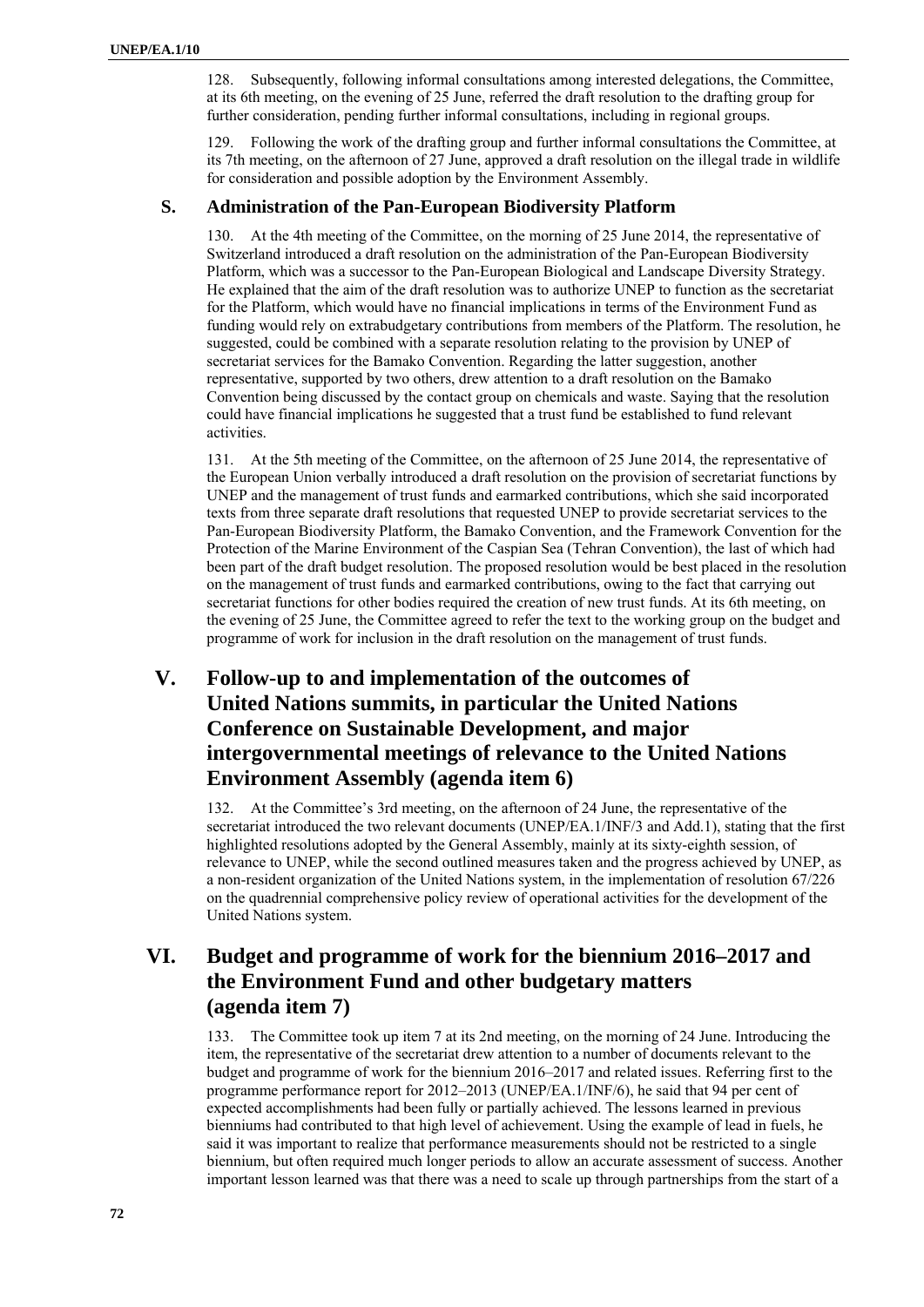programme in order to improve delivery. Most budget contributions had been earmarked, which at times limited the ability of UNEP to make long-term decisions, and resources at times became skewed towards certain areas of focus, including mercury and integrated chemicals management. Trust funds had received limited funding for some purposes, making it difficult to practise full results-based management.

134. Turning to the revised biennial programme of work and budget for 2014–2015 (UNEP/EA.1/7/Add.1), he said that the General Assembly had approved United Nations regular budget resources for UNEP for 2014–2105 in the amount of \$35 million, significantly less than the amount requested by the Secretary-General, entailing changes to the programme of work and budget for the biennium. The proposed revised programme and budget also showed changes in accountability for the delivery of outputs in the programme of work resulting from changes in the structure of UNEP. He also drew attention to the proposed biennial programme of work and budget for 2016–2017 (UNEP/EA.1/7), which covered the second half of the medium-term strategy for 2014–2017 and aimed to maintain continuity within that strategy. The programme of work included ambitious targets that could be achieved through ensuring stable capacity within the UNEP regional offices, strengthening inter-agency cooperation and coordination capacity and consolidating headquarter functions in Nairobi. Key principles included results-based management, greater predictability of funding and strengthening of indicators to measure changes and assess the global relevance of UNEP work.

135. He then introduced a report on the status of the Environment Fund and other sources of funding for UNEP (UNEP/EA.1/INF/5), which had been submitted pursuant to paragraph 14 of Governing Council decision 27/13. The financial statements of UNEP for the biennium 2012–2013 showed a prudently and effectively managed organization following the global financial crisis, when many member States had enacted austerity measures. The total resources available amounted to \$165.5 million, representing 87 per cent of the approved budget of \$191 million. Expenditures in 2012–2013 totalled \$156 million against the \$158 million allocation, giving a fund utilization rate of 98.7 per cent. Resources available for the biennium 2012–2013 from trust and earmarked funds directly supporting the UNEP programme of work totalled \$529.6 million, and a balance of \$302 million had been carried forward to the 2014–2015 biennium. A report on the management of trust funds and earmarked contributions (UNEP/EA.1/8) showed that single-donor trust funds had relatively high transaction costs due to specific donor requirements with regard to monitoring and reporting, while multi-donor trust funds (including the Environment Fund) enhanced effectiveness by reducing transaction costs and mitigating the high risk levels inherent in the management of single-donor and earmarked trust funds. A note on the voluntary indicative scale of contributions for the biennium 2014–2015 (UNEP/EA.1/INF/17) provided information on how the scale had been adapted in the light of the universal membership of UNEP, pursuant to paragraph 26 of Governing Council decision 27/13. Other documents relevant to the discussion of the programme of work and budget included a report on the revision of the financial rules of UNEP (UNEP/EA.1/6); a report on amendments to the Instrument for the Establishment of the Restructured Global Environment Facility (UNEP/EA.1/9); and a note providing information supplementary to the report of the Executive Director on amendments to the Instrument for the Establishment of the Restructured Global Environment Facility (UNEP/EA.1/INF/21).

136. In conclusion, he drew attention to draft resolutions 1, on the revised biennial programme of work and budget for 2014–2015; 2, on the proposed biennial programme of work and budget for 2016–2017; 11, on amendments to the Instrument for the Establishment of the Restructured Global Environment Facility; and 12, on the management of trust funds and earmarked contributions, in the compilation of draft resolutions submitted by the Committee of Permanent Representatives (UNEP/UNEA.1/L.1).

137. In the ensuing discussion one representative acknowledged the work undertaken by the secretariat in using lessons learned to effect improvements through an iterative process in a number of areas, including the budgetary process, the strategic framework, evaluation and the quality of documentation. In addition, the discussions during the open-ended meeting of the Committee of Permanent Representatives had resulted in agreement on the priorities for action by UNEP. Concerns remained, however, about the balance between the allocation of funding to administrative areas, including staffing and personnel, and programmatic activities. There was also a need for greater realism and clarity in budgeting, and estimates of the finances available to UNEP should include extrabudgetary funding in addition to the Environment Fund and the regular budget. In addition, while preliminary work had been undertaken to improve the management of trust funds, more was needed. There was also a pressing need to finalize the financial rules, which needed to be in place before the implementation of Umoja.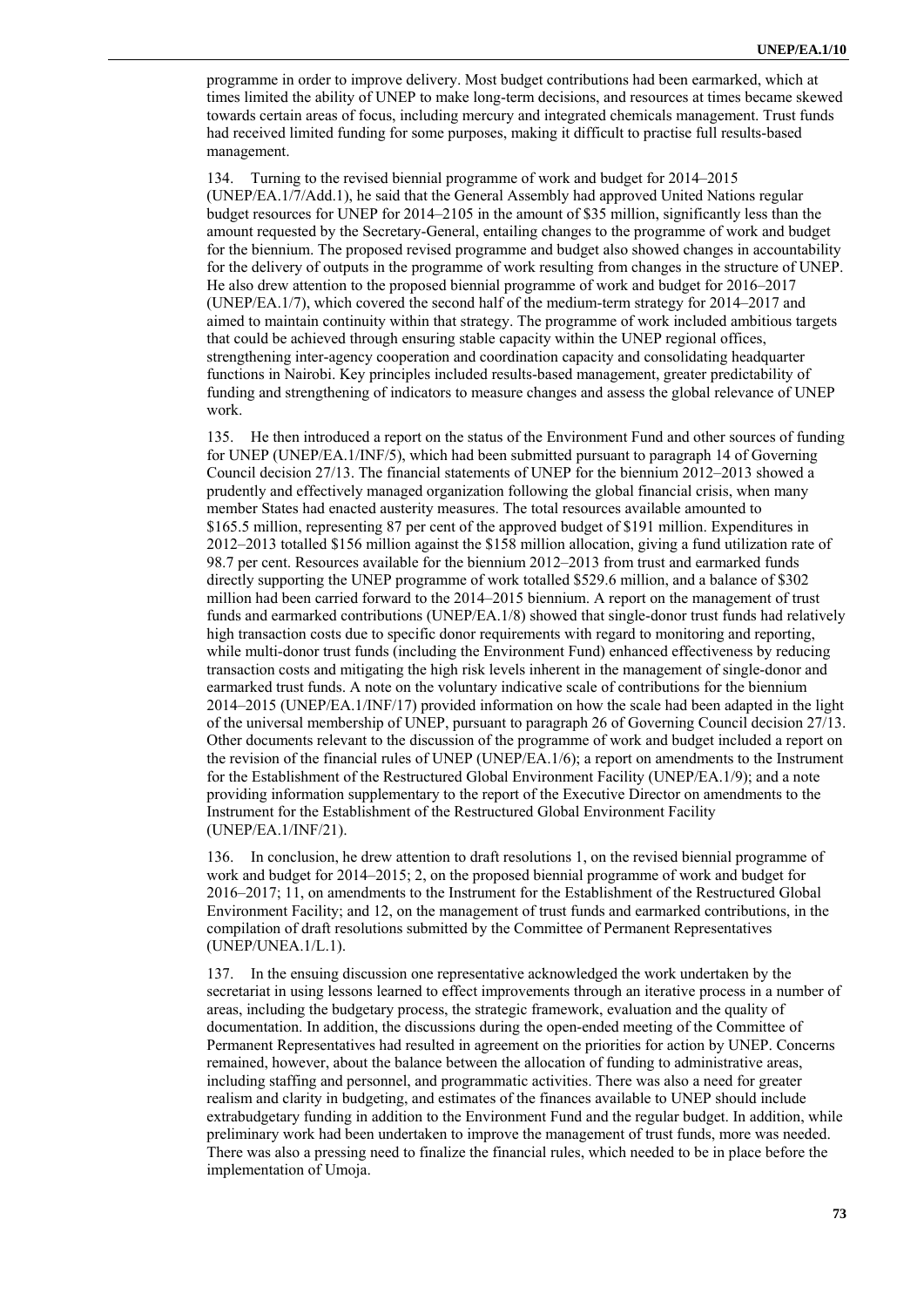138. One representative said that the programme of work should be broad and inclusive and should offer support to all countries in line with their particular visions for and approaches to sustainable development, in accordance with the spirit of Rio+20. The "green economy" was only one tool of many available to individual countries, but it received undue emphasis in the programme of work and budget. Similarly, the focus on activities linked to the UN-REDD programme in the programme of work failed to acknowledge that alternative approaches were available and in need of budgetary support. Accordingly, the programme of work and budget, and the relevant draft resolutions, should be revised to accommodate a more democratic, inclusive and integrated approach.

139. One representative, speaking on behalf of a group of countries, welcomed the work that had been carried out on the strategic framework and programme of work and budget for 2016–2017, which would enable UNEP to better target and measure the work it carried out. It was crucial, however, that in the future consultations be more transparent and effectively handled and that information be provided in a timely manner. While the Environment Fund had seen significant increases in line with the Rio+20 call for more secure, stable, adequate and increased funding for UNEP, it was vital to be realistic about the size of the fund in order to ensure that resources were secure and stable. Alternative projections were needed to enable UNEP to meet the objectives of the programme of work. In line with the universal membership of the Environment Assembly, it was vital that all members make contributions to the Environment Fund that reflected their capacity to contribute, given the present undesirable situation whereby over 90 per cent of the fund was provided by the 15 top donors. Finally, there was a need to review the functions of posts, as recommended by the Advisory Committee on Administrative and Budgetary Questions.

140. One representative said that in order to increase the budget of UNEP, countries should ensure that they contributed in line with the voluntary scale of contributions. Several other representatives said that there was a need for a transparent dialogue aimed at developing more realistic projections of the budgetary resources available and encouraging a broader donor base. One representative expressed concern as to whether the proposed budgetary increases were sustainable and requested the secretariat to provide more detailed budgetary information to member States on each of the project areas. Another representative said that more funds should be dedicated to delivery of the core functions of UNEP, for example the science-policy interface, and that greater emphasis should be placed on the participation of major groups and stakeholders in the decision-making process of UNEP.

141. One representative welcomed the initiative by UNEP to invest in regional and subregional offices, in line with the Rio+20 call for a strengthened, more inclusive UNEP. There was still a need, however, to make more resources available to deal with the issues facing developing countries, particularly those in Africa. In that regard, efforts should be made to allocate budgetary resources regionally as well as thematically. Another representative requested that greater consideration be given in the programme of work and budget to the particular needs of small island developing States.

142. One representative said that the programme of work and budget for 2016–2017 needed to be forward looking and equip UNEP with the resources to enable it, by 1 January 2016, to support the international community in delivering the outcomes of the 2015 meetings outlining the new development agenda. The programme of work should therefore be designed not according to what had been achieved in the past, but taking into account the expected role that UNEP would play in supporting countries, especially developing countries, to implement measures in line with the new agenda. Further attention should be paid in the programme of work to emerging and pressing needs, including the need to combat desertification.

143. The Committee agreed to refer further consideration of the issues discussed to the working group on the programme of work and budget, chaired by Mr. Bart Ouvry (Belgium). The working group would address draft resolutions 1, 2 and 12, and would take cognizance of the relevant working documents and information documents in its deliberations.

144. The chair of the working group on the programme of work and budget reported on the deliberations of the group at the Committee's 6th meeting, on the afternoon of 27 June. Announcing that the group had reached agreement, he noted that an information note prepared by the secretariat had been extremely helpful to the group in its discussions on the proposed programme of work and budget for the biennium 2016–2017, and the members of the group were of the view that it should be reflected in the present proceedings. The information note is accordingly set out in annex IV to the present proceedings.

145. Following that report the Committee approved for consideration and possible adoption by the Environment Assembly a draft resolution on the revised biennial programme of work and budget for 2014–2015 and a draft resolution on the proposed biennial programme of work and budget for 2016–2017. It also approved draft resolution text on the management of trust funds and earmarked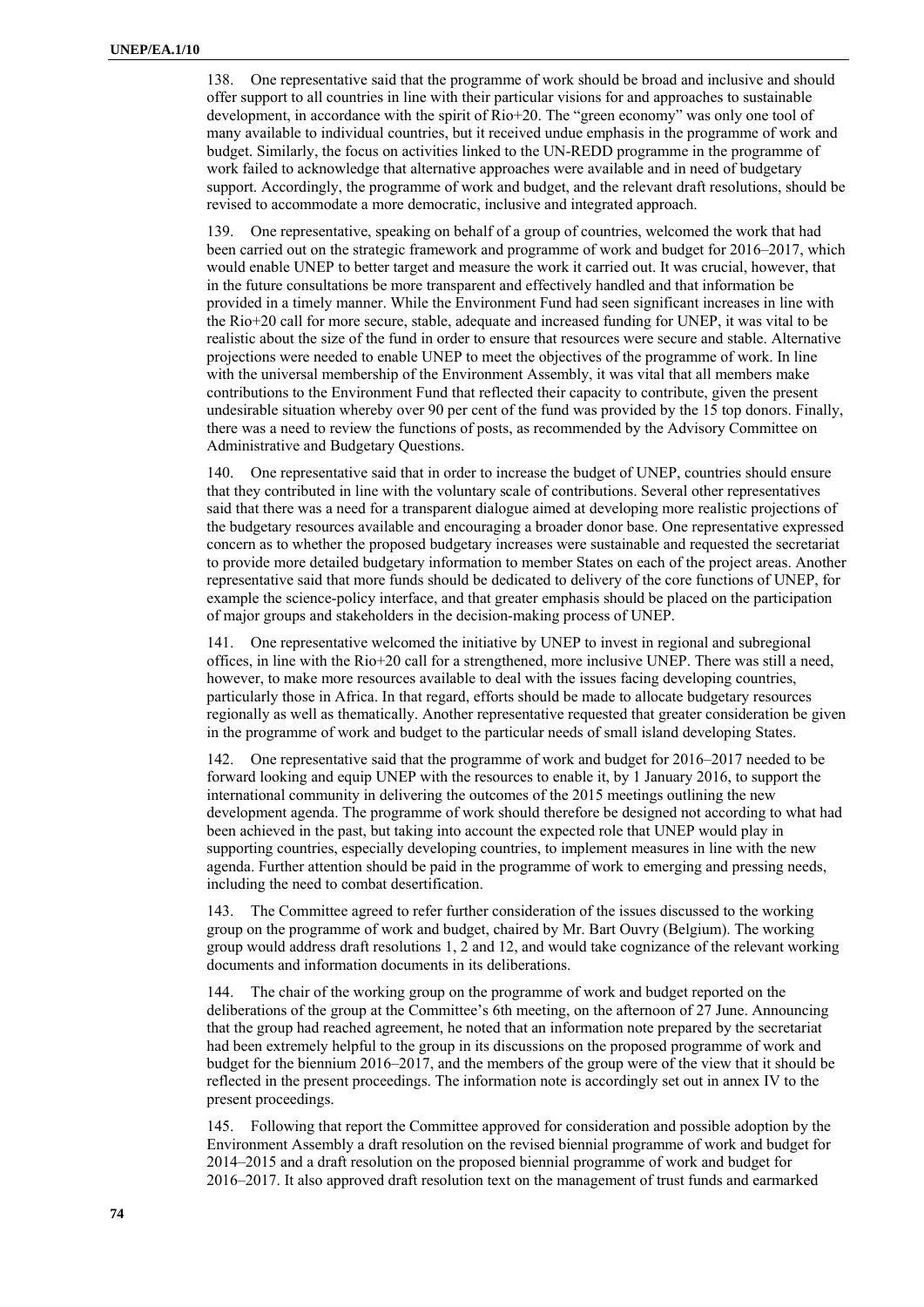contributions, including the provision of secretariat functions by UNEP to specified multilateral environmental agreements for insertion in the draft resolution on the management of trust funds (UNEP/EA.1/L.1, draft resolution 12).

146. Following the Committee's approval of the draft resolutions on the programme of work and budget the representative of Algeria, speaking on behalf of the Non-Aligned Movement and requesting that his comments be reflected in the present proceedings, said that on behalf of the Group of 77 and China, African States, the Arab League and the Chair of the Joint Coordination Committee of the Group of 77 and China and the Non-Aligned Movement, his country had submitted a paragraph on desertification, with special reference to Africa, for inclusion in the resolution on the 2016–2017 programme of work and budget. He said that although the Secretary-General had recently underscored the seriousness of desertification, in particular for African countries, the paragraph had met with objections from other representatives and, in a spirit of compromise, the proponents had not insisted on its inclusion. They hoped, however, that UNEP would give due attention to desertification, and to assisting African and other countries in combating it, in the implementation of the programme of work.

147. At the Committee's 2nd meeting, on the morning of 24 June, the chair introduced the draft resolution on amendments to the Instrument for the Establishment of the Restructured Global Environment Facility set out in the compilation of draft resolutions submitted by the Committee of Permanent Representatives (UNEP/UNEA.1/L.1, draft resolution 11), recalling that the GEF Assembly had adopted a number of amendments to the GEF Instrument in May 2014. They included an agreement by the Global Environment Facility to serve as one of the financial mechanisms of the Minamata Convention on Mercury and the establishment of a chemicals and wastes focal area to replace the ozone layer depletion and persistent organic pollutant focal areas. Following the Chair's introduction the Committee approved the draft resolution, without discussion, for consideration and possible adoption by the Environment Assembly.

# **VII. Provisional agenda, date and venue of future sessions of the United Nations Environment Assembly (agenda item 9)**

148. At the Committee's 5th meeting, on the afternoon of 25 June, the Chair drew attention to a draft resolution proposed by the Bureau of the Environment Assembly, contained in a conference room paper, on the provisional agenda, date and venue of the second session of the United Nations Environment Assembly. The draft resolution provided that the next meeting of the Environment Assembly would be held in May 2016.

149. In the ensuing discussion, several representatives favoured an earlier date for the meeting, for example February 2016, which would dovetail better with other related meetings. One representative noted that such a change would require an adjustment of the dates of the next open-ended meeting of the Committee of Permanent Representatives.

150. The Chair announced that the Bureau of the Environment Assembly would consider the matter further in the light of the discussion in the Committee.

151. Following consideration of the matter by the Bureau the Committee, at its 7th meeting, on the afternoon of 27 June, approved a draft resolution on the provisional agenda, date and venue of the second session of the United Nations Environment Assembly, which provided, inter alia, that the session would take place from 23 to 27 May 2016 and that the Committee of Permanent Representatives, in consultation with the Bureau, would contribute to the preparation of the agenda for the session.

## **VIII. Other matters (agenda item 10)**

152. The Committee considered no other matters.

## **IX. Adoption of the report**

153. At its 7th meeting, on the afternoon of 27 June, the Committee adopted the present report on the basis of the draft report set out in documents UNEP/EA.1/CW/L.1 and Add.1–2, on the understanding that the report would be completed and finalized by the Rapporteur in conjunction with the secretariat.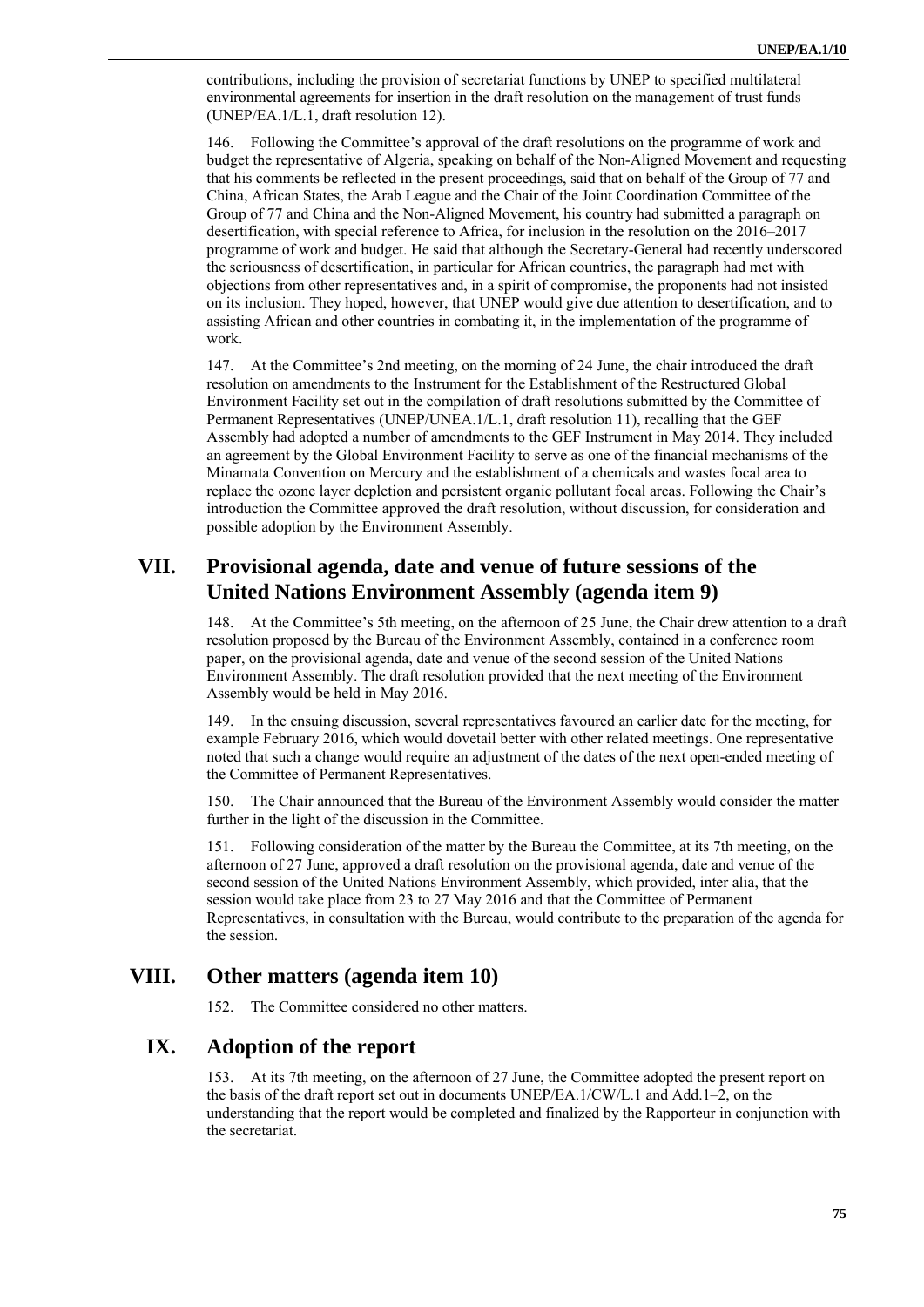#### **Annex IV**

## **Information note by the secretariat**

1. The proposed programme of work and budget for the biennium 2016–2017 of the United Nations Environment Programme (UNEP) submitted by the secretariat to the United Nations Environment Assembly at its first session in June 2014 was developed in close consultation with the Committee of Permanent Representatives to UNEP, including at its open-ended meeting held in March 2014. The budget planning scenario includes a provision of \$285 million from the Environment Fund, and a total level of income of \$687 million for the period, including Global Environment Facility (GEF) funding.

2. The 2016–2017 funding strategy involves an effort to shift resources from earmarked contributions to non-earmarked resources of the Environment Fund. The entire pattern of income is illustrated in the figure below. At the request of the Committee of Permanent Representatives, the secretariat has prepared an alternative scenario, showing a reduced budget for the Environment Fund. The second budget scenario represents a reduction of \$14 million compared with the original planning scenario of \$285 million. Table 1 shows the implications of such a scenario for the programme of work.

Table 1

#### **Resource projections by budget component**

(Thousands of United States dollars)

|                                       | <b>Budget</b><br>2014-2015 | Original budget<br>2016-2017<br>(total of \$285 million) | Revised budget<br>2016-2017<br>(total of \$271 million) |
|---------------------------------------|----------------------------|----------------------------------------------------------|---------------------------------------------------------|
| A. Executive direction and management | 7 7 9 4                    | 10 041                                                   | 9 500                                                   |
| B. Programme of work                  | 209 394                    | 243 983                                                  | 231 500                                                 |
| 1. Climate change                     | 39 510                     | 46 057                                                   | 42 000                                                  |
| 2. Disasters and conflicts            | 17886                      | 20 795                                                   | 20 500                                                  |
| 3. Ecosystem management               | 36 831                     | 42 847                                                   | 40 000                                                  |
| 4. Environmental governance           | 21,895                     | 25 4 43                                                  | 25 000                                                  |
| 5. Chemicals and waste                | 31 175                     | 36 417                                                   | 36 000                                                  |
| 6. Resource efficiency                | 45 3 29                    | 52 956                                                   | 49 000                                                  |
| 7. Environment under review           | 16 768                     | 19468                                                    | 19 000                                                  |
| C. Fund programme reserve             | 12 500                     | 14.000                                                   | 14 000                                                  |
| D. Programme support                  | 15 3 12                    | 16975                                                    | 16 000                                                  |
| <b>Total</b>                          | 245 000                    | 285 000                                                  | 271 000                                                 |

3. The rationale for the reductions is as follows: recent UNEP data indicate that additional extrabudgetary funds are likely to be secured for the climate change, ecosystem management and resource efficiency subprogrammes. The Environment Fund funding allocation for those subprogrammes was decreased at higher levels than for the other subprogrammes given that earmarked funding would appear to meet any shortfall in Environment Fund resources for those subprogrammes. Thus the budget reductions from the Environment Fund would be accompanied by a corresponding increase in extrabudgetary funding for those subprogrammes, which would enable a similar level of ambition for each of the subprogrammes. This scenario is, however, contingent on the approval by specific donors of funding for trust funds and projects which are aligned with the corresponding funding gap from the Environment Fund**.**

4. The Executive Director has encouraged the secretariat to achieve significant efficiency improvements in a number of areas by 2015. Owing to inflation, staff costs are expected to increase by 3 per cent per year during the biennium. Given that UNEP is maintaining a ceiling of \$122 million for staff costs, in line with the 2012–2013 staff costs, the implication is a 7 per cent increase in staff productivity, ensuring efficiency gains. Efforts are continuing to increase extrabudgetary funding for subprogrammes affected by a reduction in Environment Fund resources.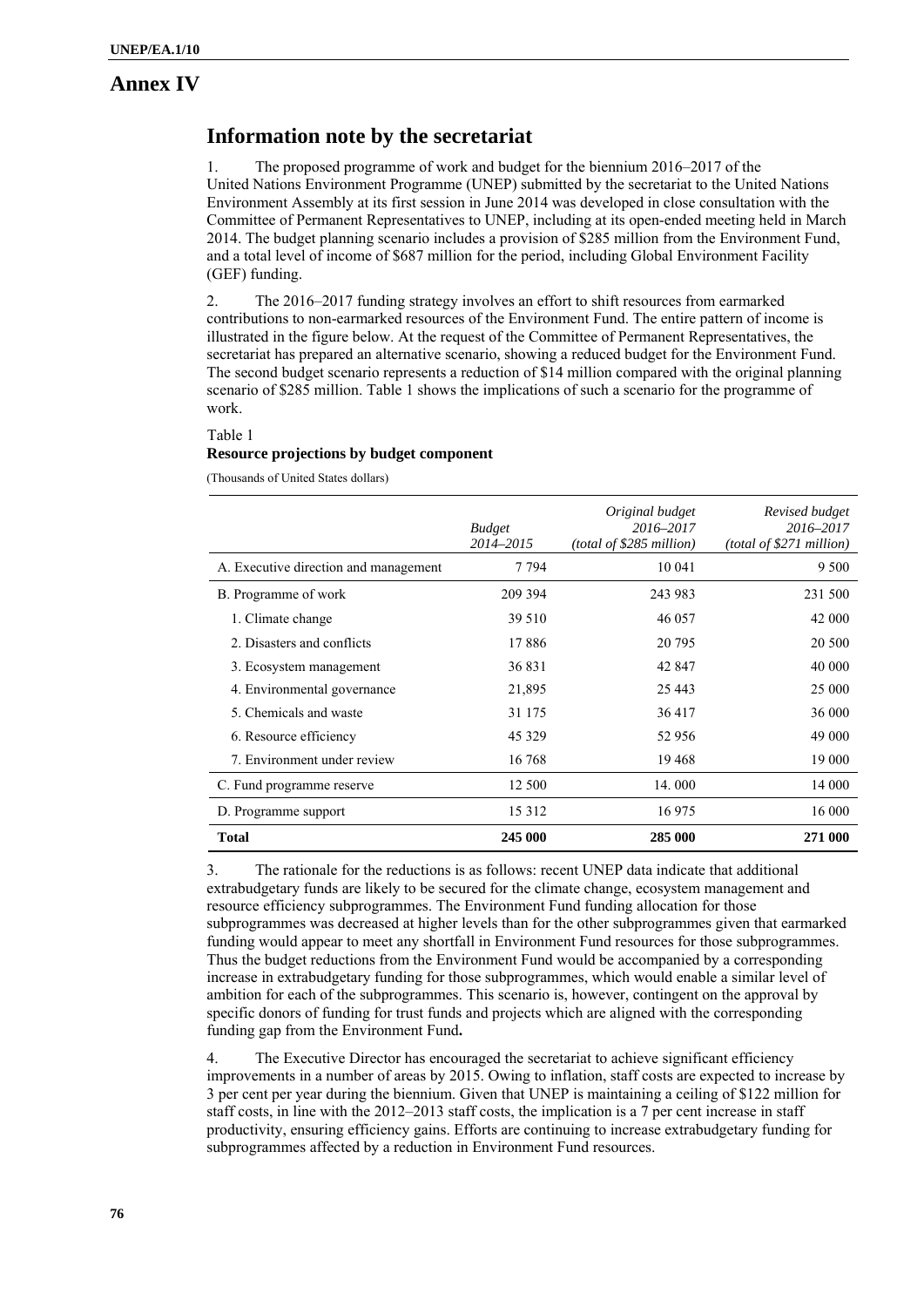5. Executive direction and management and programme support could also be reduced with the aim of securing additional funding from efficiency gains. However, revised estimates from the United Nations on the new enterprise resource planning system, Umoja, show the costs of the system for UNEP rising very significantly to \$4.3 million in 2014 alone, including a cost of approximately \$1 million to the United Nations Office at Nairobi. With the phasing in of the various extensions of the system, these additional costs are expected to extend into 2016–2017, thus limiting the immediate prospects for further savings in this budgetary item.

6. The Fund programme reserve will be maintained at the level for the biennium 2014–2015, namely \$14 million, including a provision of \$1.5 million for the consolidation of the UNEP headquarters functions in Nairobi.

7. In summary, these budgetary projections are consistent with the funding trends observed recently by the UNEP secretariat. Based on the assumptions set out above, they would enable UNEP to fully implement the 2016–2017 programme of work as approved by its member States, including the implementation of paragraph 88 of the outcome document of the United Nations Conference on Sustainable Development, "The future we want", including its subparagraphs related to the consolidation of UNEP headquarters functions in Nairobi and the strengthening of regional offices.

8. The reduced budget scenario assumes that the regular budget proposal of the Secretary-General will include the cost of finalizing the strengthening of the regional offices, along the lines of the second phase recommended by the Advisory Committee on Administrative and Budgetary Questions (ACABQ), together with the resources required to serve the governing bodies. This will require a prior review by the secretariat, as recommended by ACABQ, and is subject to ACABQ recommendation, review by the Fifth Committee and approval by the General Assembly at the end of 2015. Any variation in the approval of United Nations regular budget resources by the General Assembly will affect the programming of the Environment Fund in terms of staffing and other aspects, such as travel costs for participants in the second session of the United Nations Environment Assembly in 2016.

9. Table 2 and the figure below illustrate the pattern of income over recent years, showing a gradual strengthening of the UNEP financial base, including the acquisition of multi-year trust fund contributions.